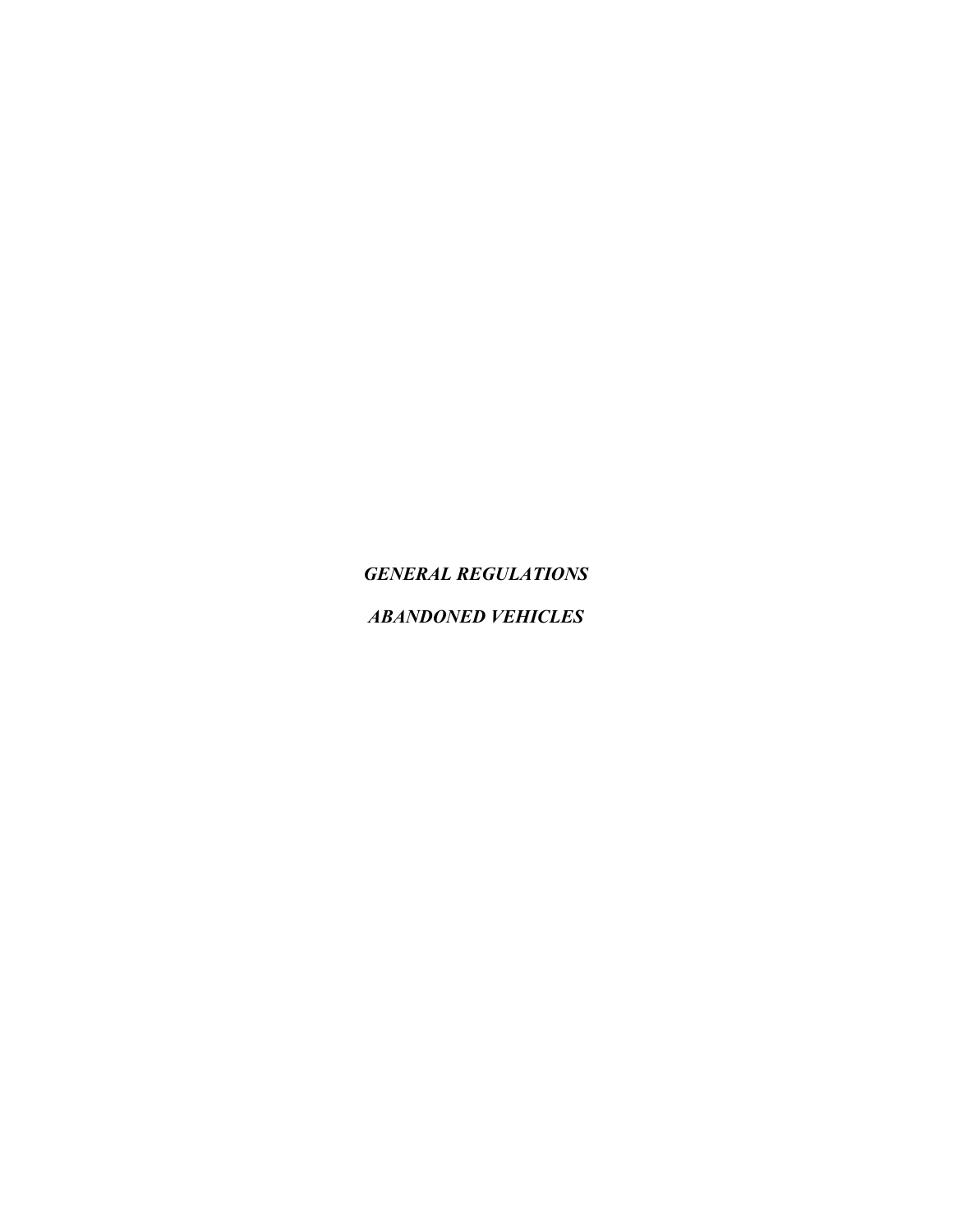#### **§ 90.01 ADMINISTRATION.**

The Police Department and Zoning Department of the town shall be responsible for the administration and enforcement of this chapter. The Police Department shall be responsible for administering the removal and disposition of vehicles determined to be abandoned on the public streets and highways within the town and property owned by the town. The Zoning Department shall be responsible for administering the removal and disposition of abandoned and nuisance vehicles located on private property. The Town shall, on an annual basis, contract with private tow truck operators or towing businesses to remove, store and dispose of abandoned vehicles and nuisance vehicles in compliance with this chapter and applicable state laws. Nothing in this chapter shall be construed to limit the legal authority to powers of officers of the Town Police Department in enforcing any other laws or otherwise carrying out their duties. (Ord., passed 8-9-93)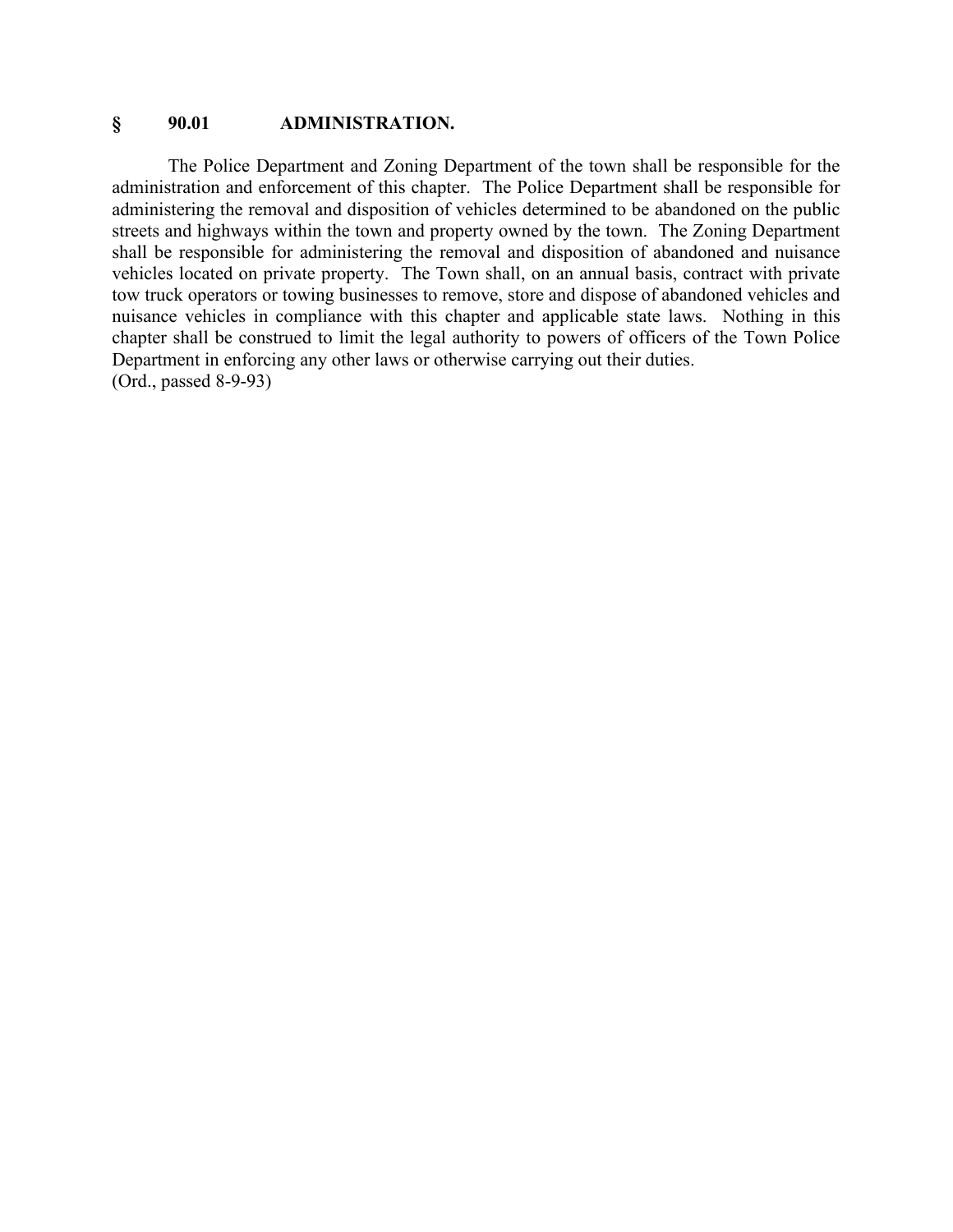#### **§ 90.02 DEFINITIONS.**

For the purpose of this chapter the following definitions shall apply unless the context clearly indicates or requires a different meaning.

*ABANDONED VEHICLE*. An abandoned motor vehicle is one that is:

(1) Left upon a street or highway in violation of a law or ordinance prohibiting parking;

- (2) Left on a public street or highway for longer than seven days;
- (3) Left on property owned or operated by the town for longer than 24 hours;

or

(4) Left on private property without the consent of the owner, occupant or lessee thereof for longer than two hours.

*AUTHORIZING OFFICIAL*. The Chief of Police or Zoning Administrator are designated to authorize the removal of vehicles under the provisions of this chapter.

*MOTOR VEHICLE* or *VEHICLE*. A machine designed or intended to travel over land by self-propulsion or while attached to any self-propelled vehicle.

*NUISANCE VEHICLE*. A motor vehicle on public or private property that is determined and declared to be a health or safety hazard, a public nuisance and unlawful, including a vehicle found to be:

(1) A breeding ground or harbor for mosquitoes or other insects or a breeding ground or harbor for rates or other pests;

(2) A point of heavy growth of weeds or other noxious vegetation over eight inches in height;

(3) A point of collection of pools or ponds of water;

(4) A point of concentration of quantities of gasoline, oil and other flammable or explosive materials as evidenced by odor;

(5) One which has areas of confinement which cannot be operated from the inside such as trunks, hoods and the like;

(6) One which presents a substantial risk of injury to minors or other persons because of broken glass, jagged edges or protrusions;

(7) So situated or located that there is a danger of its falling or turning over; or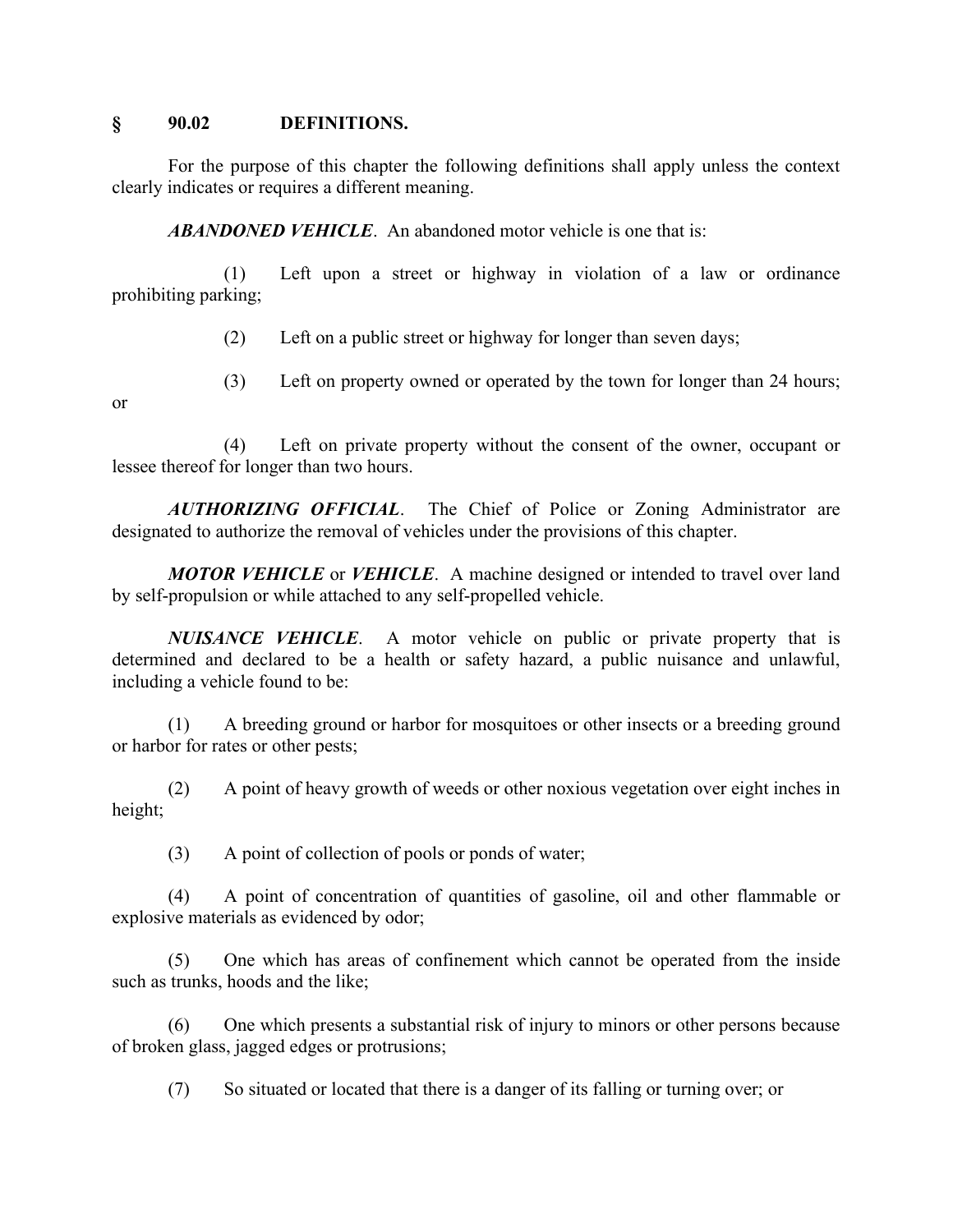(8) Any other vehicle specifically declared a health and safety hazard and a public nuisance by the Town Board. (Ord., passed 8-9-93)

*Household Pet*. Any animal kept as a pet rather than for productive purposes, including but not limited to dogs and cats. For the purposes of this ordinance, a working dog, such as a hunting dog or sheep herding dog, shall be considered a pet and not livestock. All domestic fowl, including but not limited to chickens, shall be considered livestock, regardless of whether said animals are kept primarily as pets or for productive purposes. Any animal not classified as livestock shall be deemed a household pet. See, "Livestock."

*Livestock*. Animals raised for the production of meat, milk, eggs, fiber or used for draft or equestrian purposes, including but not limited to horses, mules, cows, pigs, goats, llamas, ostriches, sheep, domestic fowl (such as chickens, ducks, turkeys, etc.), rabbits, and all other animals that typically are kept primarily for productive or useful purposes rather than as pets. All domestic fowl, including but not limited to chickens, shall be considered livestock, regardless of whether said animals are kept primarily as pets or for productive purposes. See also "Household Pet."

*Yarding.* The practice of providing chickens or other domestic fowl with a fenced yard in which the animals can freely roam outside of their coop.

(Ord., Amended 12/14/20)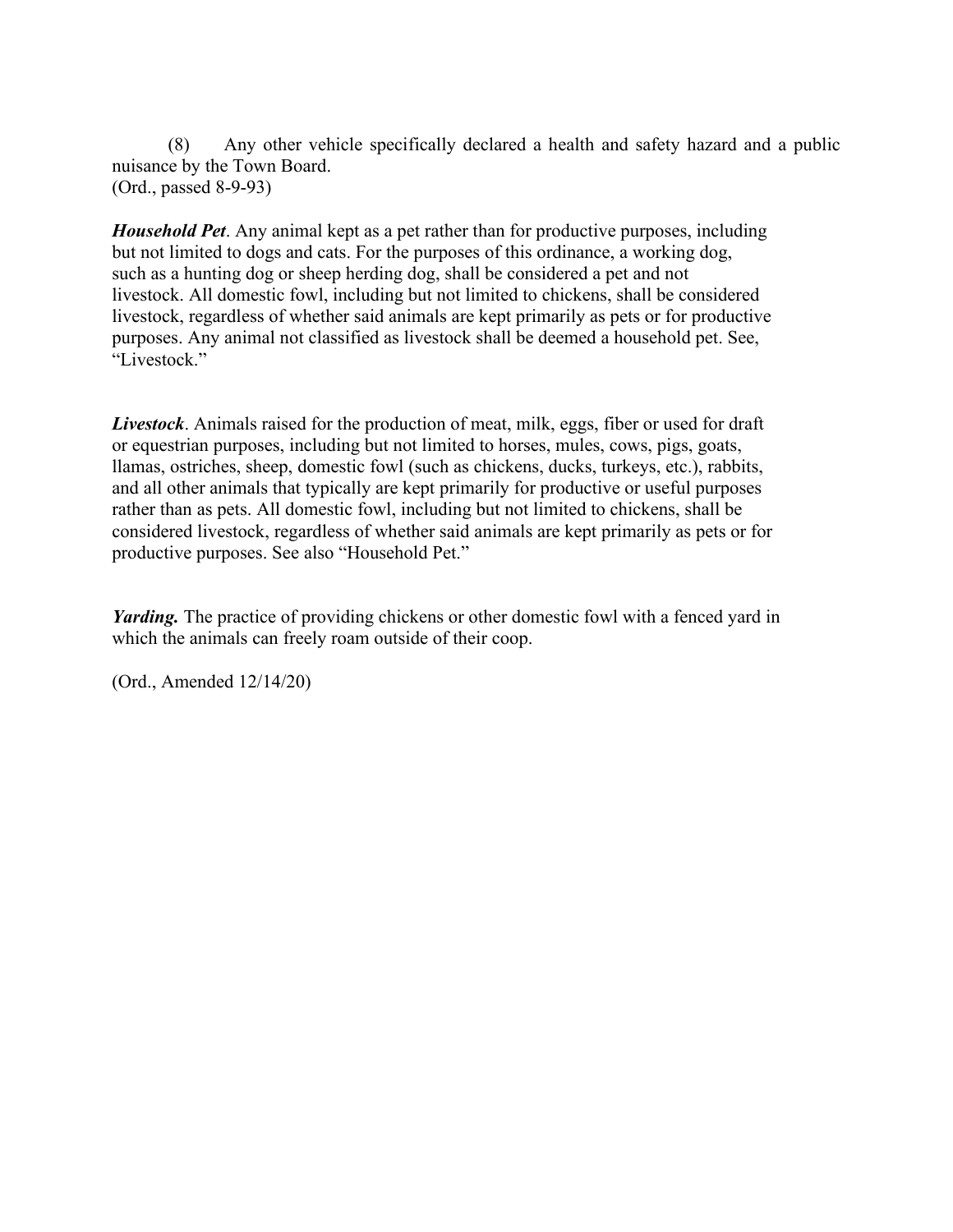## **§ 90.03 ABANDONED VEHICLE UNLAWFUL; REMOVAL AUTHORIZED.**

(A) It shall be unlawful for the registered owner or person entitled to possession of a vehicle to cause or allow such vehicle to be abandoned as the term is defined in § 90.02.

(B) Upon investigation, proper officials or the town may determine that a vehicle is an abandoned vehicle as defined in § 90.02 and order the vehicle removed. (Ord., passed 8-9-93) Penalty, see § 10.99.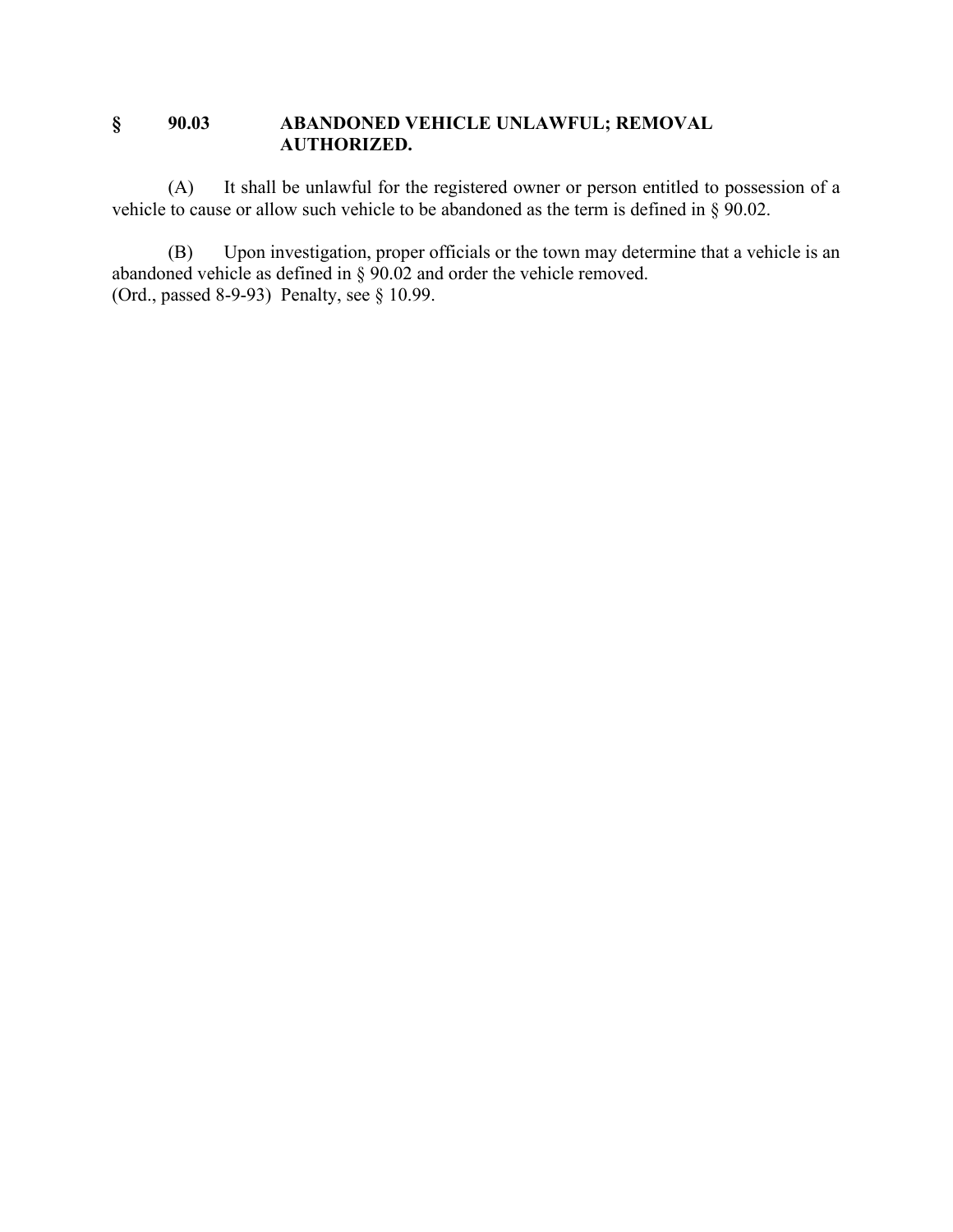## **§ 90.04 NUISANCE VEHICLE UNLAWFUL; REMOVAL AUTHORIZED.**

(A) It shall be unlawful for the registered owner of a motor vehicle or for the owner, lessee or occupant of the real property upon which the vehicle is located to leave or allow the vehicle to remain on the property after it has been declared a nuisance vehicle.

(B) Upon investigation, proper officials of the Zoning Department may determine and declare that a vehicle is a health or safety hazard and a nuisance vehicle as defined in § 90.02 and order the vehicle removed.

(Ord., passed 8-9-93) Penalty, see § 10.99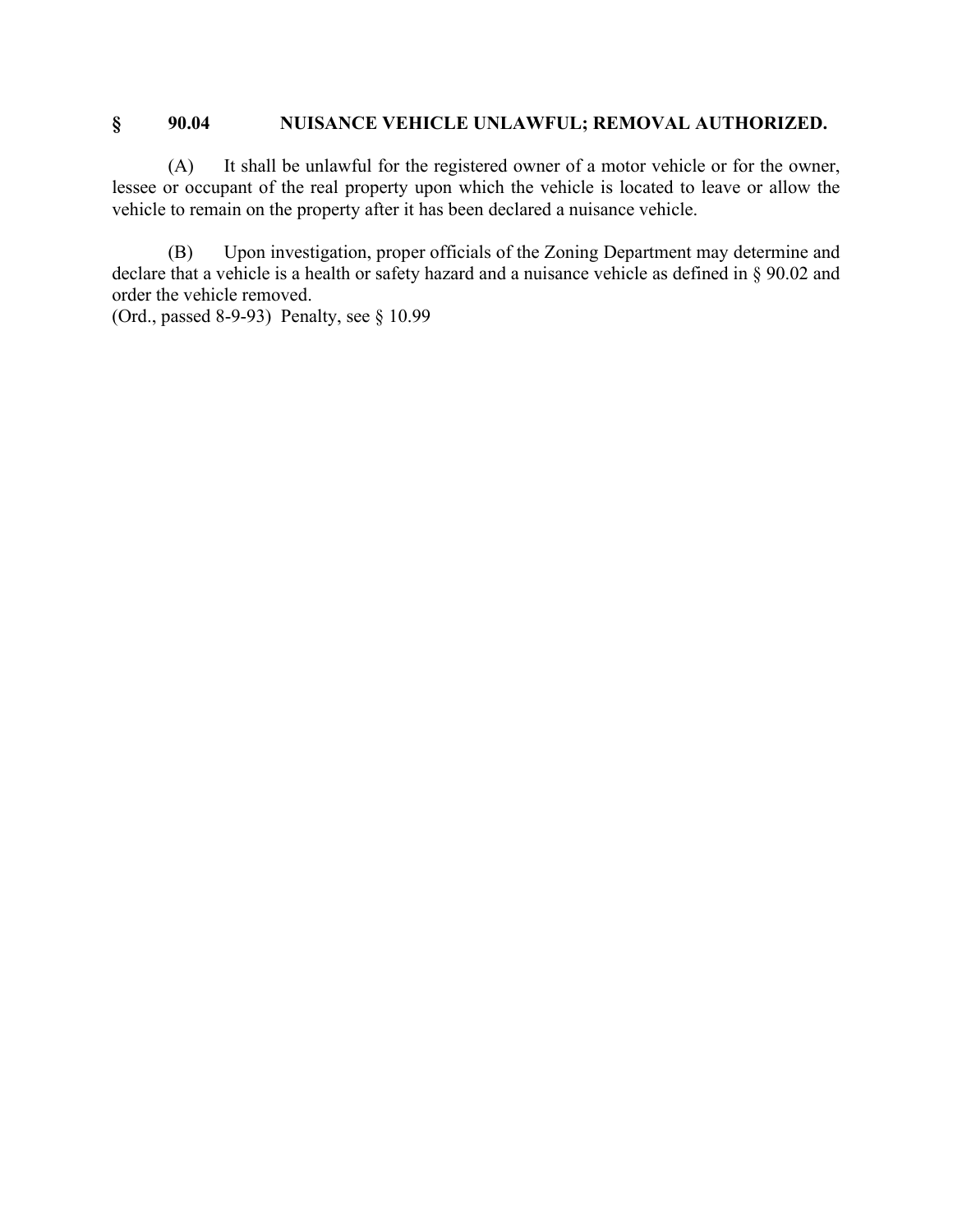#### **§ 90.05 REMOVAL OF ABANDONED OR NUISANCE VEHICLES; PRETOWING NOTICE REQUIREMENTS.**

(A) Except as set forth in § 90.06, a vehicle to be towed or otherwise removed because it has been abandoned, as defined in § 90.02, or declared to be a nuisance vehicle shall be towed only after notice to the owner or person entitled to possession of the vehicle. In such instances, notice shall be given by affixing on the windshield or some other conspicuous place on the vehicle, a notice indication that the vehicle will be removed by the town on a specified date, no sooner than seven days after the notice is affixed, unless the vehicle is moved by the owner or legal possessor prior to this time.

(B) With respect to abandoned vehicles on private property and nuisance vehicles, if the owner or person entitled to possession does not remove the vehicle but chooses to appeal the determination that the vehicle is abandoned or a nuisance vehicle, such appeal shall be made to the Town Board in writing and heard at the next regularly scheduled meeting of the Board and further proceedings to remove the vehicle shall be stayed until the appeal is heard and decided. (Ord., passed 8-9-93)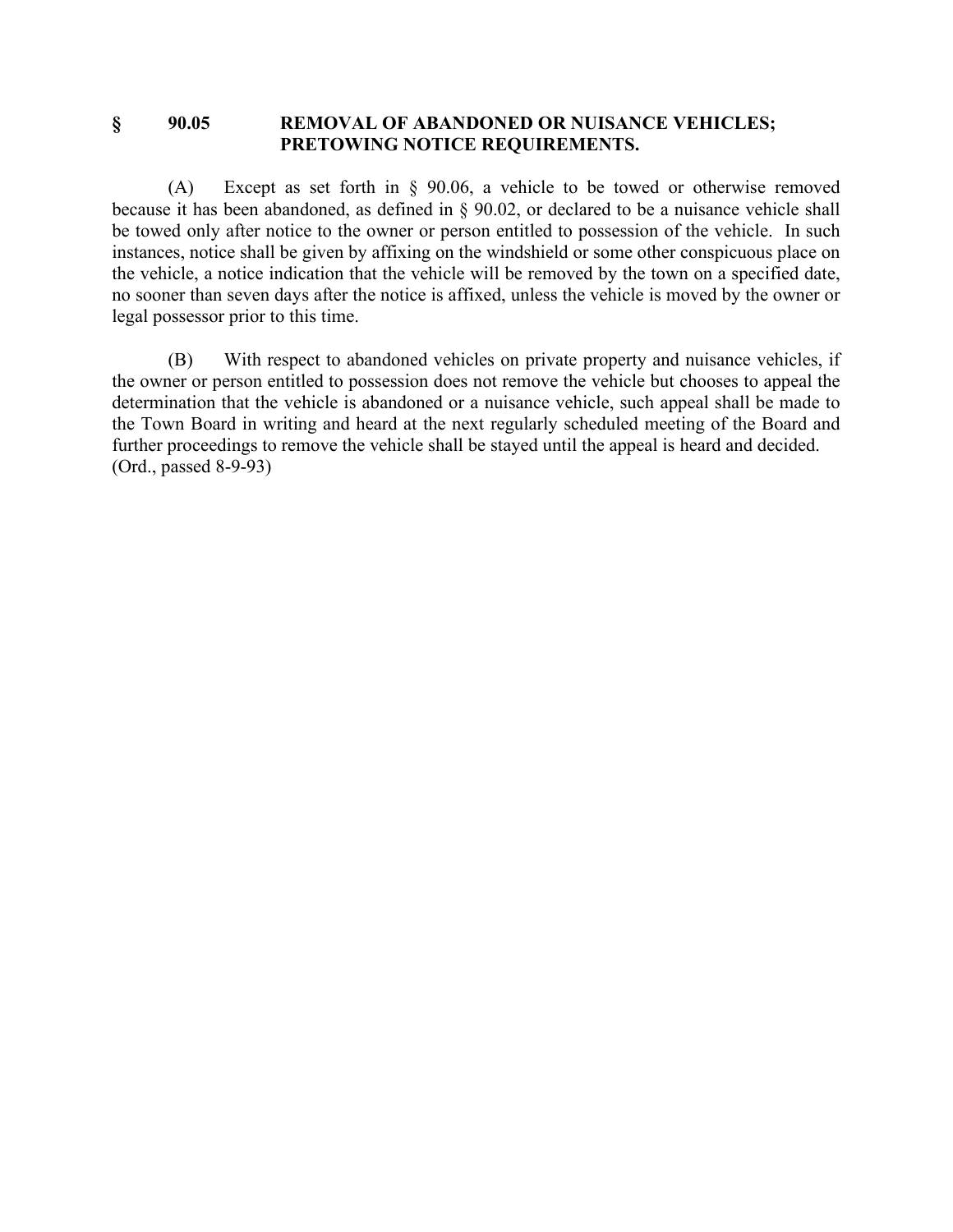#### **§ 90.06 EXCEPTIONS TO PRIOR NOTICE REQUIREMENTS.**

(A) The requirement that notice be affixed to an abandoned or nuisance vehicle at least seven days prior to removal may, as determined by the authorizing officer, be omitted in those circumstances where there is a special need for prompt action to eliminate traffic obstructions or to otherwise maintain and protect the public safety and welfare.

(B) For vehicles left on the public streets and highways, such circumstances include, and the Town Board hereby determines that immediate removal of such vehicles is warranted when they are:

- (1) Obstructing traffic;
- (2) Parked in a no-stopping or no-standing zone;
- (3) Parked in loading zones; or
- (4) Parked in violation of temporary parking restrictions.

(C) With respect to abandoned or nuisance vehicles left on town-owned property other than on streets and highways and on private property, such vehicles may be removed without giving the minimum seven days proper notice only in those circumstances where the authorizing official finds, and enters such findings in appropriate daily records, a special need for prompt action to protect and maintain the public health, safety and welfare. By way of illustration but not limitation, such circumstances include vehicles blocking or obstructing ingress or egress to businesses and residences, vehicles parked in such a location or manner as to pose a traffic hazard and vehicles causing damage to public or private property. (Ord., passed 8-9-93)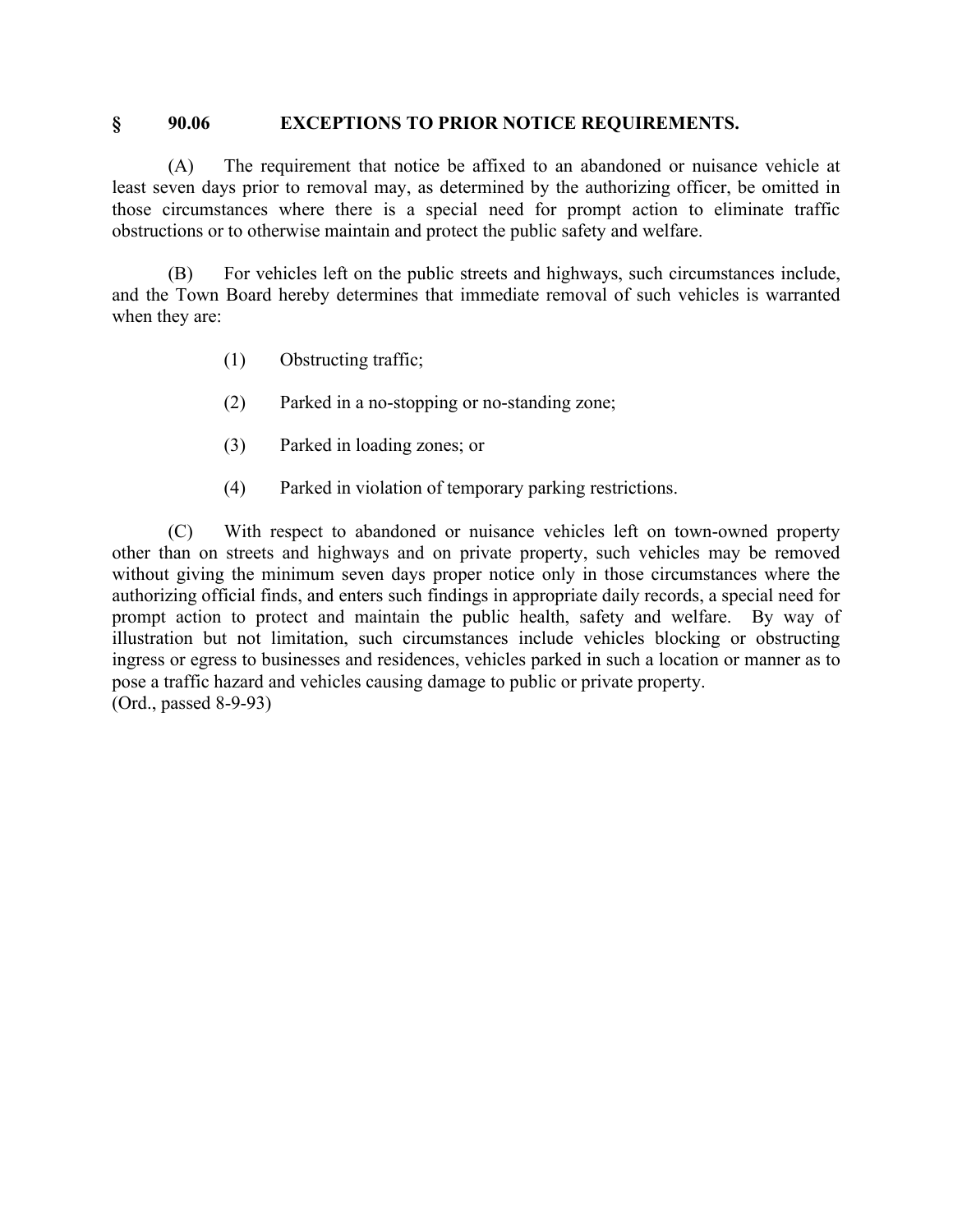### **§ 90.07 REMOVAL OF VEHICLES; POST-TOWING NOTICE REQUIREMENTS.**

(A) Any vehicle which has been determined to be an abandoned or a nuisance vehicle may be removed to a storage garage or area by the tow truck operator or towing business contracting to perform such services for the town. Whenever such a vehicle is removed, the authorizing town official shall immediately notify the last known registered owner of the vehicle, such notice to include the following:

- (1) The description of the removed vehicle;
- (2) The location where the vehicle is stored;
- (3) The violation with which the owner is charged, if any;
- (4) The procedure the owner must follow to redeem the vehicle; and

(5) The procedure the owner must follow to request a probable cause hearing on the removal.

(B) This notice shall, if feasible, be given by telephone; however, whether or not the owner is reached by telephone, written notice, including the information set forth in divisions (A)(1) through (5) above, shall, unless this notice is waived in writing by the vehicle owner or his agent, also be mailed to the owner's last known address.

(C) If the vehicle is registered in the state, notice shall be given within two working days. If the vehicle is not registered in the state, notice shall be given to the registered owner within three working days from the removal of the vehicle.

(D) Whenever an abandoned or nuisance vehicle is removed and such vehicle has no valid registration or registration plat, the authorizing town official shall make reasonable efforts, including checking the vehicle identification number, to determine the last-known registered owner of the vehicle and to notify him of the information as set forth in divisions (A)(1) through (5) above.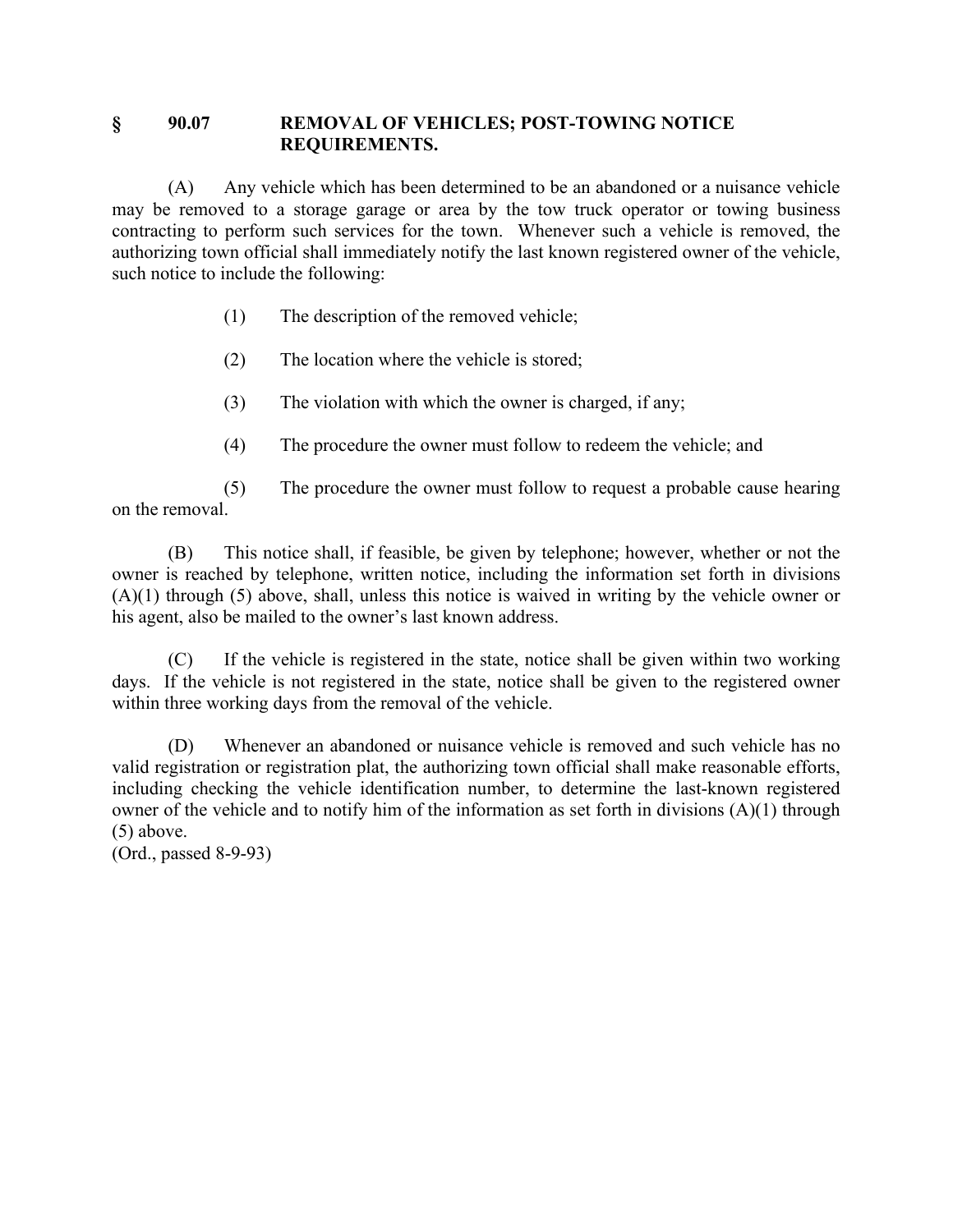### **§ 90.08 RIGHT TO PROBABLE CAUSE HEARING BEFORE SALE OR FINAL DISPOSITION OF VEHICLE.**

After the removal of an abandoned vehicle or vehicle declared to be a nuisance vehicle, the owner or any other person entitled to possession is entitled to a hearing for the purpose of determining if probable cause existed for removing the vehicle. A request for hearing must be filed in writing with the county magistrate designated by the chief district court judge to receive such hearing requests. The magistrate will set the hearing within 72 hours of receipt of the request, and the hearing will be conducted in accordance with the provisions of G.S. § 20- 219.11, as amended.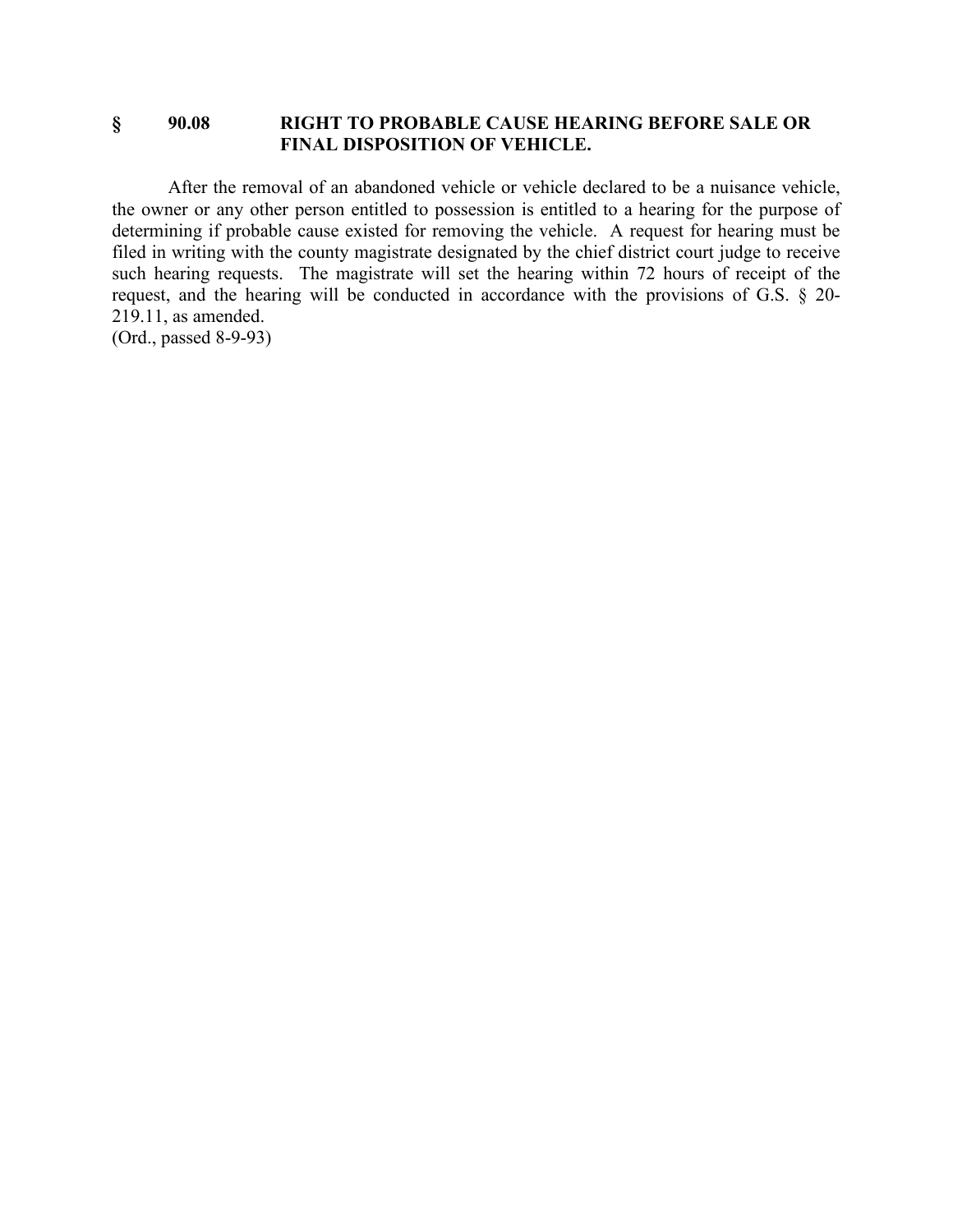## **§ 90.09 REDEMPTION OF VEHICLE DURING PROCEEDING.**

At any stage in the proceedings, including before the probable cause hearing, the owner may obtain possession of the vehicle by paying the towing fee or posting a bond for double the amount of the towing fee to the private tow truck operator or towing business having custody of the removed vehicle.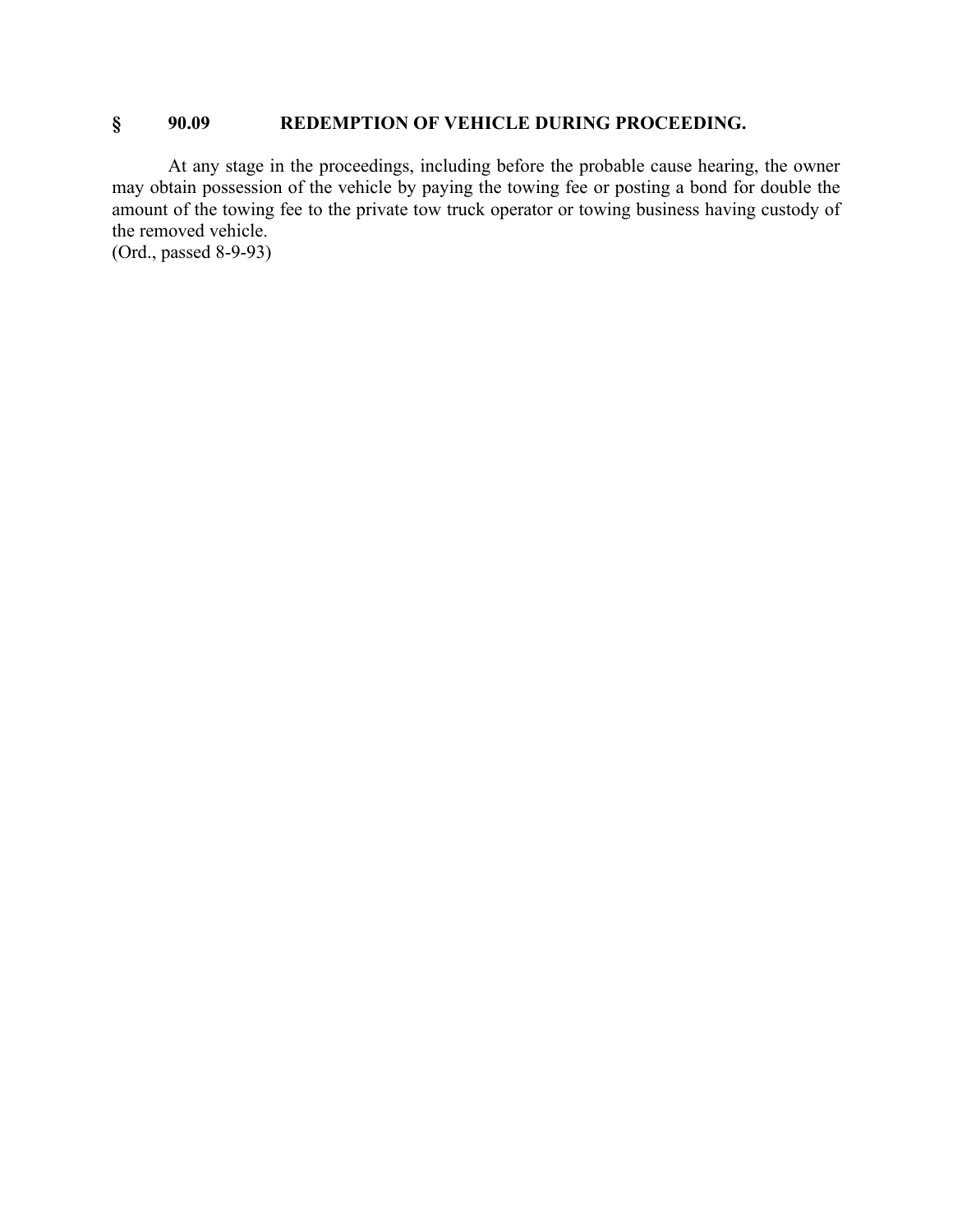## **§ 90.10 SALE AND DISPOSITION OF UNCLAIMED VEHICLE.**

Any vehicle declared to be an abandoned or a nuisance vehicle under this chapter which is not claimed by the owner or other party entitled to possession will be disposed of by the private tow truck operator or towing business having custody of the vehicle. Disposition of such a vehicle shall be carried out in coordination with the town and in accordance with U.S. Chapter 44A, Article 1.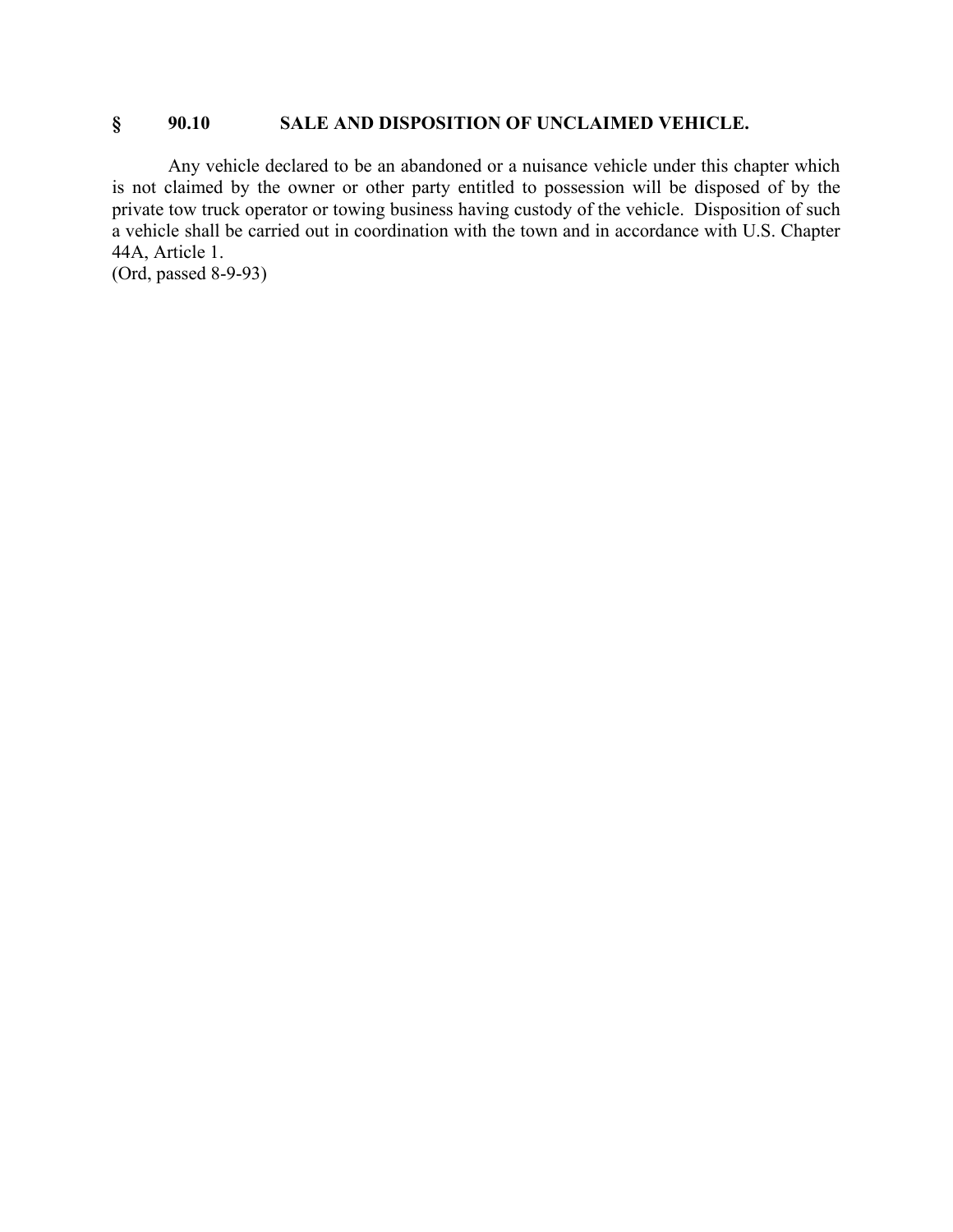### **§ 90.11 CONDITIONS OF REMOVAL OF VEHICLE FROM PRIVATE PROPERTY.**

As a general policy, the town will not remove a vehicle from private property if the owner, occupant or lessee of such property could have the vehicle removed under applicable state law procedures. In no case will a vehicle be removed by the town from private property without a written request of the owner, occupant or lessee, except in those cases where a vehicle is declared a nuisance vehicle. The town may require any person requesting the removal of an abandoned or nuisance vehicle from private property to indemnify the town against any loss, expense or liability incurred because of the removal, storage or sale thereof. (Ord., passed 8-9-93)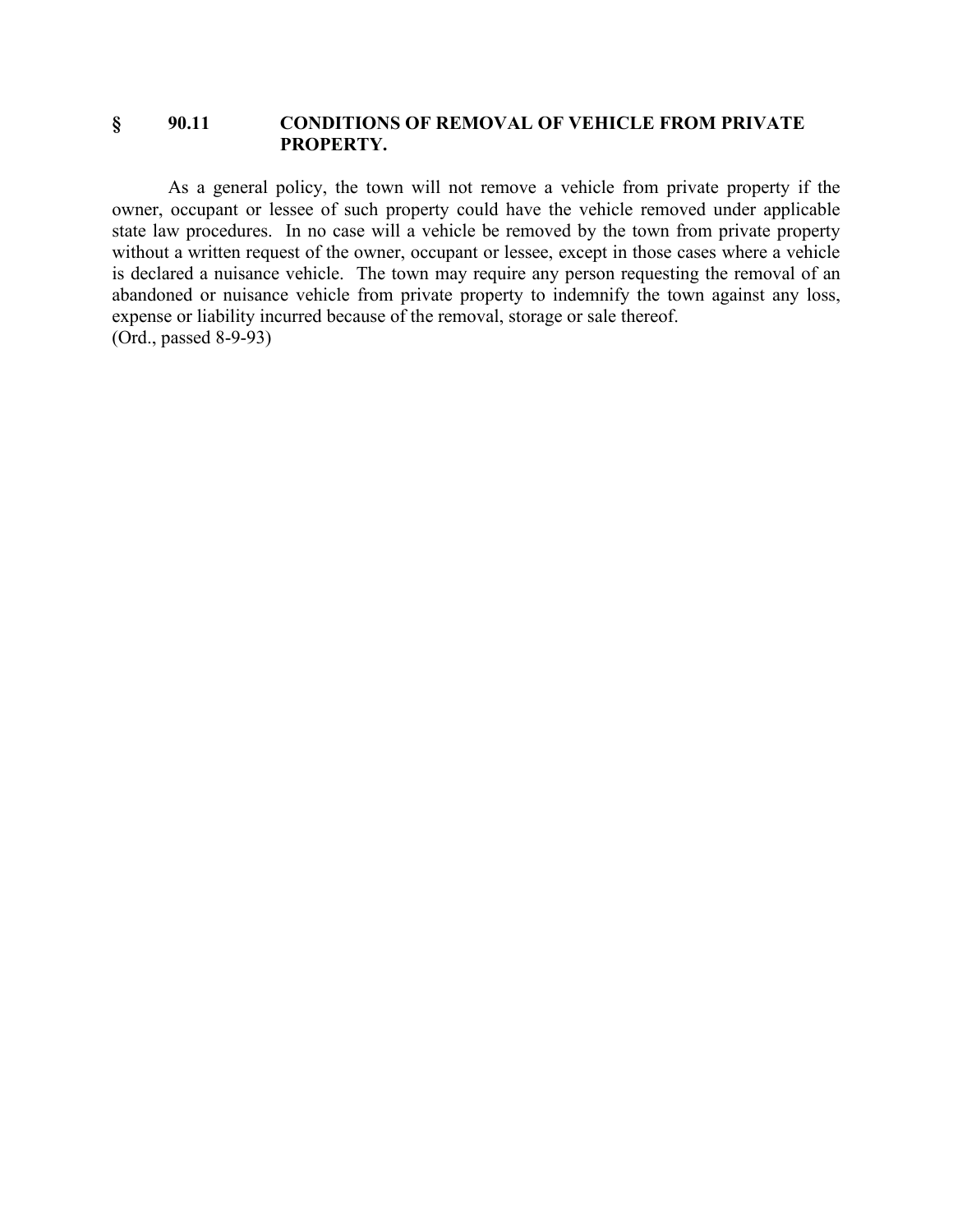# **§ 90.12 PROTECTION AGAINST CRIMINAL OR CIVIL LIABILITY.**

No person shall be held to answer to any civil or criminal action to any owner or other person legally entitled to the possession of any abandoned or nuisance vehicle for disposing of such vehicle as provided in this chapter.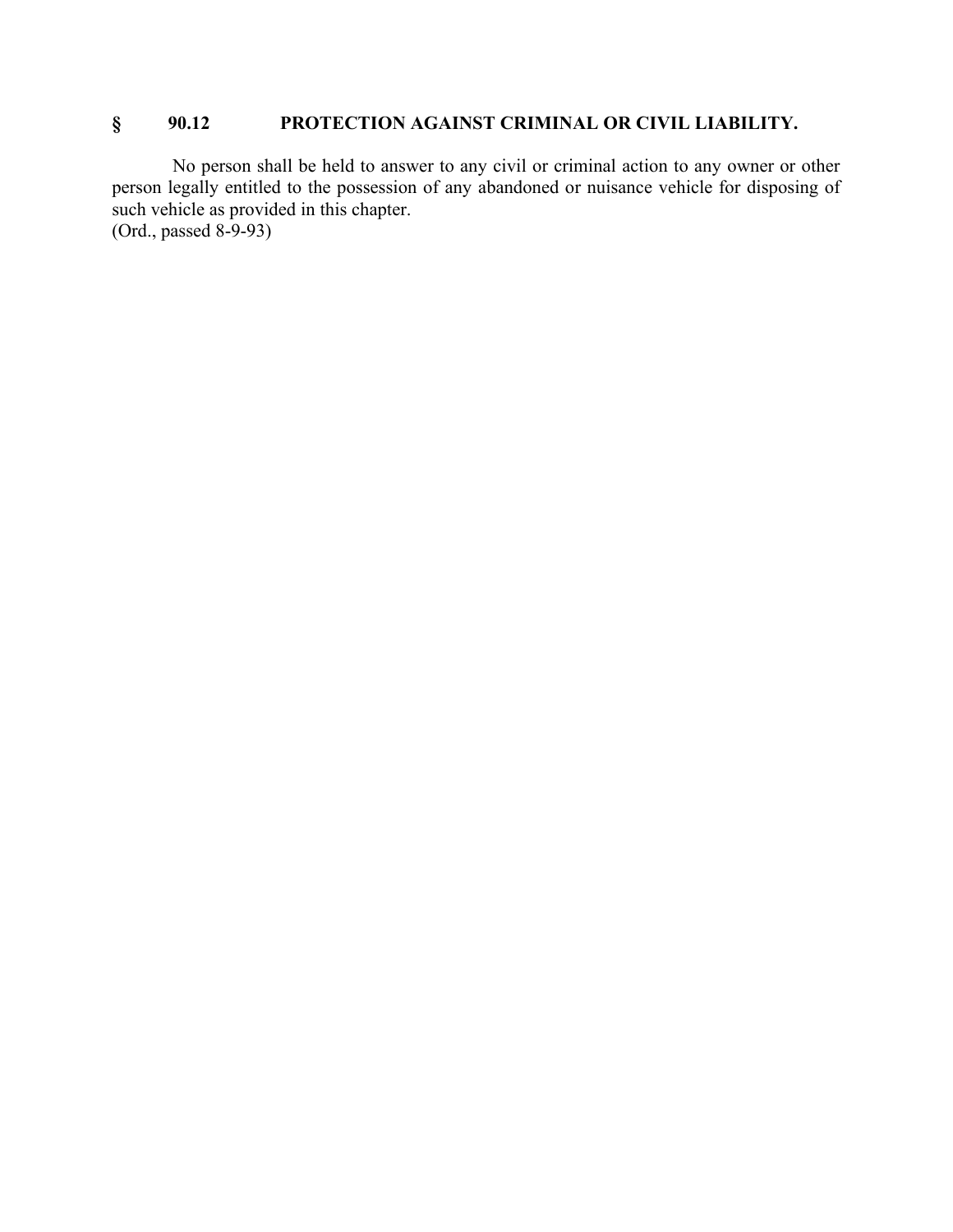# **§ 90.13 EXCEPTIONS.**

Nothing in this chapter shall apply to any vehicle in an enclosed building or any vehicle on the premises of a business enterprise being operated in a lawful place and manner if the vehicle is necessary to the operation of the enterprise, or to any vehicle in an appropriate storage place or depository maintained in a lawful place and manner by the town.  $(Ord., passed 8-9-93)$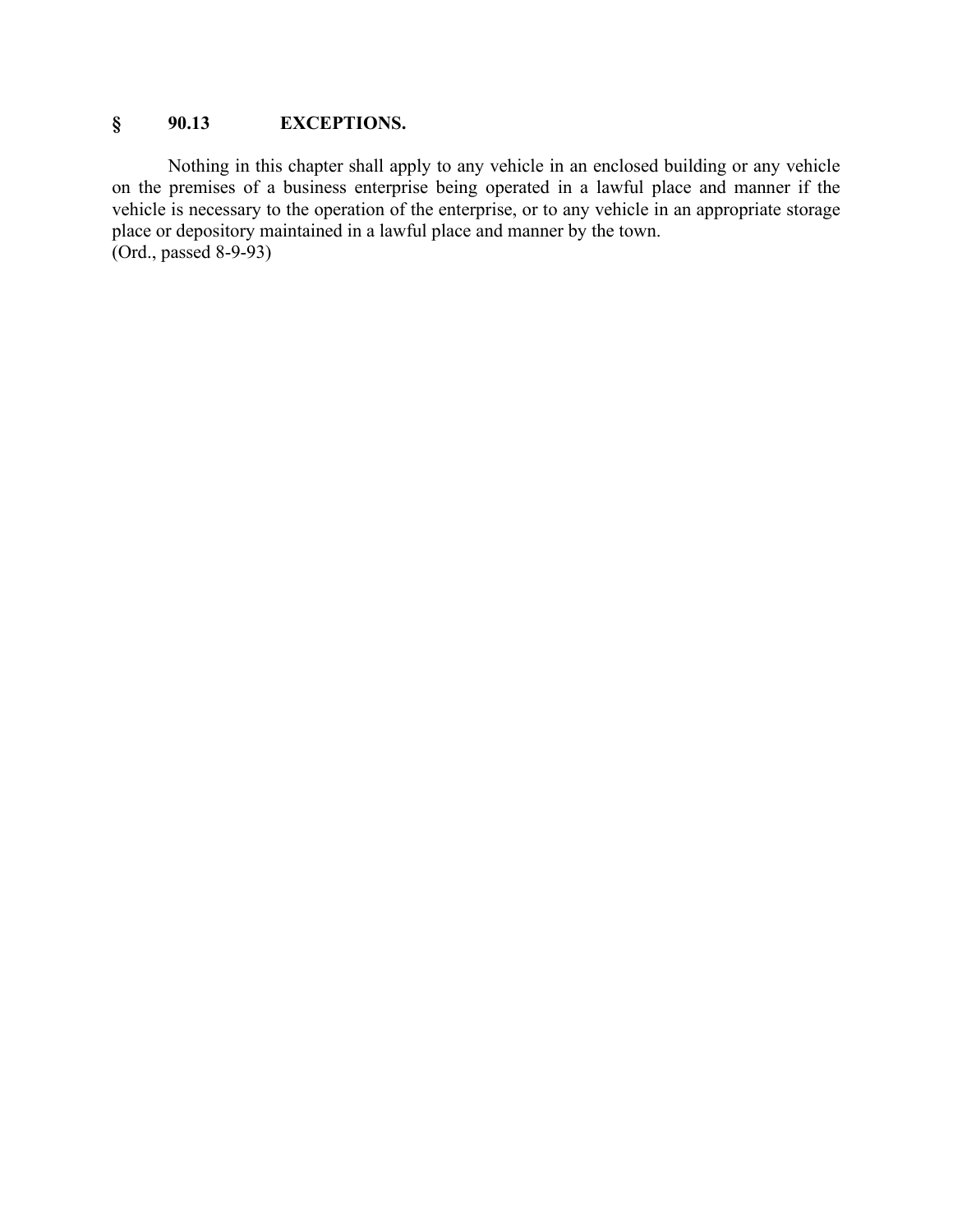# **§ 90.14 UNLAWFUL REMOVAL OF IMPOUNDED VEHICLE.**

It shall be unlawful for any person to remove or attempt to remove from any storage facility designated be the town which has been impounded pursuant to the provisions of this code, unless and until all towing and impoundment fees, or bond in lieu of such fees, have been paid.

(Ord., passed 8-9-93) Penalty, see § 10.99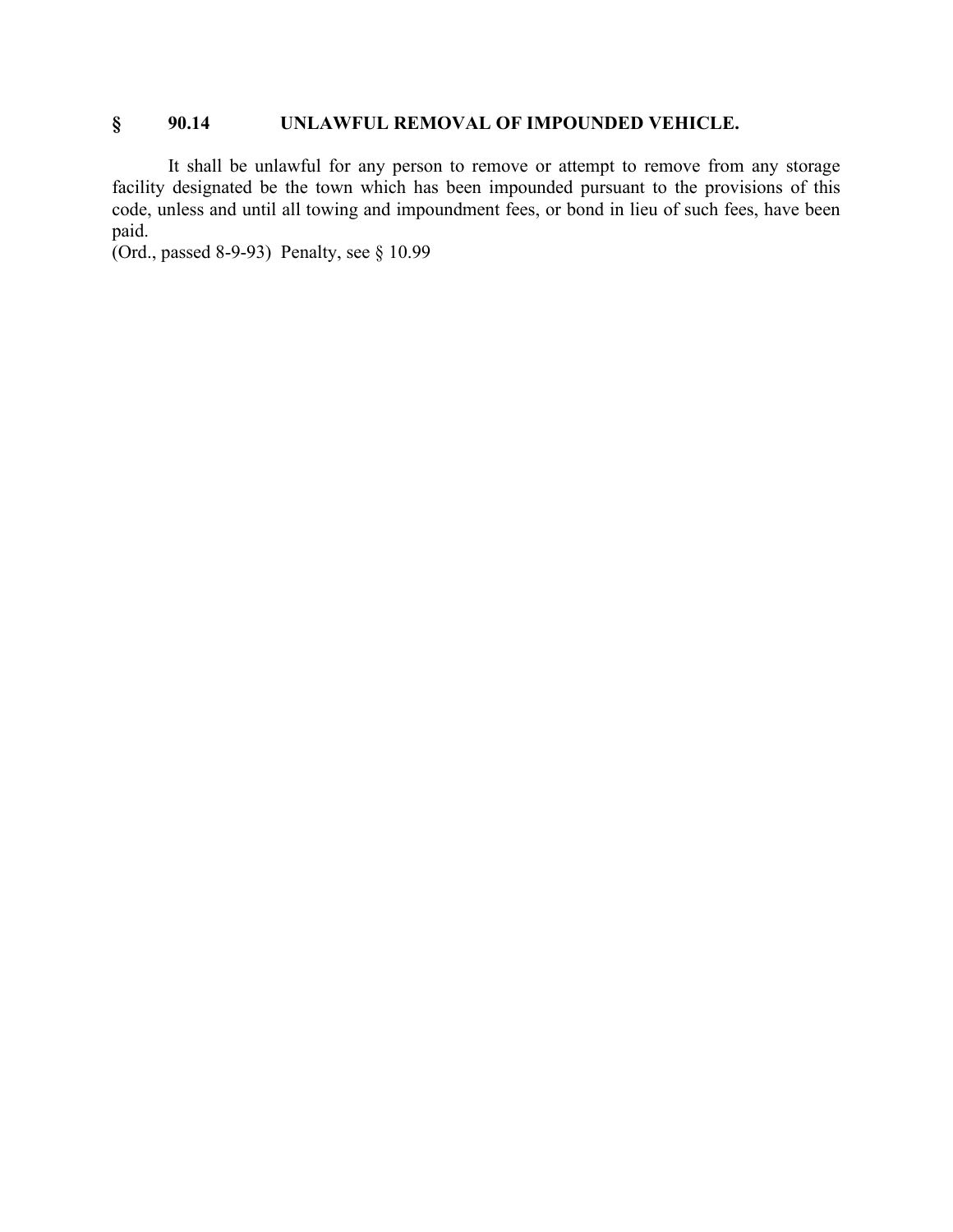*GENERAL REGULATIONS*

*ANIMALS*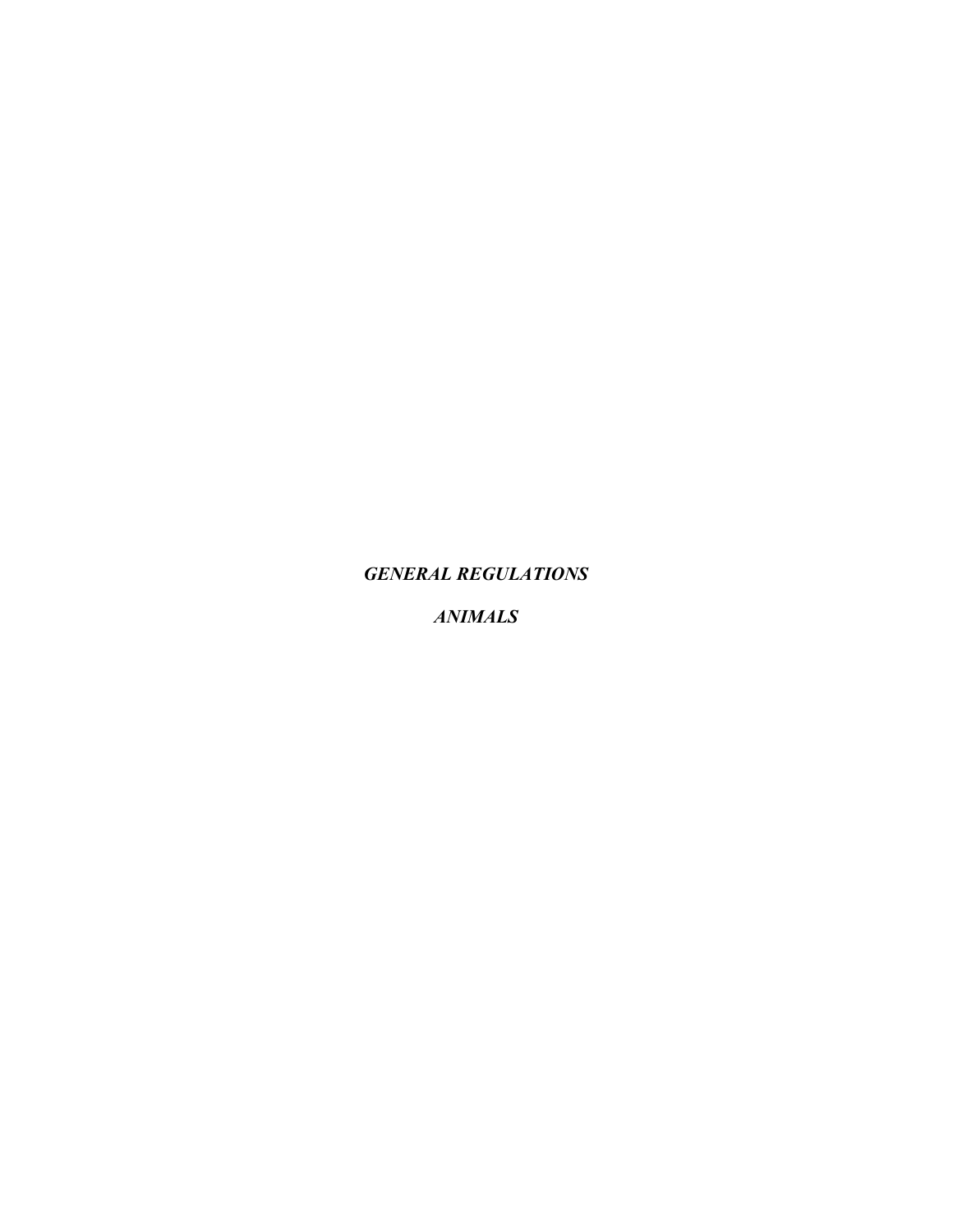# *GENERAL PROVISIONS*

# **§ 91.01 KEEPING SWINE PROHIBITED.**

No person shall keep any swine within the corporate limits other than at abattoirs. ('75 Code, § 3-1) Penalty, see § 10.99 (Repealed 6/13/11).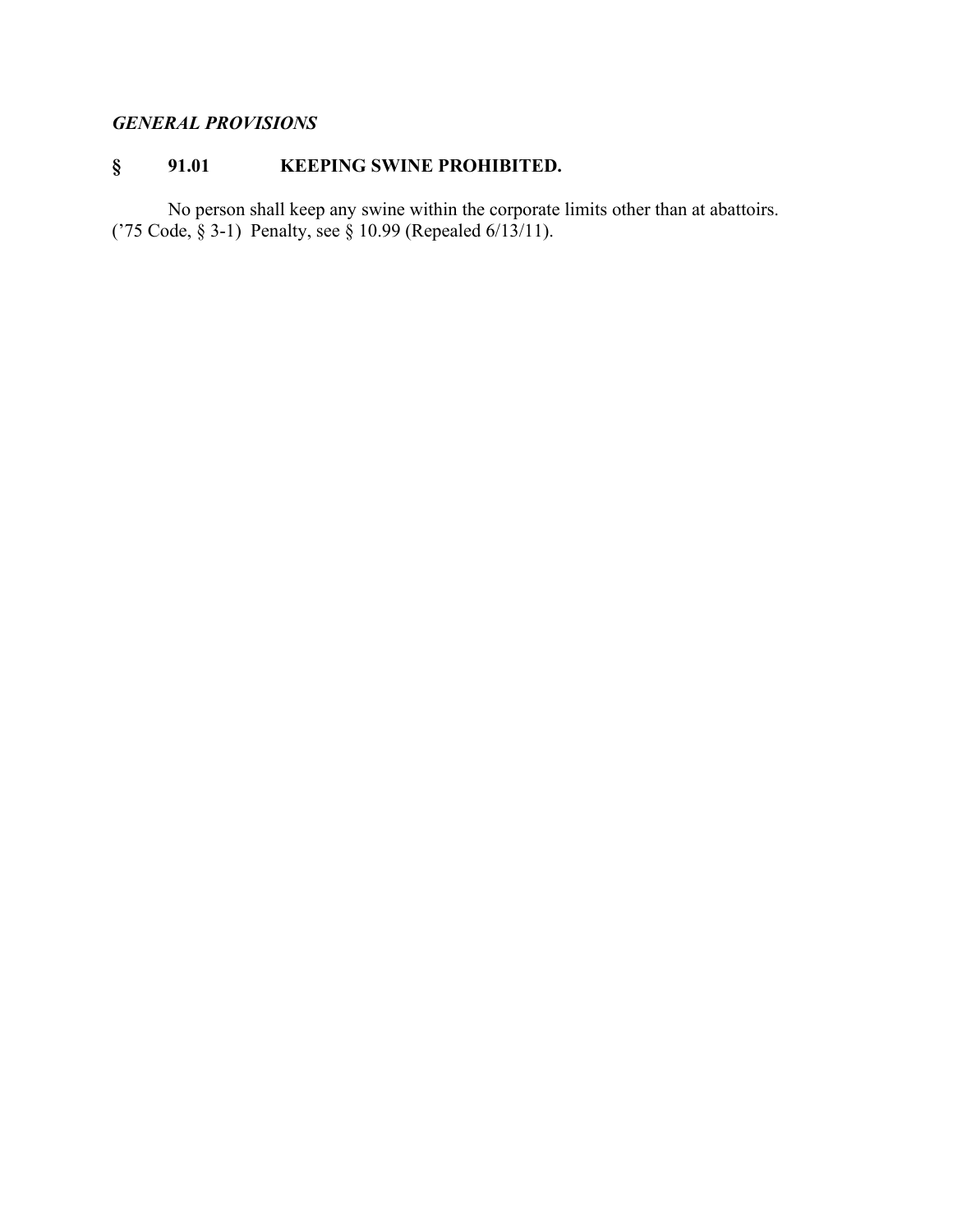# **§ 91.02 BIRD SANCTUARY CREATED.**

The area embraced within the corporate limits of the town and all lands owned or leased by the town outside the corporate limits are hereby designated as a bird sanctuary. ('75 Code, § 3-2)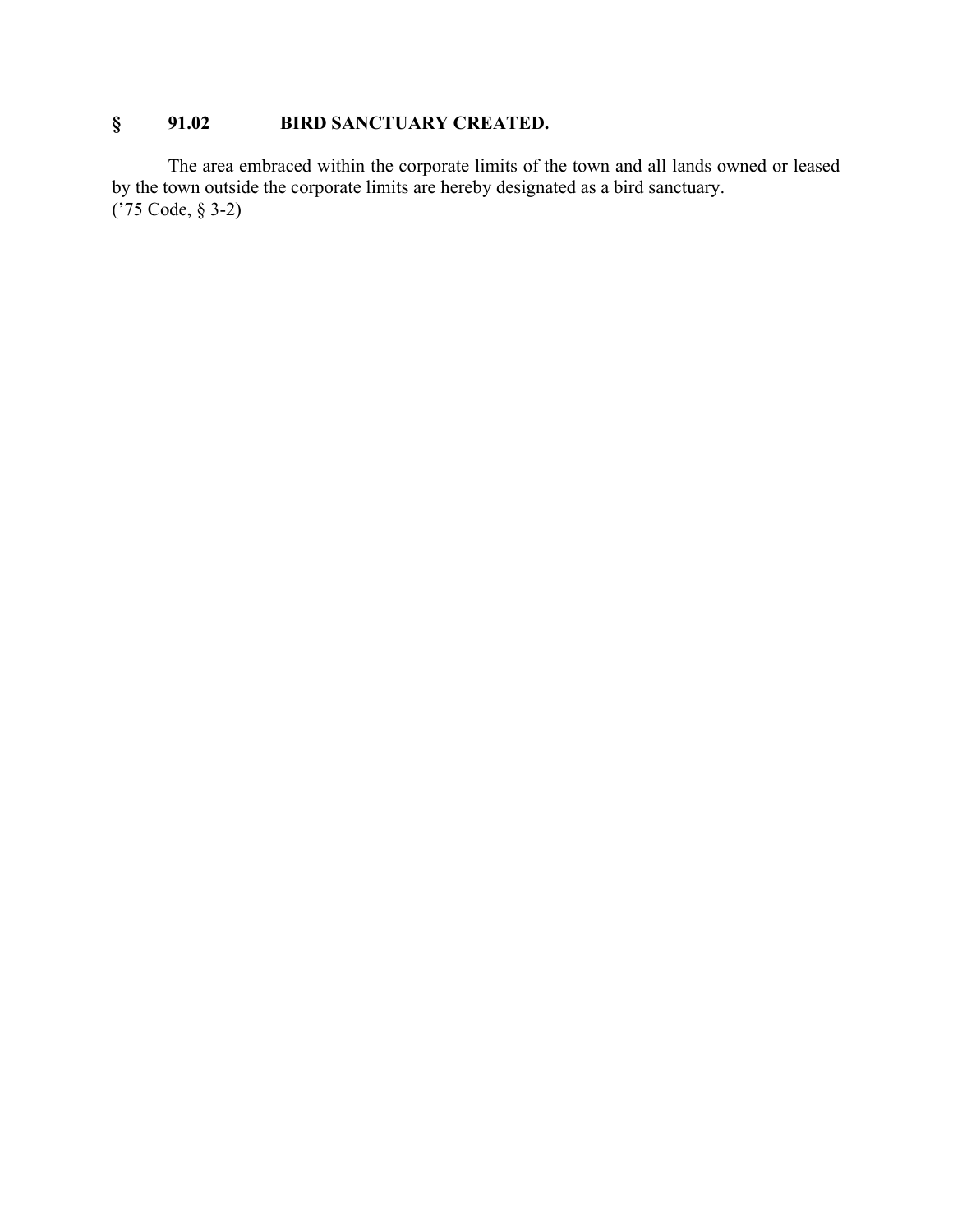## **§ 91.03 CRUELTY TO ANIMALS.**

No person shall willfully abuse or cruelly treat, abandon, neglect, overwork, overdrive, torture, torment or cruelly drive or work when unfit for labor any horse, mule, draught animal, beast of burden or any other animal.

('75 Code § 3-3, Am. Ord., passed 4-13-98) Penalty, see § 10.98

#### *Cross-reference:*

*Cruelty to animals or police dog owned by town, see § 130.10*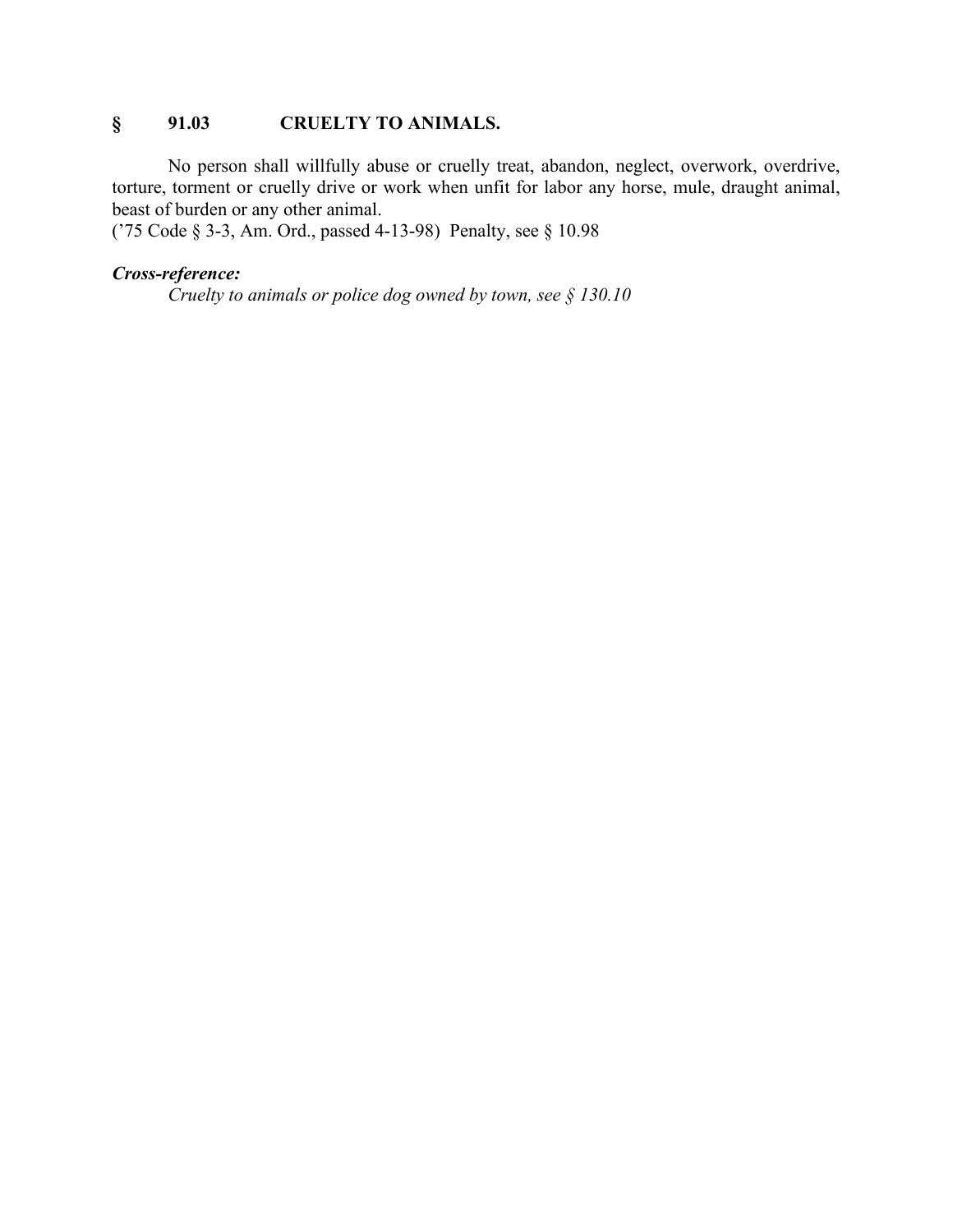### *DOGS*

For the purpose of this chapter the following definitions shall apply unless the context clearly indicates or requires a different meaning.

*AT LARGE.* Off the premises of the owner, and not under the control of the owner or a member of his immediate family or some responsible person either by leash, cord, chain or otherwise.

*DOG.* Both male and female dogs.

*OWNER.* Any person owning, keeping or harboring a dog.

### **§ 91.11 RUNNING AT LARGE.**

(A) It shall be unlawful for any person to permit any dog, either his own or under his control to run at large within the corporate limits.

(B) No dog shall be permitted on the streets of the town unless with the owner or person having control of it, and then such dog shall be under leash.

(C) The owner or custodian of any dog shall be responsible for repairing damage caused by said dog, including the cleaning up of dog droppings, deposited on sidewalks or walkways in the Commercial District or on any other sidewalk, street, walkway or park in the town. In addition, the owner of custodian of any dog shall prevent said dog from trespassing on private property and shall not allow said dog to deposit droppings or otherwise damage private property without permission. Dog owners shall be responsible for clean-up or repair to private property due to droppings or damage caused by trespassing dogs.

('75 Code, § 3-5)(Am. Ord., passed 12-11-95) Penalty, see § 10.98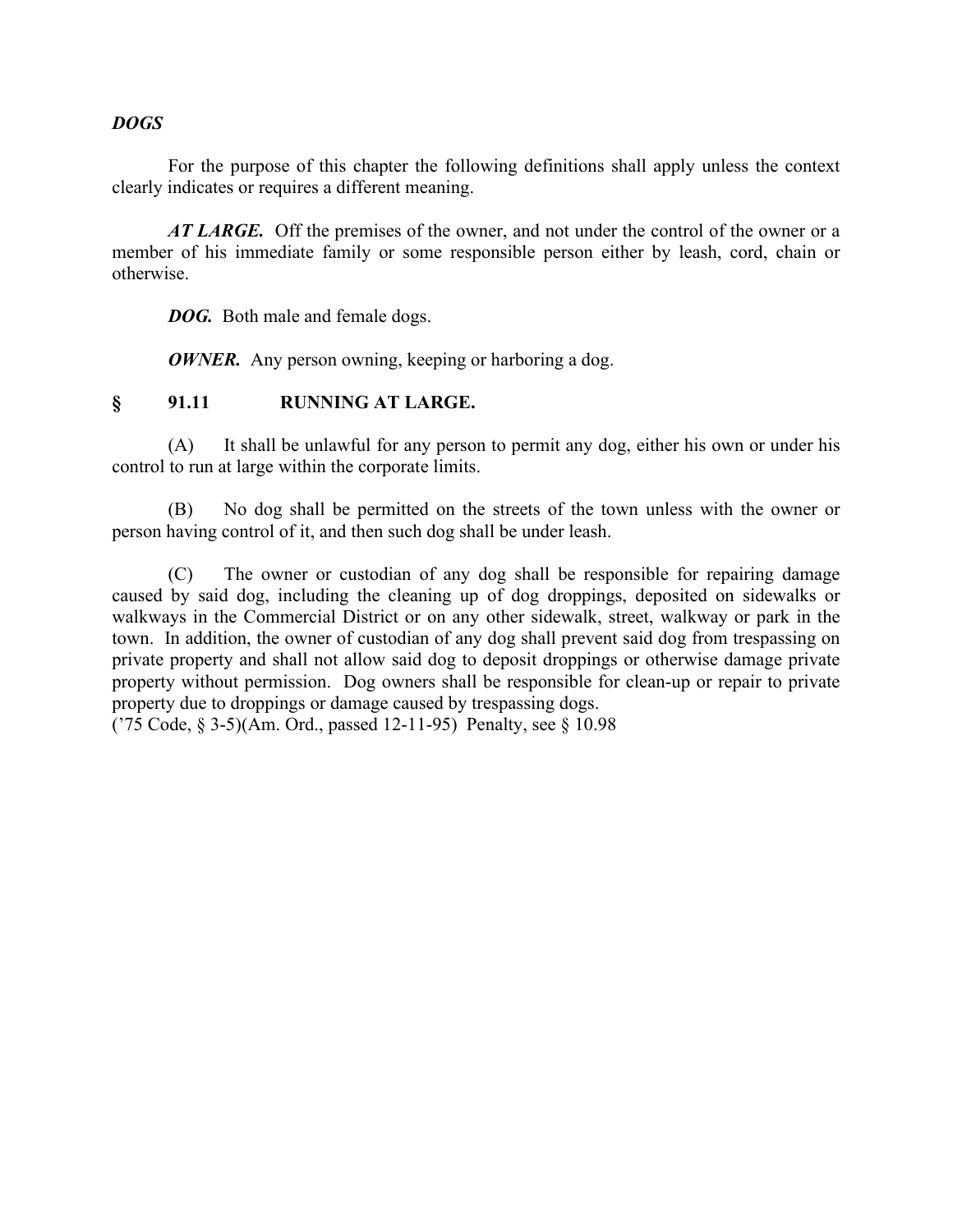# **§ 91.12 TAGS TO BE WORN.**

Dog tags showing proper rabies vaccination required by the state and issued by a veterinarian and proper owner identification shall be attached to a collar of every dog and worn at all times by such dog.

('75 Code, § 3-7)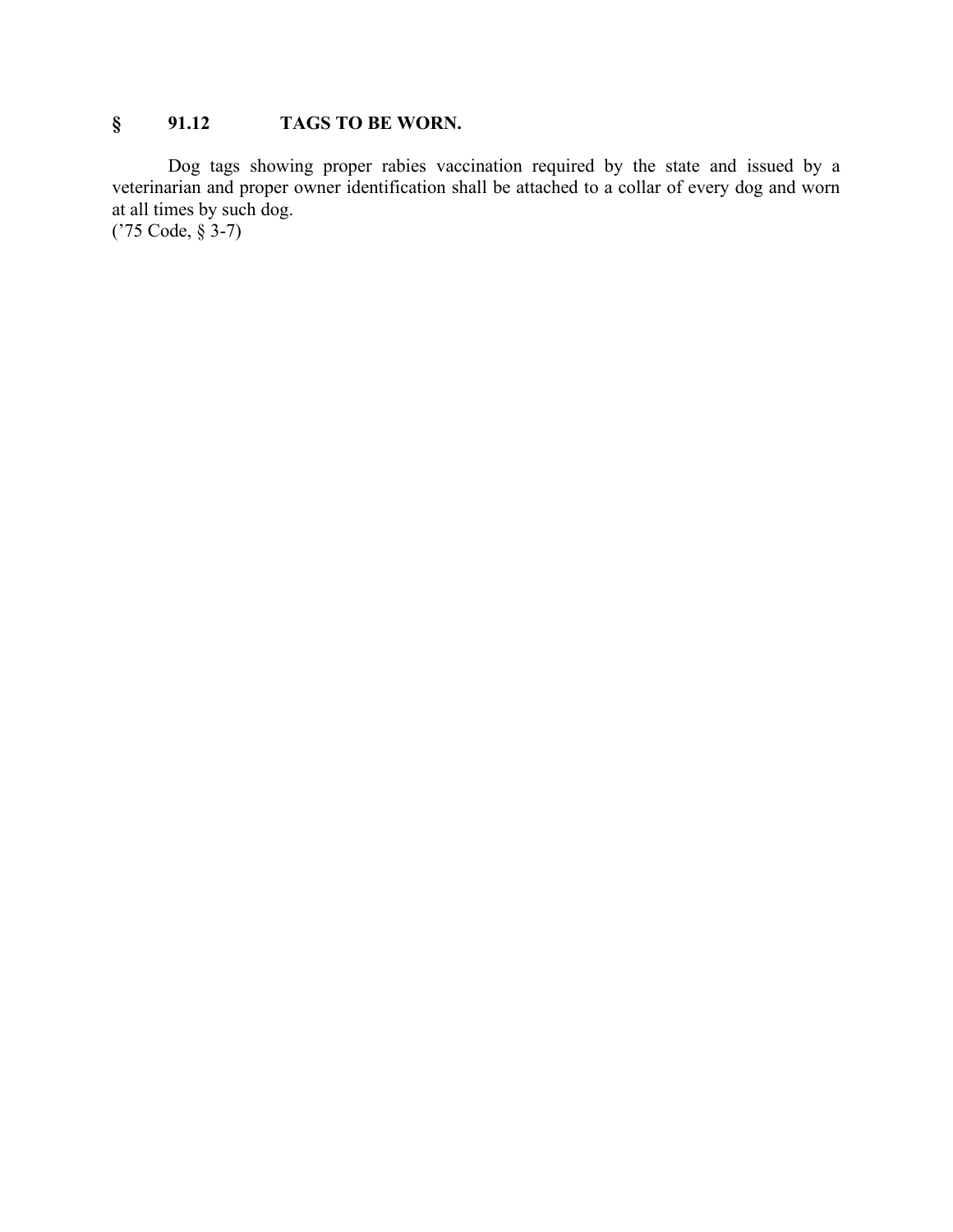# **§ 91.13 BARKING DOGS.**

No dog that habitually or repeatedly barks in such manner or to such extent that it is a public nuisance or creates a disturbance shall be kept, maintained, harbored or cared for within the municipal limits of the town.

('75 Code, § 3-8) Penalty, see § 10.98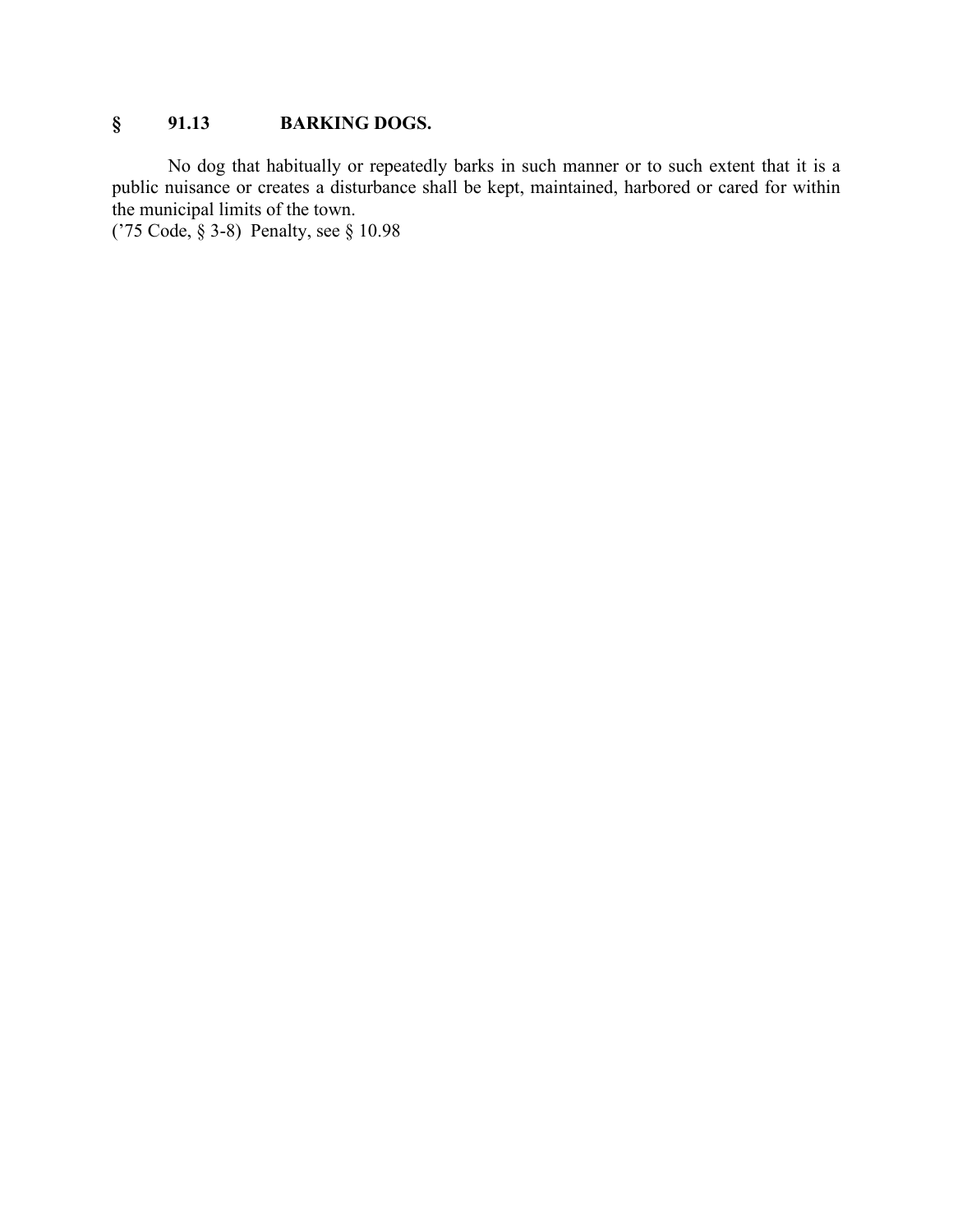#### **§ 91.14 IMPOUNDING.**

It shall be the duty of every Police Officer, the Animal Control Officer and the County Dog Warden to apprehend any dog found running at large in violation of this chapter and to impound such dog in the County Pound or a suitable place. The Animal Control Officer (or some designated official) upon receiving any dog shall make a complete record, entering breed, color, sex, approximate height and weight of such dog and whether licensed. If licensed, the officer shall enter the name and address of owner and the license number. If the owner of the dog is known before it is impounded, it shall be the duty of the Animal Control Officer to notify the owner of the dog in writing that they are in violation of Town Code § 91.11 if they let their dog run at large, and § 91.13 if they keep barking dogs. As to known owners, if this section continues to be violated after notice has been given and within 90 days after the giving of said notice, it shall be the duty of the Animal Control Officer or a Police Officer to issue a citation to the owner of any dog found running at large or a dog that habitually or repeatedly barks in such manner or to such extent that it is a public nuisance or creates a disturbance. The citation shall be paid at the Police Department. The citation must be paid within five days after issued. ('75 Code, § 3-9)(Ord., passed 12-10-62; Am. Ord., passed 6-13-83)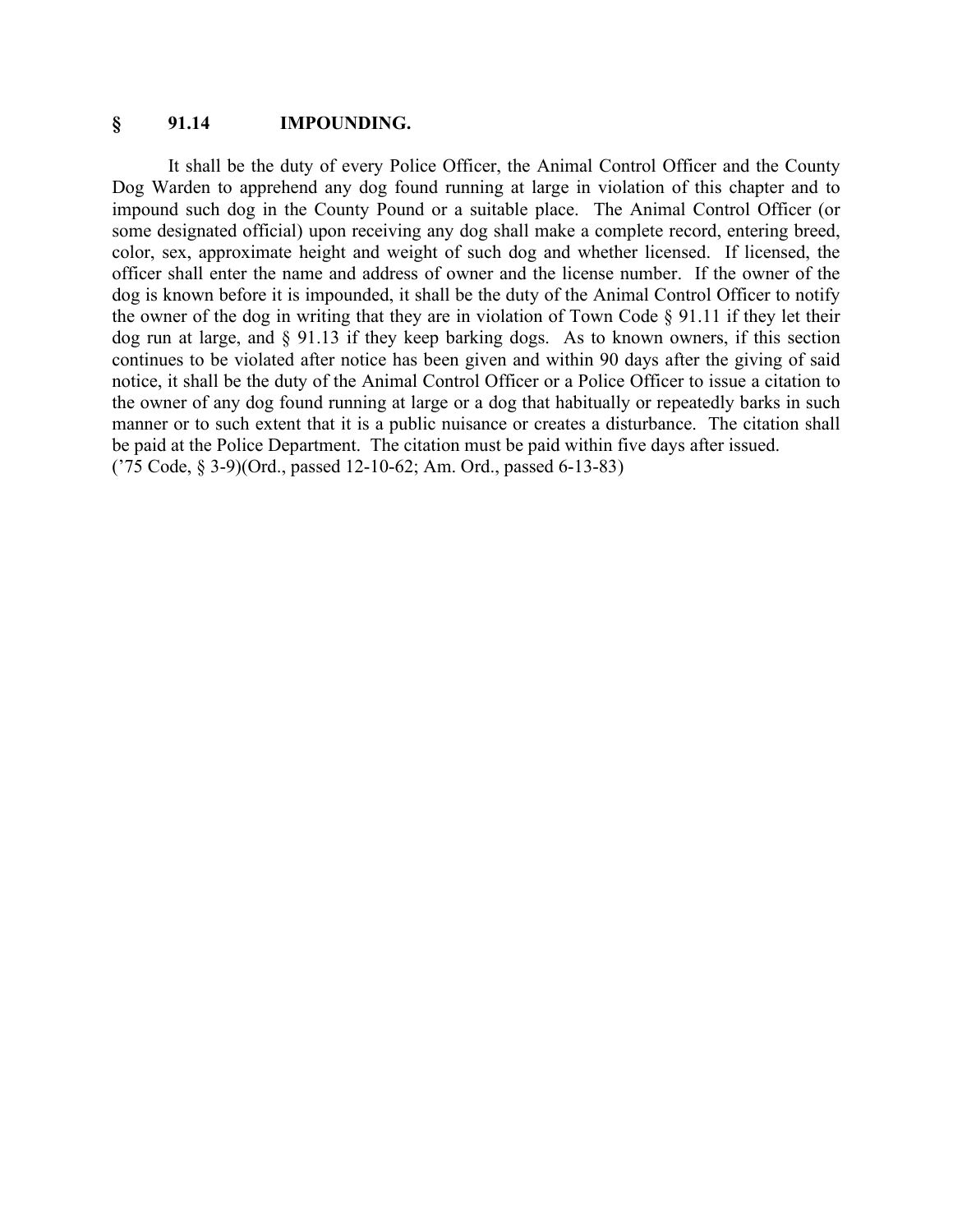#### **§ 91.15 NOTICE TO OWNER OF IMPOUNDMENT; REDEMPTION.**

If a dog is impounded it shall be the duty of the Animal Control Officer of a Police Officer to contact the owner by one of the following manners: By written notice delivered to the owner personally; by leaving the said written notice with a responsible adult person at the residence of the owner; or by certified mail with return receipt requested. The notice shall inform the owner that his or her dog has been impounded by the Police Department and is being held by the Police Department or the Human Society. If the owner of such dog is not found within ten days, the dog shall be disposed of according to law. If the owner is located he or she may claim such dog upon payment of the license fees, if unpaid, and all costs and charges incurred by the town for impounding and maintenance of such dog as per the fee schedule on file in the office of the Town Clerk.

('75 Code, § 3-10)(Ord., passed 12-10-62; Am. Ord. passed 6-13-83)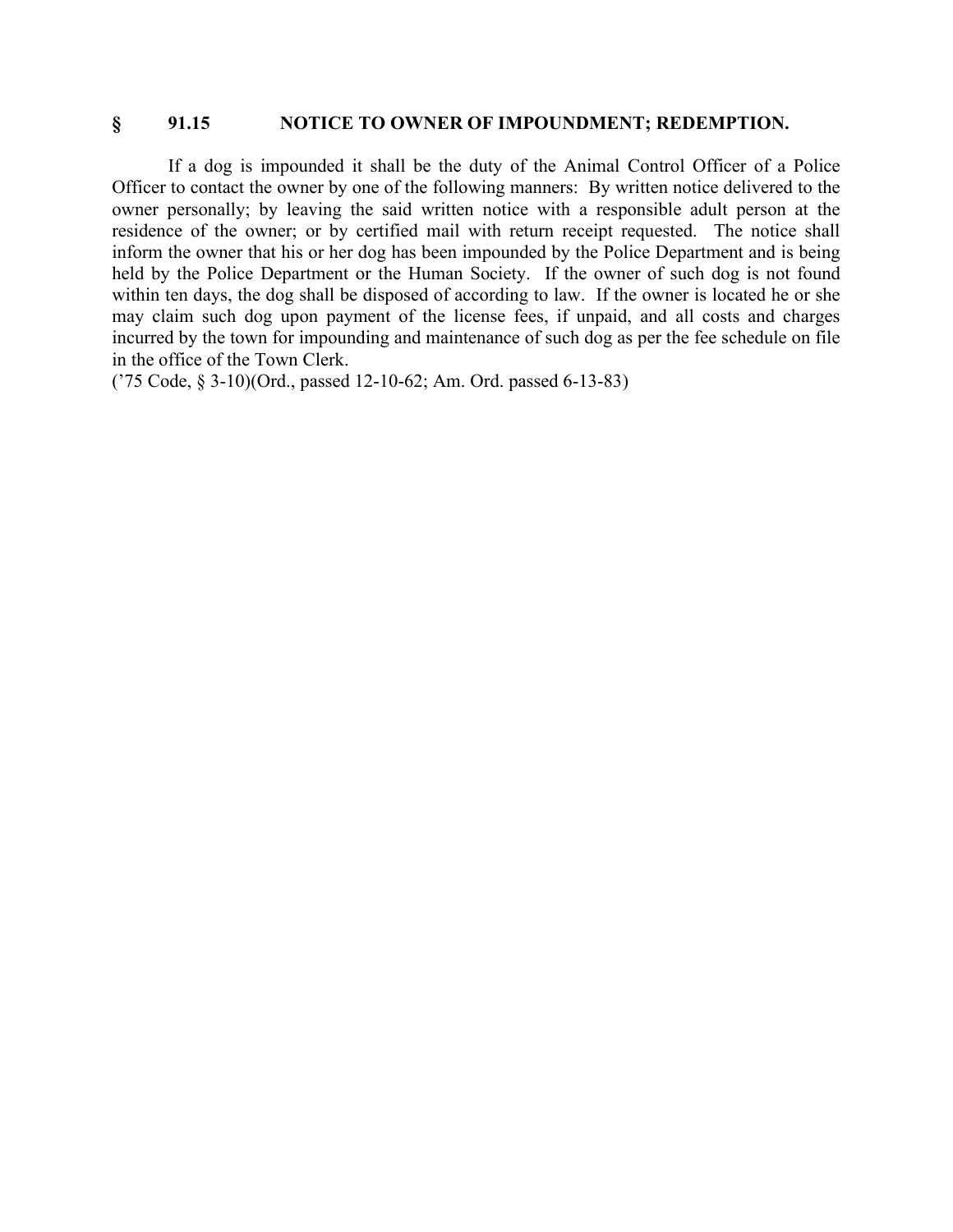# **§ 91.16 UNKNOWN OWNER.**

In the case where a dog is impounded and the owner is unknown, it shall be the duty of the Animal Control Officer to post information about the dog at the Police Department and the Town Hall.

('75 Code, § 3-11)(Ord., passed 12-10-63; Am. Ord., passed 6-13-83)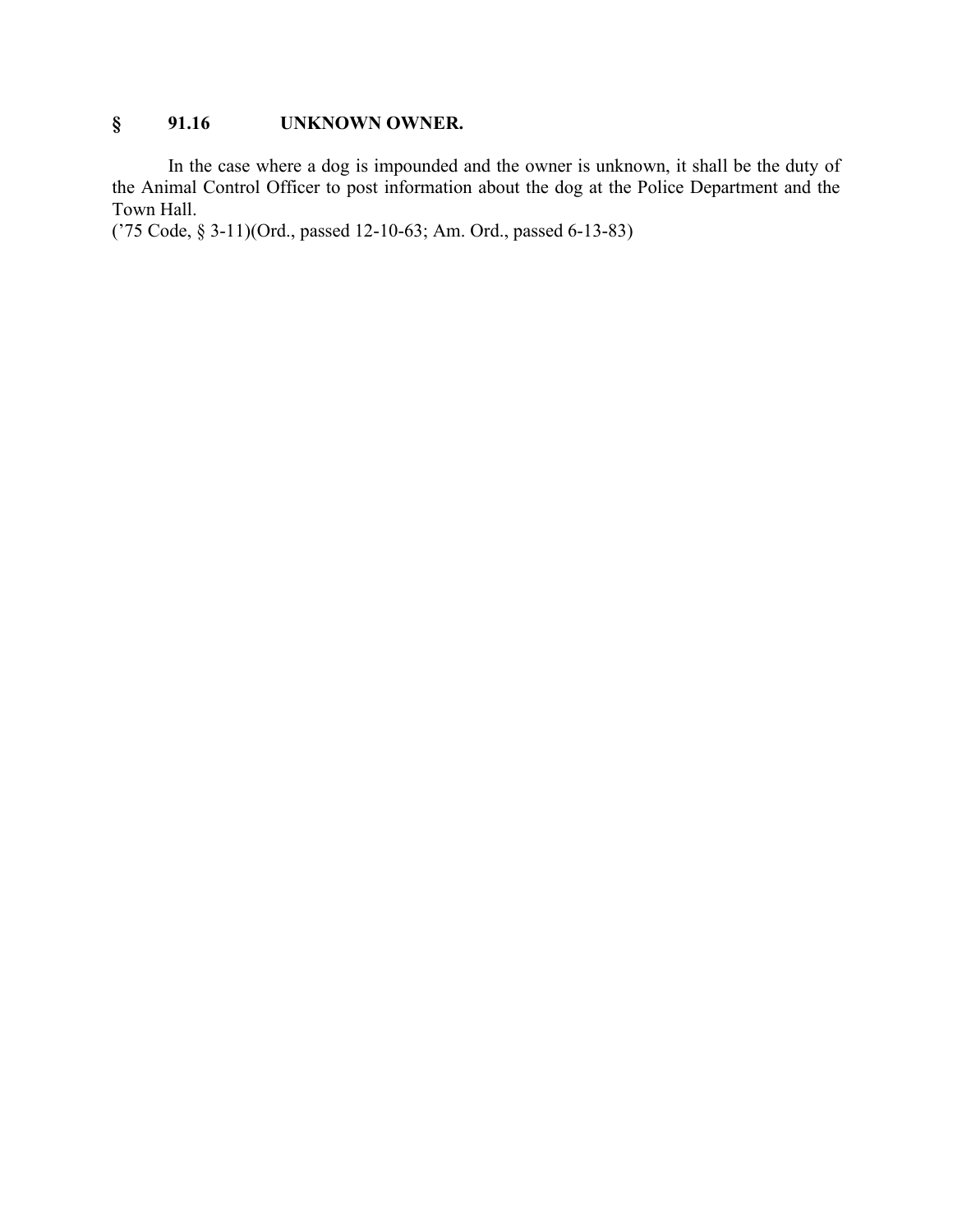# *LIVESTOCK*

## **§ 91.17 LIVESTOCK.**

(A) Livestock may be kept as part of an Agricultural Use Category in accordance with the Town of Aberdeen Unified Development Ordinance.

(B) Livestock may also be kept for purposes other than as part of an agricultural operation, provided that such livestock shall be allowed only in the AGR, R-30, R-20 and LI zoning districts. Notwithstanding the foregoing, chickens shall be permitted in the zoning districts listed in subsection (G).

(C) In all cases, including as part of agricultural operations, the keeping of livestock shall be restricted as follows:

|                               | Max.<br><b>Number</b> | <b>Spacing</b><br>Requirement | <b>Distance from Front</b><br><b>Property Line</b> | Min. Acreage             |
|-------------------------------|-----------------------|-------------------------------|----------------------------------------------------|--------------------------|
| <b>Chickens</b>               | None                  | None                          | None                                               | 5,000 ft 2 per<br>animal |
| <b>All Other</b><br>Livestock |                       | $150$ -feet                   | $200$ -feet                                        | 1 acre per animal        |

Table Notes:

1. **Maximum Number of Animals**. Any number of chickens may be kept on a single lot, provided the minimum acreage requirement is met. No more than a total of three (3) of any other kind of livestock may be kept on a single lot. For example, a single lot may have any number of chickens and three (3) cows, or the same lot could have any number of chickens and one (1) cow, one (1) goat and one (1) horse.

2. **Spacing Requirement**. All livestock, except for chickens, shall be located a minimum of 150 feet from any dwelling, except the dwelling occupied by the owner or other keeper of the livestock; school; church or other religious institution; business, except the business of the owner or other keeper of the livestock; and commercial or professional establishment, except when such uses are owned or operated by the owner or other keeper of the livestock. This requirement shall not apply to chickens.

3. **Distance from Front Property Line**. All livestock, except for shall be located a minimum of 200 feet from the front property line of the property on which the livestock are located (i.e. the property line adjacent to the public right‐of‐way that serves as the primary access for the property). This requirement shall not apply to chickens.

4. **Minimum Acreage.** A minimum of one (1) acre of land shall be provided for each animal, except for chickens. A minimum of 5,000 square feet per chicken shall be provided. Land used for chickens may also be applied toward the minimum acreage requirement of other animals, provided that the other animals have free access to the land occupied by the chickens. For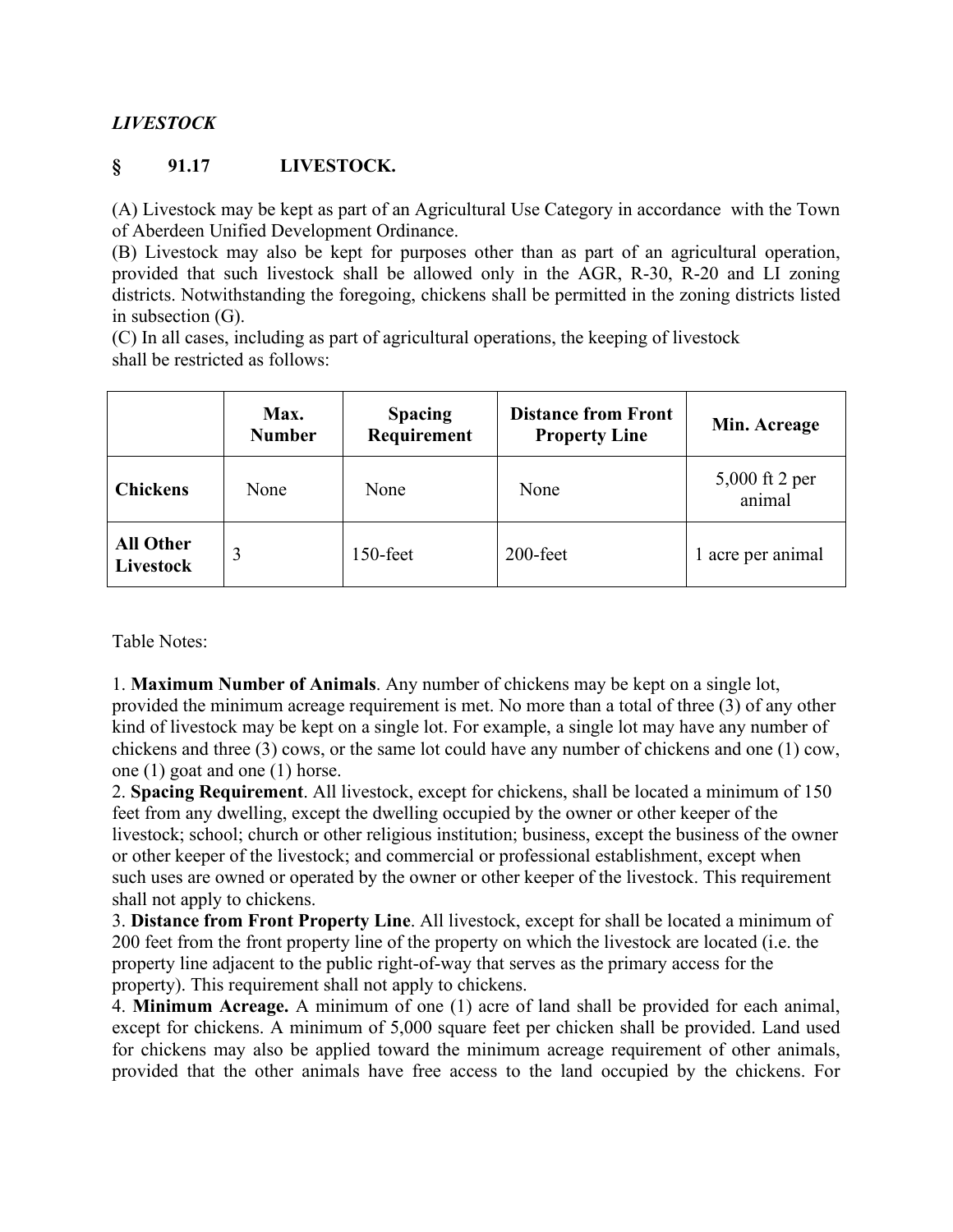example, a property having one (1) chicken and one (1) cow must have a minimum of one (1) acre of land of land dedicated to the animals.

(D) A site plan for all stables and other animal housing structures, except chicken coops, shall be submitted to the administrator for review. The administrator shall review the site plan for conformance with the requirements set forth in this section and any other applicable requirements, such as setbacks. If applicable, these structures shall also comply with the requirements of the North Carolina State Building Code. No site plan shall be required for a chicken coop, but it shall be the responsibility of the owner of the coop to confirm that the structure either complies with or is exempt from the requirements of the North Carolina State Building Code.

(E) All stables and other animal housing structures shall be kept in a sanitary manner and as free as possible of noxious odors. Stables and other structures that are cleaned and disinfected once per day shall be presumed to comply with this subsection. The administrator may approve an alternative cleaning schedule upon a showing by the applicant that the alternative schedule complies with established best management practices for the livestock.

(F) All livestock shall be contained within a fence or by other acceptable means. The fence shall be of an appropriate height to protect both the livestock and neighboring properties. All required fencing must meet the standards in accordance with the Town of Aberdeen Unified Development Ordinance.

(G) **Additional Requirements for Chickens**. In addition to the other requirements of this ordinance, the following requirements apply to chickens:

- 1. Chickens are permitted in the AGR, R-30, R-20, R-15, R-10, PD, CB, NC, LI and HI zoning districts.
- 2. Chickens shall be the only type of domestic fowl permitted pursuant to this ordinance. Other types of domestic fowl are not permitted within the planning and zoning jurisdiction of the town.
- 3. Roosters are prohibited.
- 4. Chickens, roosters and other domestic fowl living outside the planning and zoning jurisdiction of the town may be brought into the town planning and zoning jurisdiction for temporary events such as festivals and other special events, provided that no such fowl shall be allowed to remain within the planning and zoning jurisdiction of the town for more than three (3) days.
- 5. Coops and yarding areas (i.e. the areas where chickens roam outside of the coop) shall be located in back yards or pastures/fields located to the rear of a dwelling. No coop or yarding area may be located in a front or side yard, pasture or field.
- 6. Chickens shall be kept in coops at night time, but they may be allowed to roam during the day within the yarding area.
- 7. Coops and yarding areas shall be fully enclosed by a perimeter fence. Coops shall be located within the yarding area and shall be set back either a minimum of thirty (30) feet from solid perimeter fencing or a minimum of one hundred (100) feet from open wire perimeter fencing.
- 8. Provided that the requirements of this section are met, no certificate of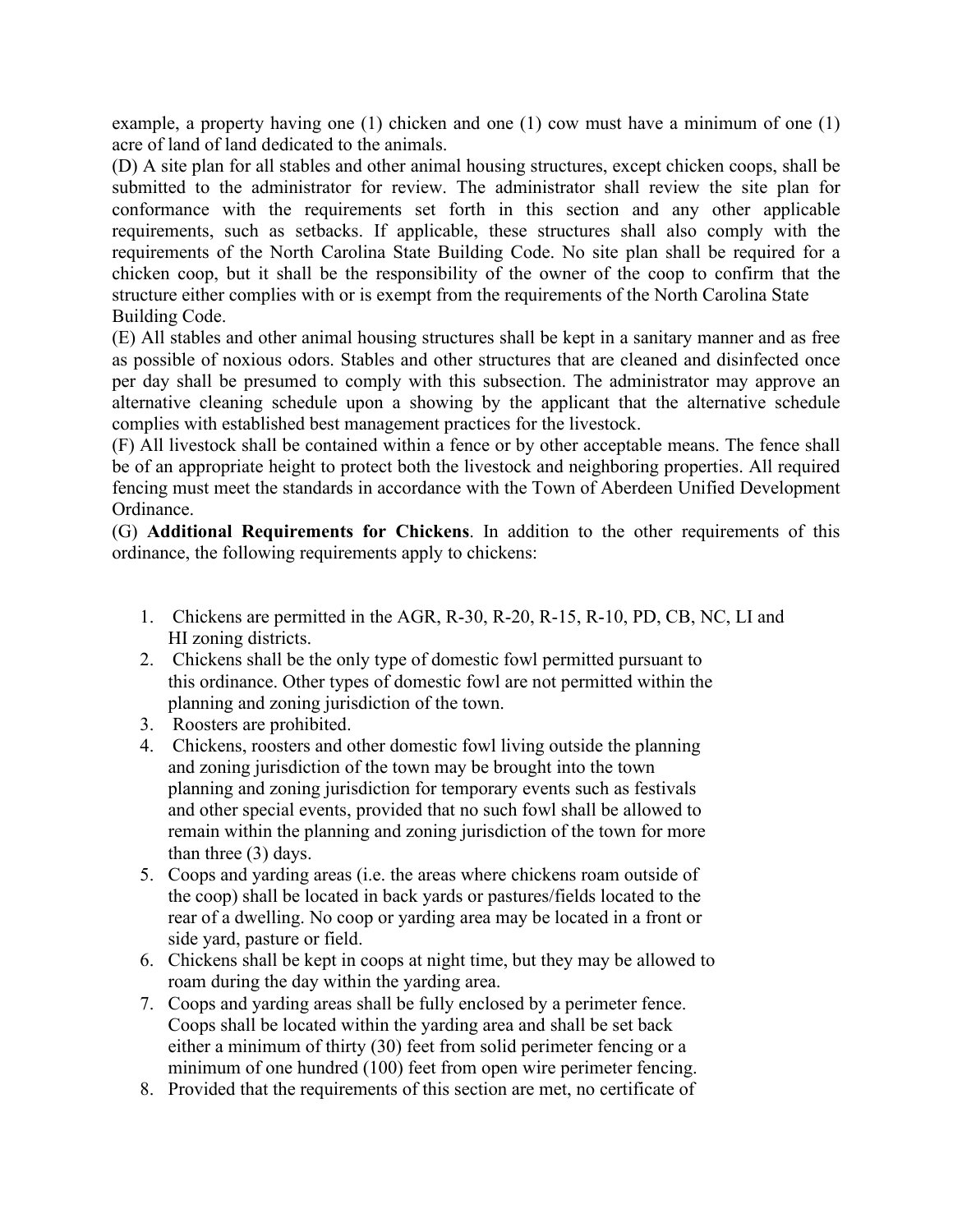zoning compliance shall be required for coops or yarding areas.

9. Nonconforming Situations: The effective date of this ordinance is March 29, 2012. The owners of coops and yarding areas that were unlawful prior to the effective date of the ordinance shall have six (6) months from the effective date to bring said coops and yarding areas into conformity with this ordinance. Roosters living within the planning and zoning jurisdiction of the town as of the effective date of this ordinance may remain until they die, but they shall not be replaced. Chickens or other domestic fowl living within the planning and zoning jurisdiction of the town as of the effective date of this ordinance that are illegal or lawful nonconformities with respect to this ordinance may remain until they die, but they shall not be replaced.

(Ord., passed 10-9-95)

(Ord. Repealed 6/13/11)

(Ord. amended 12/14/20)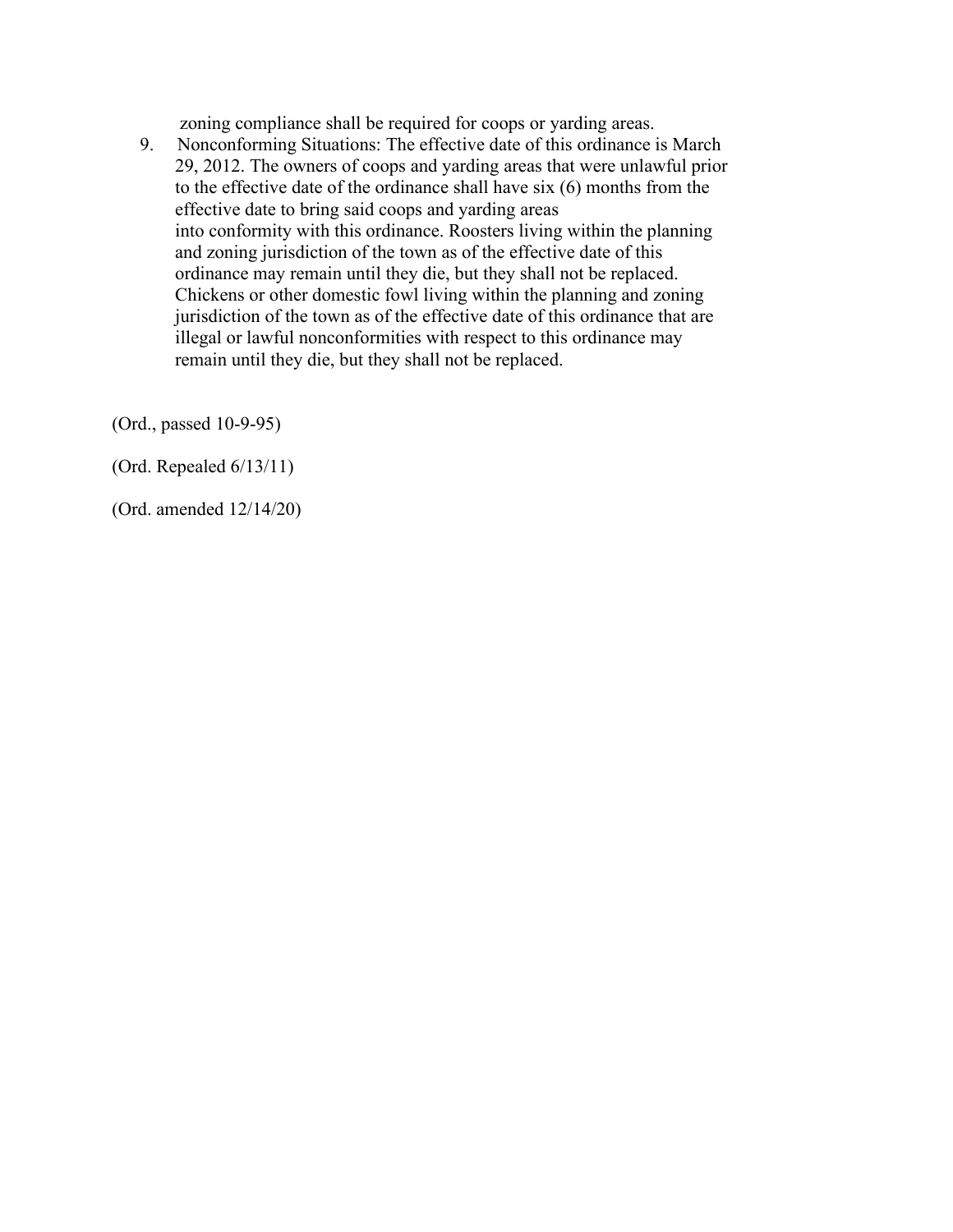*GENERAL REGULATIONS*

*EMERGENCIES*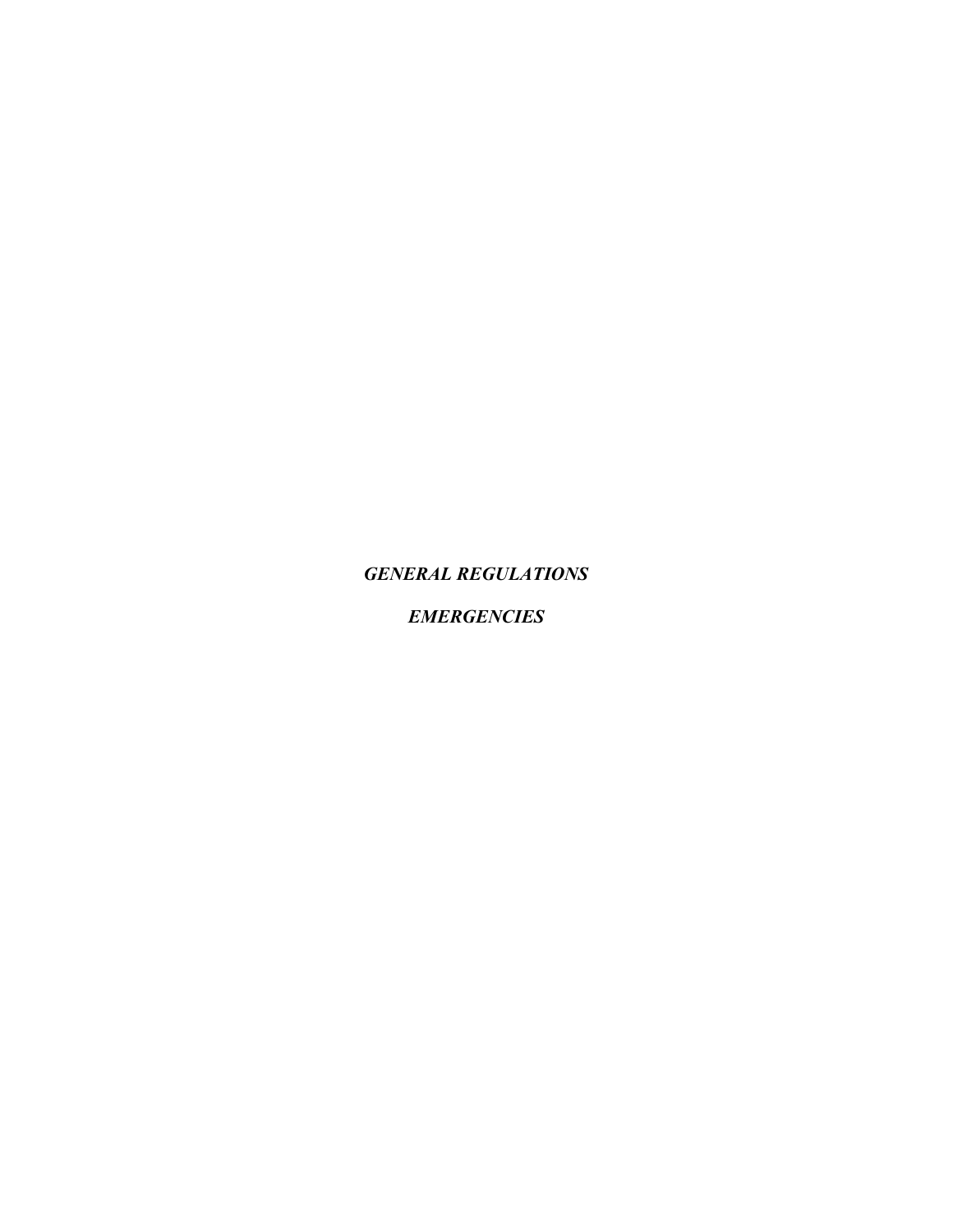## **§ 92.01 WHEN STATE OF EMERGENCY DEEMED TO EXIST.**

A state of emergency shall be deemed to exist whenever, during the times of great public crisis, disaster, rioting, civil disturbance, catastrophe, pandemic or other serious health emergency, or for any other reason, municipal public safety authorities are unable to maintain public order or afford adequate protection for lives, safety, health, welfare or property; or the administration of any town activities is threatened or undergoing a substantial threat of security or safety to the lives, health, welfare, or property of the general public or Town Staff. ('75 Code, § 6-1)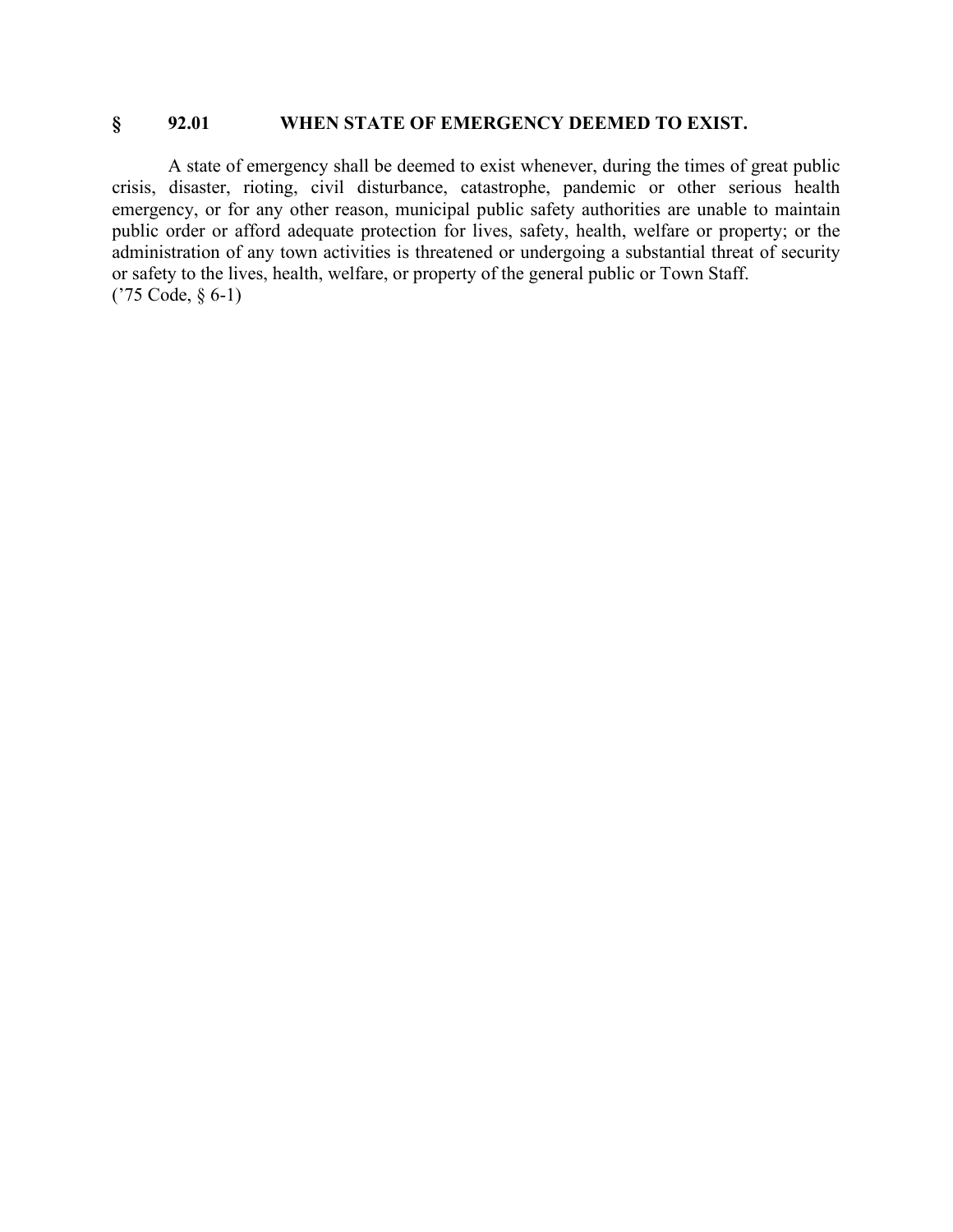### **§ 92.02 EMERGENCY AND CURFEW; PROCLAMATION BY MAYOR AND PROCLAMATION OF END.**

(A) In the event of a state of emergency threatening or endangering the lives, safety, health and welfare of the people within the town or threatening damage to or destruction of property, the Mayor individually, or a majority of the Board of Commissioners, are hereby authorized and empowered to issue a public proclamation declaring to all persons the existence of such a state of emergency and, in order more effectively to protect the lives, safety and property of people within the town, to define and impose a curfew or other restrictions as set forth below applicable to all persons within the jurisdiction of the town.

(B) The Mayor individually, or a majority of the Board of Commissioners, are hereby authorized and empowered to limit the application of such a curfew or other restrictions as set forth below to any area specifically designated and described within the jurisdiction of the town and to specific hours of the day or night; and to exempt from the curfew policemen, firemen, doctors, nurses and such other classes of persons as may be essential to the preservation of public order and immediately necessary to serve the safety, health and welfare needs of the people within the town.

(C) The Mayor individually, or a majority of the Board of Commissioners, shall proclaim the end of such state of emergency and curfew as soon as circumstances warrant or when directed to do so by the Board of Commissioners.

(D) The Board of Commissioners shall be notified of the declaration of a state of emergency within 24 hours and called into session within seven (7) days after a state of emergency has been proclaimed by the Mayor. ('75 Code, § 6-2)

(E) Under a local state of emergency, the Town or Mayor may impose restrictions and prohibitions under the full authority granted by the NC General Statutes section 166A-19, et seq, including but not limited to the following:

1. The movements of people in public places, including any of the following:

- a. Imposing a curfew.
- b. Directing and compelling the voluntary or mandatory evacuation of all or part of the population from any stricken or threated area within the governing body's jurisdiction.
- c. Prescribing routes, modes of transportation, and destinations in connection with evacuation.
- d. Controlling ingress and egress of an emergency area, and the movement of persons within that area (an emergency area being the geographic area of the Town covered under the local state of emergency area, of streets, roads, highways, bridges, public vehicular areas, or other areas ordinarily used for vehicular travel,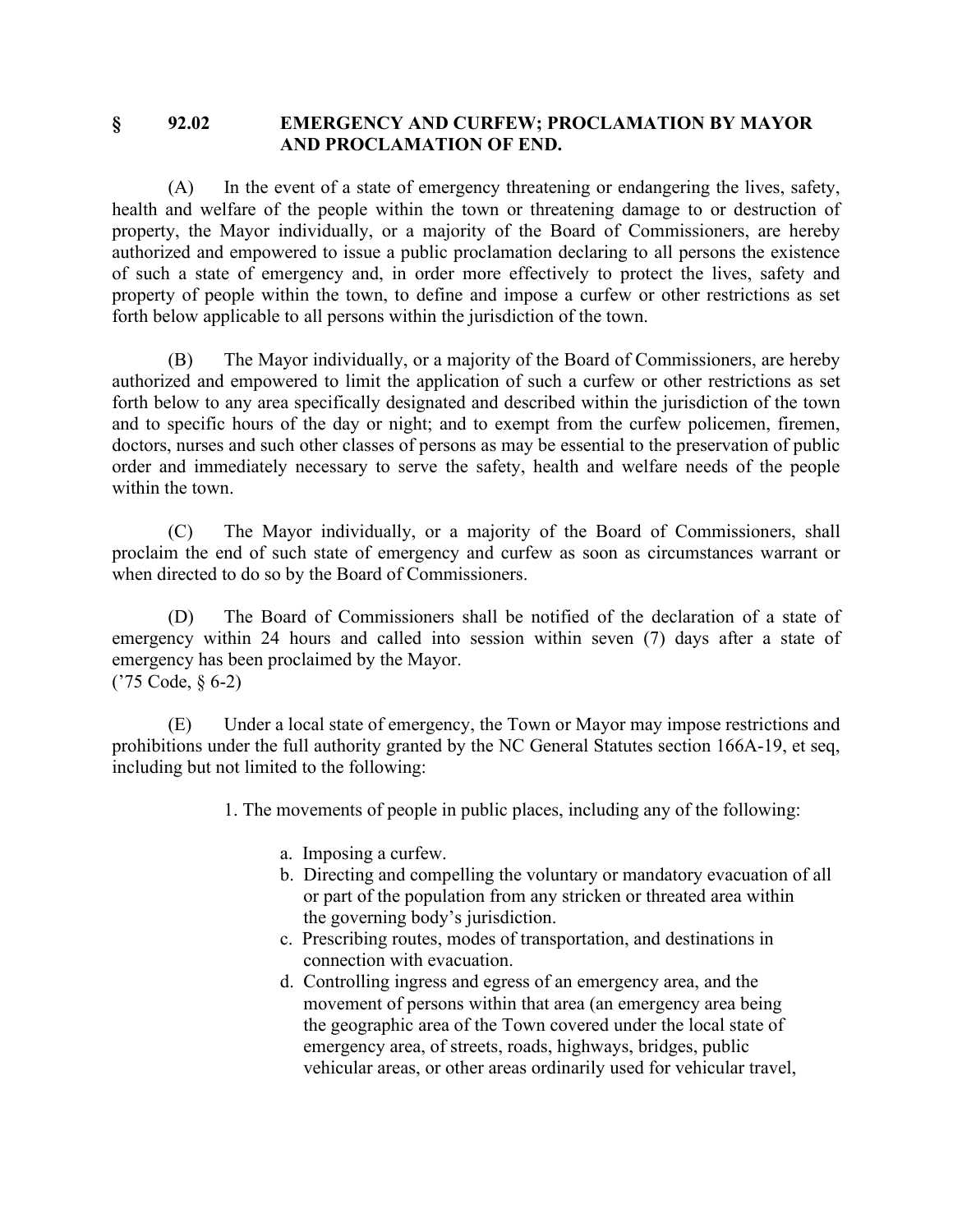except to the movement of emergency responders and other persons necessary for recovery from the emergency.

- 2. The operation of offices, business establishments, and other places to or from which people may travel or at which they may congregate.
- 3. The possession, transportation, sale, purchase, and consumption of alcoholic beverages.
- 4. The possession, transportation, sale, purchase, storage, and use of gasoline, and dangerous weapons and substances, except that this subdivision does not authorize prohibitions or restrictions on lawfully possessed firearms or ammunition as permitted by state and federal law.
- 5. Other activities or conditions the control of which may be reasonably necessary to maintain order and protect lives or property during the state of emergency.
- 6. Delegate to the town manager or other town staff certain powers and authorities normally held by the Board of Commissioners or the Mayor, including but not limited to the power and authority to conduct remote public meetings and public hearings to the full extent and authority granted under North Carolina law now existing or as may be amended in the future.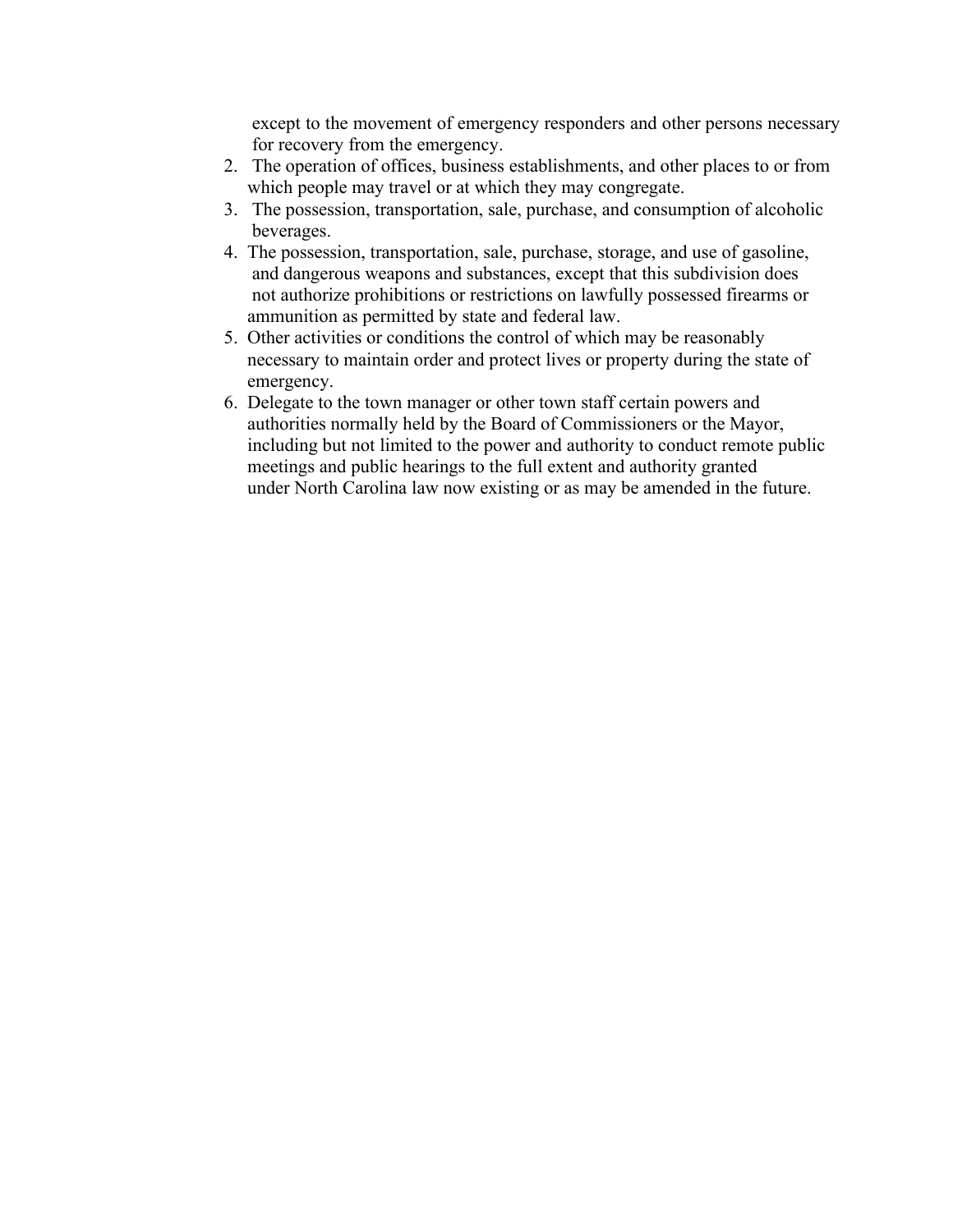## **§ 92.03 RESTRICTIONS DURING CURFEW.**

During the existence of a proclaimed state of emergency, when a curfew has been defined and imposed, it shall be unlawful for anyone subject to curfew:

(A) To be or travel upon any public street, alley or roadway or upon public property, unless such travel is necessary to obtain medical assistance.

(B) To possess off his own premises, buy, sell, give away or otherwise transfer or dispose of any explosives, firearms, ammunition or dangerous weapons of any kind.

(C) To sell beer, wines or intoxicating beverages of any kind or to possess or consume the same off his own premises.

(D) To sell gasoline or any other similar petroleum products or any other combustible or inflammable substances, except as expressly authorized by the provisions of the curfew imposed.

('75 Code, § 6-3) Penalty, see § 10.99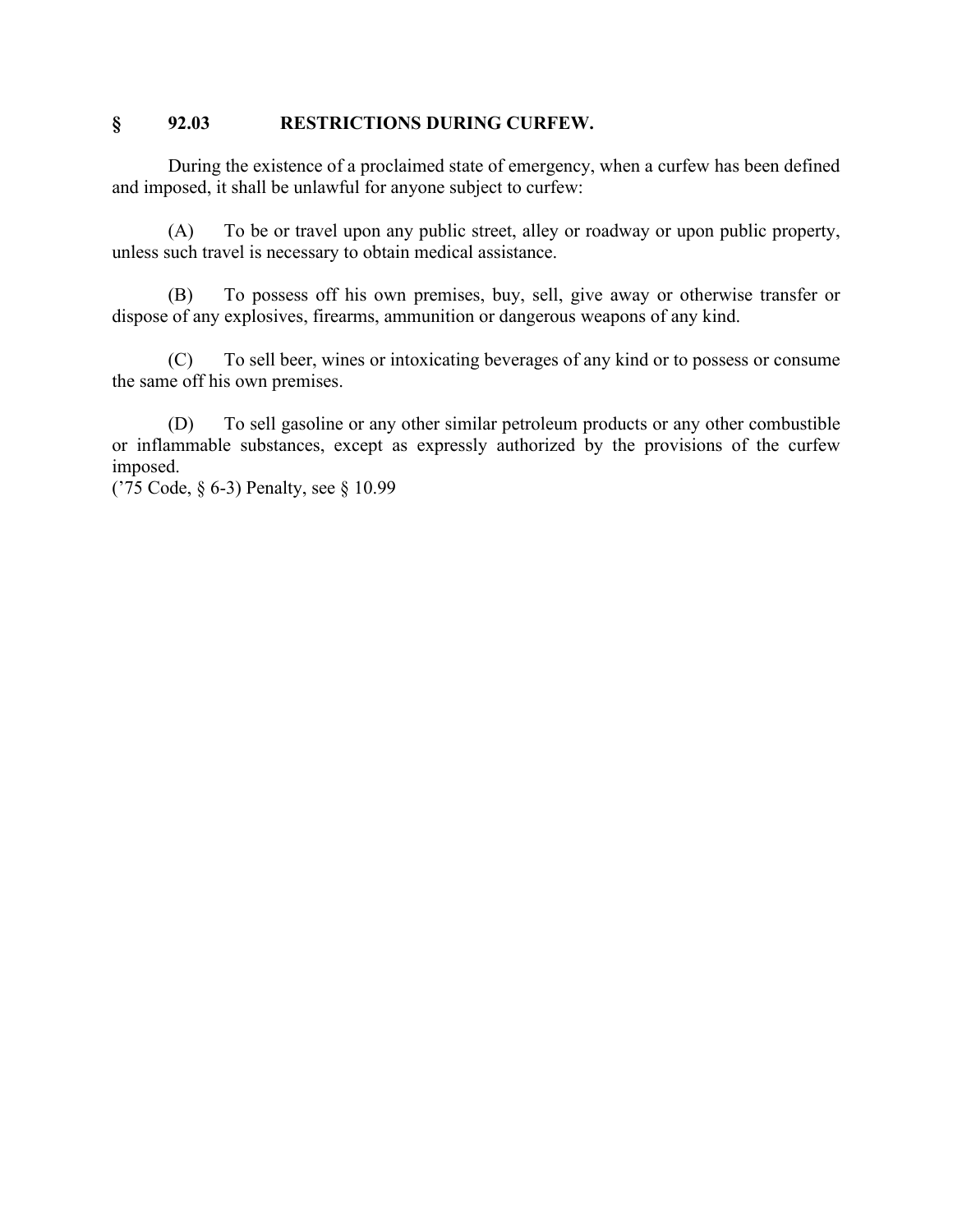*GENERAL REGULATIONS*

*FAIR HOUSING*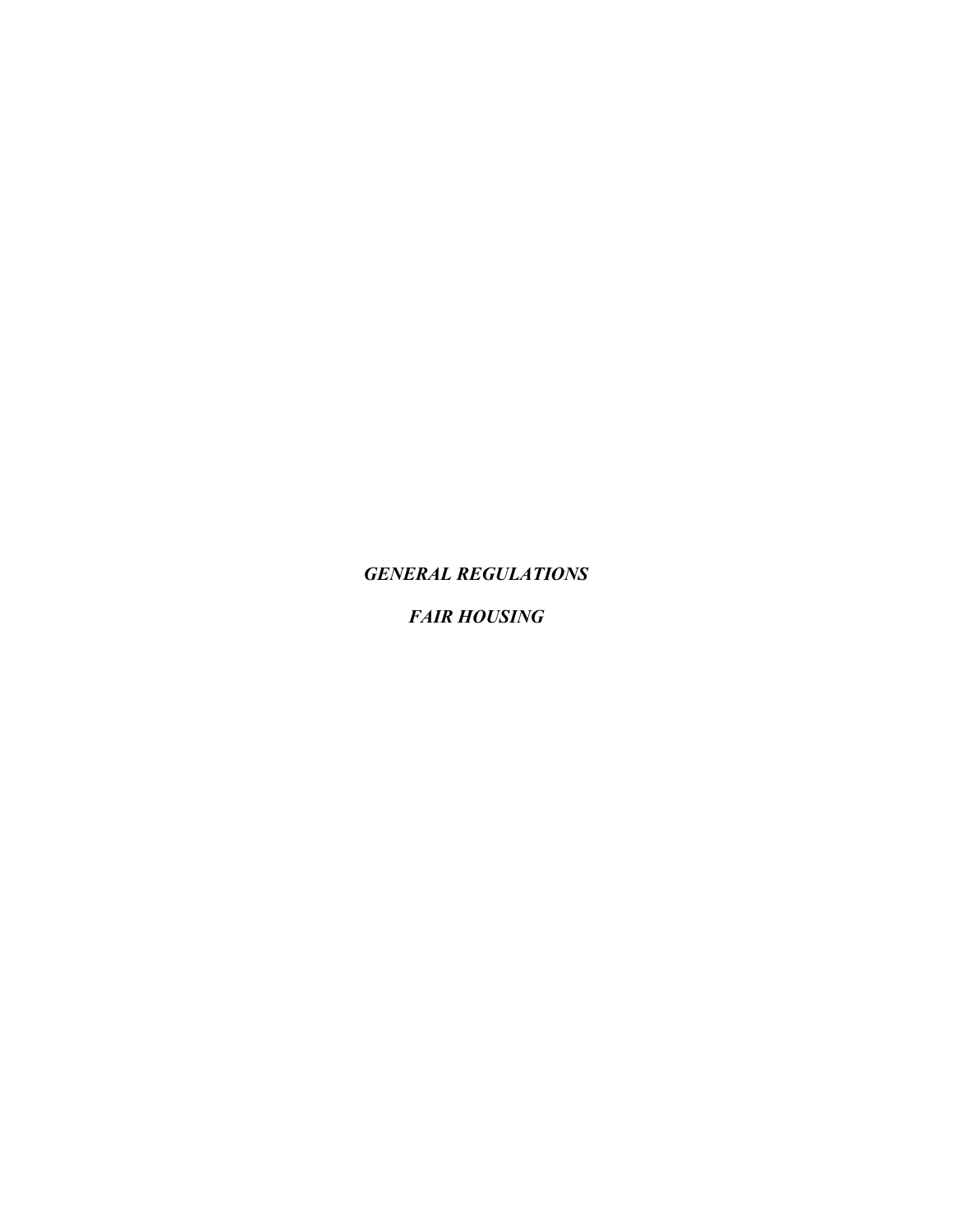# **§ 93.01 HOUSING COMMITTEE CREATED.**

The town shall establish a Housing Committee composed of members of the Town Board of Commissioners and an advisory membership consisting of three persons who reside within the planning jurisdiction of the town. (Ord., passed 3-14-88)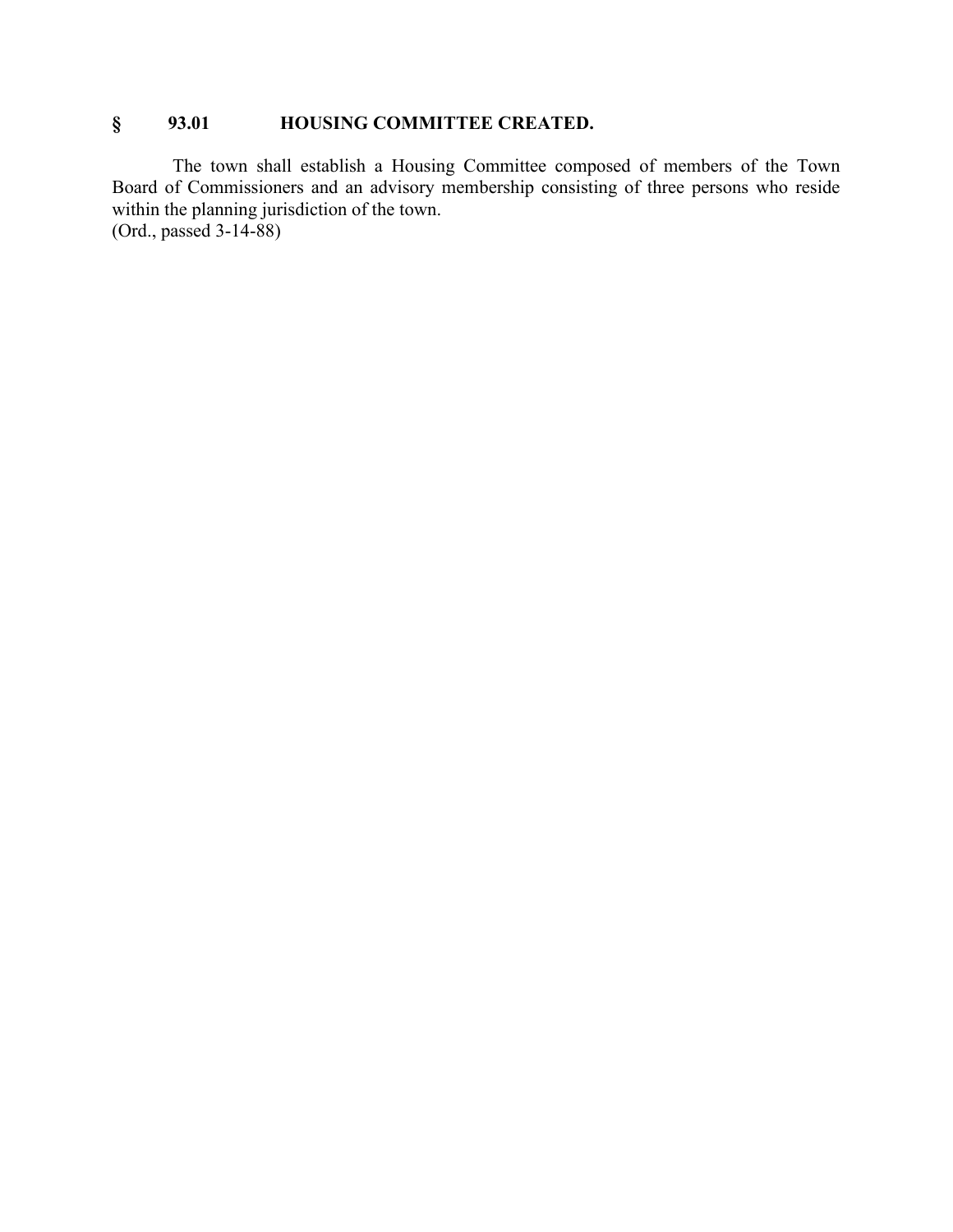### **§ 93.02 DUTIES OF COMMITTEE.**

(A) The Housing Committee, with the assistance of the Mayor, shall receive and review any and all grievances concerning discrimination in the provision of housing with the town.

(B) The Committee, with the assistance of the Mayor, shall seek to identify all housing resources within the area and provide the residents any information concerning the availability of assistance, financial or otherwise.

(C) The Committee will encourage all local realtors, homeowners and contractors to provide for non-discrimination in the provision of housing within the town.

(D) The Committee will develop other goals and objectives consistent with the purpose and intent of this chapter. (Ord., passed 3-14-88)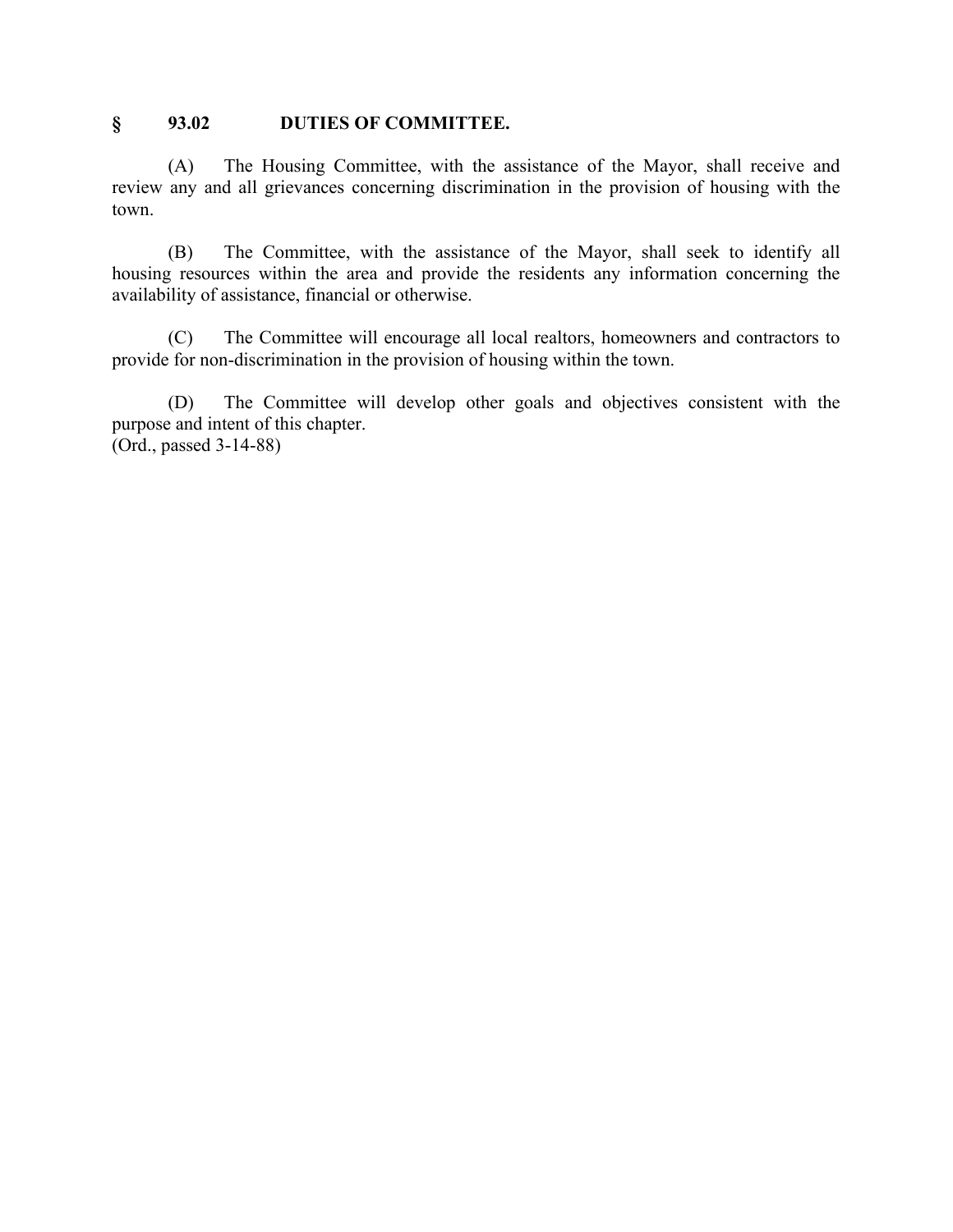# **§ 93.03 DUTY OF TOWN.**

The town shall notify the Equal Opportunity Housing area office and the North Carolina Department of Natural Resources and Community Development of all action taken under this chapter.

(Ord., passed 3-14-88)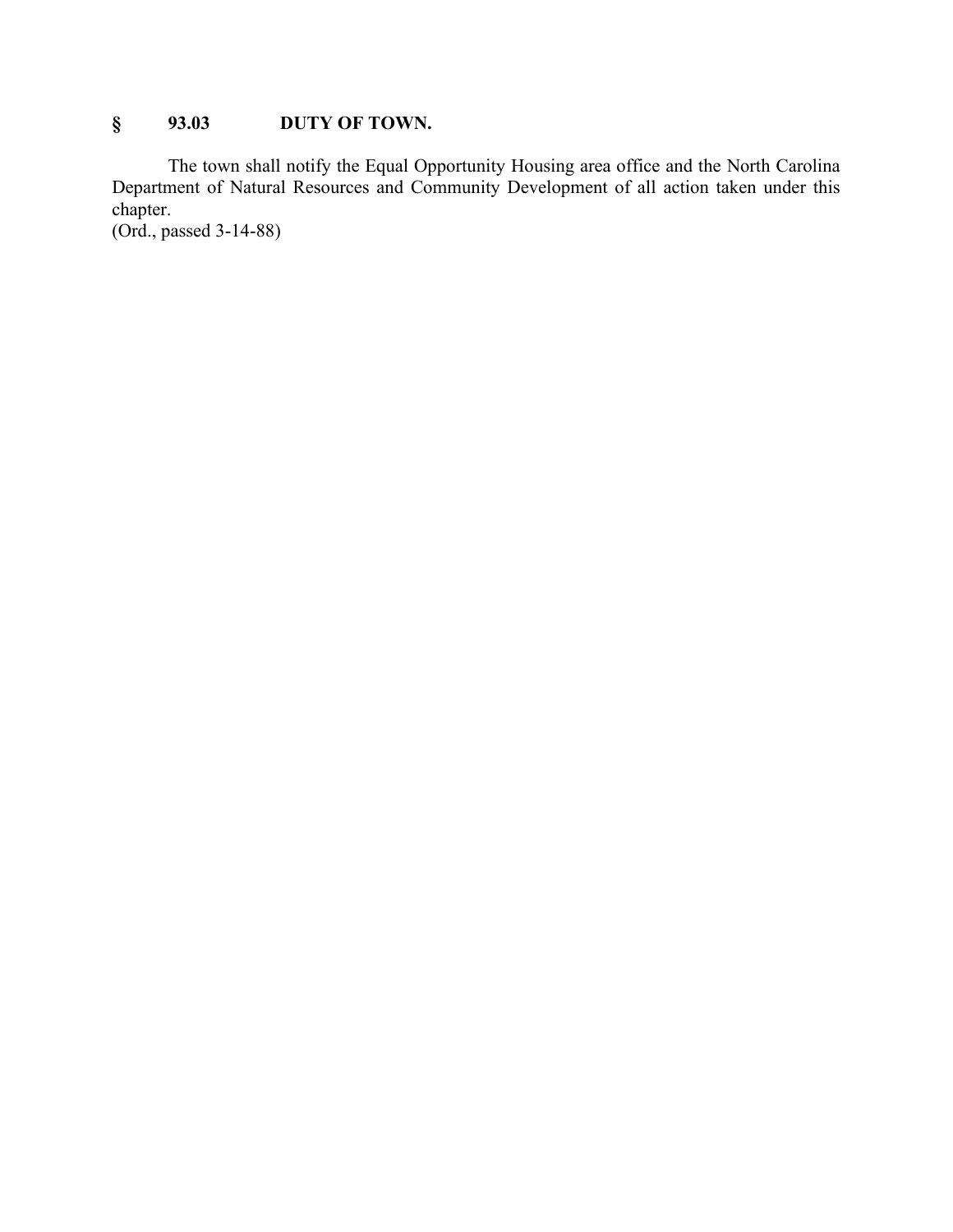*GENERAL REGULATIONS*

*FIRE PREVENTION*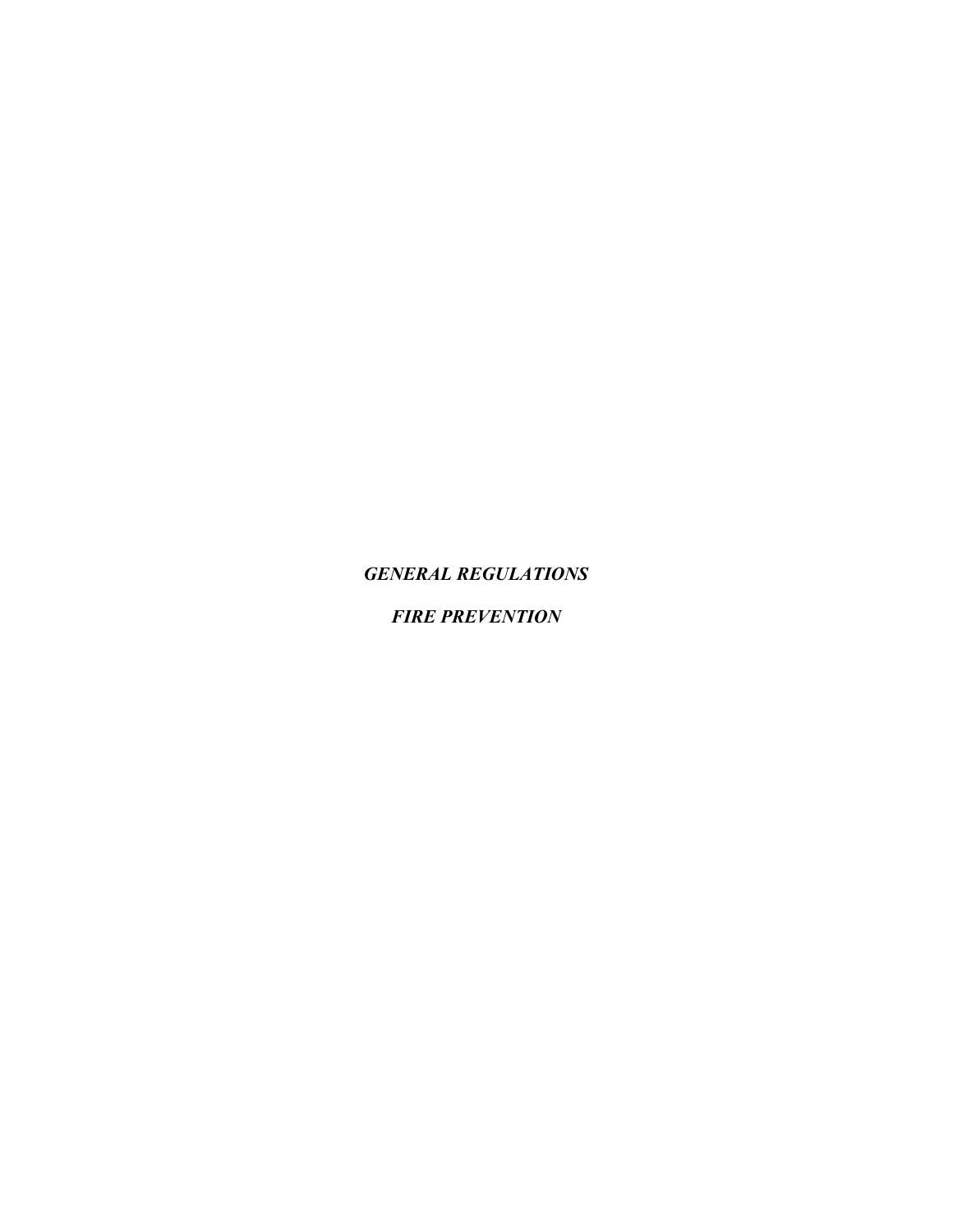### *FIRE LIMITS*

#### **§ 94.01 FIRE LIMITS DESIGNATED.**

(A) By virtue of the authority granted by G.S. §§ 160A-435 through 160A-438, the downtown area of the Town of Aberdeen is hereby designated as the primary fire limits of the town. The area is more specifically described as follows:

Beginning at a point 150 feet west of where the south side of Maple Street intersects with US 1 Highway; 150 feet west of said US 1 Highway and parallel therewith, in a southerly direction, crossing South Street and continuing 300 feet therefrom; then running in an easterly direction parallel to South Street, crossing Sycamore Street and the Seaboard Coastline Railroad tracks, to a point 175 feet west of the centerline of Pine Street; then running in a northerly direction and parallel to Pine Street, crossing South Street and East Main Street to a point 308½ feet south of Maple Street; then running in a westerly direction crossing the S.A.L. Railway tracks and Sycamore Street to a point 170 feet from the west edge of Sycamore Street; then following the property lines of E.E. Vuncannon and Larry Boles in a northerly direction to a point on the south of Maple Street.

(B) The Town Fire Chief, or such other person as designated by the Town Manager, shall maintain a map of the primary fire limits that shall be available to the public for review during the normal business hours of the Town government.

('75 Code, § 4-6) (Ord., passed 3-10-75) (Amended 6/13/11)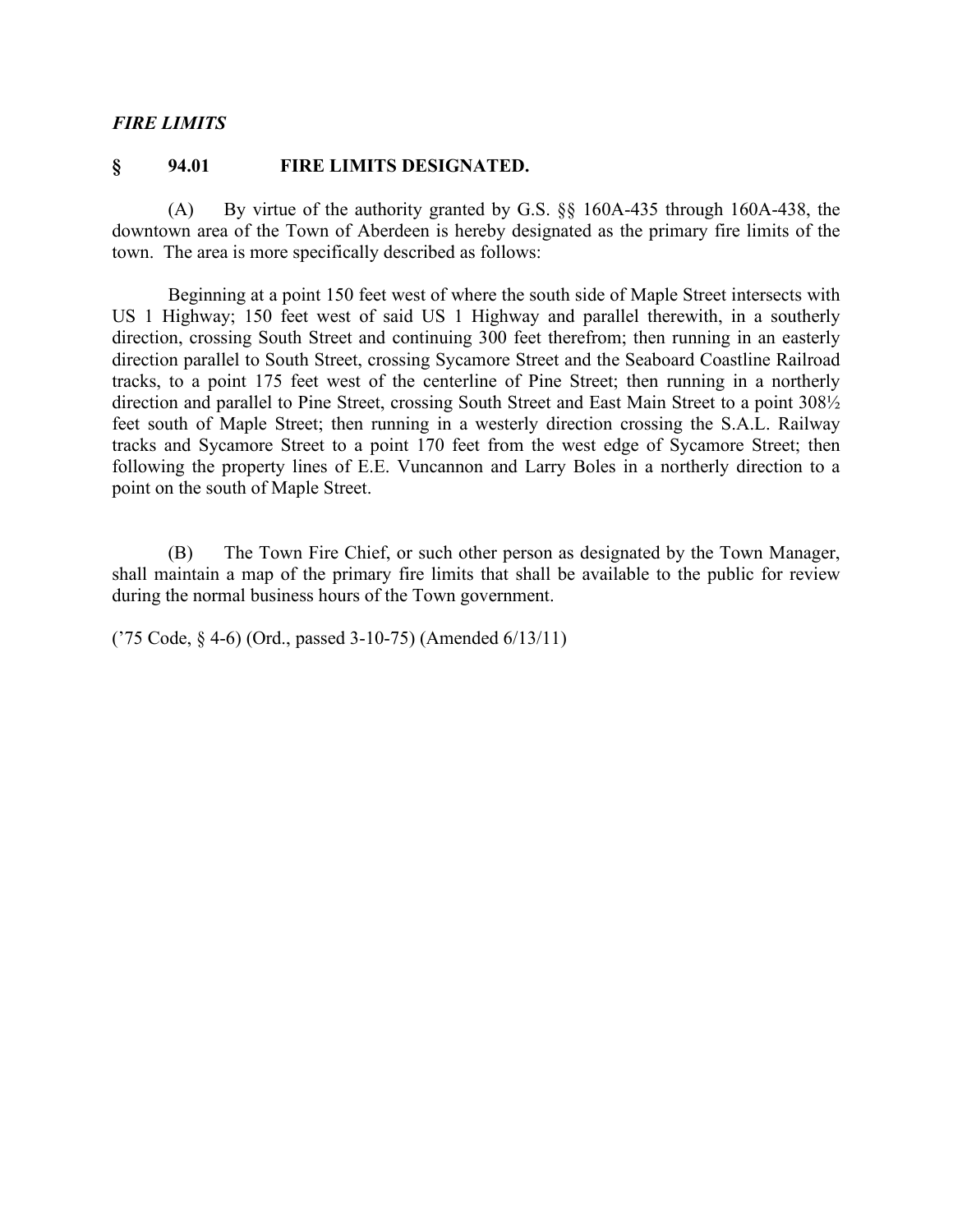#### *FIRE PREVENTION CODE*

## **§ 94.10 CODE ADOPTED.**

There is herby adopted by the Board of Commissioners for the purpose of prescribing regulations governing conditions hazardous to life and property from fire or explosion, that certain code known as the Fire Prevention Code recommended by the American Insurance Association, being the current edition and updated amendments, of which code not less than three copies have been and now are filed in the office of the Town Clerk and the same are hereby adopted and incorporated as fully as if set out at length herein. The provisions thereof shall be controlling within the limits of the town.

('75 Code, § 8-1)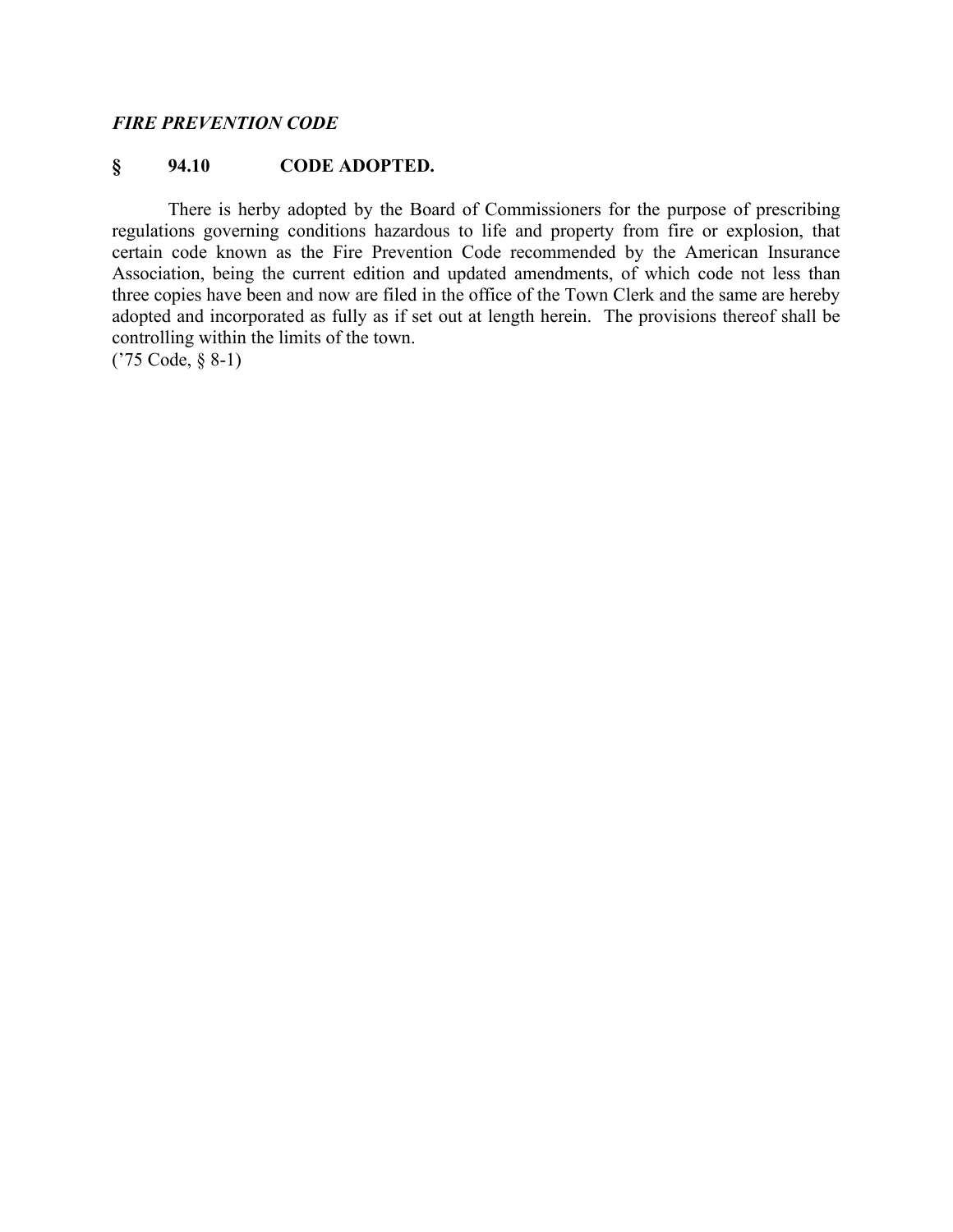# **§ 94.11 ENFORCEMENT.**

The Fire Prevention Code shall be enforced by the Chief of the Fire Department. ('75 Code, § 8-2)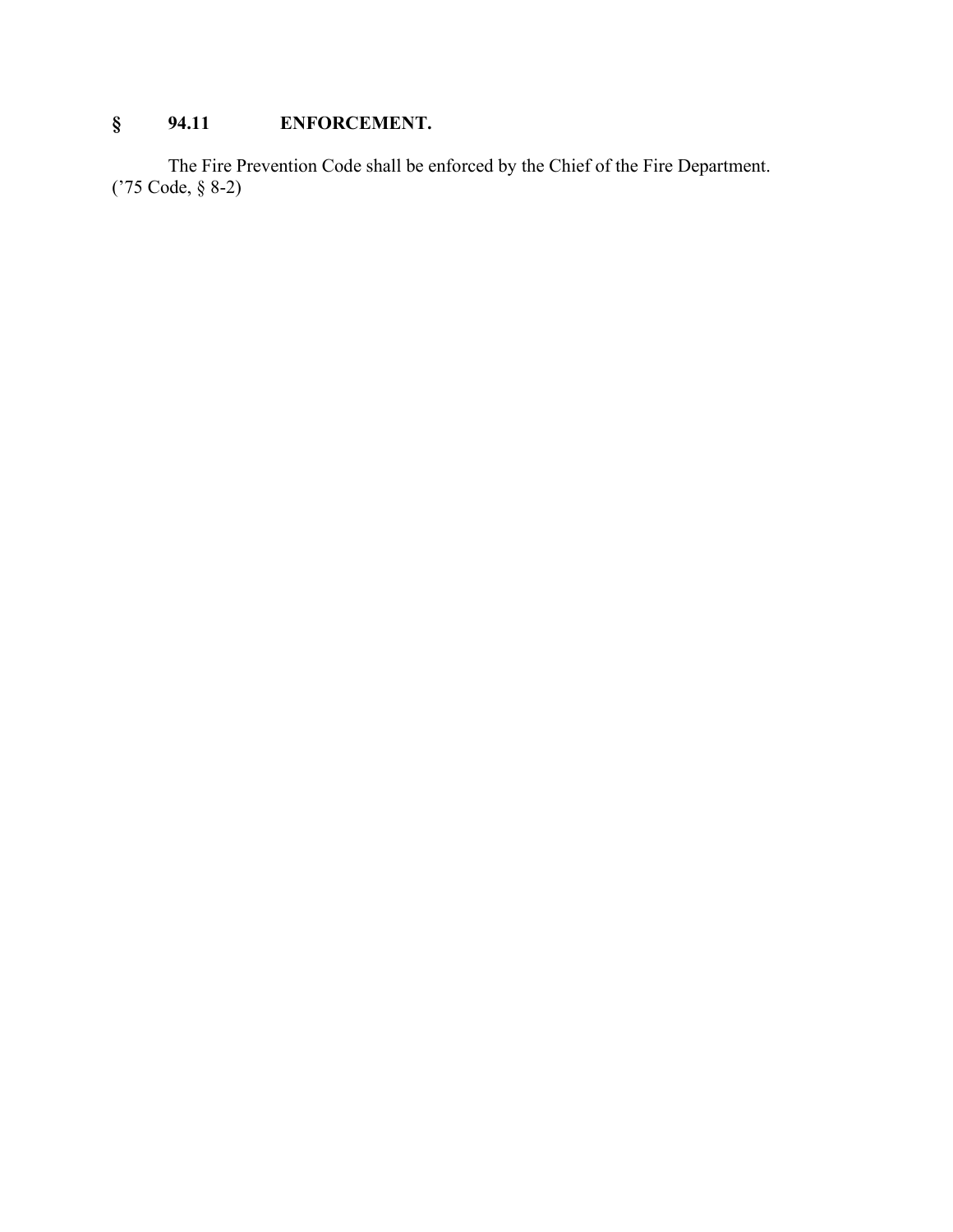# **§ 94.12 DEFINITION.**

Whenever the word "municipality" is used in the Fire Prevention Code, it shall be held to mean the town. ('75 Code, § 8-3)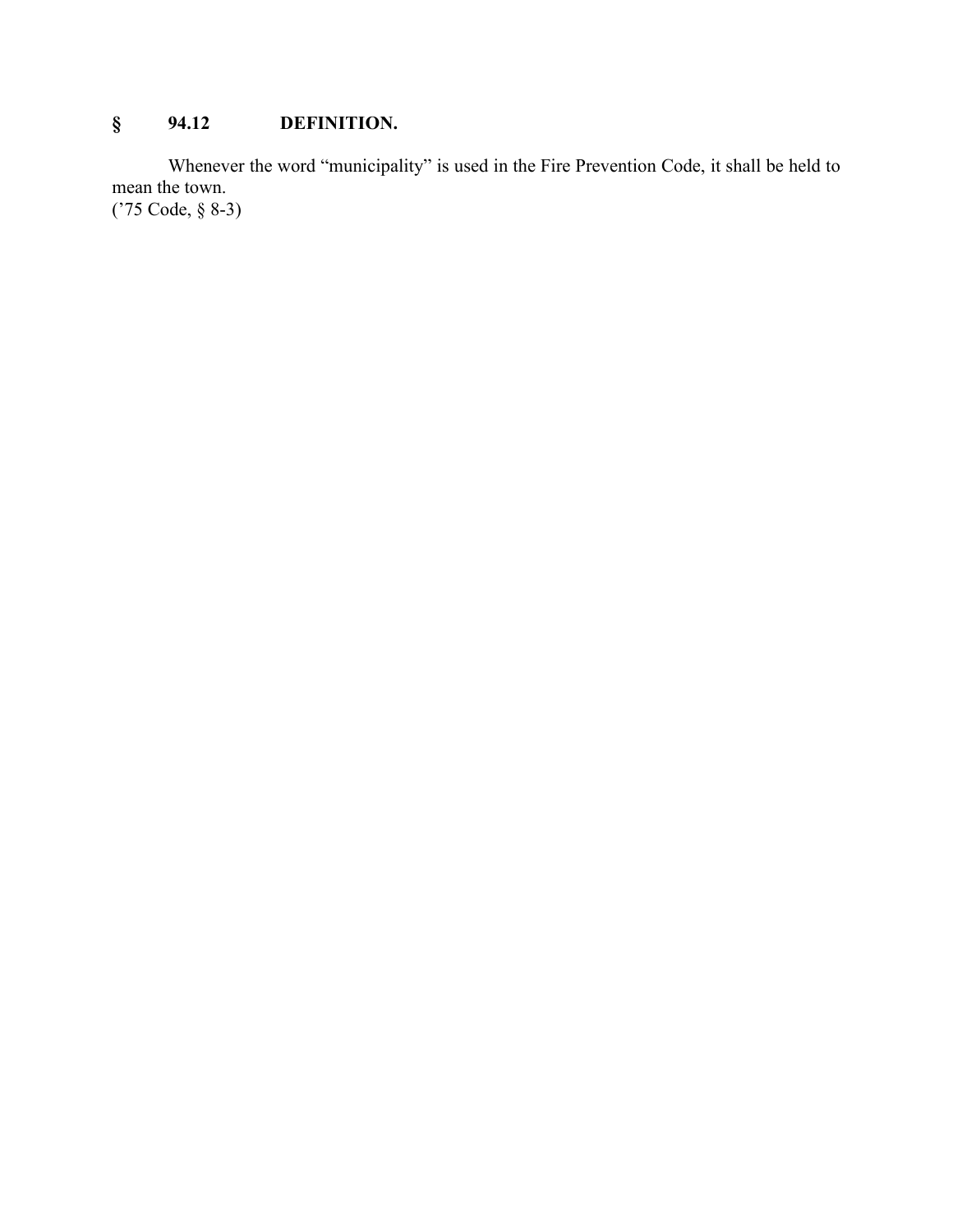### **§ 94.13 MODIFICATIONS.**

The Chief of the Fire Department shall have power to modify any of the provisions of the Fire Prevention Code upon application in writing by an owner or lessee, or his duly authorized agent, when there are practical difficulties in the way of carrying out the strict letter of the code; provided, that the spirit of the Fire Prevention Code shall be observed, public safety secured and substantial justice done. The particulars of such modification when granted or allowed and the decision of the Chief of the Fire Department thereon shall be entered upon the records of the Department and a signed copy shall be furnished to the applicant. ('75 Code, § 8-4)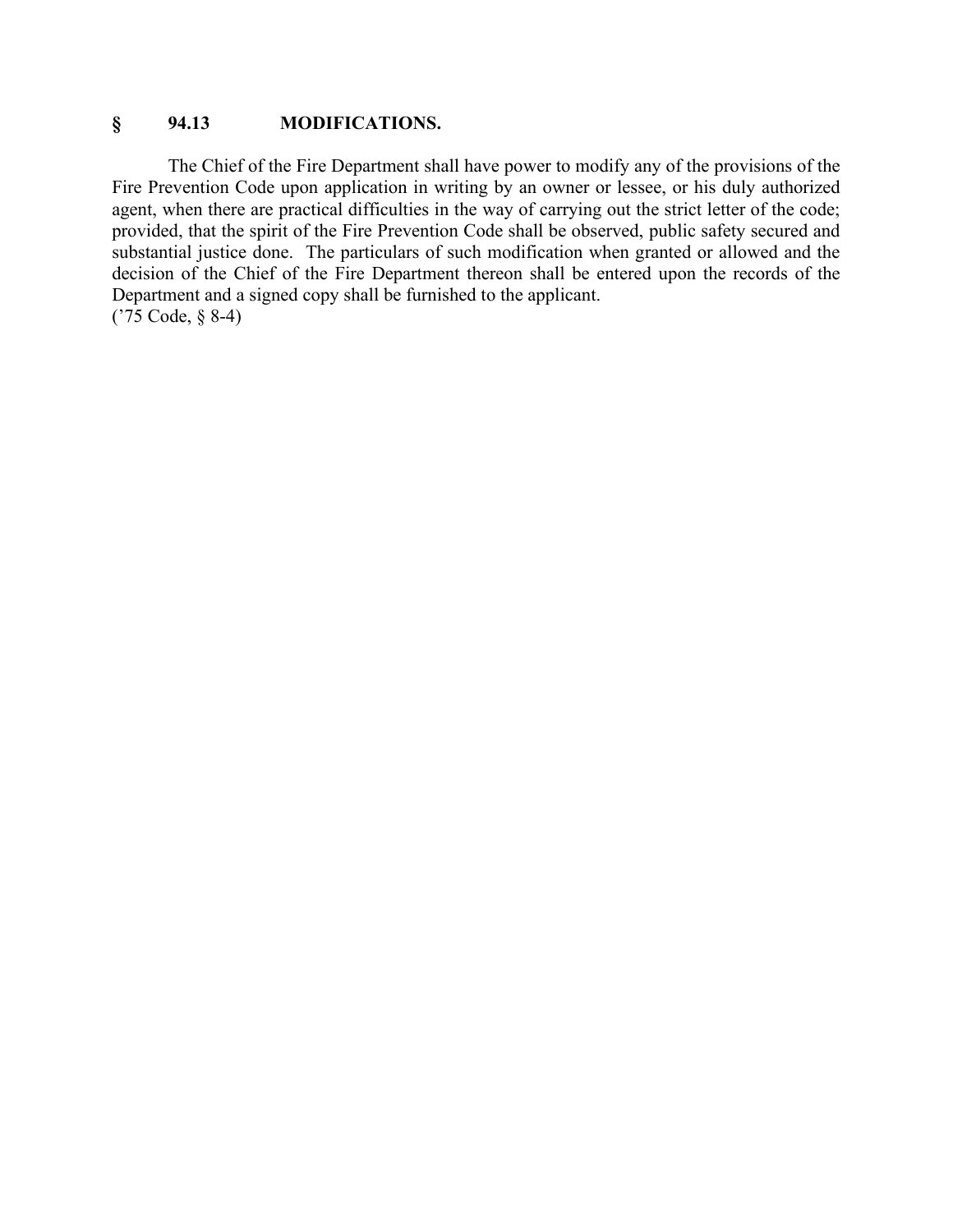## **§ 94.14 APPEALS OF DECISION OF FIRE CHIEF.**

Whenever the Chief of the Fire Department shall disapprove an application or refuse to grant a permit applied for, or when it is claimed that the provisions of the Fire Prevention Code do not apply or that the true intent and meaning of such code have been misconstrued or wrongly interpreted, the applicant may appeal from the decision of the Chief of the Fire Department to the Board of Commissioners within 30 days from the date of the decision appealed. ('75 Code, § 8-5)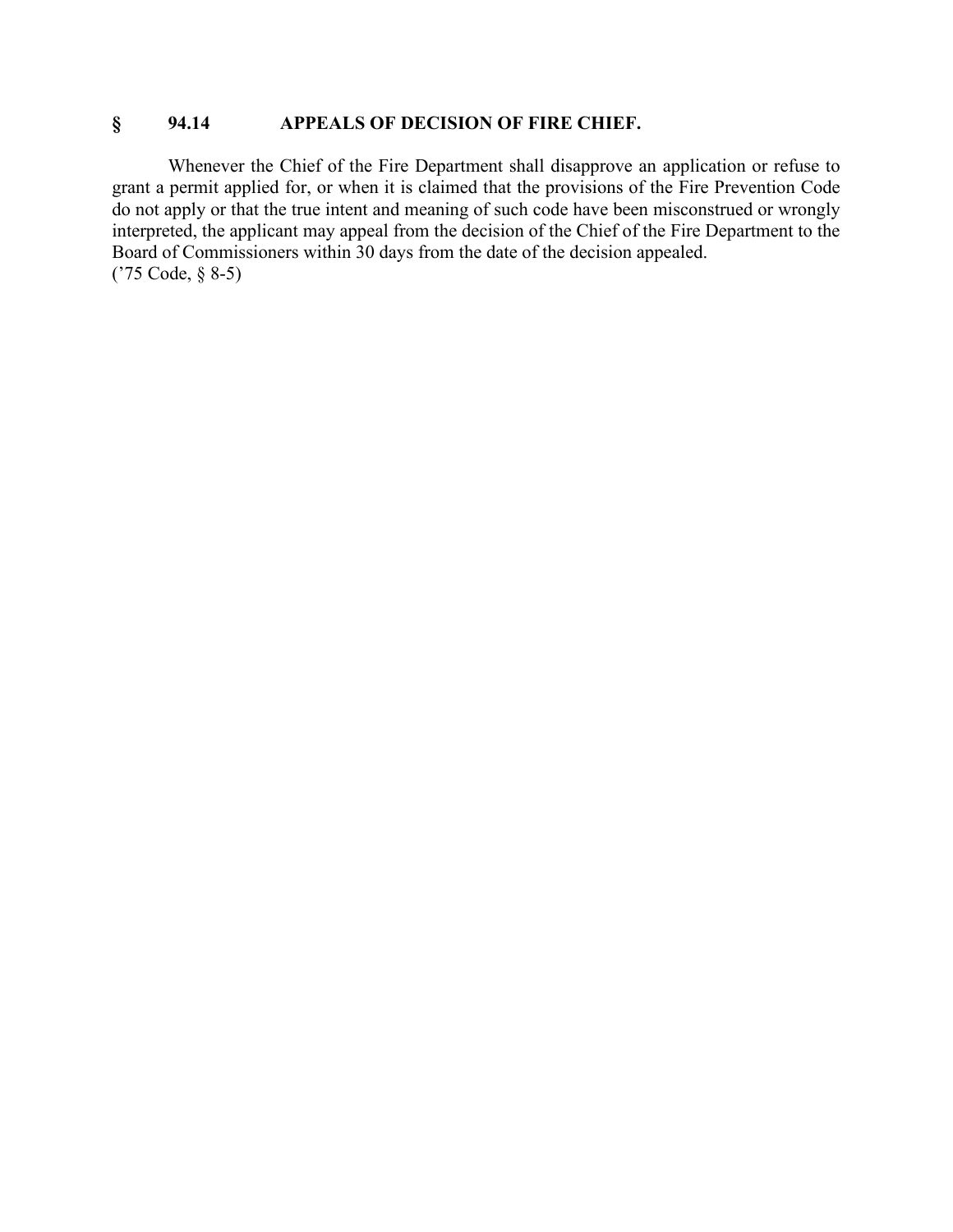#### **§ 94.15 VIOLATIONS; PENALTIES.**

(A) Any person who shall violate any of the provisions of the Fire Prevention Code or fail to comply therewith, or who shall violate or fail to comply with any order made thereunder, or who shall build in violation of any detailed statement of specifications or plans submitted and approved thereunder, or any certificate or permit issued thereunder, and from which no appeal has been taken, or who shall fail to comply with such an order as affirmed or modified by a court of competent jurisdiction, within the time fixed by a court of competent jurisdiction, within the time fixed herein, shall, for each and every such violation and noncompliance respectively, be guilty of a misdemeanor. The imposition of one penalty for any violation shall not excuse the violation or permit it to continue; and all such person shall be required to correct or remedy such violations or defects within the reasonable time.

(B) When not otherwise specified, each ten days that prohibited conditions are maintained shall constitute a separate offense.

(C) The application of the above penalty shall not be held to prevent the enforced removal of prohibited conditions.

('75 Code, § 8-6) Penalty, see § 10.99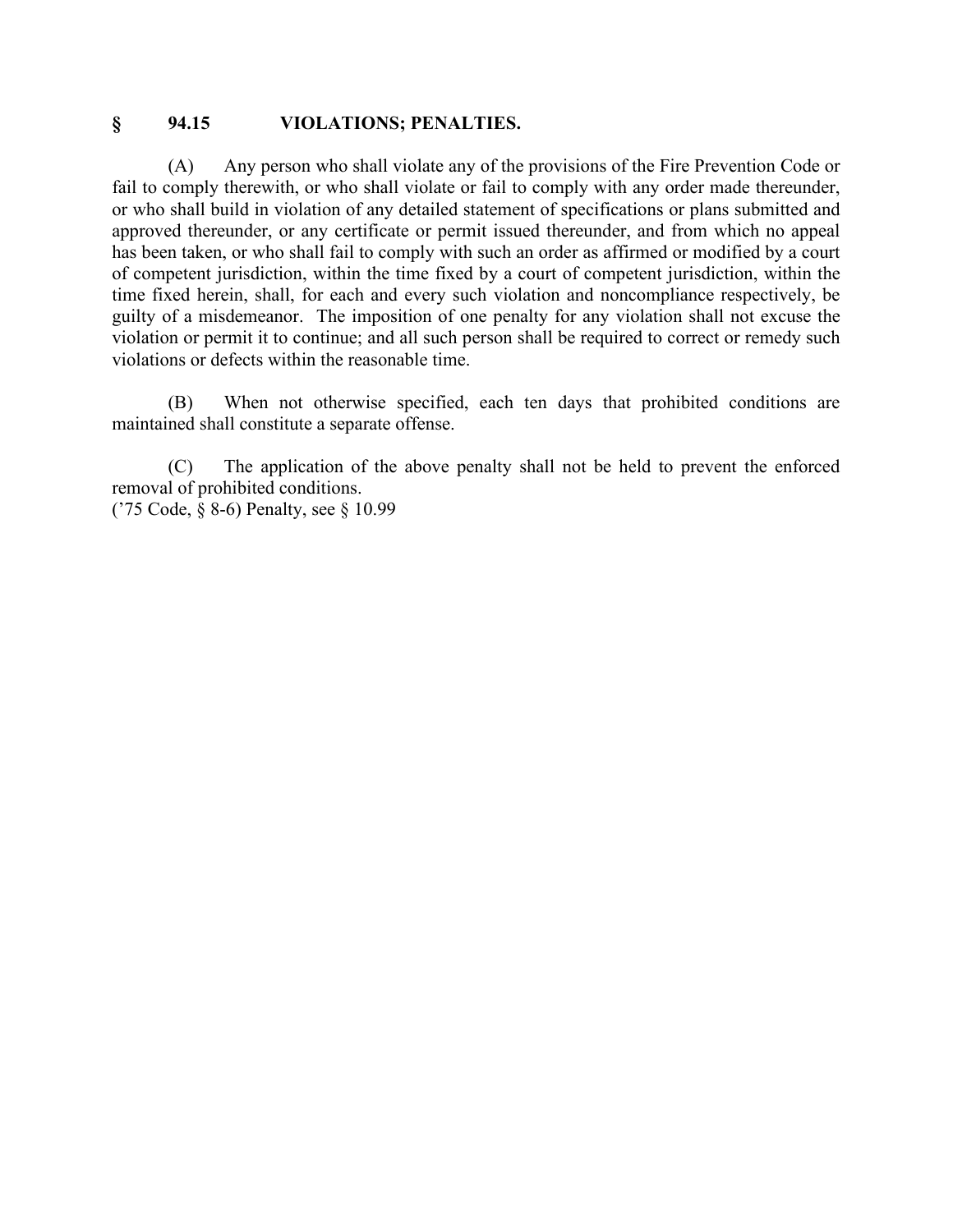### **§ 94.16 KEY BOXES.**

Where access to or within a structure or an area is restricted because of secure openings or where immediate access is necessary for life-saving or fire-fighting purposes, the Code Official is authorized to require a key box to be installed in a accessible location. An approved lock shall also be installed on gates or similar barriers when required by code official.

> a.) The key box shall be of an approved type and shall contain keys to gain access as required by the code official.

(Ord. Adopted 3-12-07)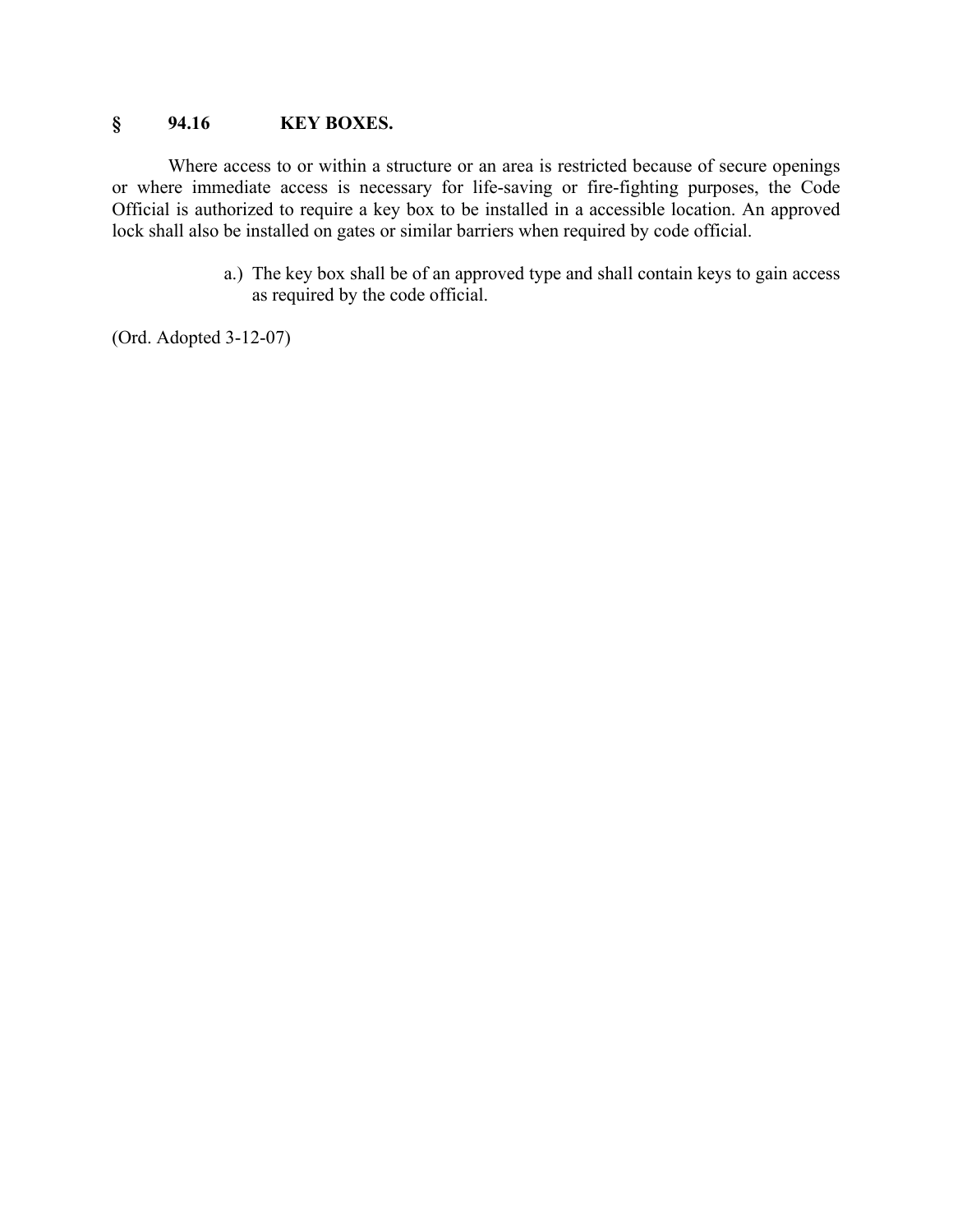# *GENERAL REGULATIONS*

# **§ 94.20 BULK TANKS PROHIBITED IN FIRE ZONE.**

It shall be unlawful for any person to erect or have erected any bulk tanks in the fire zone of the town.

('75 Code, § 8-8) (Ord., passed 4-5-48)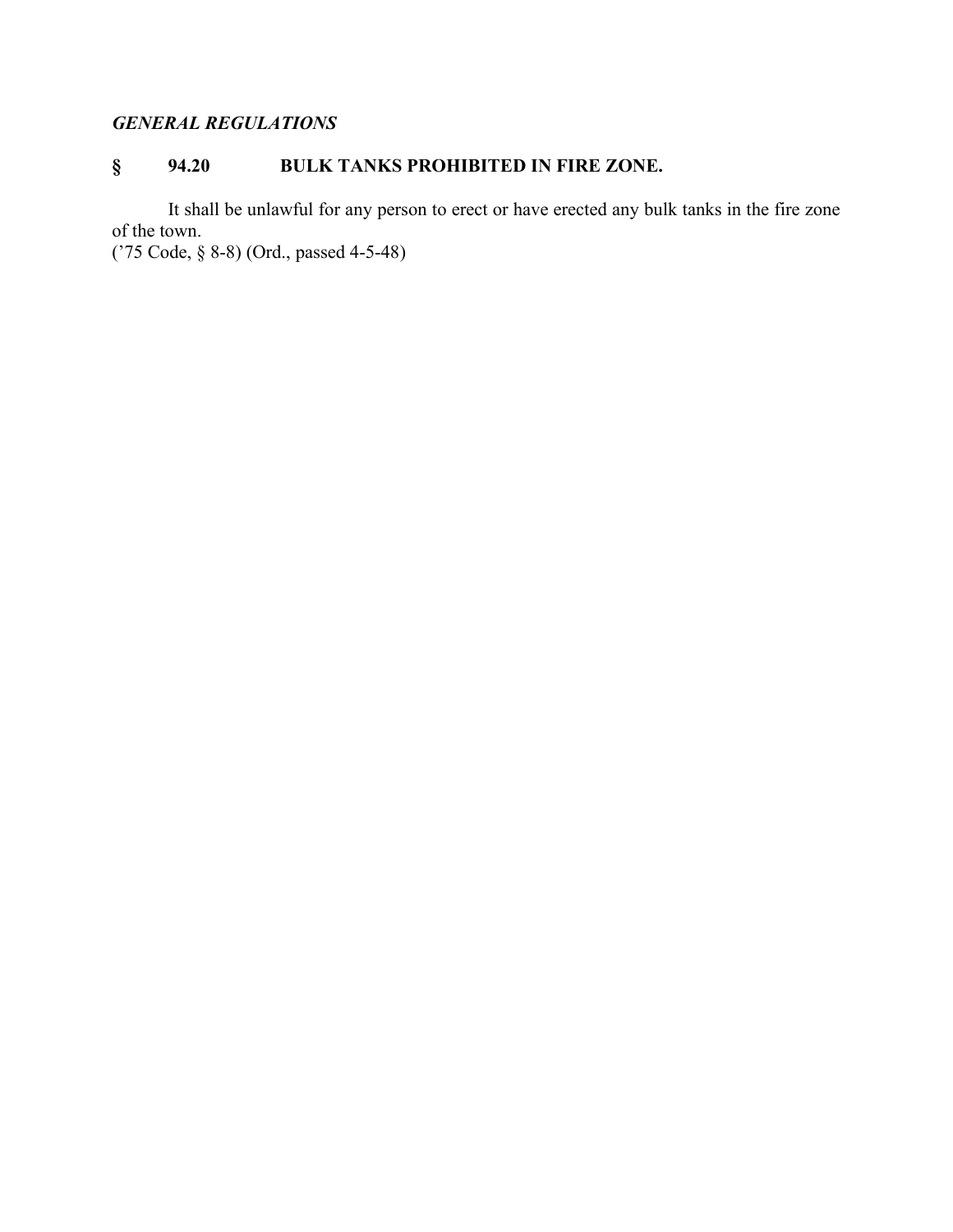# **§ 94.21 PARKING OF GASOLINE TRANSPORT TRUCKS PROHIBITED.**

It shall be unlawful for any gasoline transport truck to park or stop on any street in the fire zone and, in addition to this, anywhere on South Street from the corner of Pine Street west to where South Street crosses the Aberdeen Creek.

('75 Code, § 8-9) (Ord. 86, passed 10-5-38)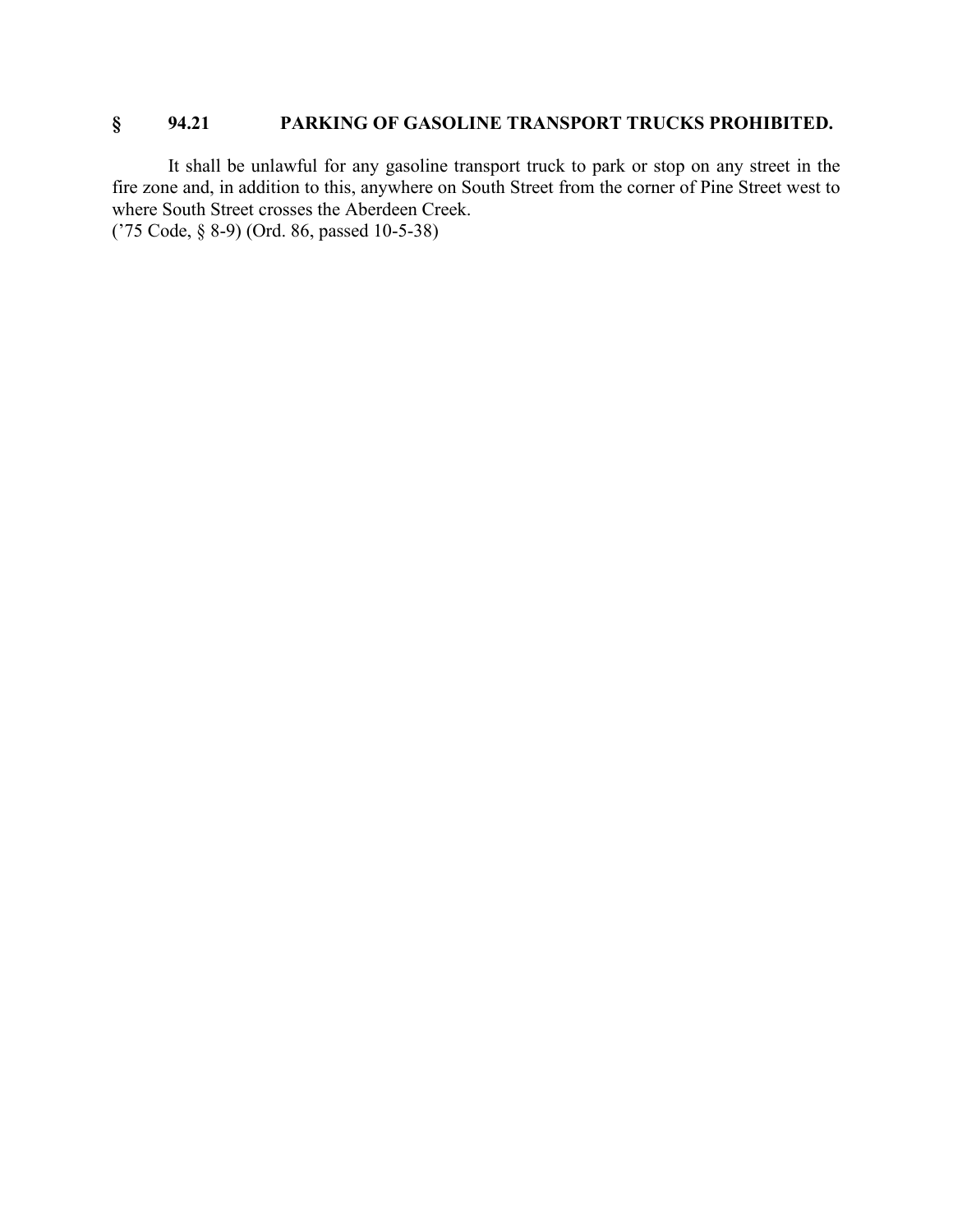### **§ 94.22 WOODEN AND FRAME BUILDINGS AND COMBUSTIBLE ROOFS PROHIBITED.**

Any person who shall build or erect, or cause to be built or erected, any wooden or frame building or cover any brick or other building with a shingle or other combustible roof within the fire limits of the town shall be guilty of a misdemeanor.

('75 Code, § 8-10) (Ord. 19, passed 4-1-31) Penalty, see § 10.99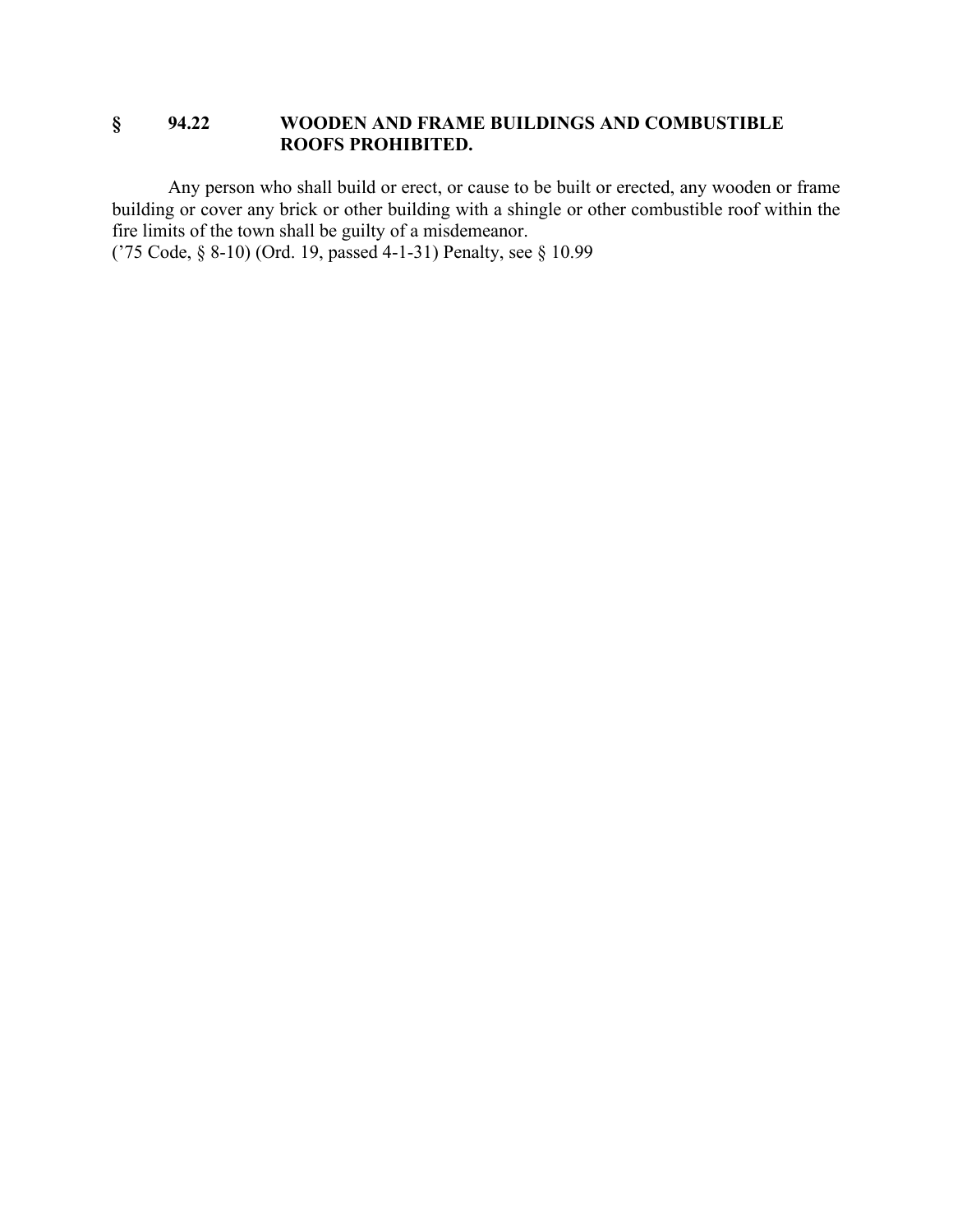#### **§ 94.23 REQUIREMENTS FOR TRANSPORTING COMBUSTIBLE LIQUIDS ACROSS RAILROADS.**

(A) It shall be unlawful for any person to transport over any grade crossing or any railroad track in the town by motor truck, motor propelled vehicle or combination of motor truck and trailer, 600 or more gallons of gasoline, kerosene, naphtha or other explosive, inflammable or combustible liquids, in bulk, whether the same be contained in one or more compartments, chambers, tanks or other containers, unless the driver of such truck, motor propelled vehicle or combination of motor truck and trailer shall first come to a full stop at a point within 25 to 50 feet of such grade crossing, and after having brought such vehicle to a full stop, diligently and cautiously look and listen, in all directions, for any approaching engine, train or railroad cars.

(B) It shall be unlawful for the driver of any truck, motor propelled vehicle, or combination of motor truck and trailer, transporting gasoline, kerosene or naphtha or other explosive, in flammable or combustible liquids, to proceed across any railway grade crossing within the corporate limits of the town, notwithstanding that he has brought such vehicle to a full stop, as mentioned in division (A) above, if there is any engine, train or railway car in motion, approaching such grade crossing within 200 yards thereof, regardless of whether or not any signals, bells, lights or other warnings are in evidence.

(C) Any person violating the terms of this section shall be deemed guilty of a misdemeanor.

('75 Code, § 8-11) (Ord. 93, passed 11-4-40) Penalty, see § 10.99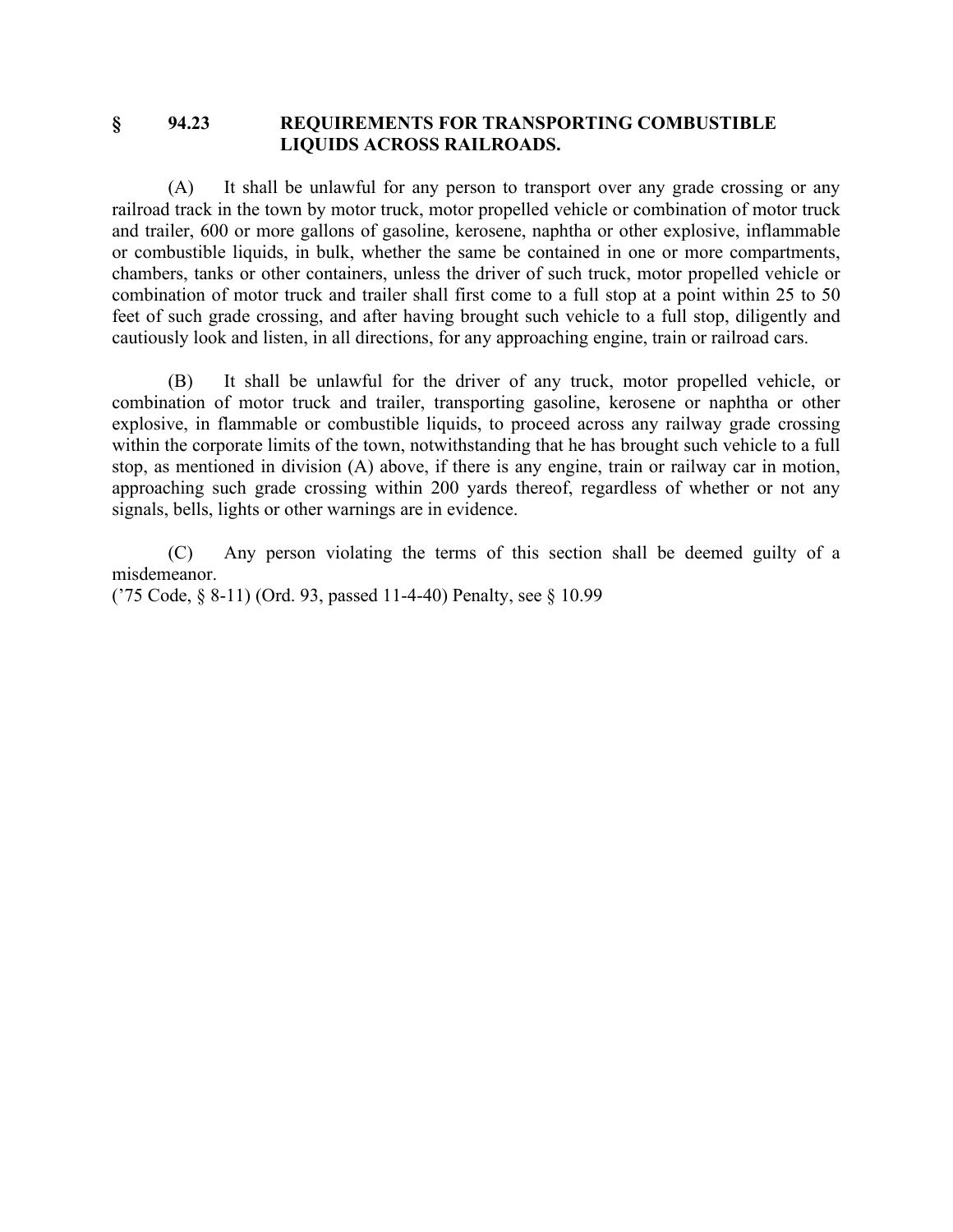### **§ 94.24 DRIVING NEAR FIRE ENGINE IN SERVICE; PARKING NEAR FIRE.**

It shall be unlawful for any person to drive within 500 feet, either in front, beside or behind a fire engine while it is no its way to a fire, and it shall be unlawful for any person to park his automobile or other motor vehicle within one-half block of the fire. ('75 Code, § 8-12) (Ord. 81, passed 11-6-33) Penalty, see § 10.99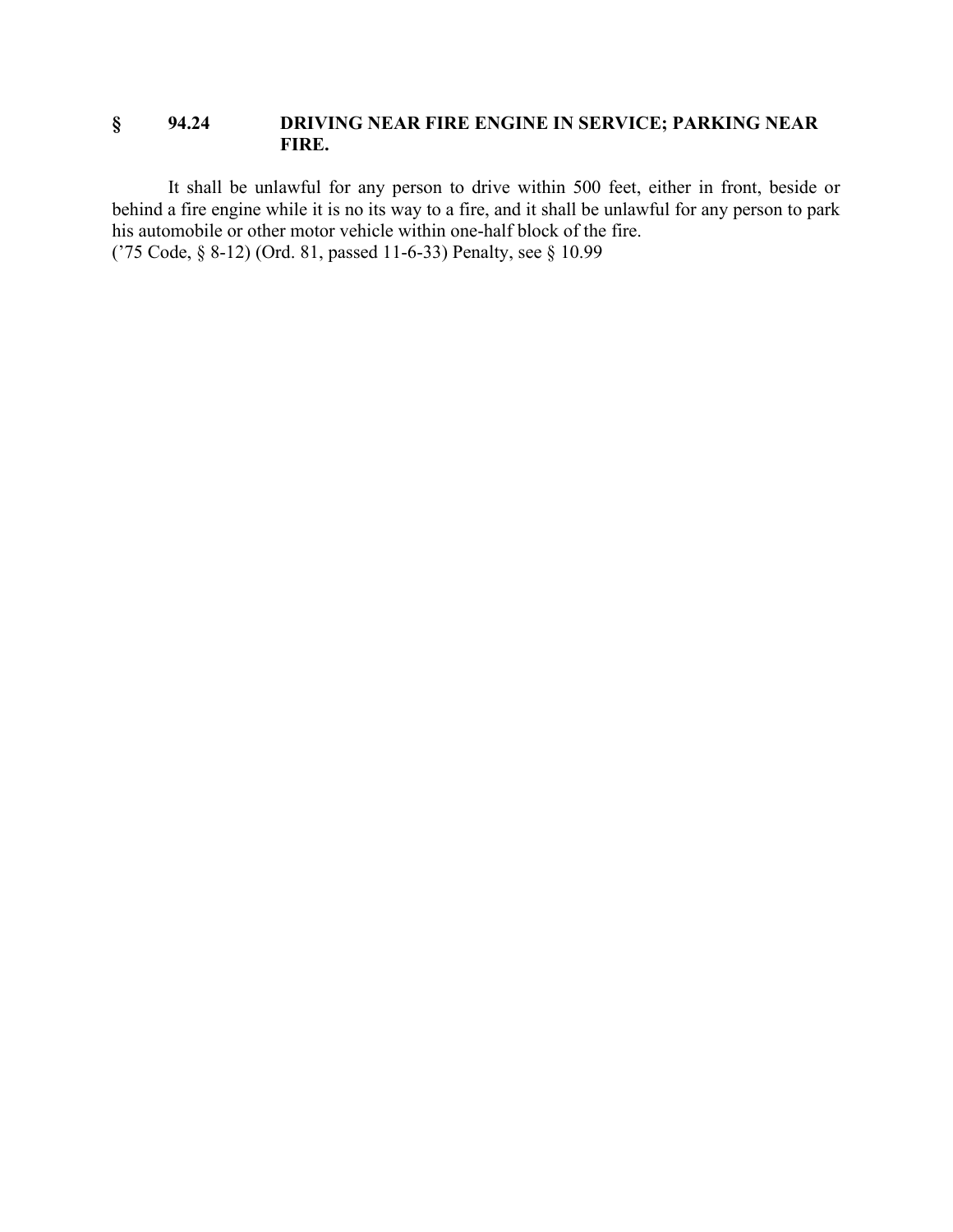# **§ 94.25 DRIVING OVER FIRE HOSE PROHIBITED.**

It shall be unlawful for any person to drive over, with motor or other vehicle, a fire hose, either when inflated or otherwise.

('75 Code, § 8-12) (Ord. 19, passed 11-6-33) Penalty, see § 10.99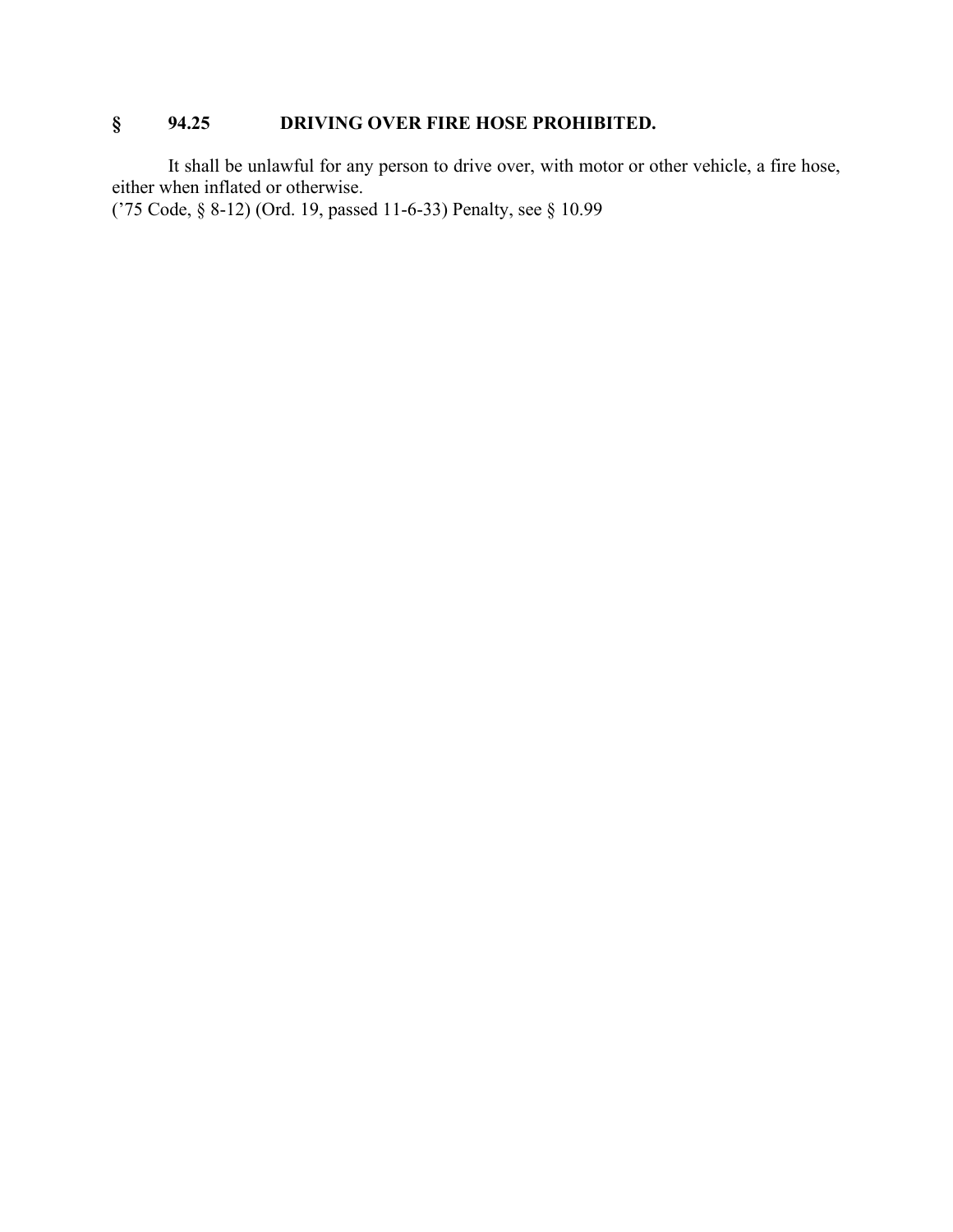# **§ 94.26 INTERFERING WITH FIRE TRUCK PROHIBITED.**

It shall be unlawful for any person not a member of the Fire Department to get on or interfere with the fire truck unless called to duty by the Chief of the Fire Department. ('75 Code, § 8-14) (Ord. 72, passed 4-1-31) Penalty, see § 10.99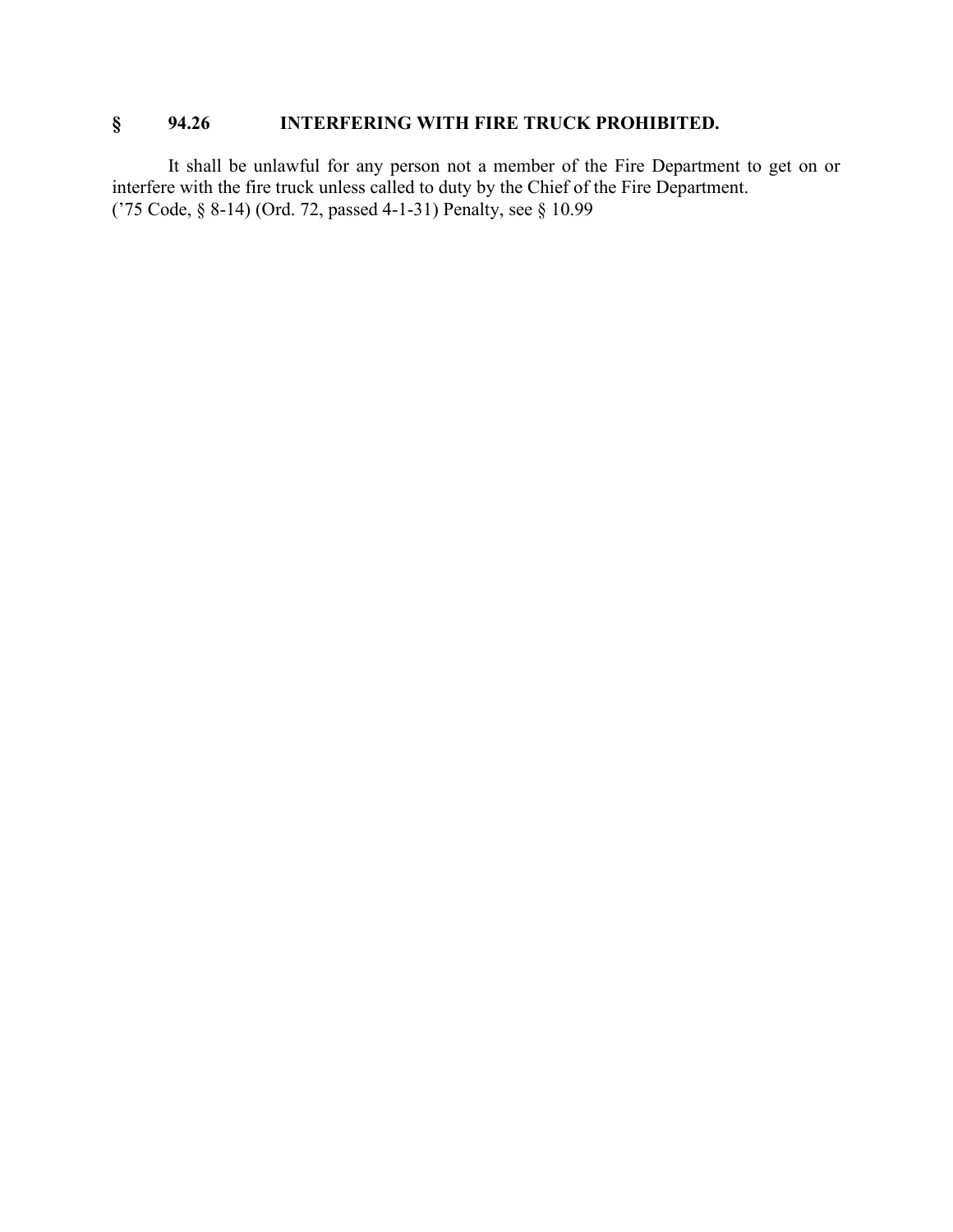# *OPEN BURNING*

# **§ 94.35 APPLICABILITY.**

This subchapter shall apply to all operations involving open burning except those specifically exempted by § 94.38. ('75 Code, § 8-15)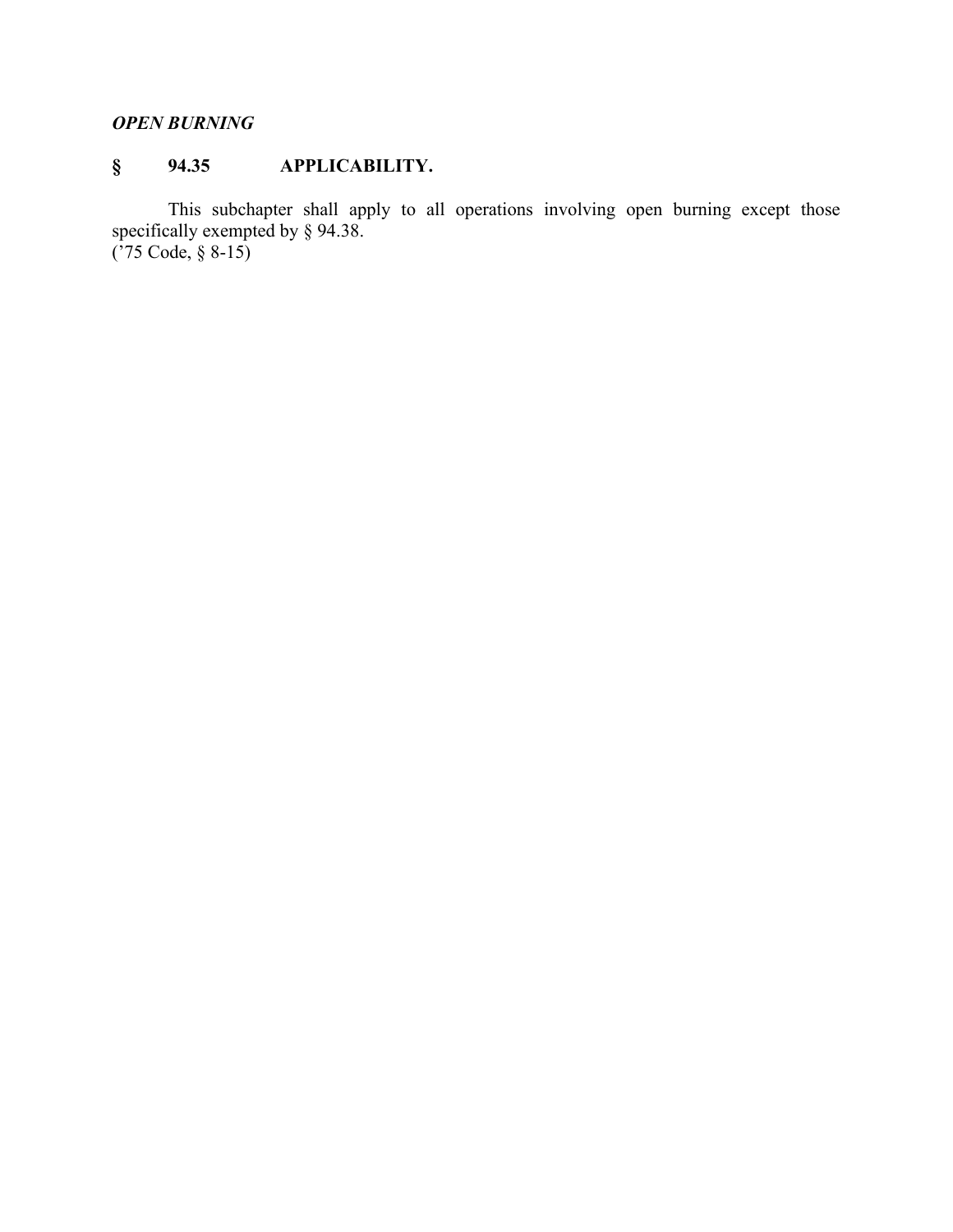# **§ 94.36 PURPOSE FOR OPNE BURNING REGULATIONS.**

The purposes of this subchapter are to prevent, abate and control air pollution resulting from air contaminants released in the open burning of refuse or other combustible materials. ('75 Code, § 8-16)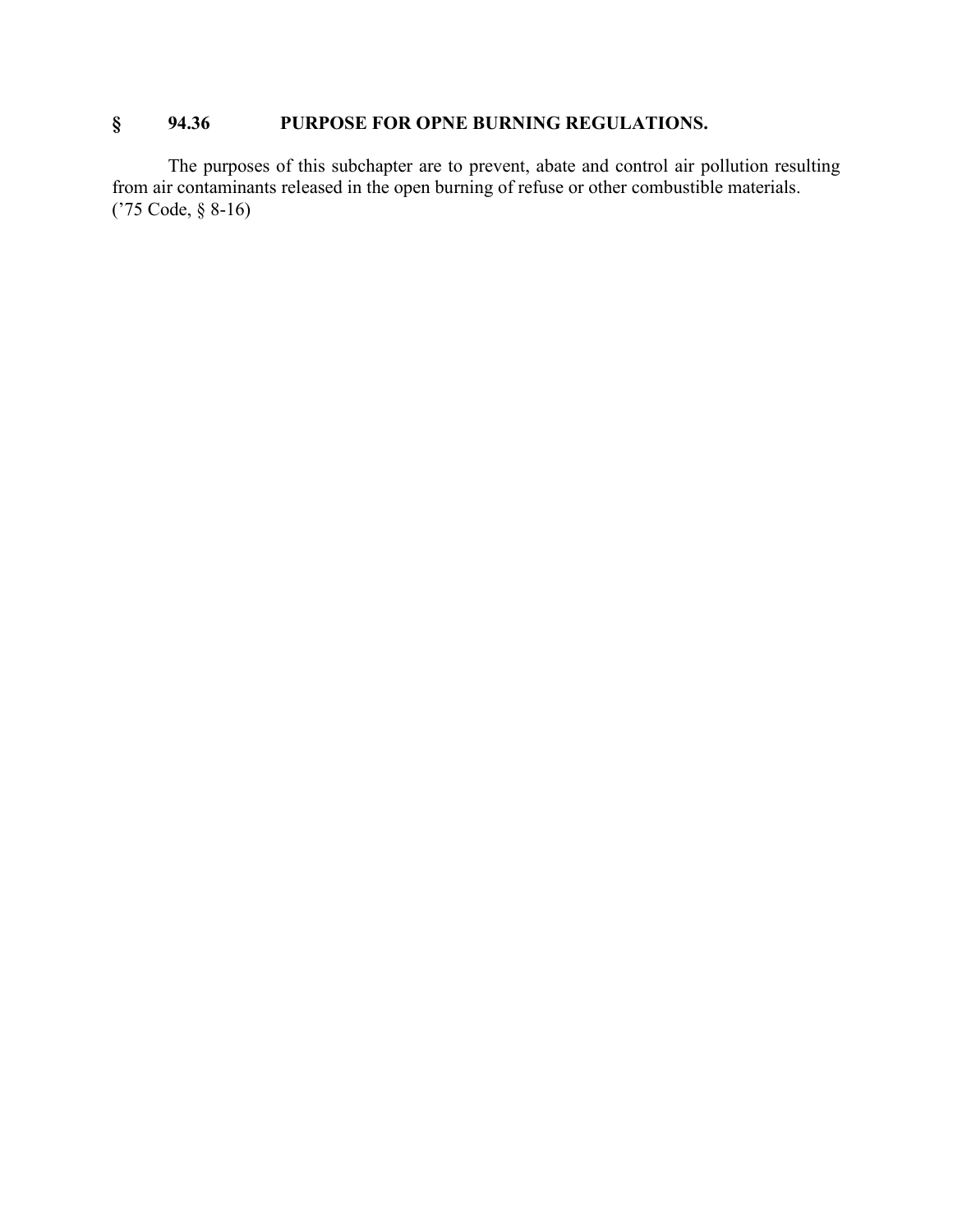## **§ 94.37 WHEN PROHIBITED.**

No person shall cause, suffer, allow or permit open burning of refuse or other combustible material except as may be allowed in compliance with § 94.38 or except those covered by a permit issued by the board of Water and Air Resources, North Carolina Department of Water and Air Resources under section 143-215 1(c) of the North Carolina Water and Air Resources Act.

('75 Code, § 8-17) Penalty, see § 10.99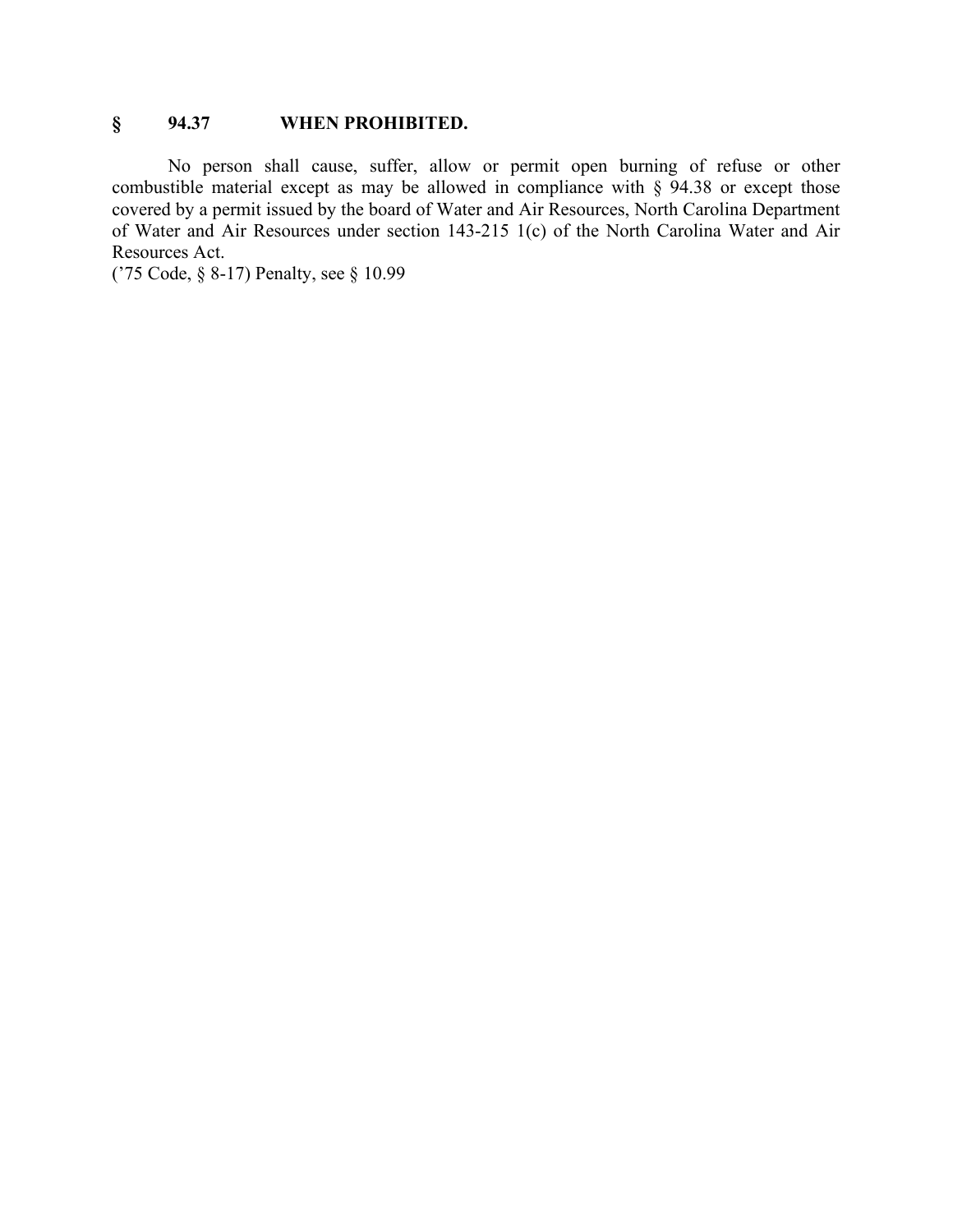#### **§ 94.38 PREMISSIBLE BURNING.**

(A) The following types of open burning are permissible as specified if burning is not prohibited by other ordinances, laws and regulations of governmental entities having jurisdiction.

(1) Fires purposely set for the instruction and training of public and industrial fire-fighting personnel.

(2) Fires purposely set to agricultural land for disease and pest control and other accepted agricultural or wildlife management practices acceptable to the North Carolina Board of Water and Air Resources.

(3) Fires purposely set to forest lands for forest management practices acceptable to the Division of Forestry and the North Carolina Board of Water and Air Resources.

(4) Fires purposely set in rural areas for right-of-way maintenance only in instances where there are no other practicable or feasible methods of disposal and under conditions acceptable to the North Carolina Board of Water and Air Resources.

(5) Camp fires and fires used solely for outdoor cooking and other recreational purposes or for ceremonial occasions or for human warmth and comfort.

(6) Open burning of leaves, tree branches or yard trimmings originating on the premises of private residences and burned on those premises in areas where no public pickup facilities are available and such burning is done between 8:00 a.m. and 6:00 p.m. and does not create a nuisance.

(7) Open burning in other than predominantly residential areas for the purpose of land clearing or right-of-way maintenance.

(a) Prevailing winds at the time of burning must be away from the town or a built-up area, the ambient air of which may be significantly affected by smoke, fly-ash or other air contaminants from the burning.

(b) The location of the burning must be at least 1,000 feet from any dwelling located in a predominantly residential area other than a dwelling or structure located on the property on which the burning is conducted.

(c) The amount of dirt on the material being burned must be minimal.

(d) Heavy oils, asphalt materials, items containing natural or synthetic rubber or any materials other than plant growth may not be burned.

(e) Initial burning may generally be commenced only between the hours of 9:00 a.m. and 3:00 p.m., and no combustible material may be added to the fire between 3:00 p.m. of one day and 9:00 a.m. of the following day; except, that under favorable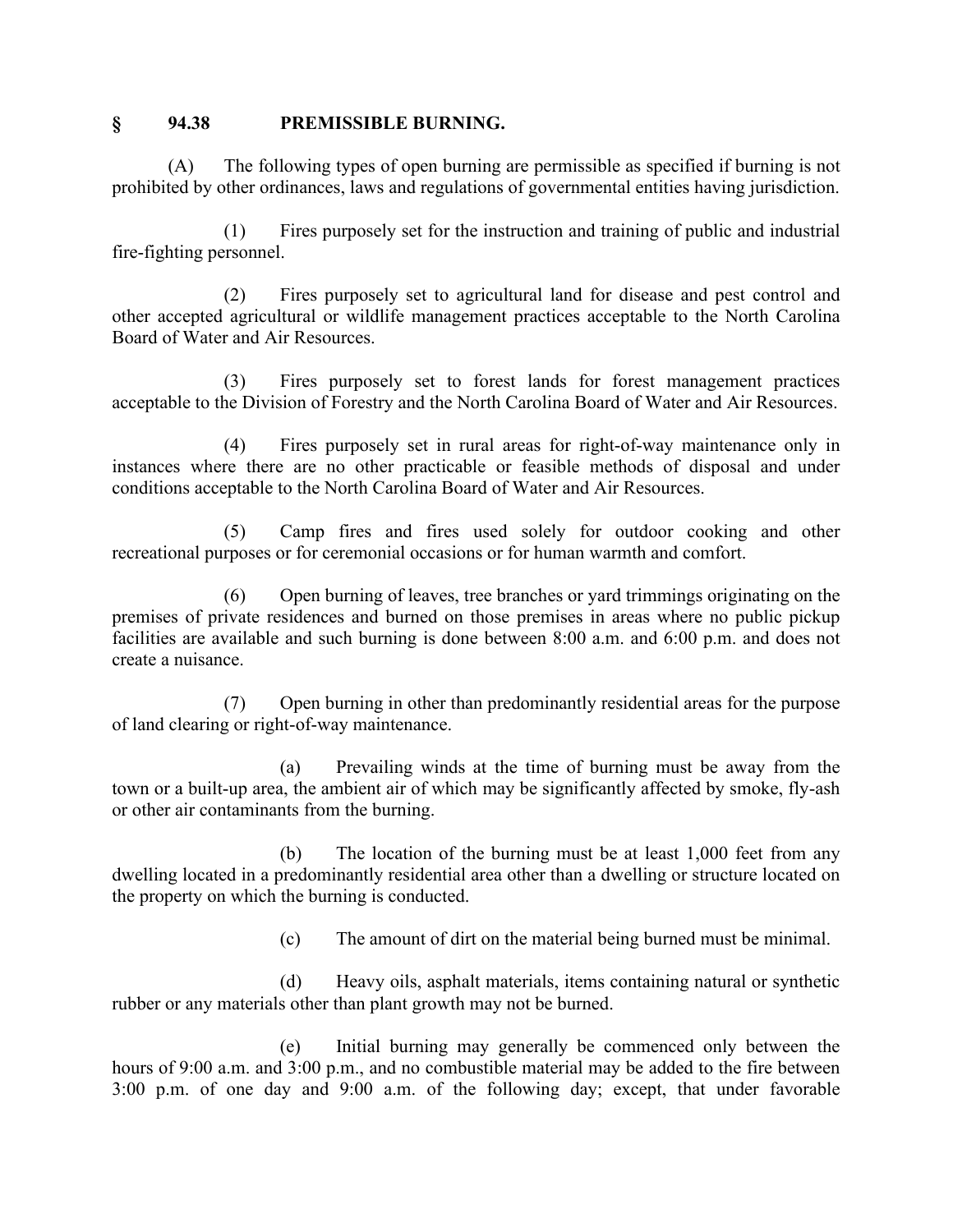meteorological conditions deviations from the above state hours of burning may be granted by the air pollution control agency having jurisdiction. It shall be the responsibility of the owner or operator of the open burning operation to obtain written approval for burning during periods other than those specified above.

(8) Fires for the disposal of dangerous materials where there are no alternative methods of disposal and burning is conducted in accordance with procedures acceptable to the state Board of Water and Air Resources.

(B) Permission granted by the town under this section shall be subject to continued review and may be withdrawn at any time. ('75 Code, § 8-18) Penalty, see § 10.99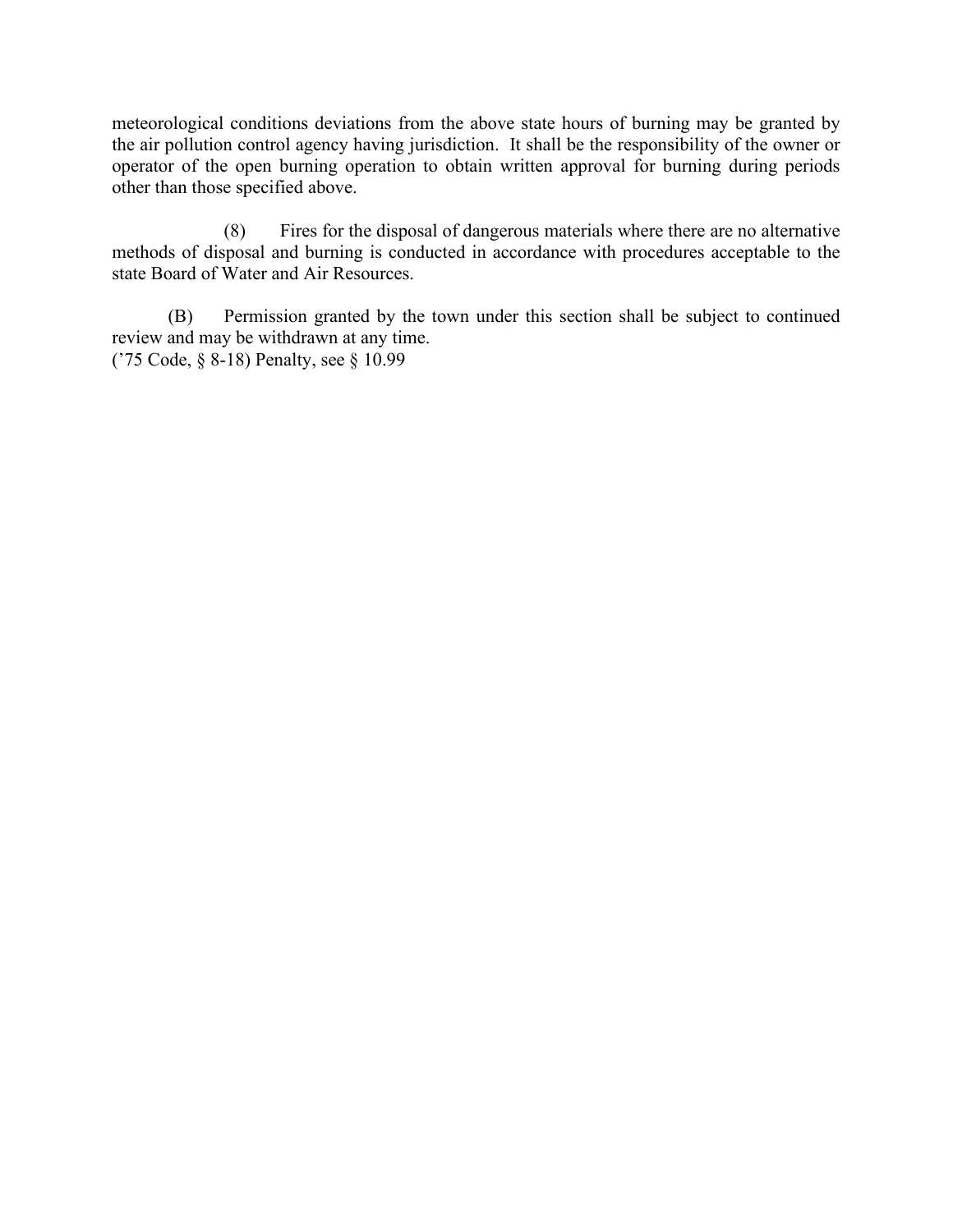## **§ 94.39 WHEN LIABILITY NOT EXCUSED.**

The authority to conduct open burning under the provisions of § 94.38 does not exempt or excuse any person from the consequences, damages or injuries which may result from such conduct, nor does it excuse or exempt any person from complying with all applicable laws, ordinances, regulations and orders of the governmental entities having jurisdiction even though the open burning is conducted in compliance with such section. ('75 Code, § 8-19)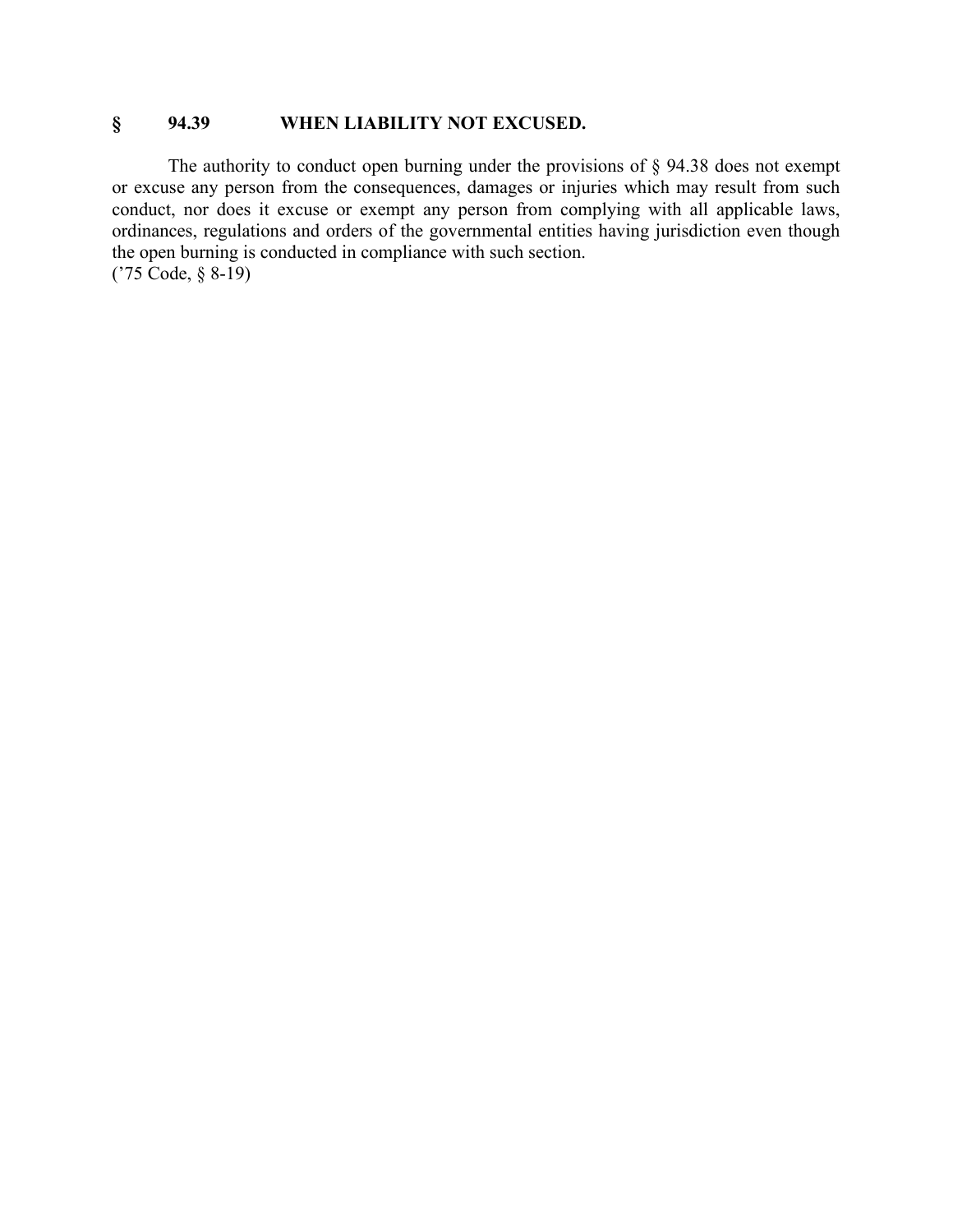#### *GENERAL REGULATIONS*

*NOISE*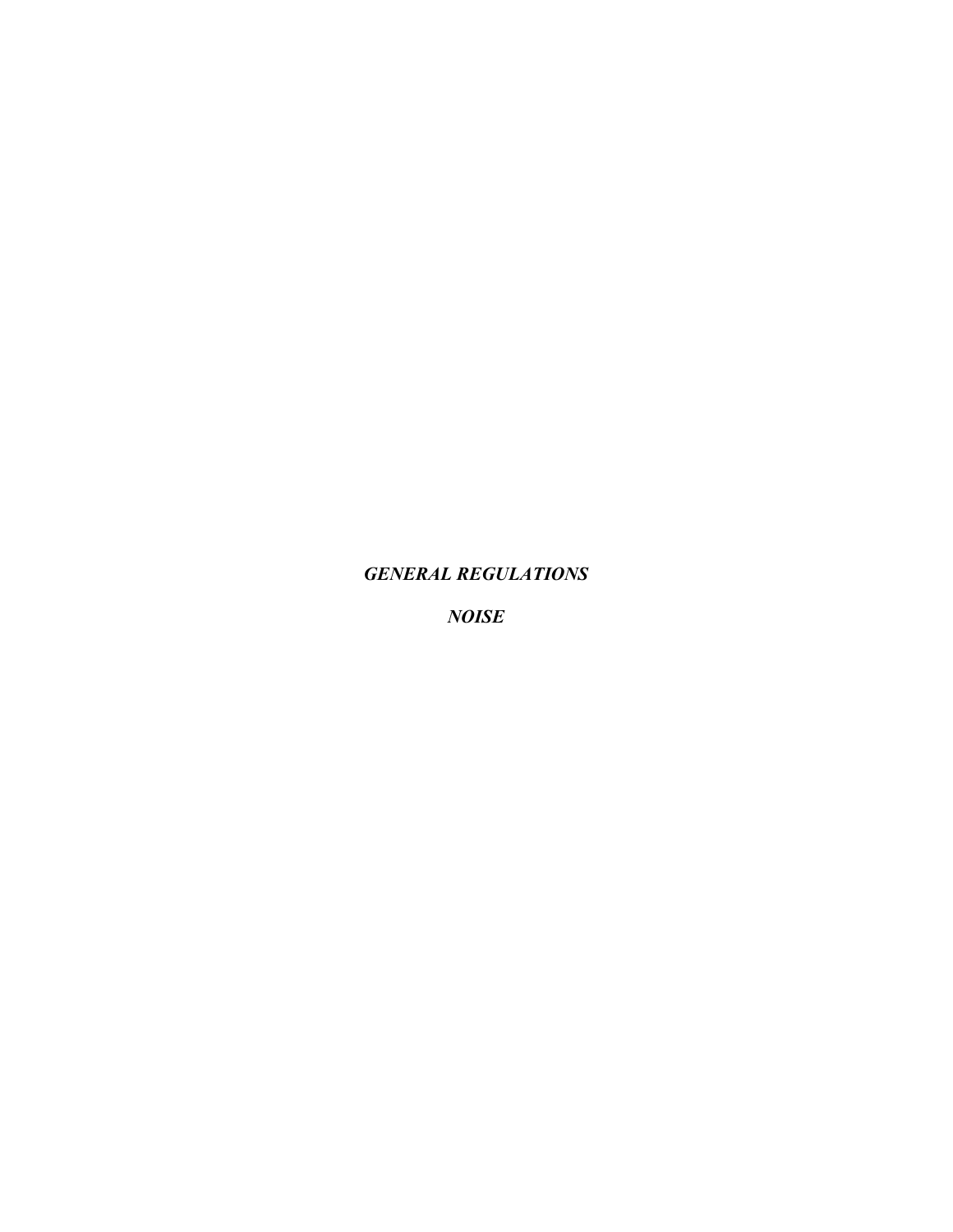# **§ 95.01 DEFINITIONS.**

*EMERGENCY WORK.* Any work performed for the purposes of preventing or alleviating physical trauma or property damage threatened or caused by an exiting or imminent peril.

(Am. Ord., passed 7-11-94)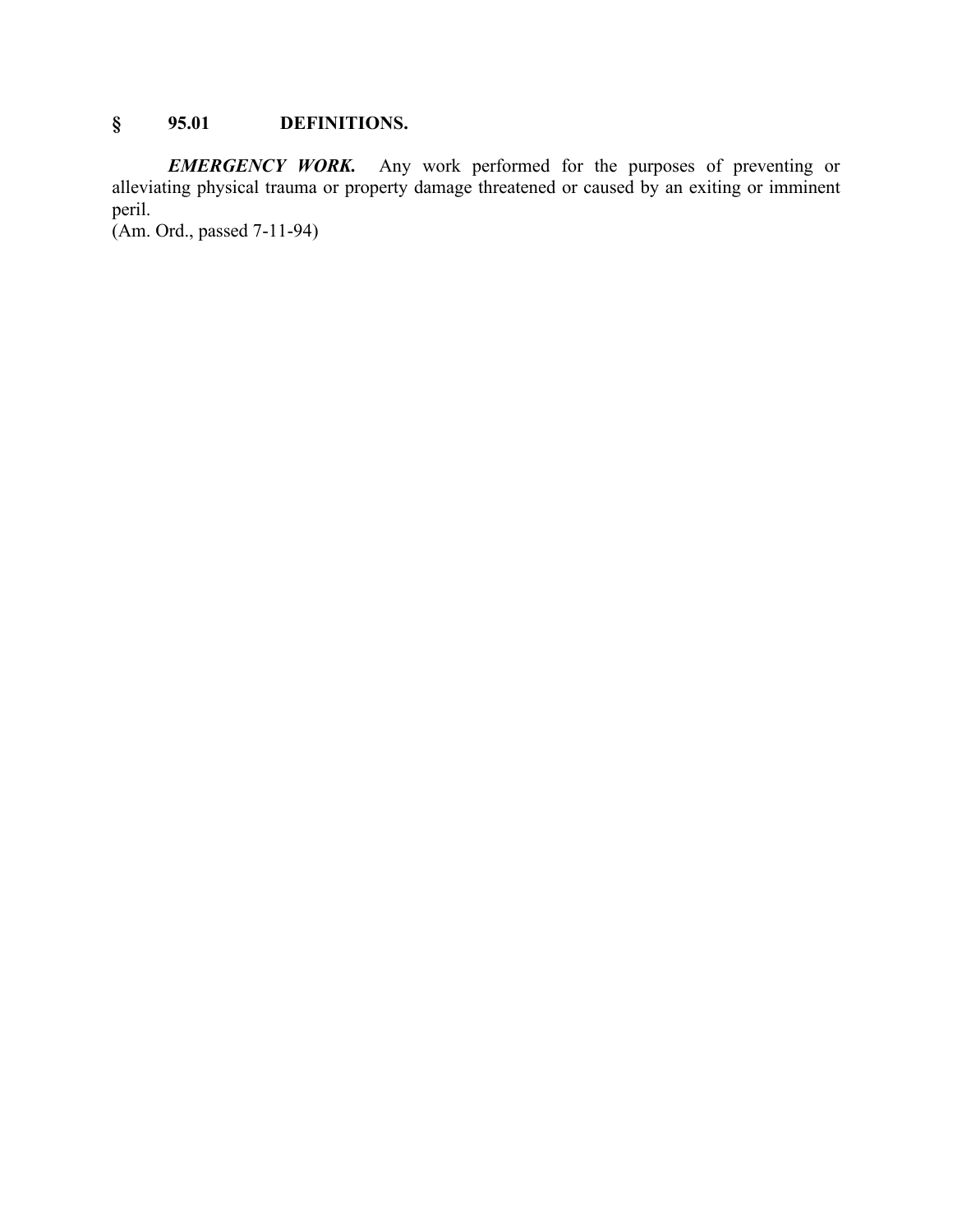#### **§ 95.02 NOISES EXPRESSLY PROHIBITED.**

(A) Radios, television sets, musical instruments and similar devices. Operating, playing or permitting the operation or playing of any radio, television, phonograph, drum, musical instrument or similar device which produces or reproduces sound between the hours of 10:00 p.m. and 7:00 a.m. in such manner as to create excessive and unnecessary noise across a residential real property line or within a noise sensitive area.

(B) Loading and unloading. Loading and unloading, opening, closing or other handling of boxes, crates, containers, equipment, building materials, garbage cans or similar objects between the hours of 10:00 p.m. and 6:00 a.m. on weekdays and 10:00 p.m. and 8:00 a.m. on weekends or holidays in or within fifty (50) yards of a residential area or noise sensitive zone.

(C) Construction and demolition. Operating or causing the operation of any tools used in construction, drilling, repair, alteration or demolition work between the hours of 9:00 p.m. and 6:00 a.m. on weekdays or between 9:00 p.m. and 9:00 a.m. on weekends or holidays in or within fifty (50) yards of any residential area or noise sensitive zone, except for emergency work by public service utilities or by special permit issued by the chief of police. This section shall not apply to the use of domestic power tools.

(D) Emergency signaling devices. The intentional sounding or permitting the sounding outdoors of any fire, burglary or civil defense alarm, fire whistle or similar stationary emergency signaling device, except for emergency shall not occur before 7:00 a.m. or after 7:00 p.m. and any testing shall use the minimum cycle test time appropriate for such devices, in no case to exceed sixty (60) seconds. Testing of the complete emergency signaling system, including the functioning of this signaling device and the personnel response to the signaling device shall not occur more than once in each calendar month. Such testing shall occur only on weekdays and not before 7:00 a.m. or after 7:00 p.m. and shall be exempt from the time limit specified herein. The sounding or permitting the sounding of any exterior burglar or fire alarm or any motor vehicle burglar alarm, unless such alarm is automatically terminated within fifteen (15) minutes of activation, shall be prohibited.

(E) Domestic power tools. Operating or permitting the operation of any mechanically powered saw, drill, grinder, lawn or garden tool or similar tool between 10:00 p.m. and 6:00 a.m. on weekdays or 10:00 p.m. and 7:00 a.m. on weekends and holidays unless such equipment is operated inside a building or other structure so that the sound there from does not travel across any residential real property line or noise sensitive zone.

(F) Multi-family dwellings. Any excessive noise generated at a volume beyond what is necessary for customary activities or any excessive noise after 10:00 p.m. or before 6:00 a.m. such that nearby residents of dwellings are disturbed.

(G) Refuse collection vehicles. No person shall collect refuse with a refuse collection vehicle between the hours of 7:00 p.m. and 6:00 a.m. on weekdays and 7:00 p.m. and 10:00 a.m. on weekends and holidays within a residential area or noise sensitive zone.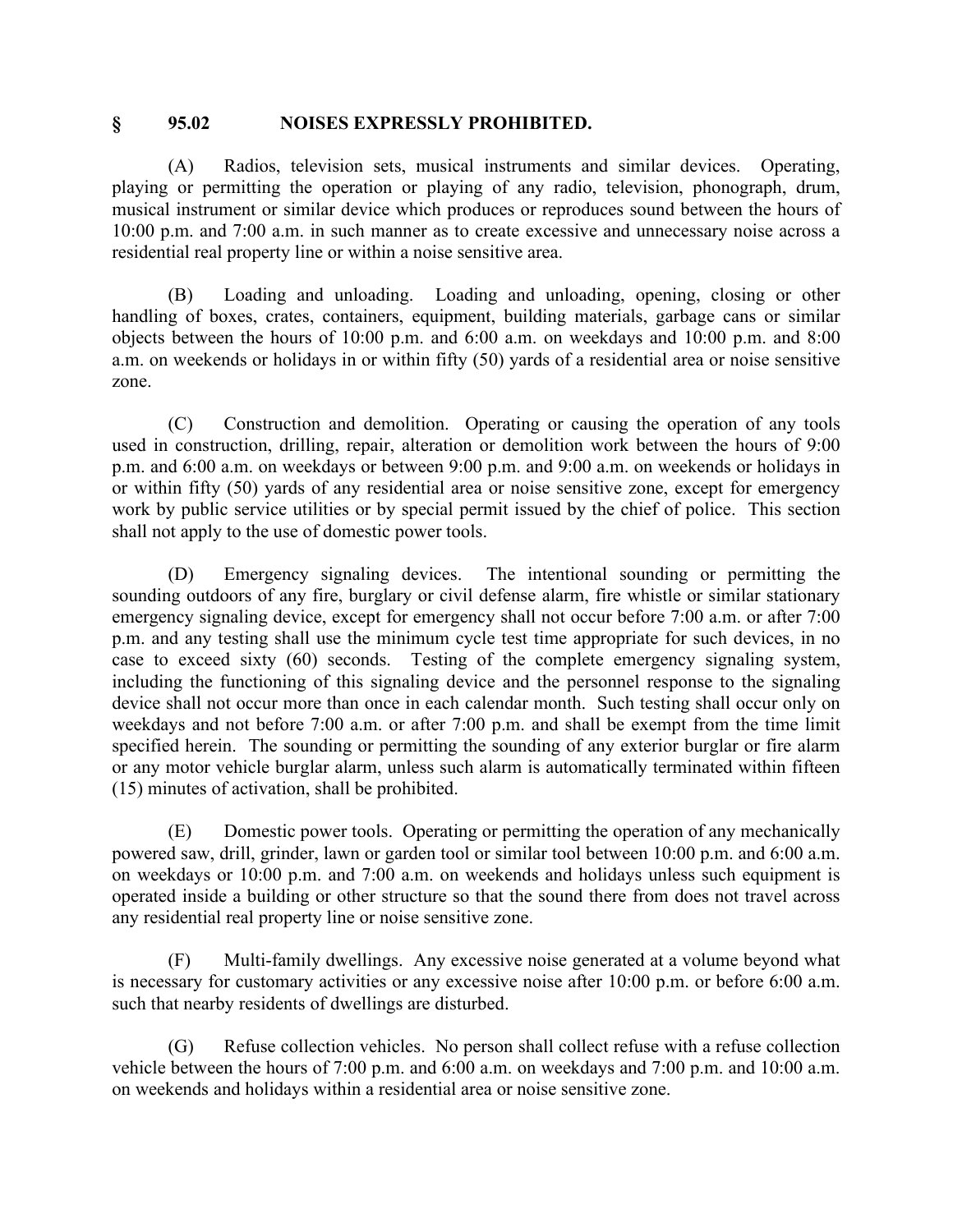(H) Unnecessary noise. Subject to the provisions of this article, the creation of any unreasonably loud, disturbing and unnecessary noise in the town between the hours of 7:00 a.m. and 10:00 p.m. within one hundred (100) yards of a dwelling unit house, trailer or other building ordinarily occupied by another person, when such person who owns or is in control of such building has not given prior consent or within twenty-five (25) yards of a publicly maintained road or public vehicular area, is prohibited.

(I) Detrimental noise. Noise of such character, intensity and duration as to be detrimental to the life or health of any individual is prohibited within the town, no matter what the distance of the source of such noise is to any dwelling unit, house, trailer or building occupied by such other person, unless the person in control of such unit, house, trailer or building has given specific consent for such noise to continue.

(J) Schools. The creation of any excessive noise on any street adjacent to any school, institution of learning or court while the same is in session or within 150 feet of any hospital or medical institution, which unreasonably interferes with the working of such institution; provided, that conspicuous signs are displayed in every such street indicating that the same is a school, court or hospital.

(K) Sundays. The creation of any excessive noise on Sundays on any street adjacent to any church; provided, that conspicuous signs are displayed in every such street adjacent to a church indicating that the same is a church street. (Am. Ord., passed 7-11-94)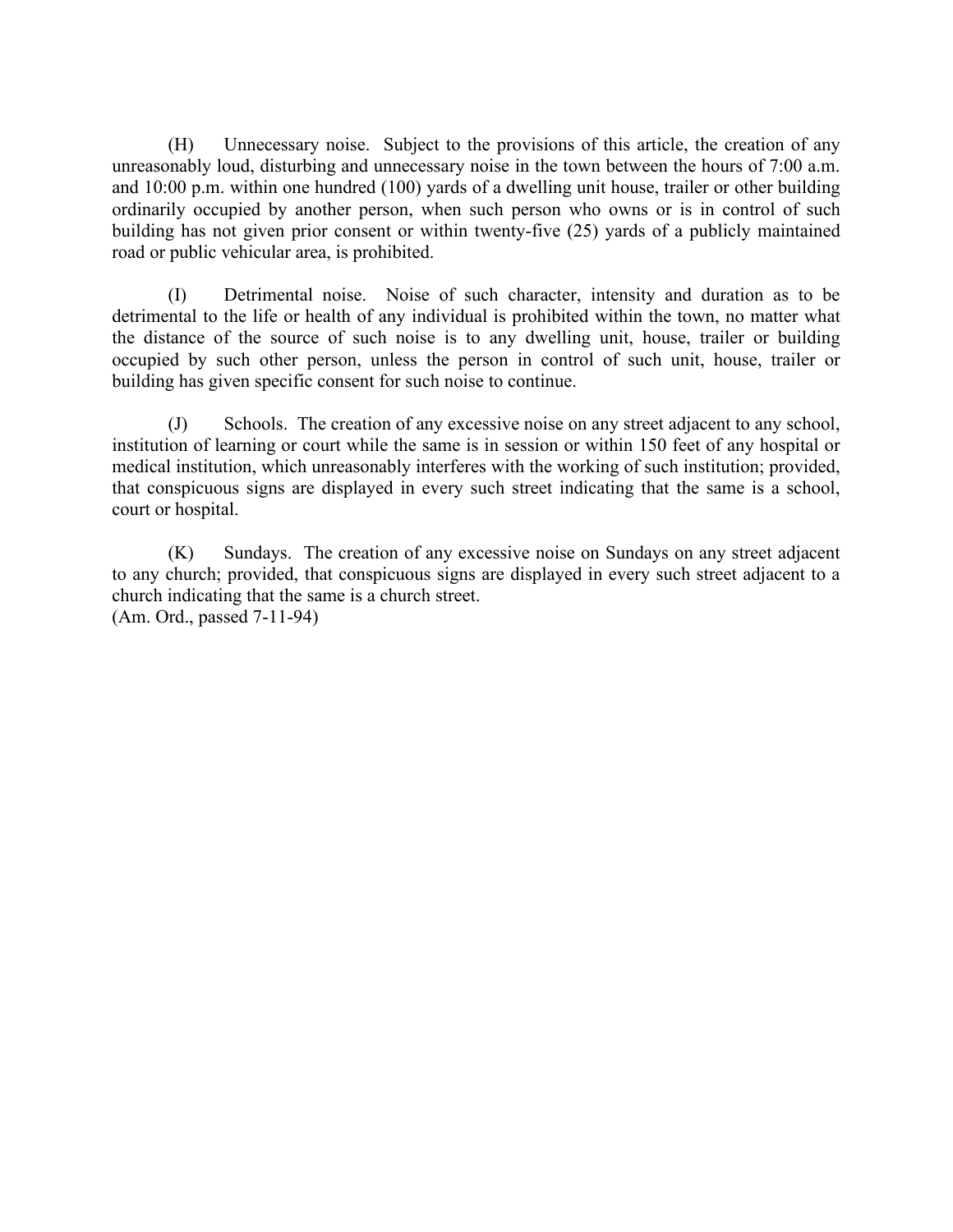#### **§ 95.03 PROHIBITED ACTS GENERALLY.**

The following acts, among others, are declared to be loud, disturbing and unnecessary noises in violation of this article, but said enumeration shall not be deemed to be exclusive:

(A) Blowing horns. The sounding of any horn or signal on any automobile, motorcycle, bus or other vehicle except as a danger signal, so as to create any unreasonably loud or harsh sound or the sound of such device for an unnecessary and unreasonable period of time.

(B) Radios, phonographs, etc. The playing of any radio, phonograph or musical instrument in such manner, or with such volume, as to unreasonably annoy or disturb the quiet, comfort or repose of any person in any dwelling unit, house, trailer, building or other type of residence.

(C) Pets. The keeping of any animal or bird, which by causing frequent or long continued noise, shall unreasonably disturb the comfort and repose of any person in the vicinity.

(D) Use of vehicle. The use of any automobile, motorcycle or vehicle so loaded or operated in such manner as to create an unreasonably loud or unnecessary grating, grinding, rattling or other noise.

(E) Blowing whistles. The blowing of any steam whistle attached to any stationary boiler, except to give notice of the time to begin or stop work or as a warning of danger. (Am. Ord., passed 7-11-94)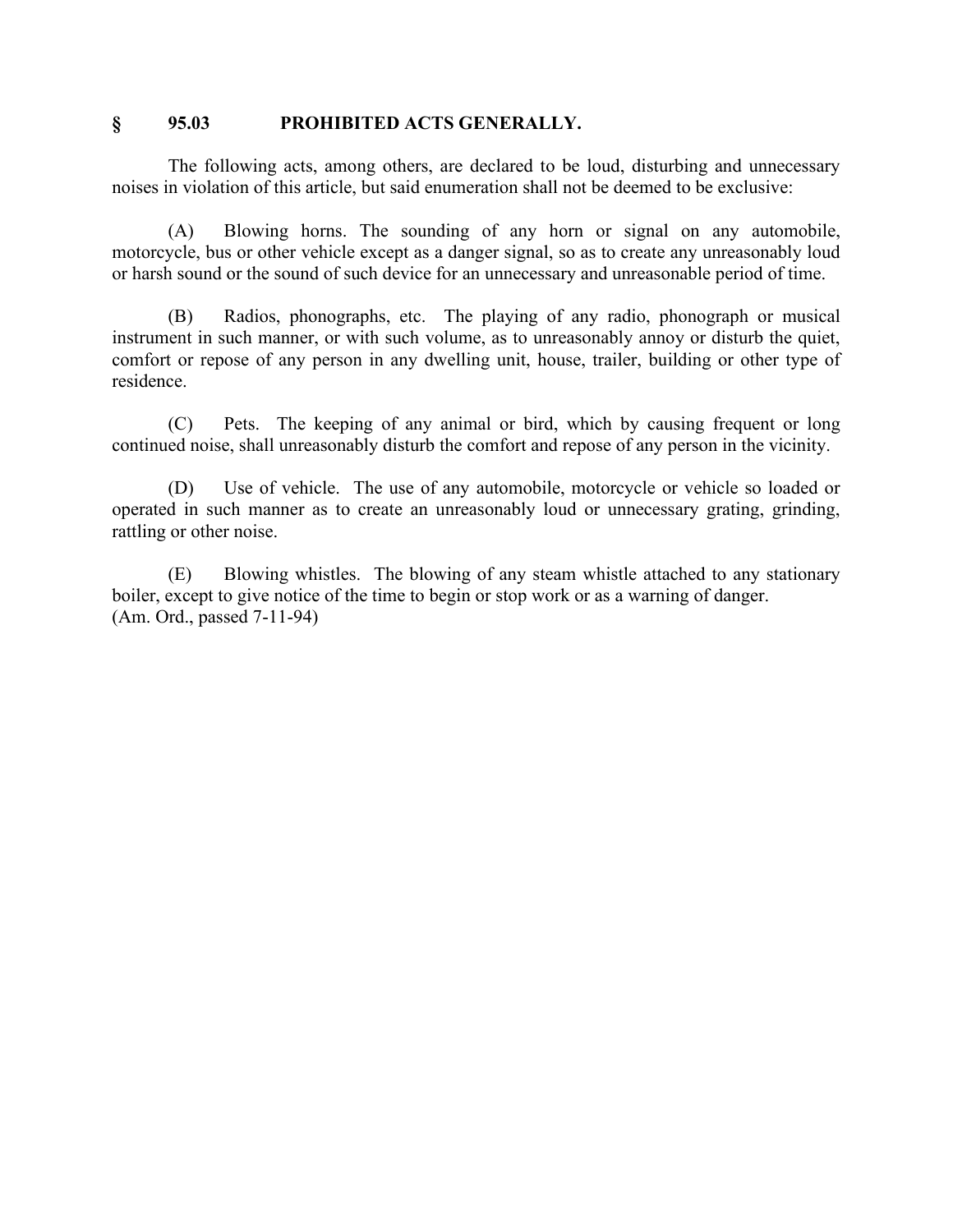## **§ 95.04 MOTOR VEHICLE NOISE.**

No person shall operate or cause to be operated any motor vehicle unless the exhaust system of such vehicle is:

(A) Free from defects which affect sound reduction;

(B) Equipped with a muffler or other noise dissipative device; and

(C) Not equipped with any cut-out, bypass or similar device. (Am. Ord., passed 7-11-94)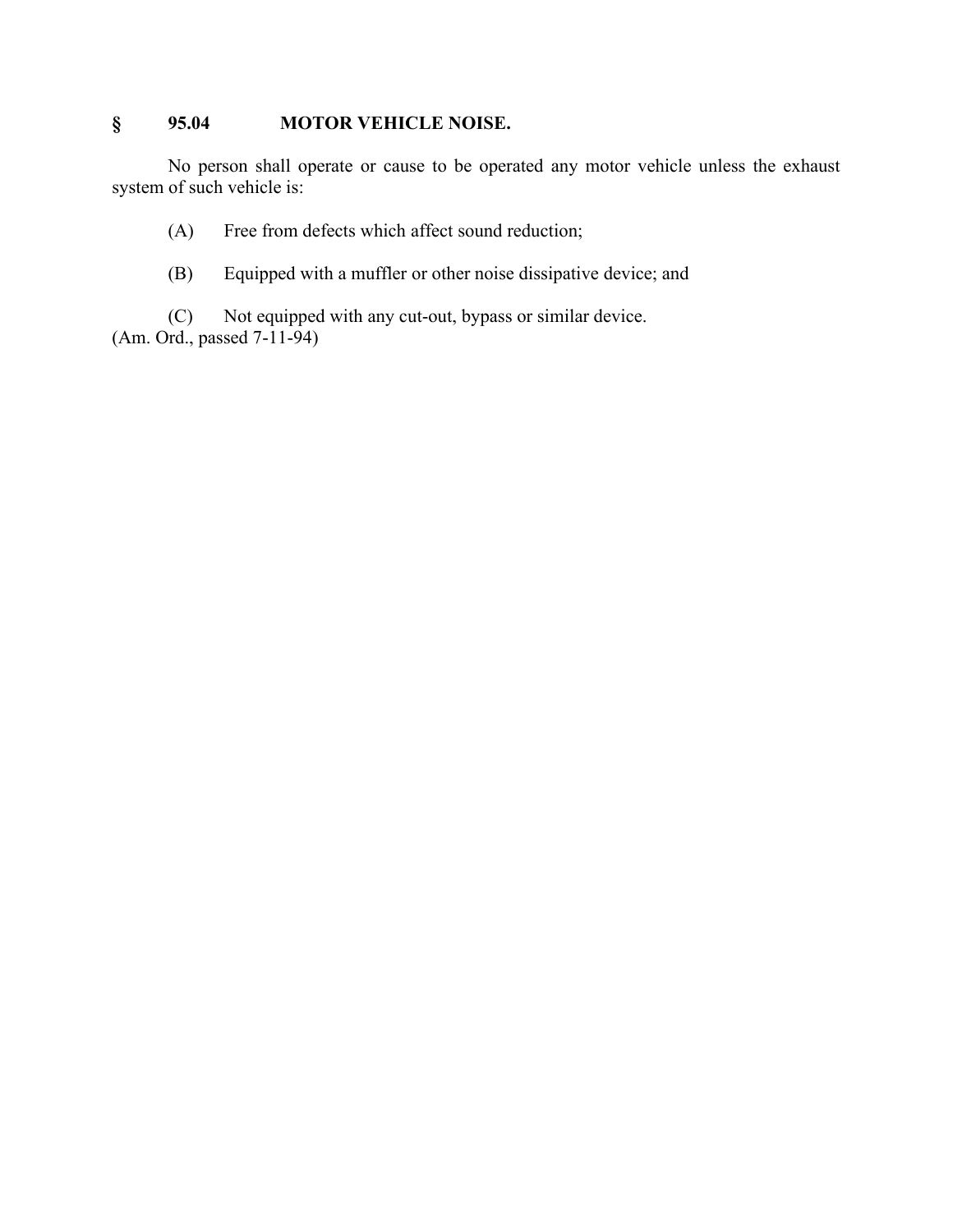### **§ 95.05 BARKING DOGS.**

(A) It shall be unlawful for anyone to permit a dog, under his or her exercise or control, to bark, bay, cry, howl or make any other noise continuously and/or excessively for a period of ten (10) minutes or more, or who barks, bays, cries, howls or makes any other noise intermittently for one-half hour or more to the disturbance of any person at any time.

(B) It shall not be a violation of this section if at the time the dog is barking, baying, crying, howling or making any other noise a person is trespassing or threatening to trespass upon private property in or upon which the dog is situated or for any legitimate cause which teased or provoked the dog.

(C) Any resident, owner, occupant or tenant of property upon which the dog is situated shall be deemed a person in charge or otherwise exercising control over said dog. (Am. Ord., passed 7-11-94)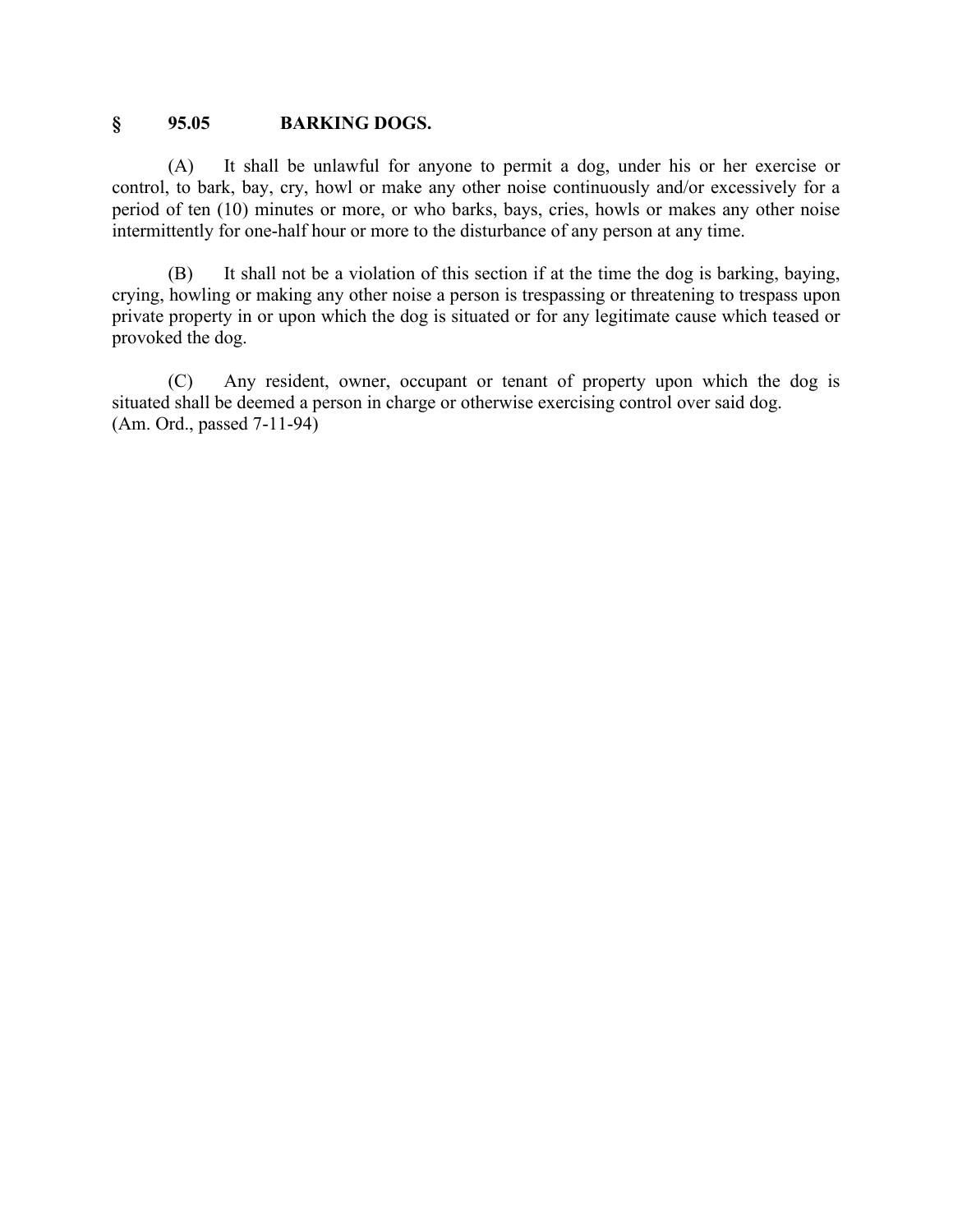### **§ 95.06 ENFORCEMENT RESPONSIBILITY FOR CONTROL OF EXCESS NOISE.**

(A) The chief of police of the Town of Aberdeen shall have primary enforcement responsibility for this chapter as it relates to stationary sources and as it relates to motor vehicle sources. Violation shall be subject to the enforcement provisions prescribed by section 10/98 of the Code of Ordinances.

(B) Powers of arrest or citation. Any police officer shall issue a citation for any violation under this article, except they may arrest for instances when:

(1) The alleged violator refuses to provide the officer such person's name and address and any proof thereof as may be reasonably available to the alleged violator; or

(2) The alleged violator refuses to cease such illegal activity after being issued a citation. (Am. Ord., passed 7-11-94)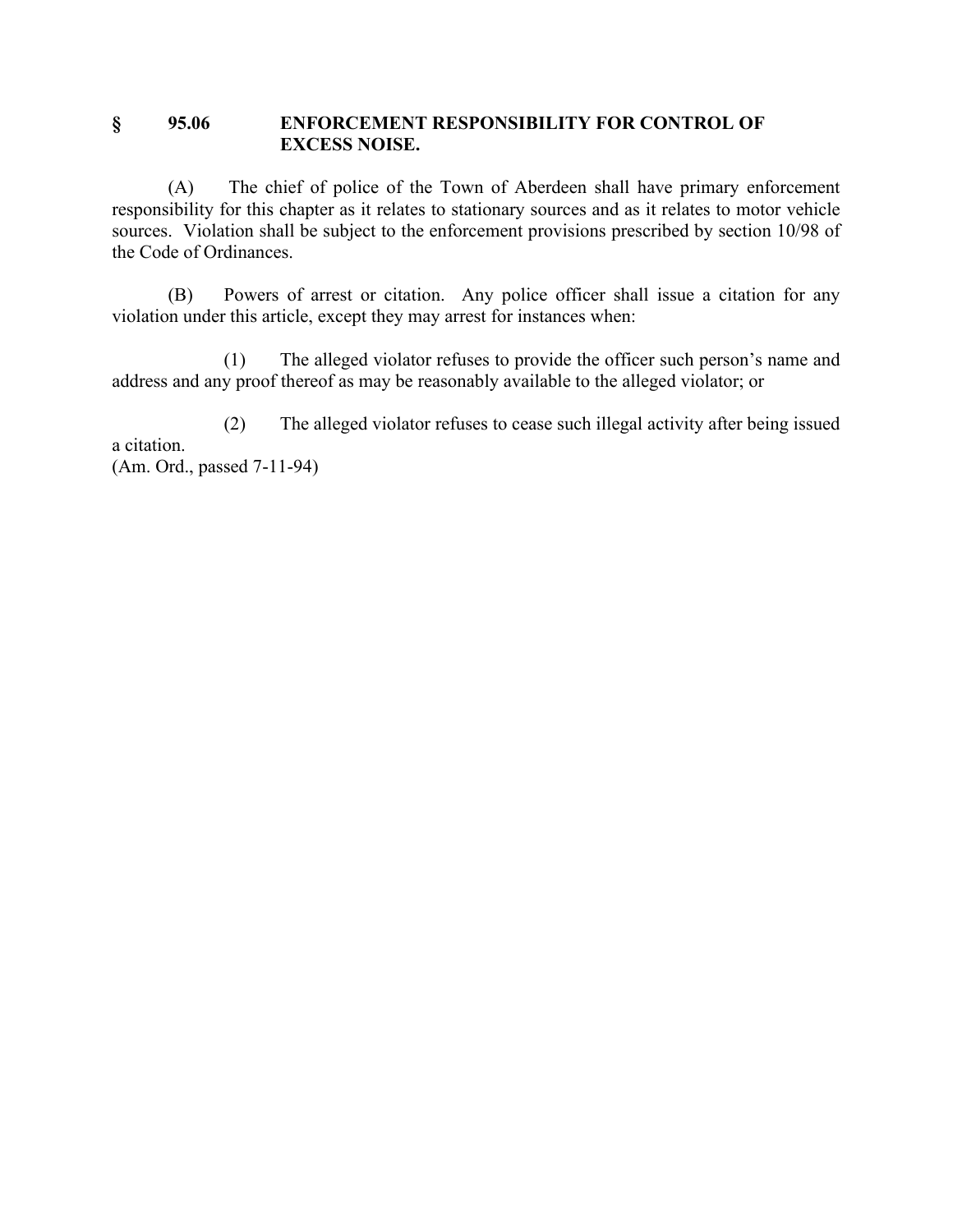### **§ 95.07 NOISE FROM RADIOS, TAPE PLAYERS, LOUDSPEAKERS, SOUND AMPLIFIERS.**

(A) No person shall play, use or operate or permit to be played, used or operated, any radio, tape recorder, cassette player or other machine or device for reproducing sound as follows:

(1) Any portable unit described above in or on any public property, including any public street, highway, building, sidewalk, park, thoroughfare or public or private parking lot; or

(2) Any unit described above which is installed in a motor vehicle and operated on a public street, highway, public space or within the motor vehicular area of any public or private parking lot or park;

if at the same time the sound generated is audible at a distance of thirty (30) feet from the radio, tape recorder, cassette player or other machine or device that is producing the sound.

(B) Possession by a person or person of any radio, tape recorder, cassette player or other machine or device for reproducing sound as enumerated in subsection (a) above shall be prima facie evidence that such person operates, or those person operate, the radio, tape recorder, cassette player or other machine or device for reproducing sound. (Am. Ord., passed 7-11-94)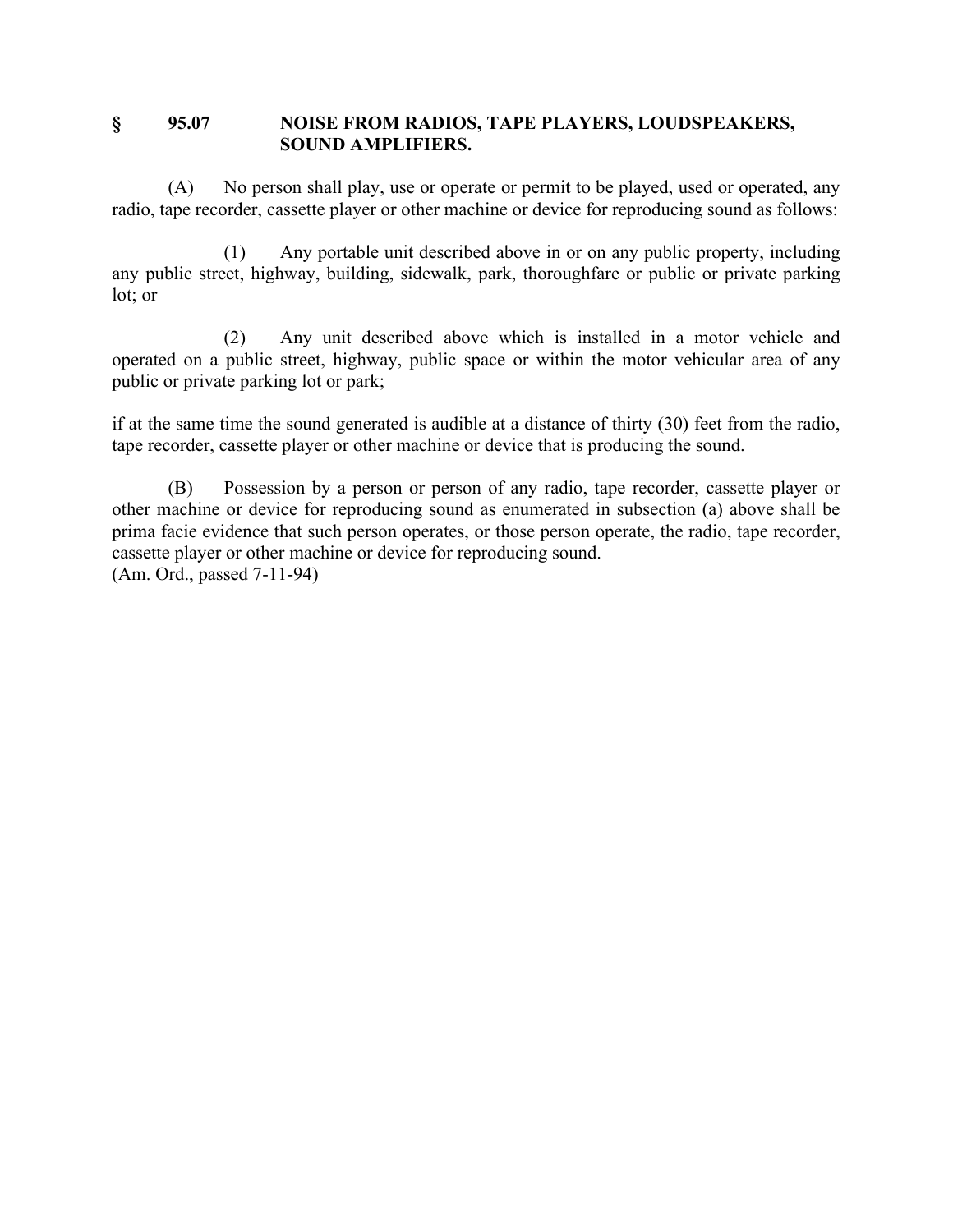*GENERAL REGULATIONS*

*PICKETS, PARADES, PUBLIC ASSEMBLIES, AND SPECIAL EVENTS*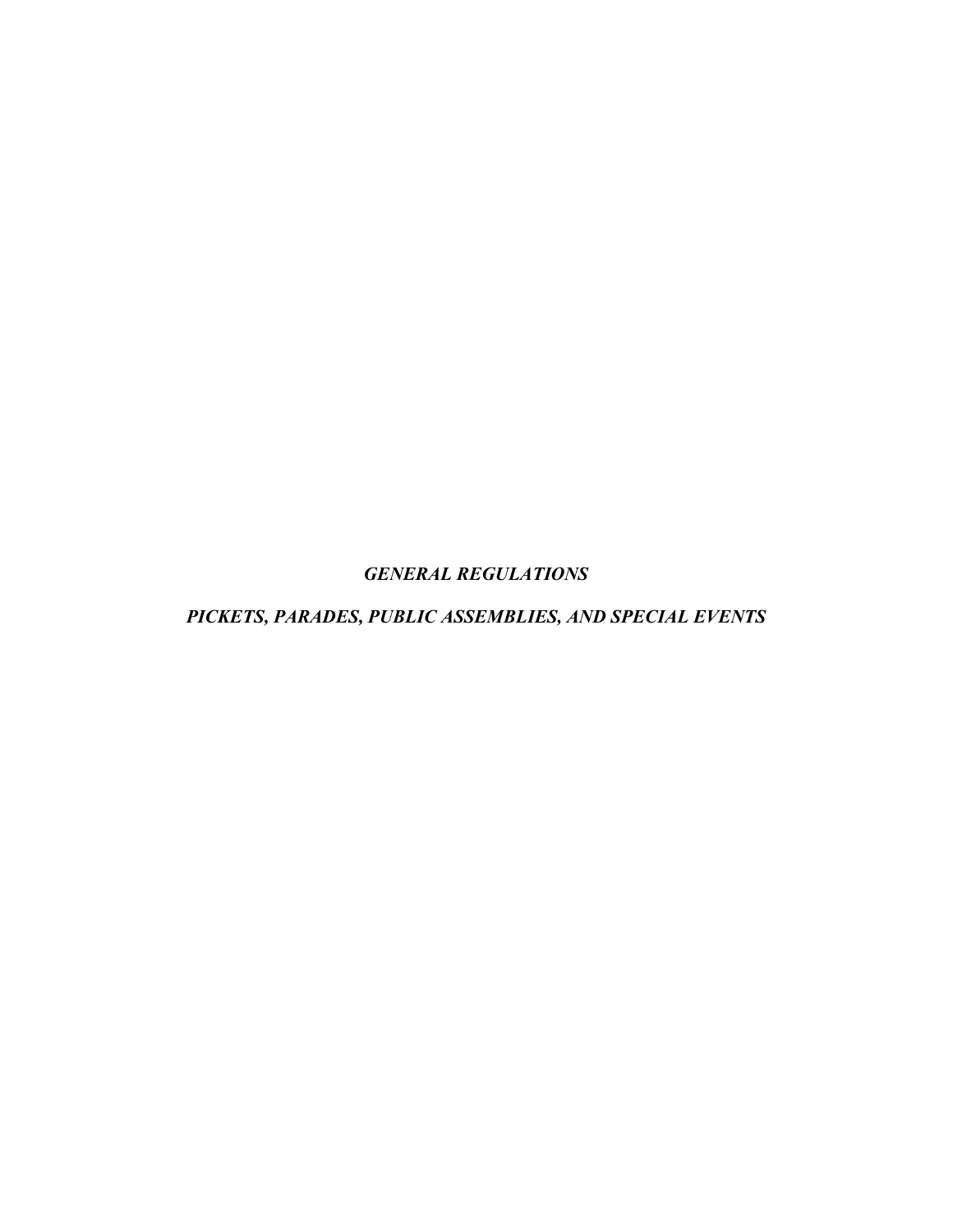### **Article I. Pickets, Parades and Public Assemblies**

#### **§ 96.01 DEFINITIONS.**

The following words, terms or phrases, when used in this Article, shall have the meaning ascribed to them in this Section except where the context clearly indicates a different meaning.

- (a.) *Appeals Official* means the Town manager of his designee.
- (b.) *Athletic Event* means any event involving the conduct of exercises, sports or games.
- (c.) *Business Days* means those days in which Town's offices are open for conducting Town business.
- (d.) *Chief of Police* means the Chief of Police of the Town of Aberdeen, of his designee.
- (e.) *Festival* means a concert, fair, exhibition, promotion, community event, block party, or similar event.
- (f.) *Parade* means any athletic event, ceremony, pageant, march, picket, procession, motorcade or other similar activity consisting of persons, animals, vehicles or things, or a combination thereof proceeding along any sidewalk or along the traveled portion of any street within the Town in such a manner as to interfere with the normal flow of vehicular or pedestrian traffic upon such sidewalk or street, and which activity is intended, in whole or in part to exercise freedom protection under the First Amendment of the United States Constitution. A procession in which individuals move single-file along a sidewalk shall not be regarded as interfering with the normal flow of pedestrian traffic along such sidewalk.
- (g.) *Parade/assembly permit* means a permit as required by this Article in order to conduct a parade or public street or sidewalk assembly regulated by this Article.
- (h.) *Picket or picketing* means the stationing of one or more persons by standing, walking, lying, sitting, kneeling, bending, or in any other similar manner, at a particular place within the Town with the purpose of persuading or otherwise influencing another person's actions or conduct or of apprising the public of any opinion of message, excluding purely casual, random, or other everyday forms of communication or conduct.
- (i.) *Public Assembly* means (i) any festival held generally in one location upon any sidewalk or upon the traveled portion of any street within the Town in such a manner as to interfere with the normal flow of vehicular or pedestrian traffic upon such sidewalk or street, and which activity is intended, in whole or in part to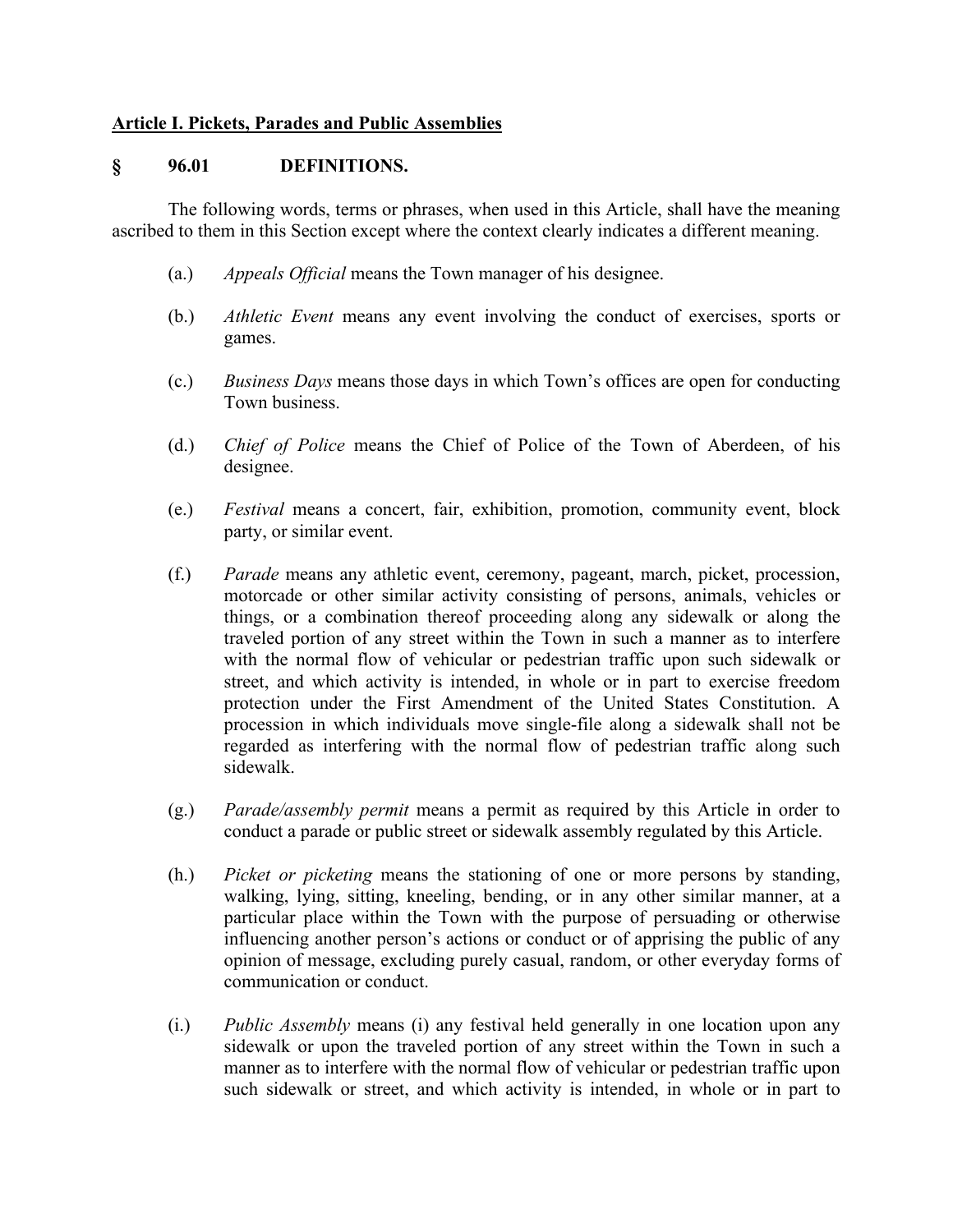exercise freedom protected under the First Amendment of the United States Constitution or (ii) any organized company or persons, or a picket, for a common purpose as a result of prior planning that is collected together generally in one location upon any sidewalk or upon the traveled portion of any street within the Town in such a manner as to interfere with the normal flow of vehicular or pedestrian traffic upon such sidewalk or street, and which activity is intended, in whole or in part, to exercise freedom protected under the First Amendment of the United States Constitution. For purposes of this definition the phrase "held generally in one location" or "collected together generally in one location" means that such festival or activity is conducted generally in a fixed area as opposed to proceeding along the street or sidewalk in such a manner as to constitute a parade. A festival or other organized company of persons or a picket in which the participants do not obstruct or occupy more then one-half of a sidewalk, such that other pedestrians may use the sidewalk for its intended purposes, shall not be regarded as interfering with the normal flow of pedestrian traffic along such sidewalk.

- (j.) *Sidewalk* means that portion of the street right-of-way that is designed for the use of pedestrians and that is paved.
- (k.) *Street* means any place or way set aside or open to the general public for purposes of vehicular traffic, including and curb, berm, shoulder, right-of-way, or median strip, but not including the sidewalk.

(Adopted: 11-13-06)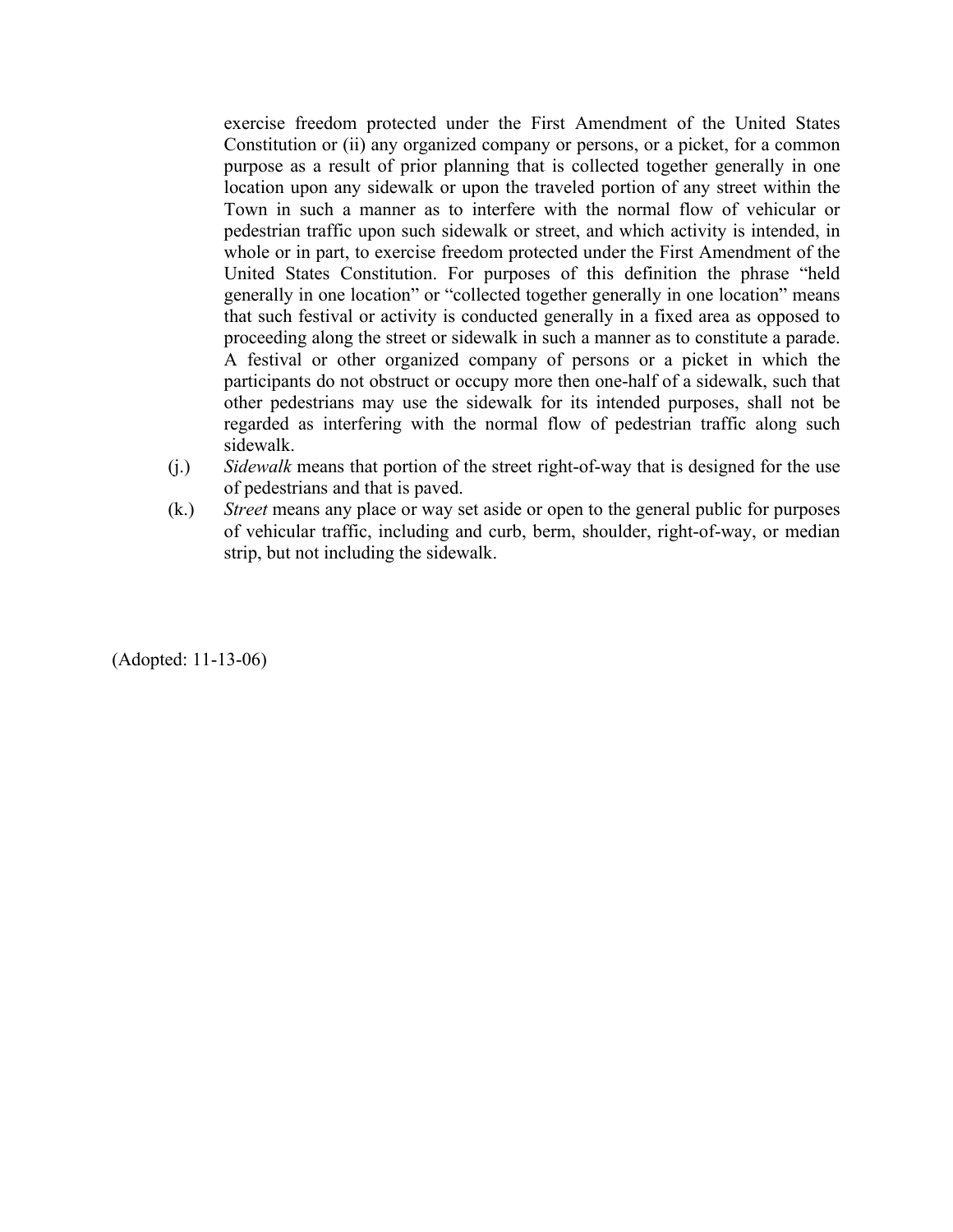#### **§ 96.02 Regulations for Pickets and Picketing**

- (a) For purposes of this Section, the following definitions shall apply:
	- (i) *Private residence* means a single-family dwelling, duplex, or multi-family dwelling within the Town;
	- (ii) *Directed, focused, or targeted at* means that a particular private residence is being made the sole object of picketing, and the picketing takes place solely on that portion of the street or sidewalk that abuts on the property upon which the target residence is located or solely on that portion of any street or sidewalk that abuts on property within fifty feet(measured from that lot line) of the property upon which the particular private residence is located, except the sidewalk on the opposite side of the street from the targeted residence.
- (b) It shall be unlawful for any person to engage in picketing that is directed, focused, targeted at a particular private residence.
- (c) It shall be unlawful for any person participating in any picket to carry or possess any staff or pole for purposes of displaying any sign, poster, flag, banner, plague or notice unless the staff or pole (i) is made of corrugated material, plastic, or wood (and not made of metal or metal alloy); (ii) is less than 41 inches in length; (iii) is one-fourth inch (1/4") or less in thickness and two inches (2") or less in width, or if not generally rectangular in shape, does not exceed three-fourths inch (3/4") in its thickest dimension: and (iv) is blunt at both ends.
- (d) It shall be unlawful for any person participating in any picket to carry or possess any sign, poster, flag, banner, plaque or notice, whether or not mounted on a length of material as specified in paragraph (c) of this Section, unless such sign, poster, flag, banner, plaque, or notice is constructed or made of a cloth, paper, cardboard, rubber, or plastic material.
- (e) Picketers, pickets, and picketing shall be subject to all other applicable local, state and federal laws.
- (f) Picketers, pickets, and picketing shall not take place in any street or road used by vehicular traffic, any highway road or street median, or any "safety zone" as defined in N.C. Gen. Stat. § 20-4.01 (39), unless a parade or public assembly permit has been obtained under section 96.03 below.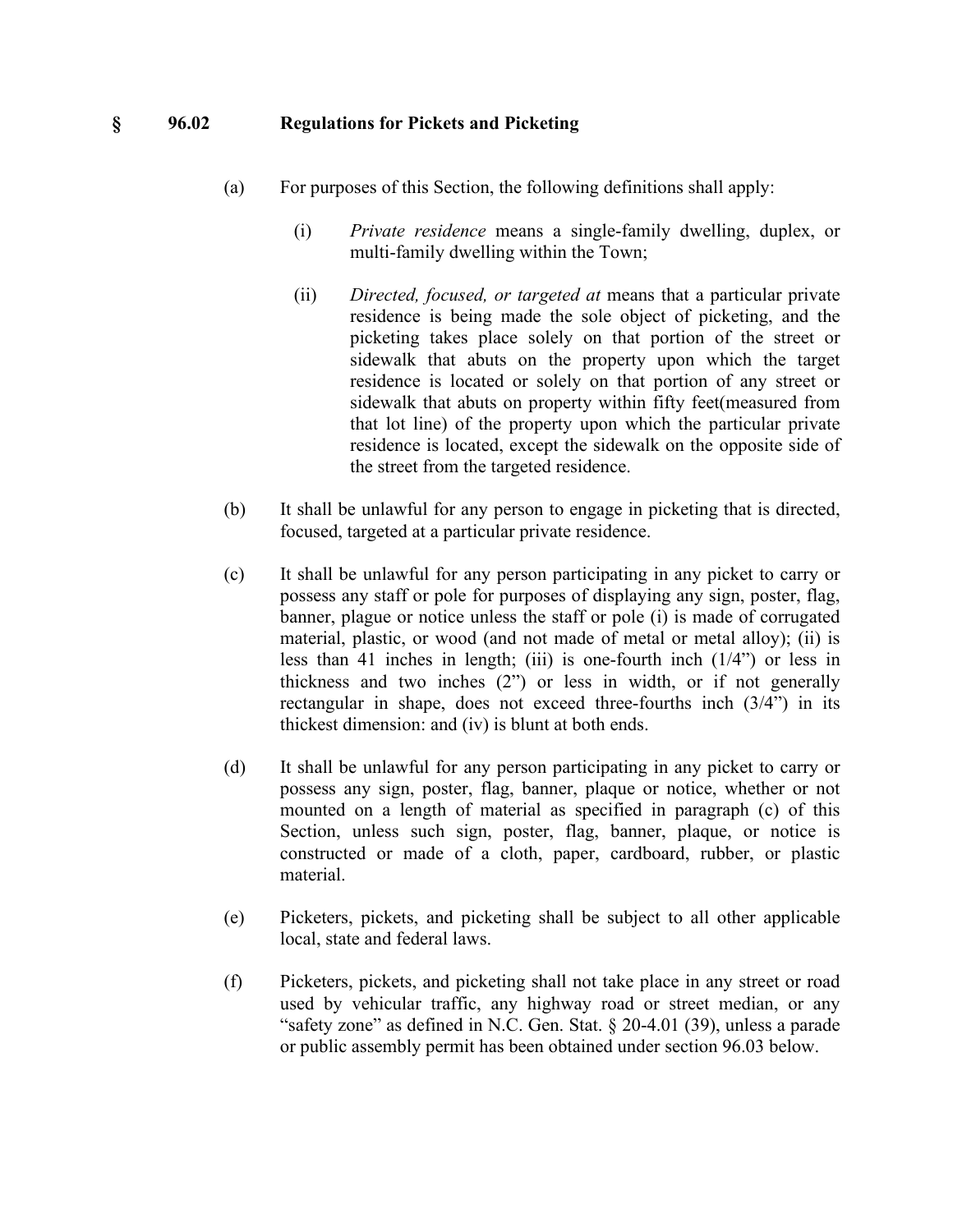(g) A picket or picketing that is not prohibited by this Section and that otherwise fits the definition of a parade or public assembly shall be subject to the regulations for parades and public assemblies in Sections 96.03 through 96.15 of this Chapter.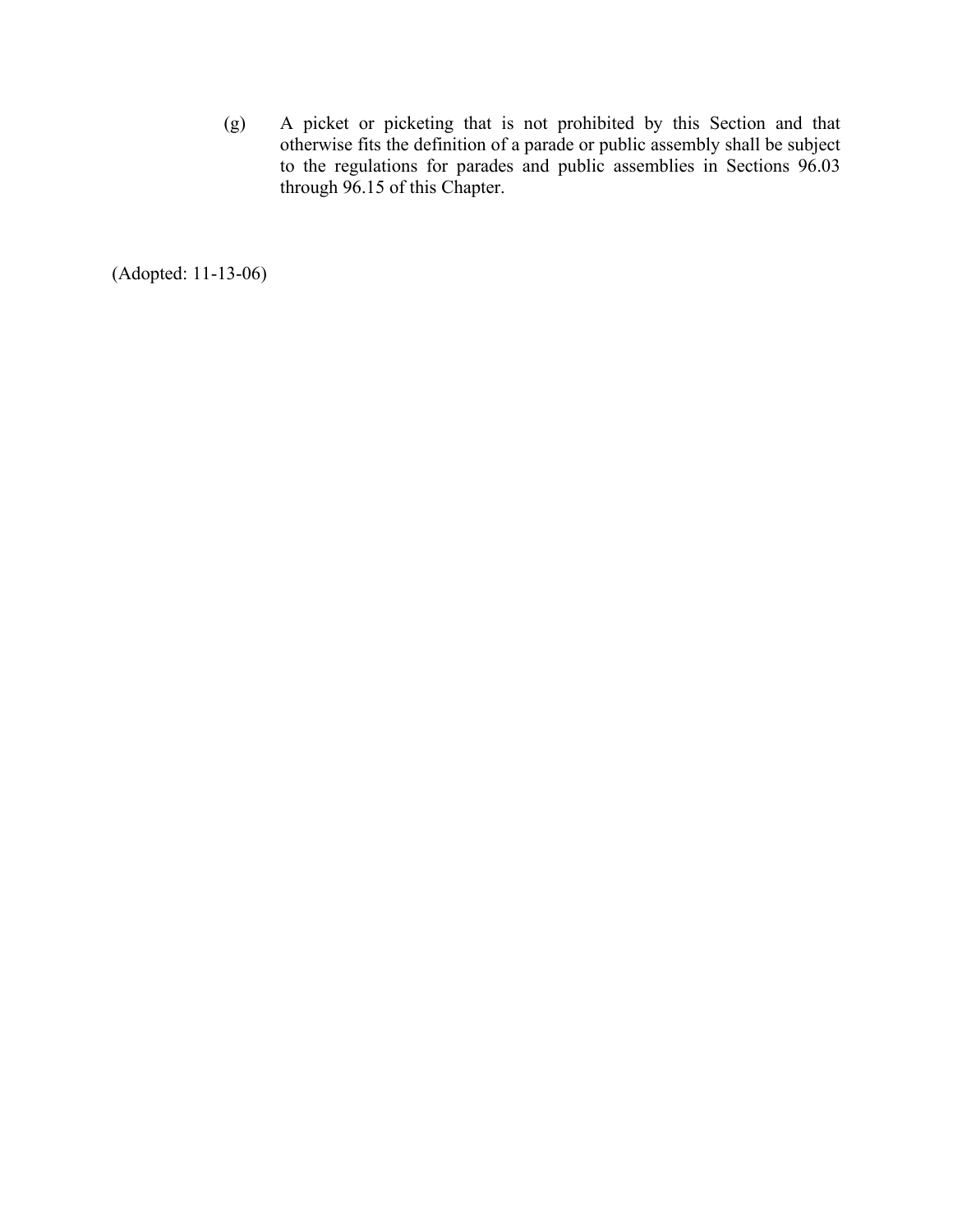# **§ 96.03 Permit Required for Parades and Public Assemblies.**

- (a) No parade or public assembly is permitted unless a permit has been first obtained from the Chief of Police allowing the parade or public assembly pursuant to this Article.
- (b) A person seeking to obtain a parade/assembly permit shall file an application with the Chief of Police on forms provided by such official.
- (c) A person seeking to obtain a parade/assembly permit which requires a street closing or otherwise requires police officers to stop or reroute vehicle traffic upon any street because the participant will not comply with normal traffic regulations or controls shall file an application with the Chief of Police at least 72 hours before the time for which the parade or public assembly is proposed to commence. A person seeking to obtain a permit for any other parade or public assembly shall file an application with the Chief of Police at least 48 hours before the time for which the parade or public assembly is proposed to commence. Notwithstanding the preceding sentence, the Chief of Police shall consider an application for a parade/assembly permit which is filed within any shorter timeframes from those prescribed above where the purpose of the parade or public assembly is a spontaneous response to a current event, or where other good and compelling causes are shown.
- (d) The application for a parade/assembly permit shall include the following:
	- (1) The name, address, telephone number (and pager number, facsimile number, email address, if available) of the person seeking to conduct the parade or public assembly, and the name, address, and telephone number (and facsimile number and email address, if available) of the organization with which the person is affiliated or on whose behalf the person is applying to conduct the parade or public assembly (collectively "Applicant");
	- (2) The name. address, and telephone number (and pager number, facsimile number, and email address, if available) for an individual who shall be designated as the "responsible planner and on-site manager" of the parade or public assembly;
	- (3) The requested date, time, place, and route (from starting point to ending point) of the parade or public assembly, including the location where and time when the parade or public assembly will assemble and disband, and any requested sidewalk or street closing;
	- (4) The anticipated number of persons, vehicles, and things that will constitute the parade or public assembly (including the basis on which this estimate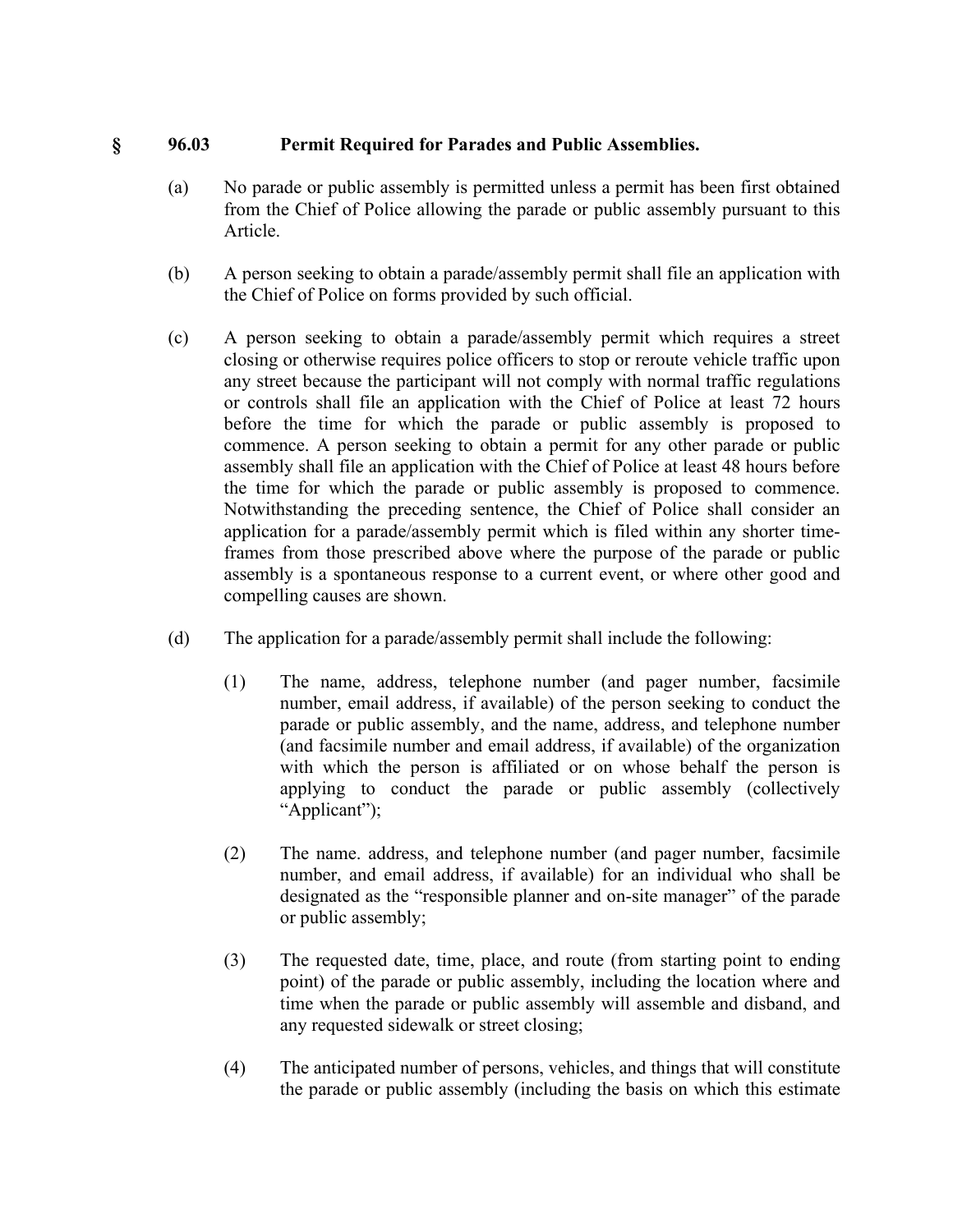is made), and a description of the vehicles and things that will be part of the parade or public assembly;

- (5) A list of the number and type of animals that will be part of the parade or public assembly;
- (6) A description of the extent to which the parade or public assembly will occupy all of a portion of any street or sidewalk;
- (7) A general description of any activities planned during the parade or public assembly, including whether any alcoholic beverages will be sold or consumed;
- (8) A general description of any recording equipment and sound amplification equipment, along with general description of the size and composition of any banners, signs, flags or other attention-getting devices to be used In connection with the parade or public assembly;
- (9) Arrangements for additional police protection, and/or additional emergency medical services, and/or liability insurance, if required under Section 96.04;
- (10) The approximate number of anticipated spectators of the parade or public assembly; and
- (11) Any additional information, attachments and submissions that are requested on the application form.
- (e) A parade/assembly permit issued under this Chapter shall include the information set out in paragraph (d) of this Section, which information shall constitute conditions of the permit to the extent such information sets out the time, place and manner of the parade or public assembly.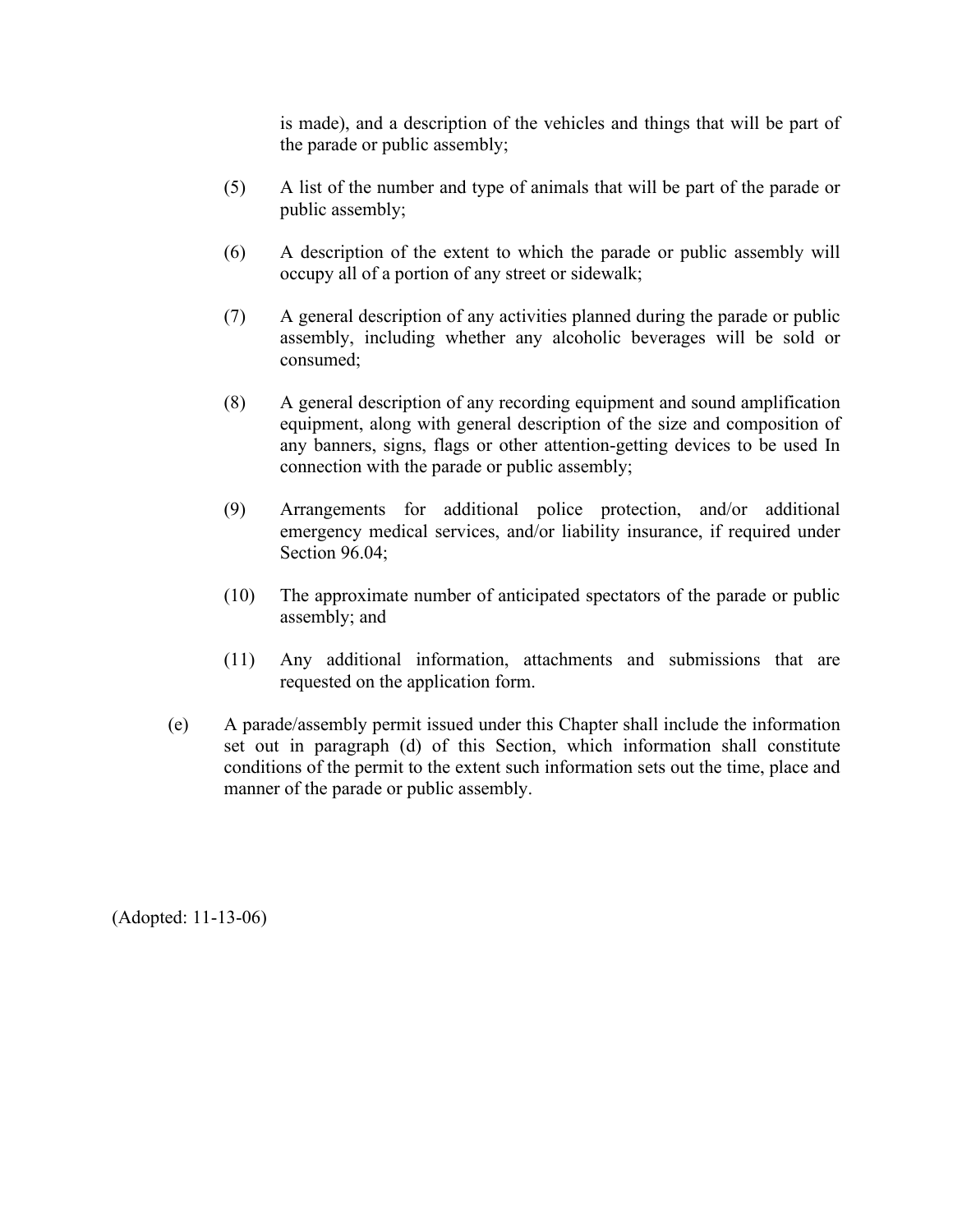#### **§ 96.04 Police Protection.**

- (a) The Chief of Police shall determine whether and to what extent additional police protection (including additional emergency medical services) may reasonably be necessary for the parade or public assembly for traffic control and public health and safety, The Chief of Police shall make this determination based on an objective consideration of the following factors (and in no case upon the speech content of the proposed parade or public assembly or any anticipated public reaction to such speech content);
	- (1) the size, location, duration, time and date, composition, format, configuration, and number of anticipated participants in and anticipated spectators of the proposed parade or public assembly;
	- (2) the expected sale of good or services at the proposed parade of public assembly, including alcoholic beverages if applicable;
	- (3) the extent to which the parade or public assembly requires the closing of any street or sidewalk or portion thereof, taking into account the general traffic conditions in the area and existing traffic control devices;
	- (4) the need to detour, reroute, or otherwise preempt normal vehicular or pedestrian traffic upon any street or sidewalk or portion thereof to accommodate the proposed parade or public assembly;
	- (5) the anticipation weather conditions at the time of the proposed parade or public assembly; and
	- (6) the extent to which the proposed parade or public assembly is reasonably likely to require emergency medical services or police protection or public assembly.
- (b) Regularly scheduled on duty- police officers of the Town will police the parade or public assembly if the use of these resources would not impair or disrupt ordinary police services throughout the Town or otherwise compromise the public's health or safety. However, if additional police officers or additional emergency medical services are deemed necessary by the Chief of Police for the proposed parade or public assembly in light of his/her objective assessment of the factors in paragraph (a) of this Section, the Chief of Police shall inform the applicant for the parade/assembly permit of (i) the number of additional police officers and/or additional emergency medical personnel needed for the event, (ii) the time-period when those services will be needed, and (iii) the specific reason for why the additional police protection and/or emergency medical services are deemed necessary. The applicant then shell have the duty to hire and pay for the additional police protection and/or additional emergency medical services, or the obligation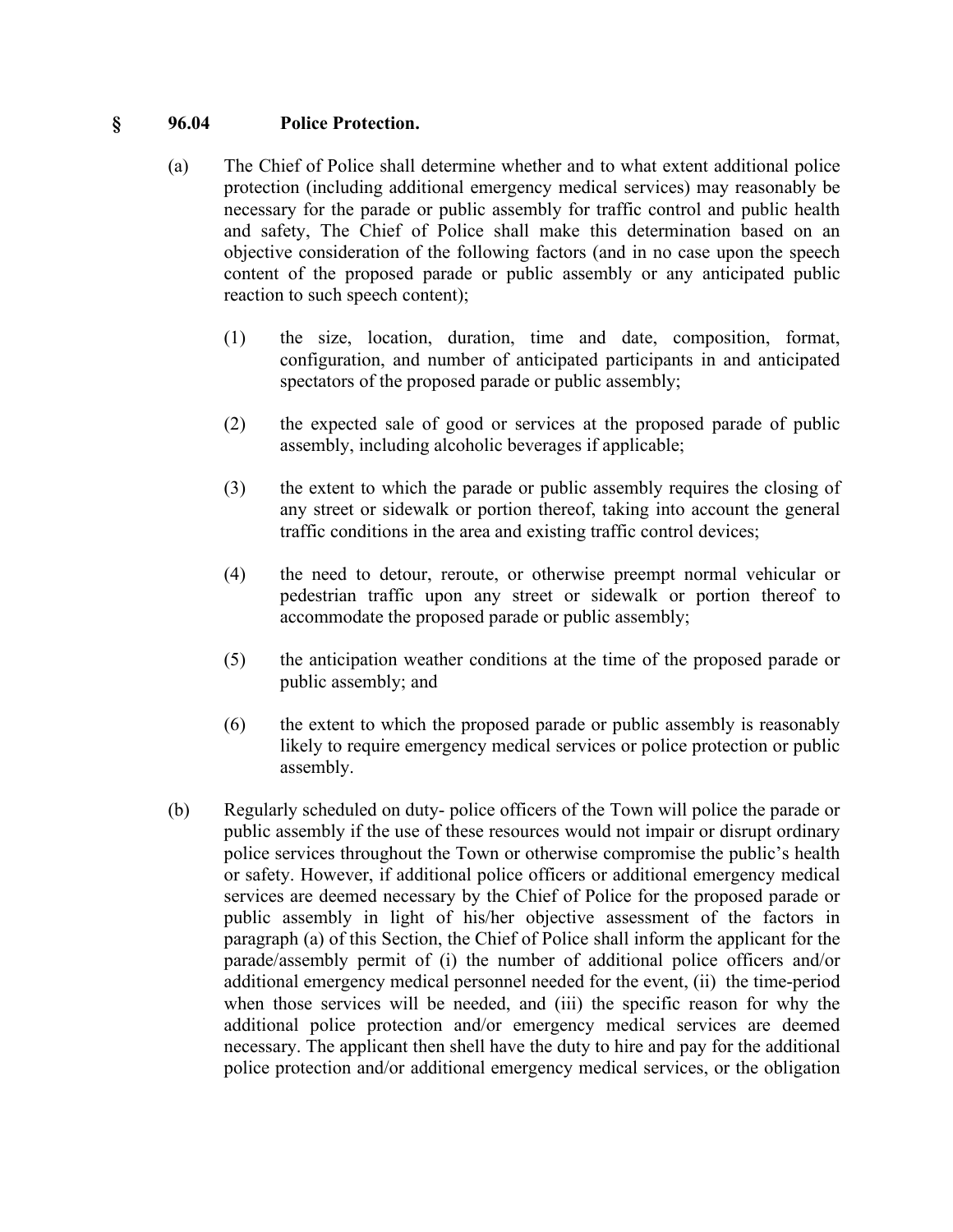to reimburse the Town shall become part of the conditions of the parade/assembly permit.

- (c) Persons engaging in parades or public assemblies conducted solely and entirely for the purpose of freedoms protected under the First Amendment are not required to pay for the additional police protection or additional emergency medical services set out in paragraph (b) of this Section, or to provide the insurance set out in paragraph (e) of this Section.
- (d) Notwithstanding the foregoing, the Town may provide the additional police and/or emergency medical services required by paragraph (b) of this Section at no cost, or at a reduced cost, to the applicant should the Town desire to provide such support to the parade or public assembly.
- (e) The applicant for any parade or public assembly that required the hiring of and paying for additional police protection and/or additional emergency medical services under paragraph (b) of this Section shall, as part of the condition of the parade/assembly permit:
- (1) obtain a comprehensive general liability insurance policy or comparable liability insurance policy that names the Town as an additional insured and that has property damage coverage of at least \$50,00 for each occurrence and bodily injury or death coverage or at least \$100,000 for each person and of at least \$300,000 for each occurrence;
- (2) agree to indemnify the Town against any additional or uncovered third-party claims against the Town arising out of the event; and
- (3) agree to reimburse the Town for any damage to Town property.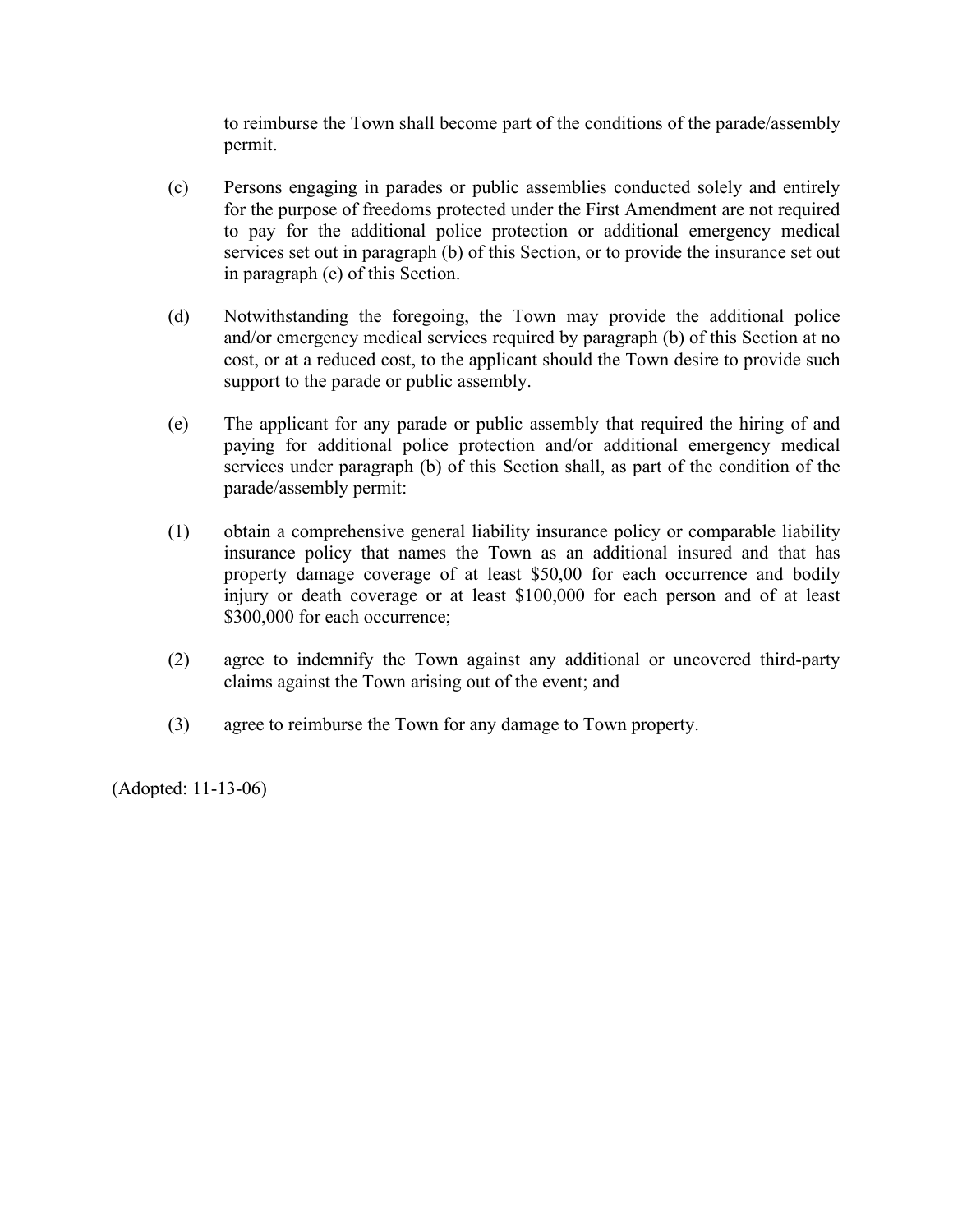## **§ 96.05 Permitting Criteria.**

- (a) The Chief of Police shall issue a parade/public assembly permit when, from a consideration of the application and from such other information as may otherwise be obtained, he/she makes all of the following findings:
	- (1) The conduction of the parade or public assembly will not substantially unnecessarily interfere with the safe and orderly movement of other pedestrian or vehicular traffic contiguous to its route or location; and, if such interference is likely to occur, that there are available at the time of the parade or public assembly sufficient police resources to mitigate the interference;
	- (2) There will be available at the time of the parade or public assembly a sufficient number of police officers and traffic control aids to police and protect participants and nonparticipants at the parade or public assembly and in areas contiguous to the event from the Town at the time of the proposed parade or public assembly;
	- (3) The concentration of persons, animals, vehicles, or things at the parade or public assembly will not prevent proper fire and police protection or emergency medical services at the event or in areas contiguous to the parade or public assembly;
	- (4) The parade or public assembly will not interfere with the use of a sidewalk or street request by another applicant to whom a valid parade/assembly permit application has already been granted or has been received and will be granted;
	- (5) The applicant has secured the additional police protection and/or additional emergency medical services and/or insurance required under Section 96.04(b) and (e);
	- (6) No parade/public assembly permit application for the same time but at a different location has already been granted or has been received and will be granted, and the police resources required for the prior parade or public assembly are not so great that, in combination with the subsequent proposed application, the resulting deployment of police services would have an immediate and adverse effect upon the health or safety of persons or property;
	- (7) No other public event is scheduled elsewhere in the Town where the police resources for that event are so great that the deployment of police services for the proposed parade or public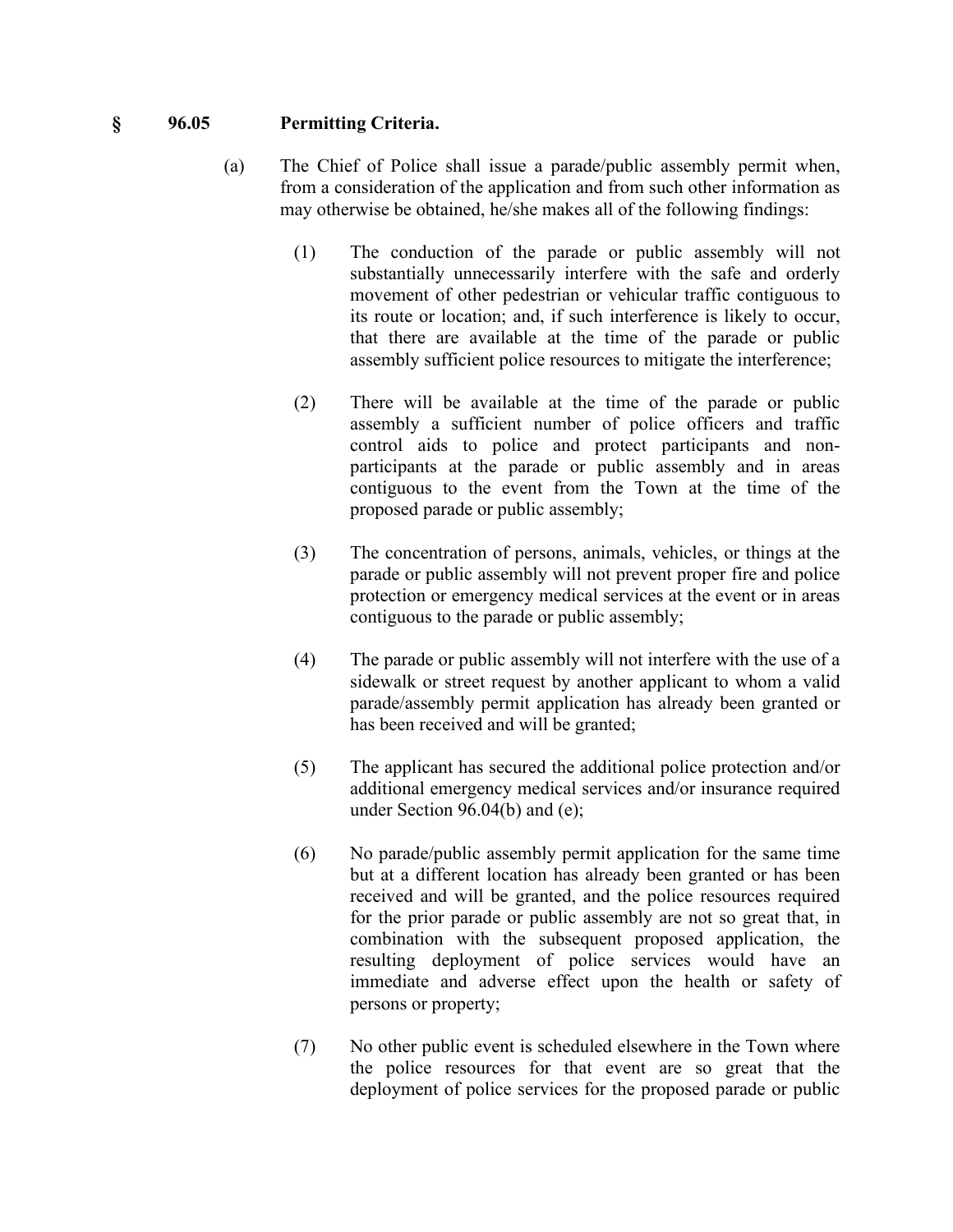assembly would have an immediate and adverse effect upon the health or safety of persons or property; and

- (8) The application is fully and completed and executed;
- (9) The application contains no material falsehood or misrepresentation.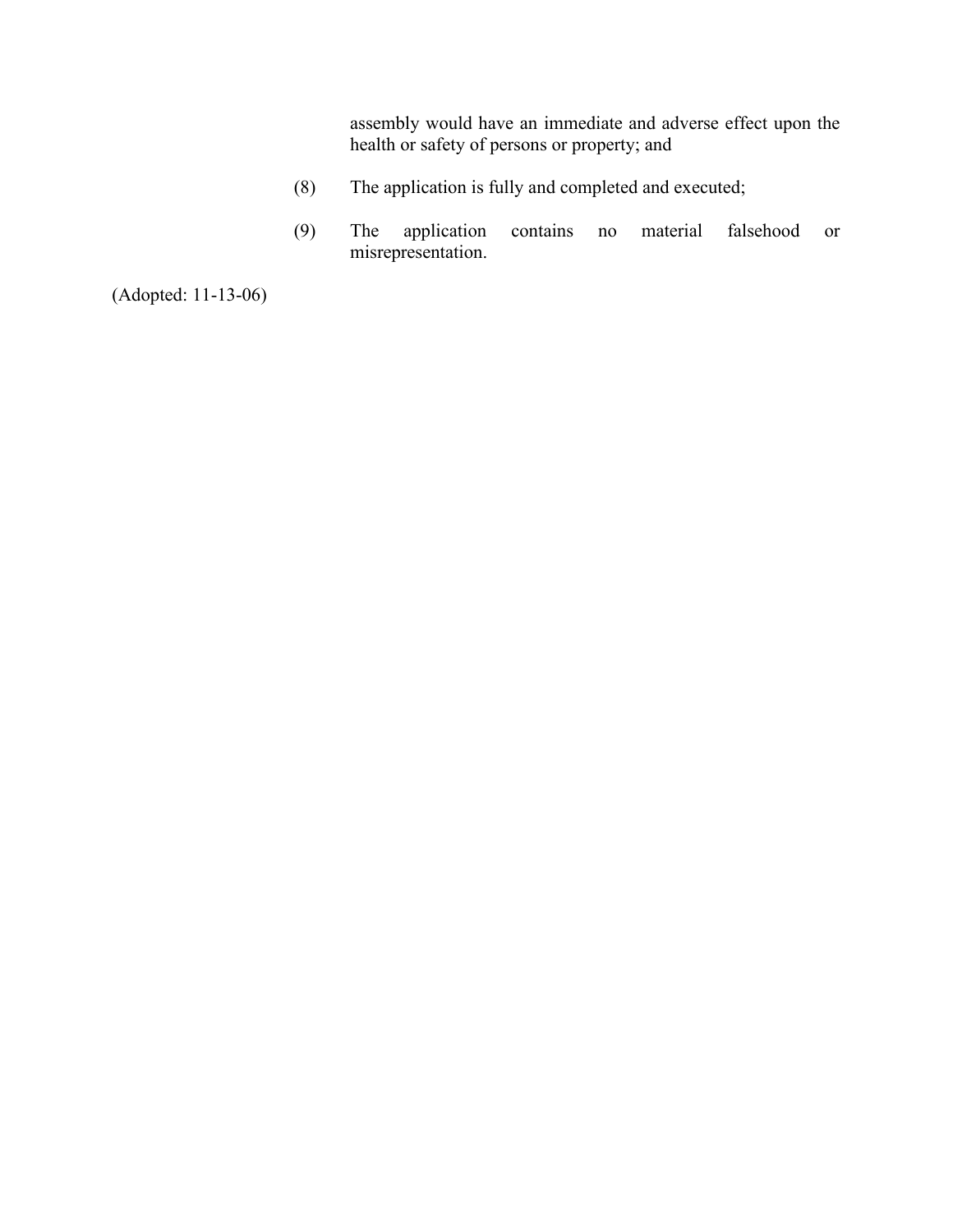## **§ 96.06 Non-Discrimination.**

Applications for parade/assembly permits shall be processed and decided upon a first-intime basis, and the Chief of Police shall consider each application upon its merits and shall not discriminate in granting or denying any permit based upon political, religious, ethnic, race, disability, sexual orientation or gender related grounds, or upon the content of any speech protection by the First Amendment or upon any anticipated public reaction to such speech content.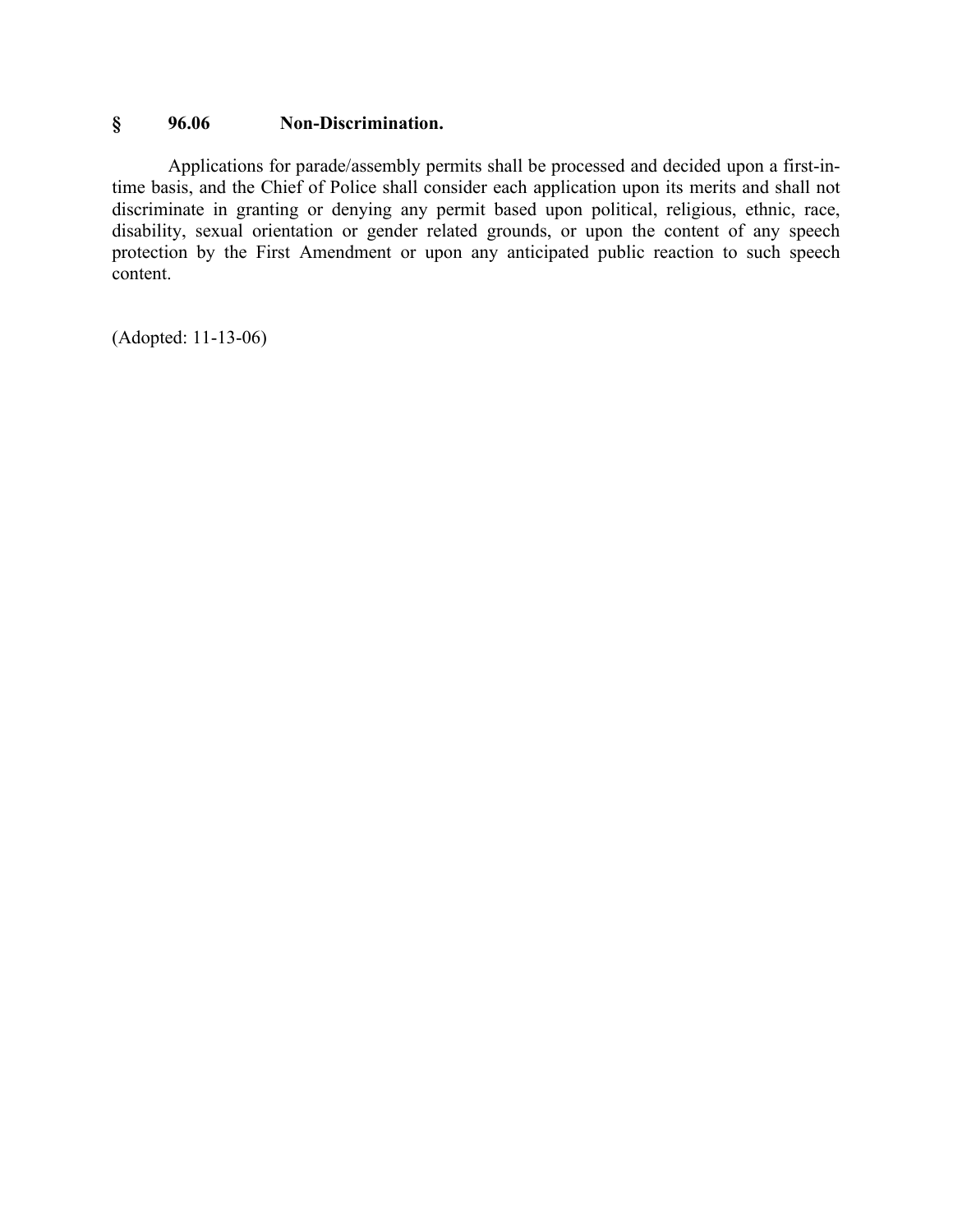#### **§ 96.07 Notice of Decision on Application.**

- (a) The Chief of Police shall make his/her written decision granting or denying a fully completed and executed parade/assembly permit application (or granting an alternative permit under Section 96.08) within three business days after the application has been received by him/her, but in no event less than 24 hours before the time for which the parade or public assembly is proposed to commence. If the application under Section 96.03 is filed within any shorter timeframes than those prescribed in Section 96.03, then the Chief of Police shall make a decision on the application before the time for which the parade or public assembly is proposed to commence.
- (b) As soon as practicable after the written decision on the permit application has been made, the Chief of Police shall notify the applicant of the decision (i) by the most expeditious means practicable (i.e., by telephone, facsimile, or email), and (ii) by mailing a copy of the decision to the applicant by registered or certified mail, return receipt requested, which mailing shall be posted no later that the first business day after the decision has been made. If the decision is to deny the application or grant an alteration permit, the notification to the application shall include the written reasons for the denial of the permit or for the grant of an alternative permit.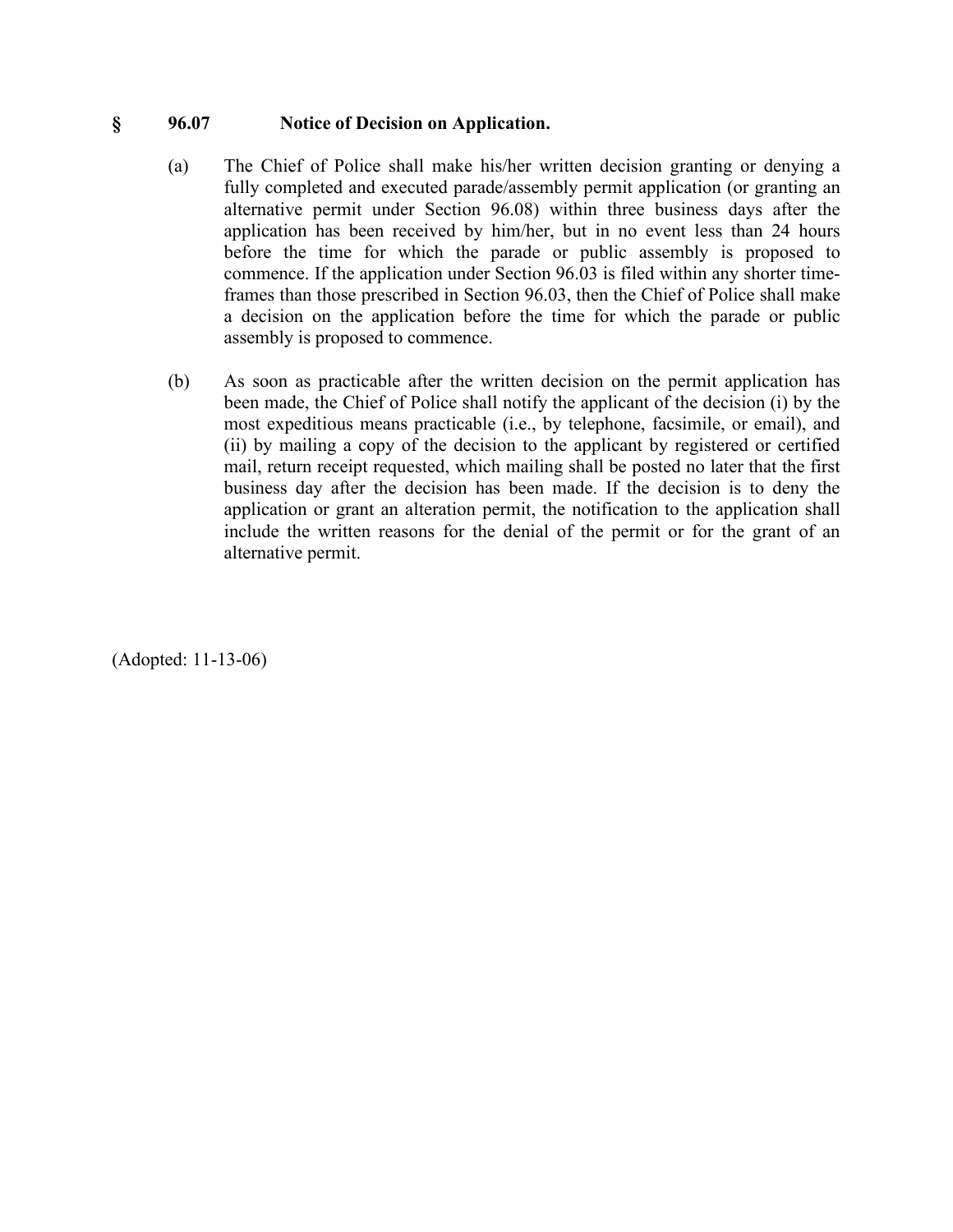#### **§ 96.08 Alternative Permit.**

- (a) If the Chief of Police denies an application for a parade/assembly permit because he/she decides against one or more of the required findings in subparagraphs (a)(1) through (7) of Section 96.05, the Chief of Police shall authorize the conduct of a parade or public assembly on a date, at a time, at a location or over a different route from that named by the applicant. This alternative permit shall, to the extent practicable, authorize a parade or public assembly that will have comparable public visibility and a similar date, time, location, or route to that of the proposed event. An application desiring to accept an alternative parade/assembly permit shall, within at least 24 hours before the time for which the alternative parade or public assembly will commence, file a written notice of acceptance with the Chief of Police.
- (b) An alternative parade/assembly permit shall contain the information called for in paragraph (d) of Section 96.03, which information shall constitute conditions of the alternative parade/assembly permit to the extent such information sets out the time, place, and manner of the alternative parade or public assembly.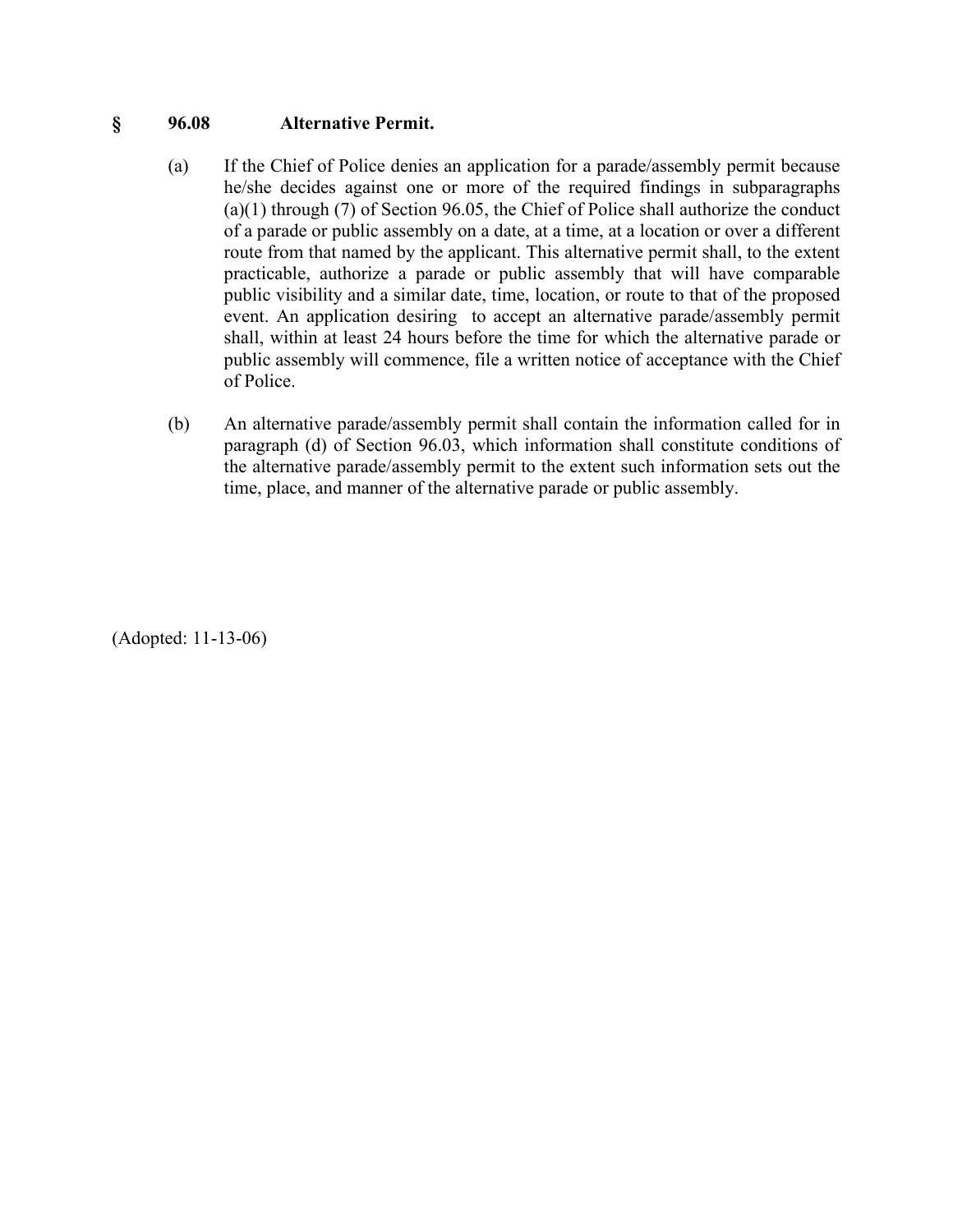#### **§ 96.09 Sale and Consumption of Alcoholic Beverages.**

- (a) No alcoholic beverages may be sold or consumed except at an athletic event or festival event for which a parade/assembly permit has been issued under this Article, and if the Chief of Police determines that such sale or consumption will not pose an unreasonable adverse risk to the public health, safety, and welfare.
- (b) For any such event where alcoholic beverages will be sold and consumed, the responsible planner and on-site manager for the event shall ensure that an area within the event area is designated for the sale and consumption of alcoholic beverages. The perimeters of the area shall be clearly marked, and the entrance to the area shall be constructed so as to allow ready control of patrons, including the viewing of identification to prevent underage persons from being permitted into the area.
- (c) Any area designated for the sale and consumption of alcoholic beverages as a part of such event shall be located at least 150 feet from any church, mosque, synagogue or other place of worship.
- (d) No alcoholic beverages may be sold or consumed as a part of such event outside of the designated area.
- (e) Prior to the beginning of such event, the responsible planner and on-site manager shall ensure that all necessary State or other permits relating to the sale and consumption of alcoholic beverages have been secured.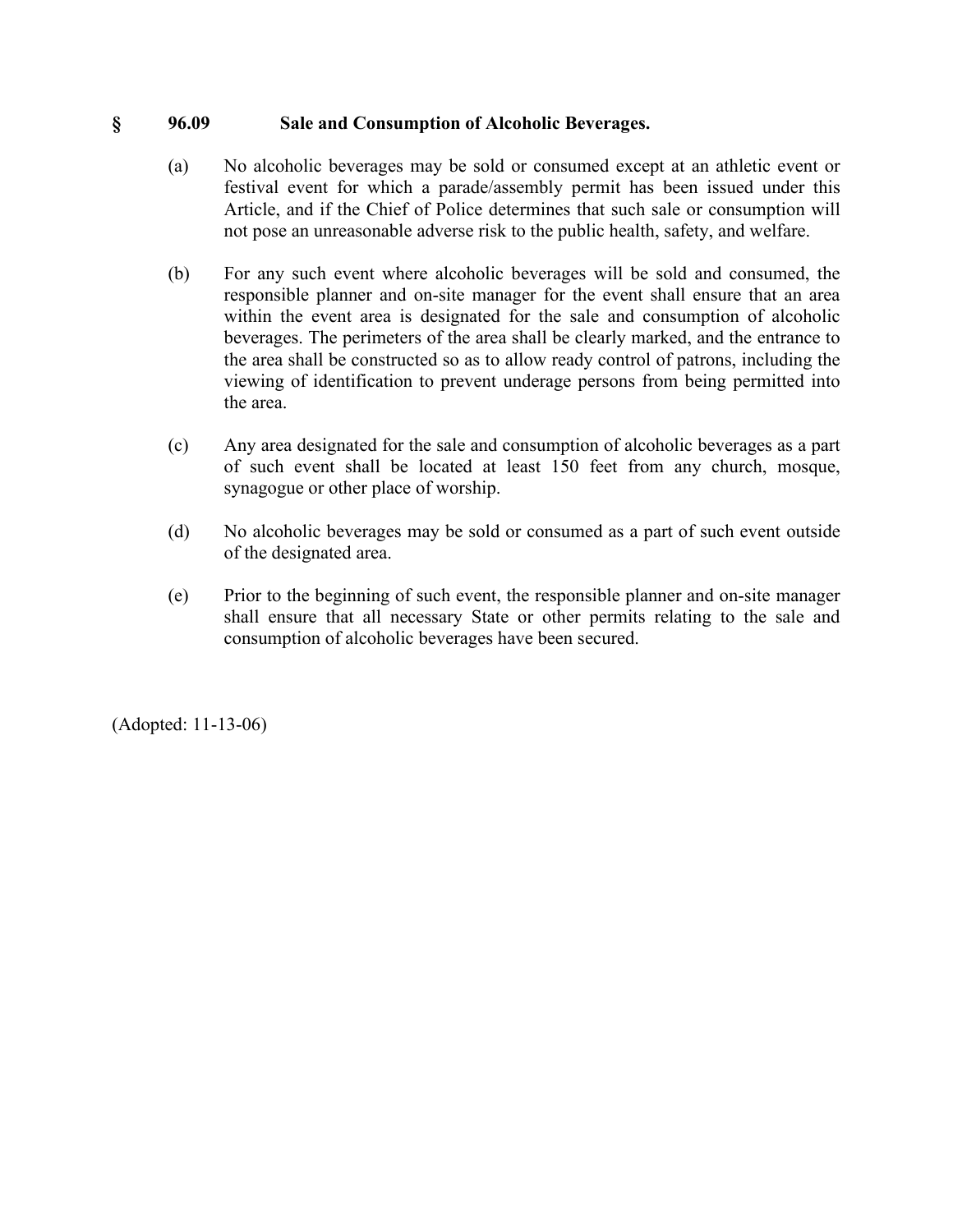#### **§ 96.10 Appeal Procedure.**

- (a) An application may appeal the denial of a parade/assembly permit in writing to the Town Manager's office within ten business day after notice of the denial has been received by the applicant. Within five business day (or such longer period of time agreed to by the applicant) after the Town has received the written appeal, the appeals official shall hold a quasi-judicial hearing in whether to issue the permit of uphold the denial. The applicant shall have the right to present evidence at the hearing. The decision to issue the permit or uphold the denial shall be based solely on the approval criteria set forth in Section 96.05, and the burden of proof to uphold the denial shall be on the Chief of Police by a preponderance of the evidence. The appeals official shall render a written decision on the appeal within five business days after the date of the hearing. Where the purpose of the proposed parade or public assembly is a spontaneous response to a current event, or where other good and compelling causes are shown, the appeals official shall reasonably attempt to conduct the hearing and render a decision on the appeal as expeditiously as is practicable.
- (b) The decision of the appeals official is subject to review in the Superior Court of Moore County by proceedings in the nature of certiorari. Any petition for writ of certiorari for review shall be filed with the clerk of superior court within 30 days after the applicant has received notice of the decision of the appeals official. Unless good cause exists to contest a petition for writ of certiorari, the Town shall stipulate to certiorari no later than five business days after the petition requests such stipulations. The Town shall transmit the record to the court no later than five business days after receiving the order allowing certiorari. Notwithstanding the provisions of any local rule of the reviewing court that allows for a longer time period, the Town shall serve its brief upon the petitioners within 15 days after it is served with the petitioner's brief. If the petitioner serves his or her brief by mail, the Town shall add three days to this time limit, in accordance with N.C. Gen. Stat. 1A-1, Rule 5. If the local rule is subsequently amended to provide for a shorter time period for serving any brief, then the shorter time shall control.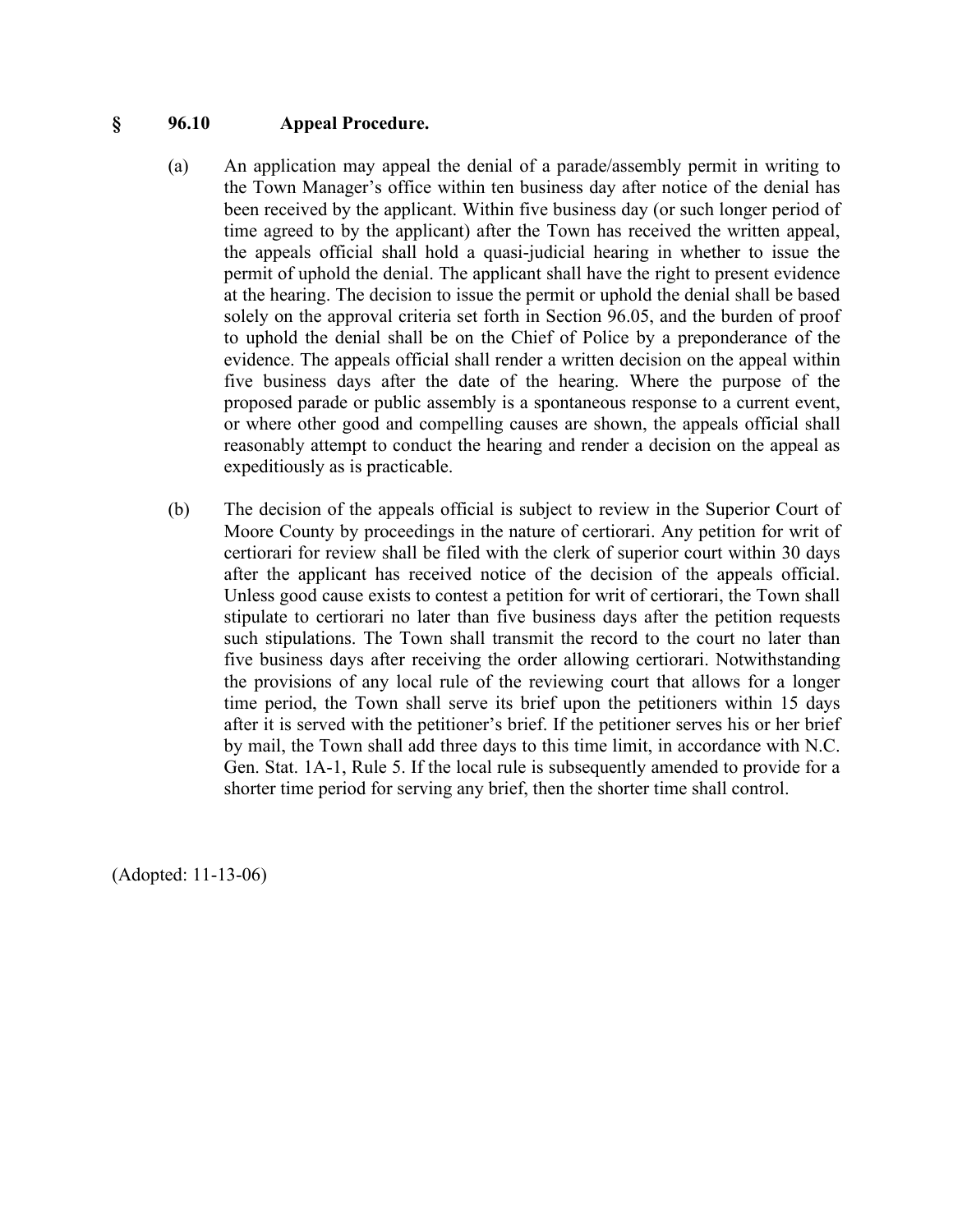## **§ 96.11 Duties of Applicant and Responsible Planner and On-Site Manager.**

- (a) The applicant and responsible planner and on-site manager of the parade or public assembly shall comply with all conditions of the parade/public assembly permit issued pursuant to this Article and with all other applicable local, state, and federal laws.
- (b) The individual designated as the responsible planner and on-site manager of the parade or public assembly shall carry the parade/assembly permit upon his person during the conduct of the parade or public assembly.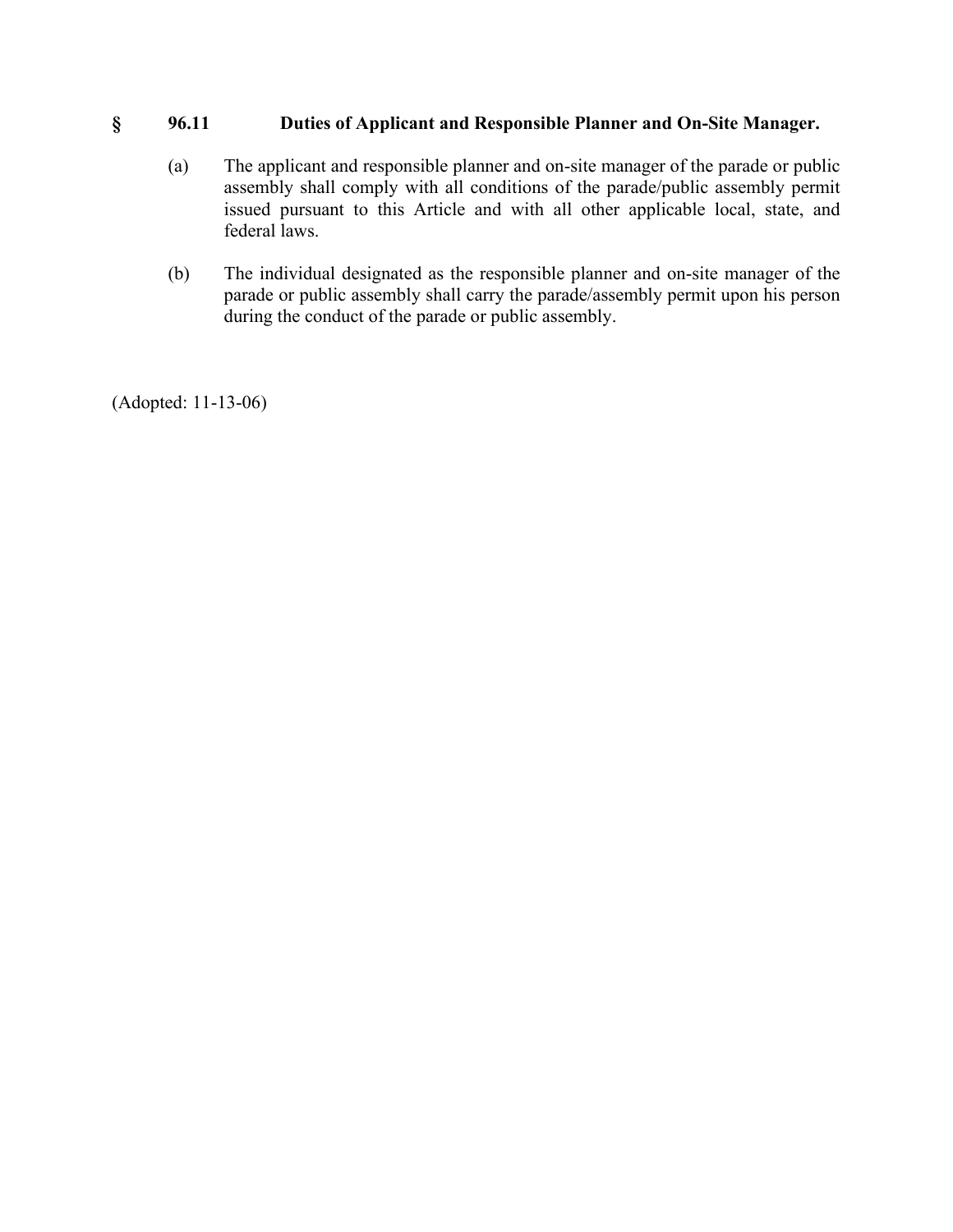# **§ 96.12 Prohibitions.**

The following prohibitions shall apply to all parades and public assemblies:

- (a) It shall be lawful for any person to stage, present, or conduct any parade or public assembly without first having obtained a permit under this Article.
- (b) It shall be unlawful for any person to participate in a parade or public assembly for which the person knows a permit has not been granted.
- (c) It shall be lawful for any participant in a parade or public assembly to knowingly fail to comply with any conditions of the parade/assembly permit.
- (d) It shall be unlawful for any person participating in any parade or public assembly to carry or possess any staff or pole for purposes of displaying any sign, poster, flag, banner, plaque or notice unless the staff or pole (i) is made of corrugated material. Plastic, or wood (and not made of metal or metal allow); (ii) is less that 41 inches in length; (iii) is one-fourth inch (1/4") or less in thickness and two inches (2") or less in width, or if not generally rectangular in shape, does not exceed three-fourths inch (3/4") in its thickest dimension; and (iv) is blunt at both ends.
- (e) It shall be unlawful for any person participating in any parade or public assembly to carry or possess any sign, poster, flag, banner, plaque, or notice, whether or not mounted on a length of material as specified in paragraph (d) of this Section, unless such sign, poster, flag, banner, plaque, or notice is constructed or made of a cloth, paper, cardboard, rubber, or plastic material.
- (f) It shall be unlawful to assign or sell any parade/assembly permit granted under this article.
- (g) All participants in any parade or public assembly shall be subject to all other applicable local, state and federal laws.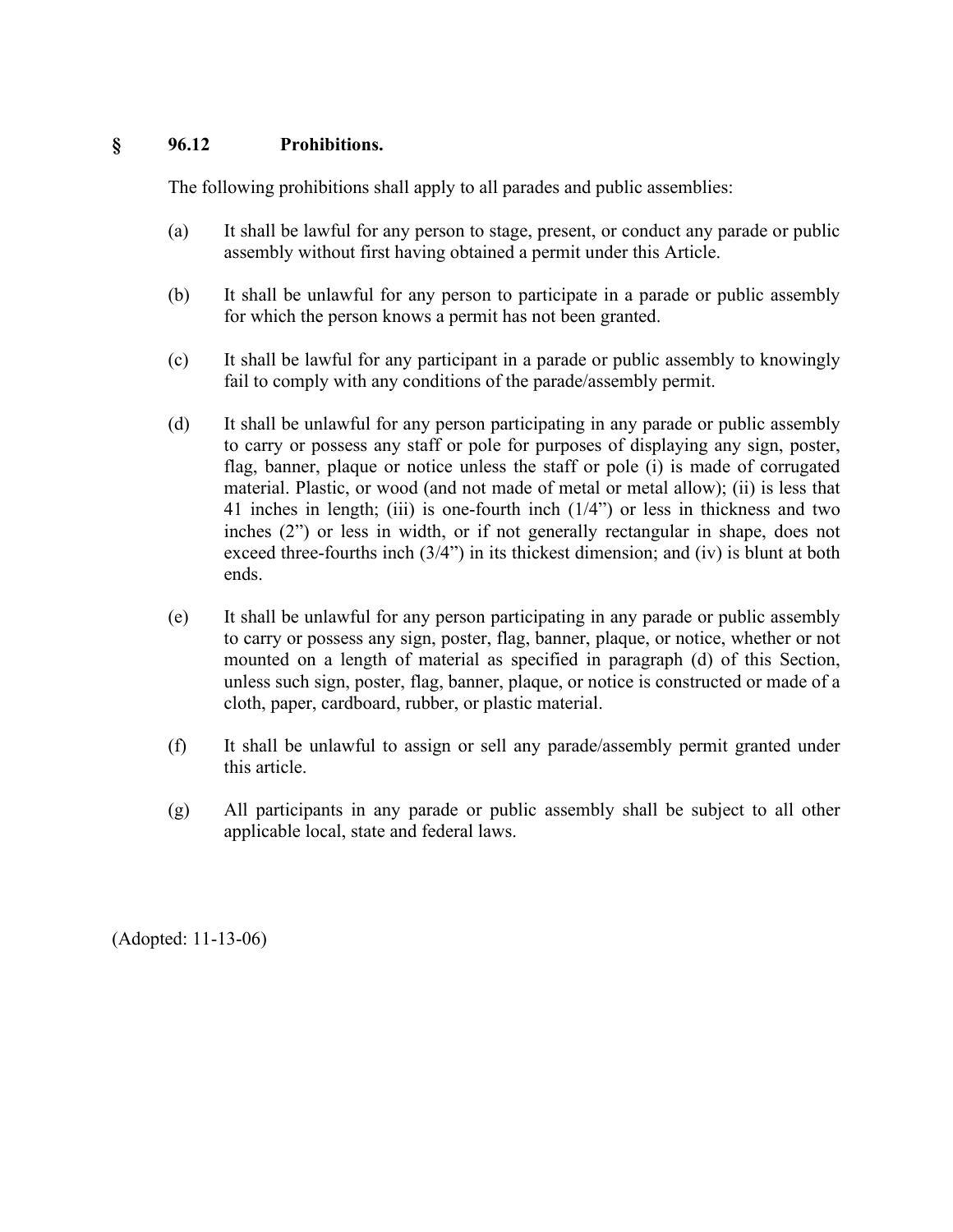### **§ 96.13 Public Conduct During Parades or Public Assemblies.**

- (a) No person shall unreasonably hamper, obstruct, impede, or interfere with any parade or public assembly or with any person, vehicle, animal, or thing participating or used in a parade or public assembly.
- (b) The Chief of Police shall have the authority, when reasonably necessary, to prohibit or restrict the parking of vehicles along a street constituting a part of the route of a parade or public assembly. The Chief of Police shall post signs to that effect, and it shall be unlawful for any person to park or leave unattended any vehicle in violation of such signs.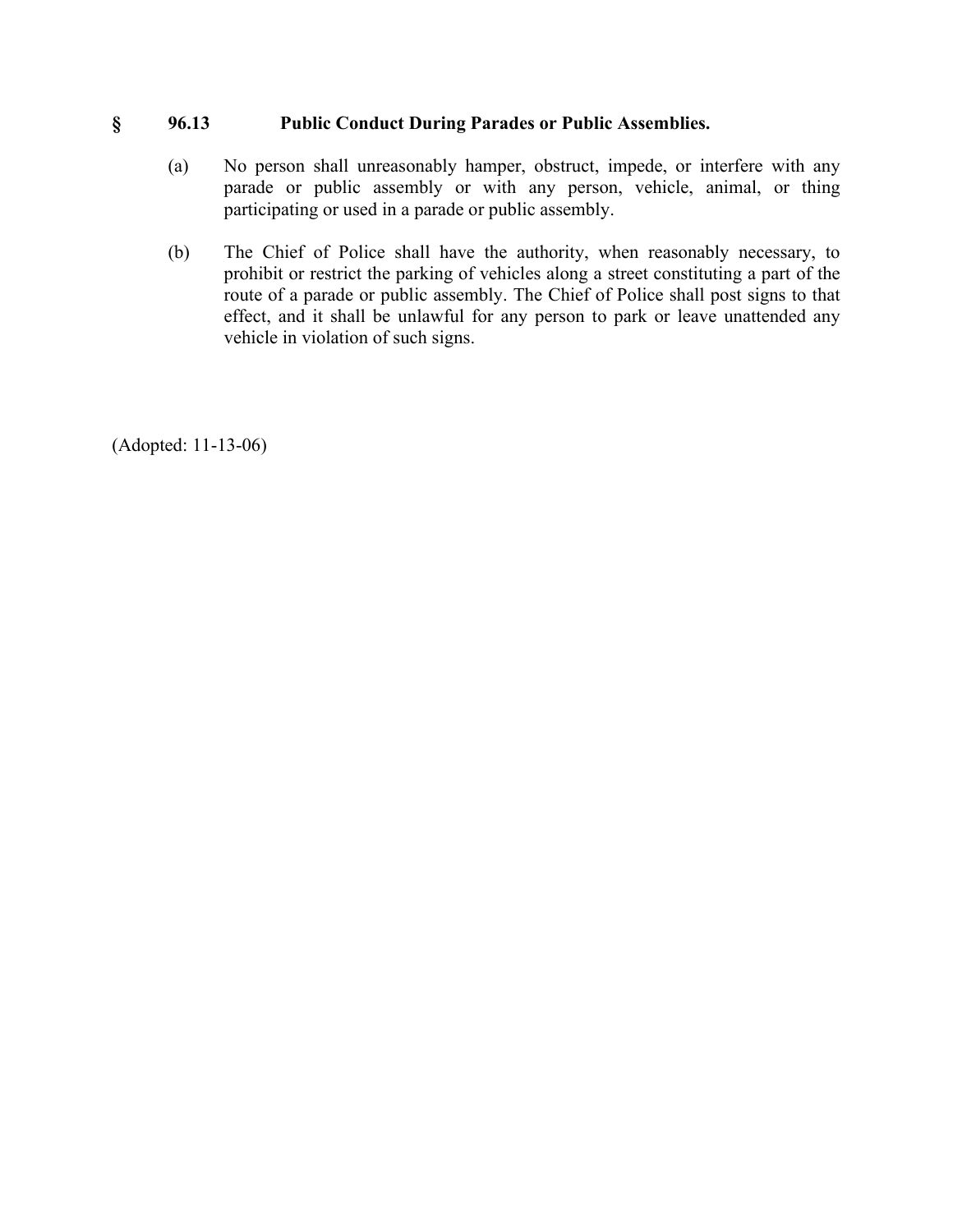# **§ 96.14 Revocation of Permit.**

- (a) The Chief of Police shall have the authority to revoke a parade or public assembly permit instantly upon violation of any conditions of the permit or when a public emergency arises where the police resources required for that emergency are so great that deployment of police services for the parade or public assembly would have an immediate and adverse effect upon the health or safety of persons or property.
- (b) After a permit is revoked under paragraph (a) this Section, the Chief of Police shall notify the applicant of the reasons for the revocation in writing by mailing a copy of the revocation to the applicant by registered or certified mail, return receipt requested, which mailing shall be posted no later than first business day after the revocation.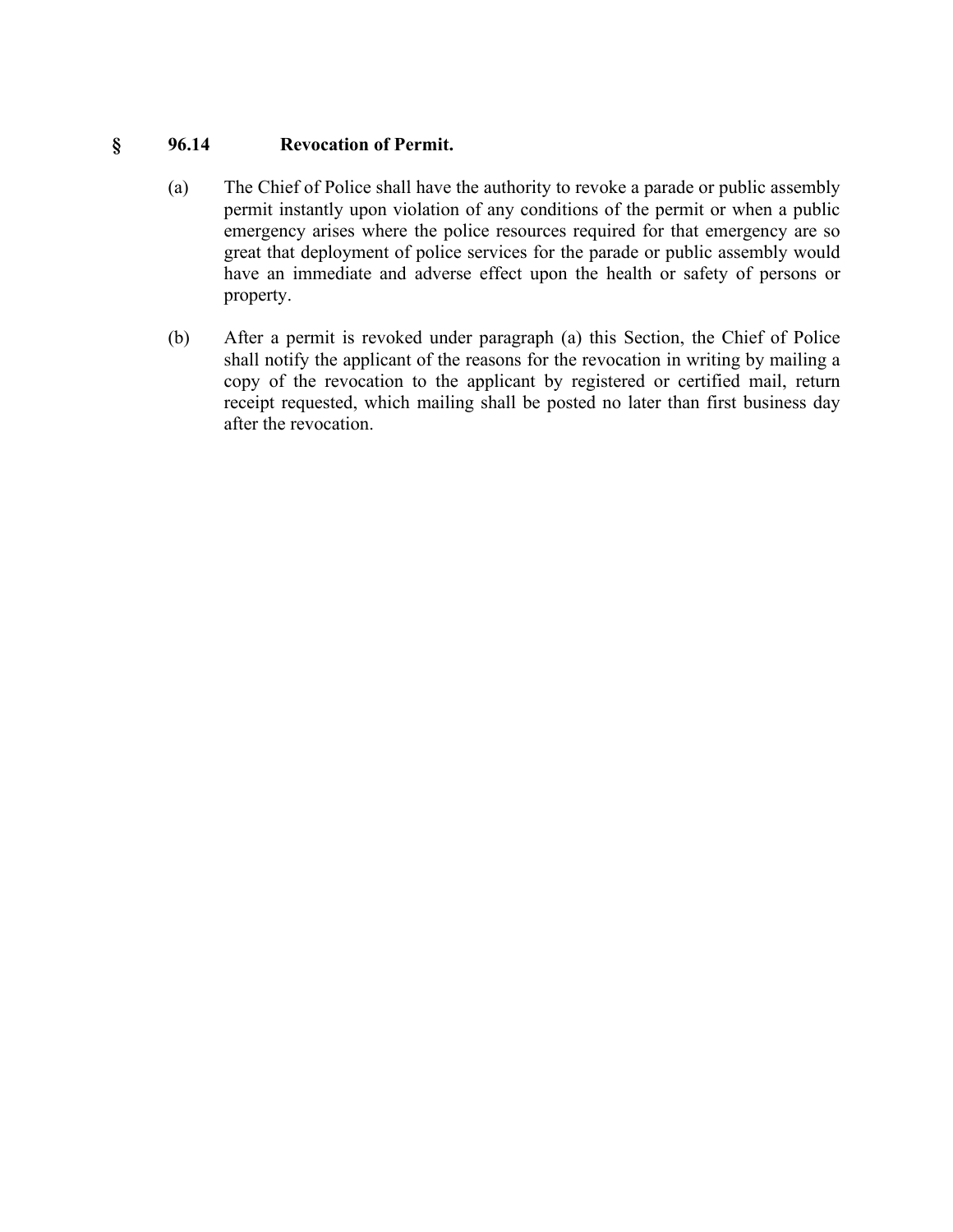# **§ 96.15 Penalties.**

A violation of any section or subsection of this Article shall be subject to a civil penalty of \$500.00 to be recovered in the nature of a debt or by a misdemeanor punishment by up to a \$500.00 fine as provided in Section 14-4 of the N.C. General Statutes.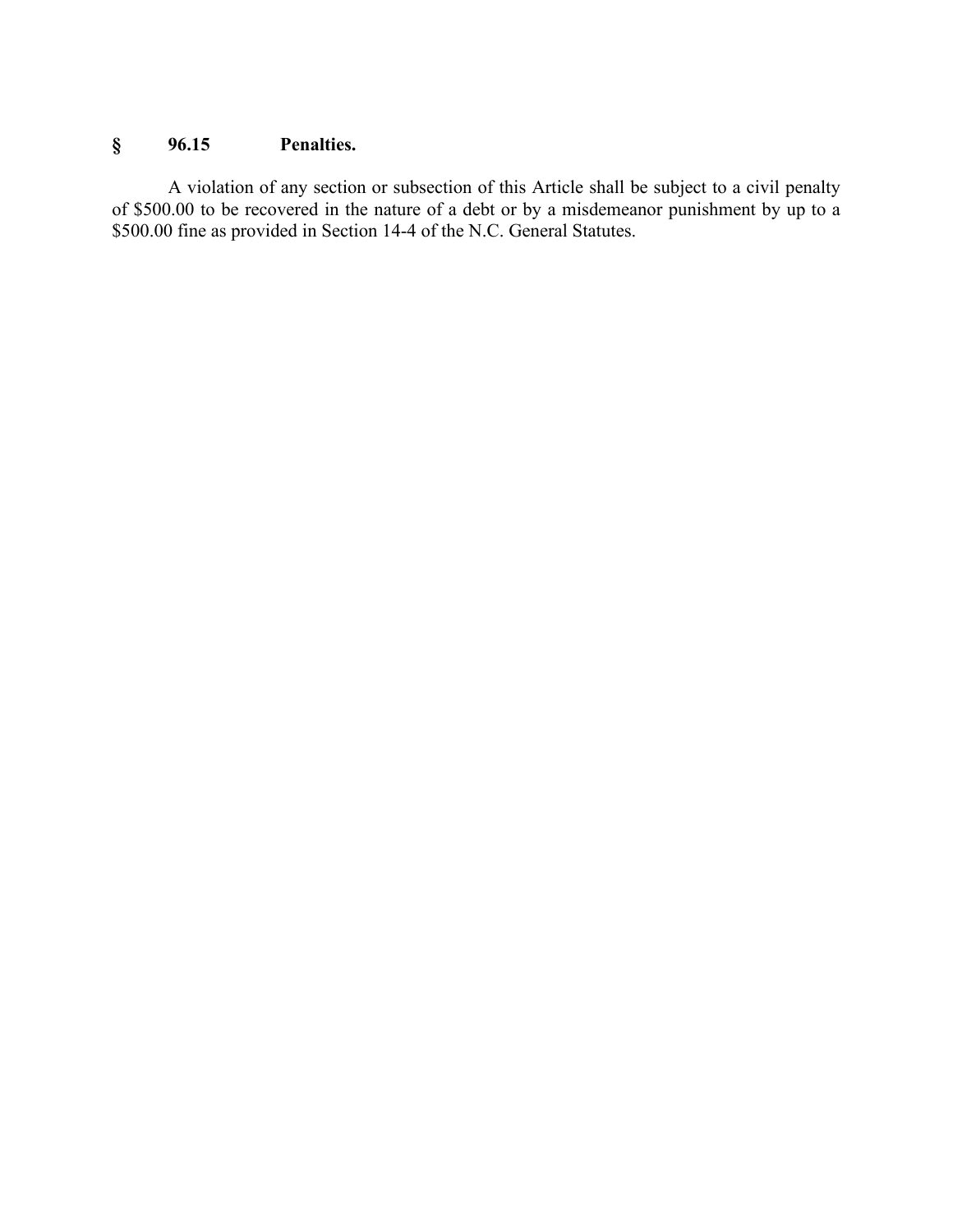**Article II**

**Special Events**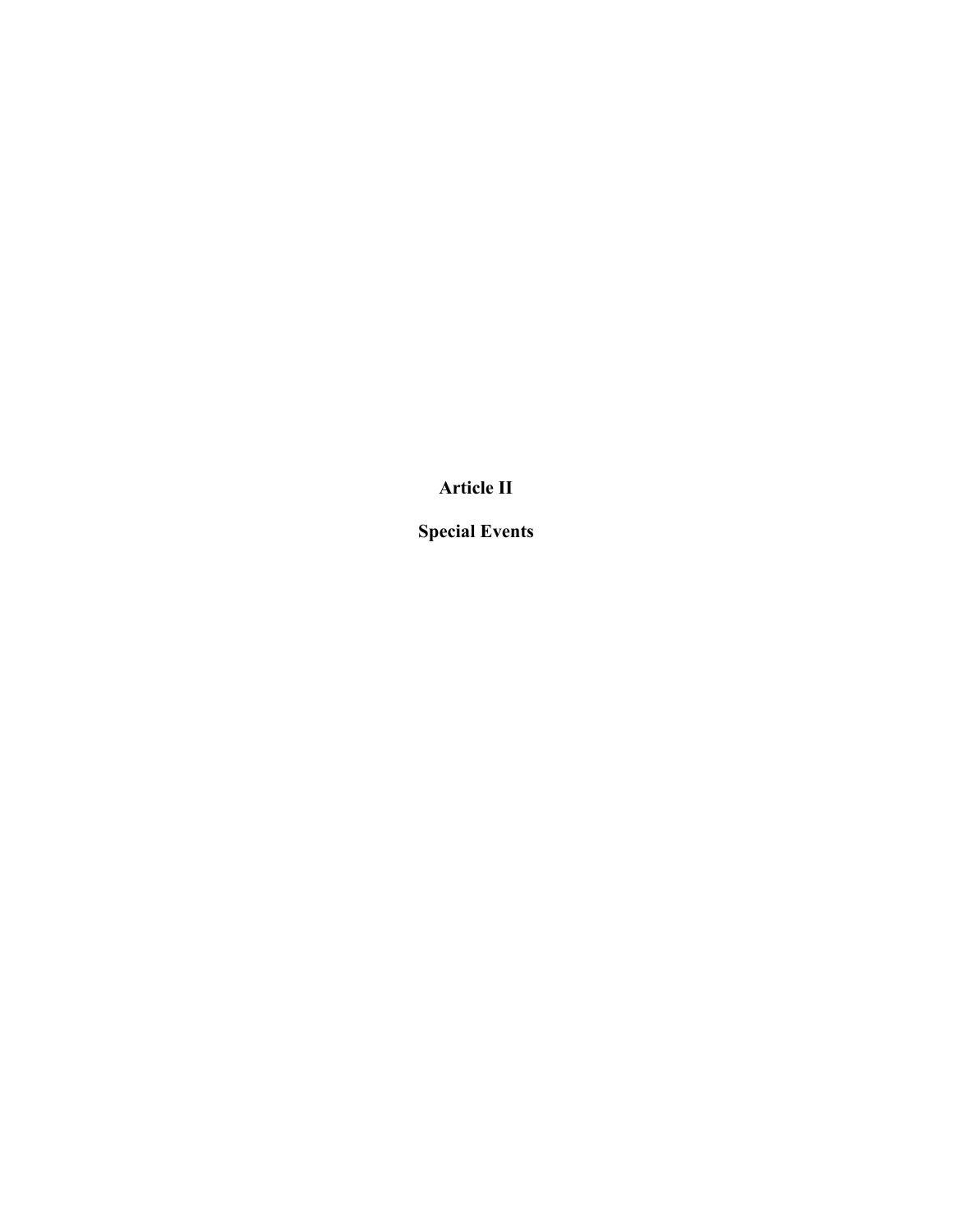#### **§ 96.16 Activities Covered.**

- (a) This article applies to all street fairs, festivals, athletic events, carnivals, parades, marches, rallies, or other similar activities or public events not intended in whole or in part to exercise freedom protection under the First Amendment of the United States Constitution, or that require the temporary closing or obstruction of a street, sidewalk, or other public right-of-way or any segment thereof or that otherwise substantially hinder or prevent the normal flow of vehicular or pedestrian traffic along any street or other public right-of-way. Any such activity covered by this article shall hereafter be referred to as a "special event."
- (b) This article shall not apply to:
	- (1) An activity occurring entirely on property owned by Moore County or another unit of government;
	- (2) Funeral processions;
	- (3) Student going to and from school or participating in an educational activity where such activity is under the immediate supervision and direction of proper school authorities; or
	- (4) A governmental agency acting within the scope of its function.
- (c) In addition to the requirements of this ordinance, all Special Events shall comply with the requirements and procedures detailed in the Aberdeen Parks and Recreation Department Outdoor Special Event Guide. In the event that the ordinance and guide conflict, this ordinance shall control.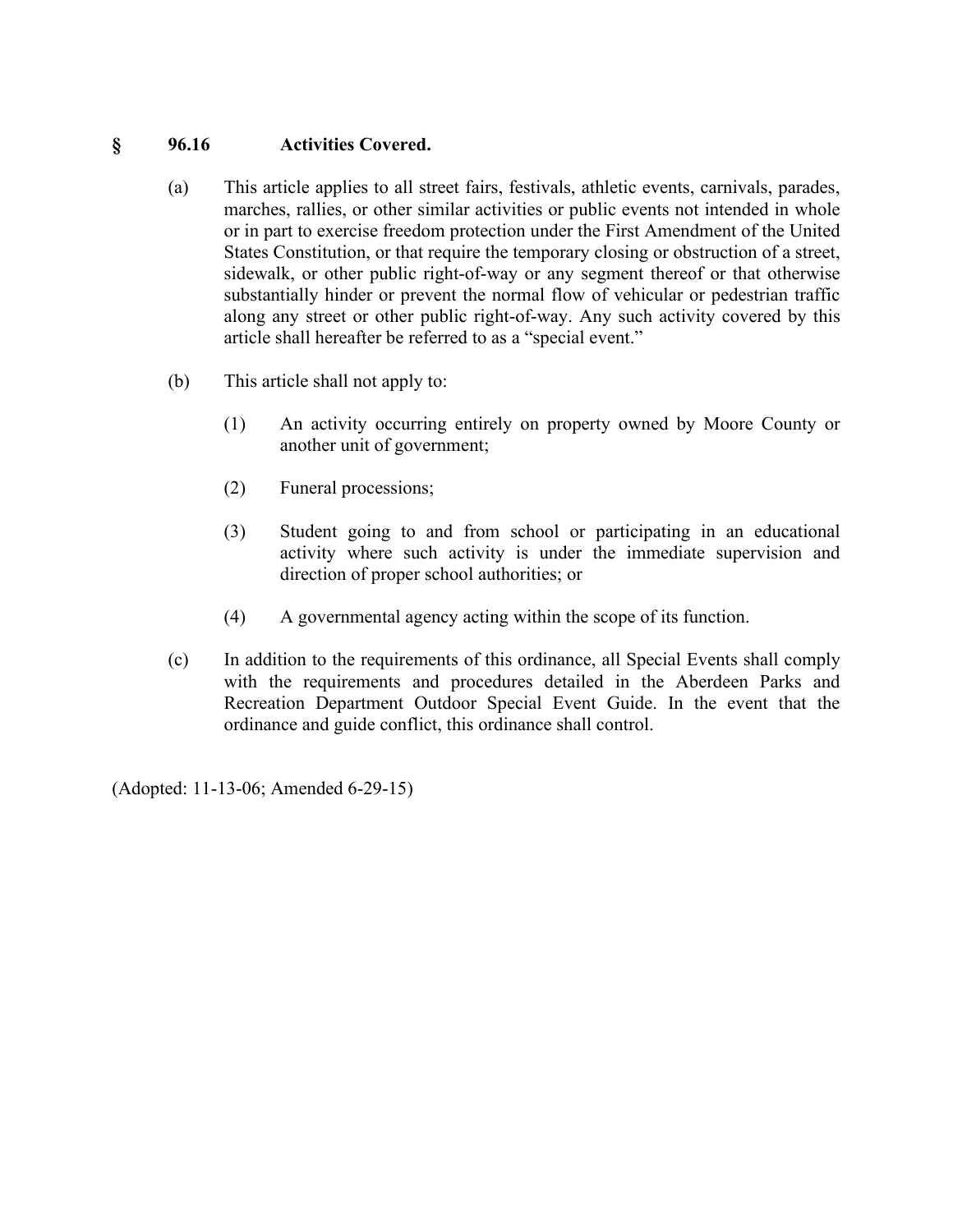# **§ 96.17 Permit Required.**

No person may run, operate, or sponsor any special event in any public street or right-ofway without a permit obtained from the Director of Parks and Recreation in accordance with this Article.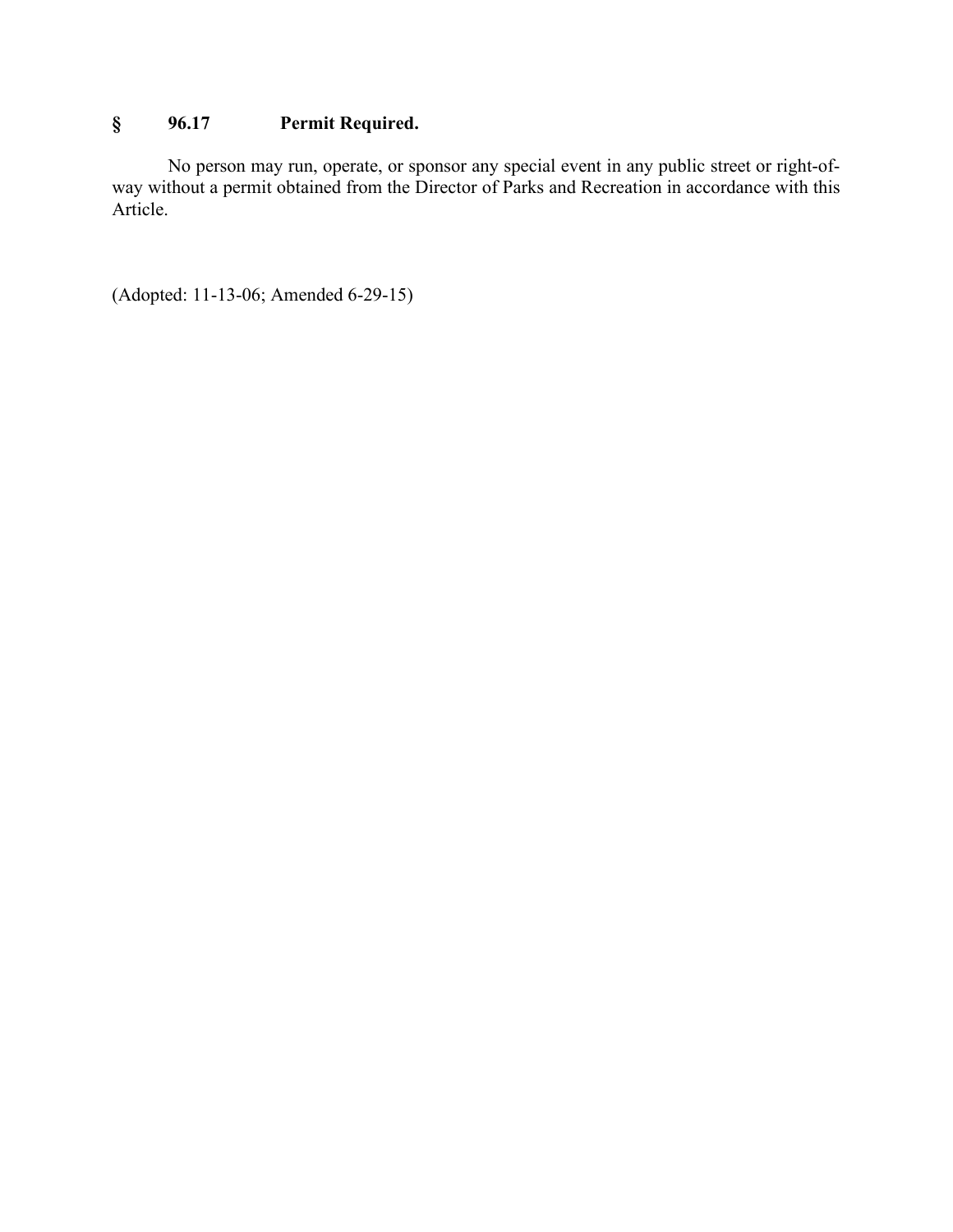#### **§ 96.18**

- (a) A person seeking to obtain a special events permit shall file an application with the Director of Parks and Recreation on a form provided by the Parks and Recreation Department no less than 30 days before the date the special event activity will commence, except that if the event requires the temporary closure of one or more streets, the application shall be filed no less than 60 days before the event date. The following information shall be contained in the application:
	- (1) The name, address, and telephone number (and email address, if available) of the person seeking to conduct the special event, and the name, address, telephone number (and email address, if available), of the organization with which the person is affiliated or on whose behalf the person is applying to conduct the special event (collectively "Applicant");
	- (2) The name, address, and telephone number (and email address, if available) for an individual who shall be designated as the "person in charge" or "responsible planner and on-site manager" of the special event;
	- (3) The request date, time, place, and route (from starting point to ending point)of the special event, including the location where and time when the special event will assemble and disband, and any requested sidewalk or street closings;
	- (4) The anticipated number of persons, vehicles, and other elements that will constitute the special event (including the basis on which this estimate is made), and a description of the vehicles and other elements that will be part of the special event;
	- (5) A list of the number and type of animals that will be a part of the special event, and their intended use;
	- (6) Any barrier or traffic control devices that will be erected; and the location of fire hydrants and electrical hook-ups, as well as the location of proposed concession stands, booths, platforms, benches, or bleacher, toilet facilities and garbage facilities;
	- (7) A description of the extent to which the special event will occupy all of a portion of any street or sidewalk;
	- (8) A general description of the activities planned during the special event, including whether any alcoholic beverages will be sold or consumed, and a sketch map of where such beverages will be sold and consumed;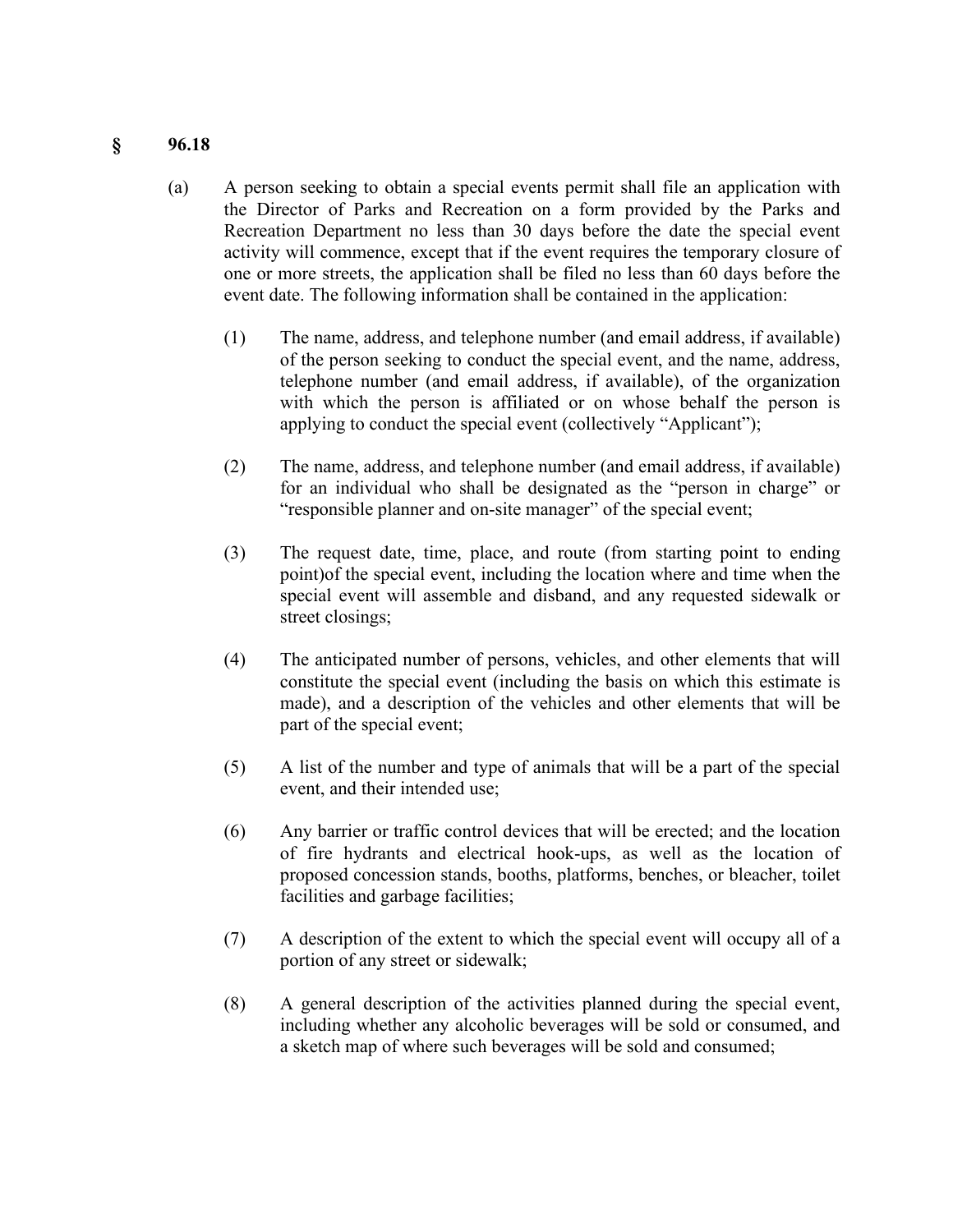- (9) A general description of any recording equipment and sound amplification equipment, along with a general description of the size and composition of any banners, signs, flags, or other attention-getting devices to be used in connection with the special event;
- (10) Arrangements for additional police protection, and/or additional emergency medical services and/or liability insurance, if required under Section 96.16 and 96.24;
- (11) The approximate number of anticipated spectators of the special event;
- (12) Any additional information, attachments and submissions that are requested on the application form.
- (b) A special event permit issued under this article shall include the information set out in paragraph (a) of the Section, which information shall constitute conditions of the permit to the extent such information sets out the time, place, manner and conditions of the special event.
- (c) The sponsor of a special event that consists of a series of activities spread over more than on day shall be required to obtain only one permit, which will cover the entire duration of the special event. This subsection applies only to special event activities lasting four months or less.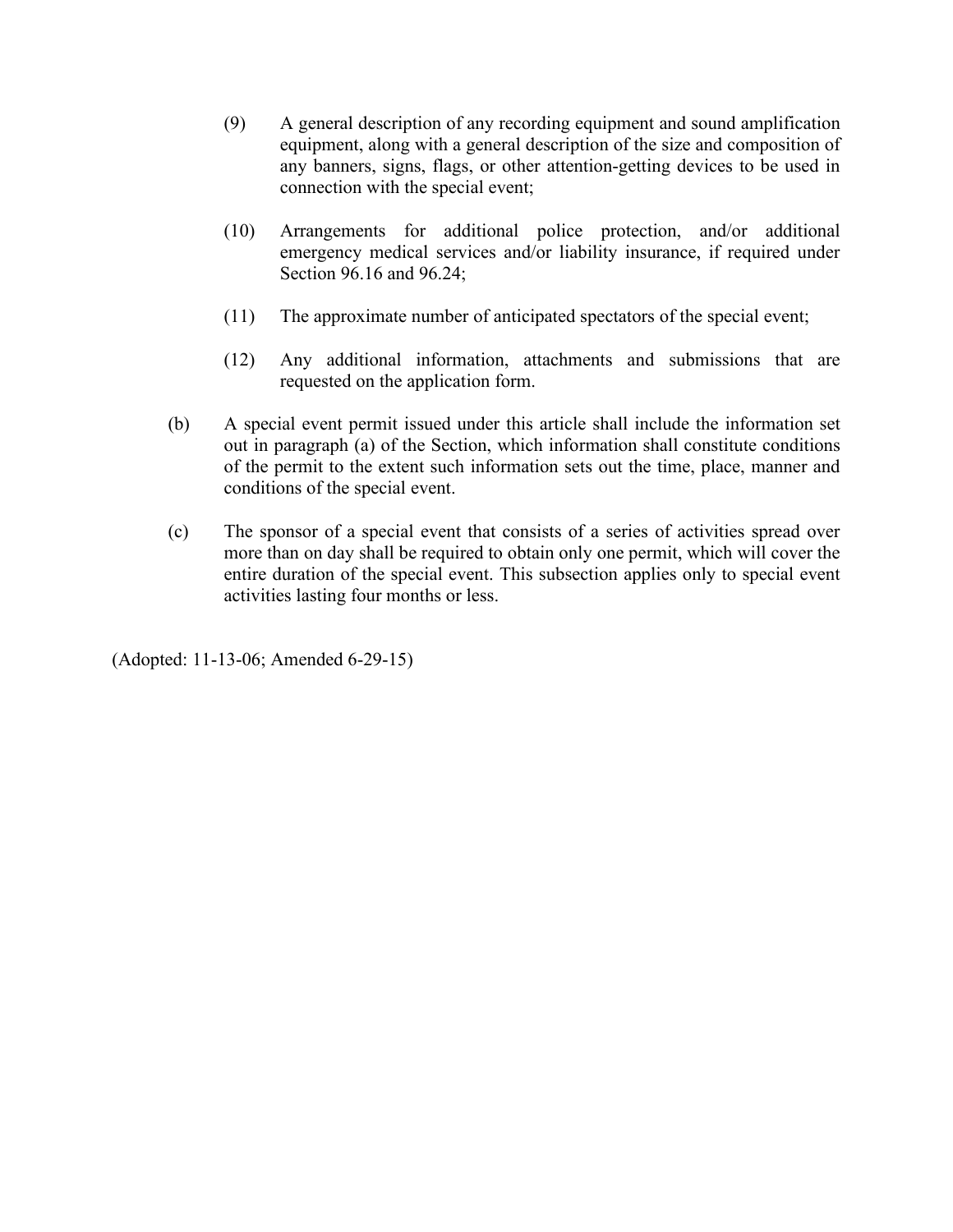#### **§ 96.19 Fees; Costs Incurred by the Town.**

- (a) If the Town is required to provide additional police protection and/or additional emergency medical services or any other extraordinary services or equipment or if the Chief of Police or Fire Chief otherwise determines that such additional police/emergency medical services or other extraordinary services or equipment should be provided for reasons related to public health or safety, the staff person making such determination shall take whatever action is necessary under the Local Government Budget and Fiscal Control Act to make available the necessary funds for the provisions of such services or equipment.
- (b) The Chief of Police or Fire Chief may require the sponsor to pay the Town a fee sufficient to reimburse the Town for providing additional police/emergency medical services or for providing the costs of any extraordinary services or equipment provided by the Town.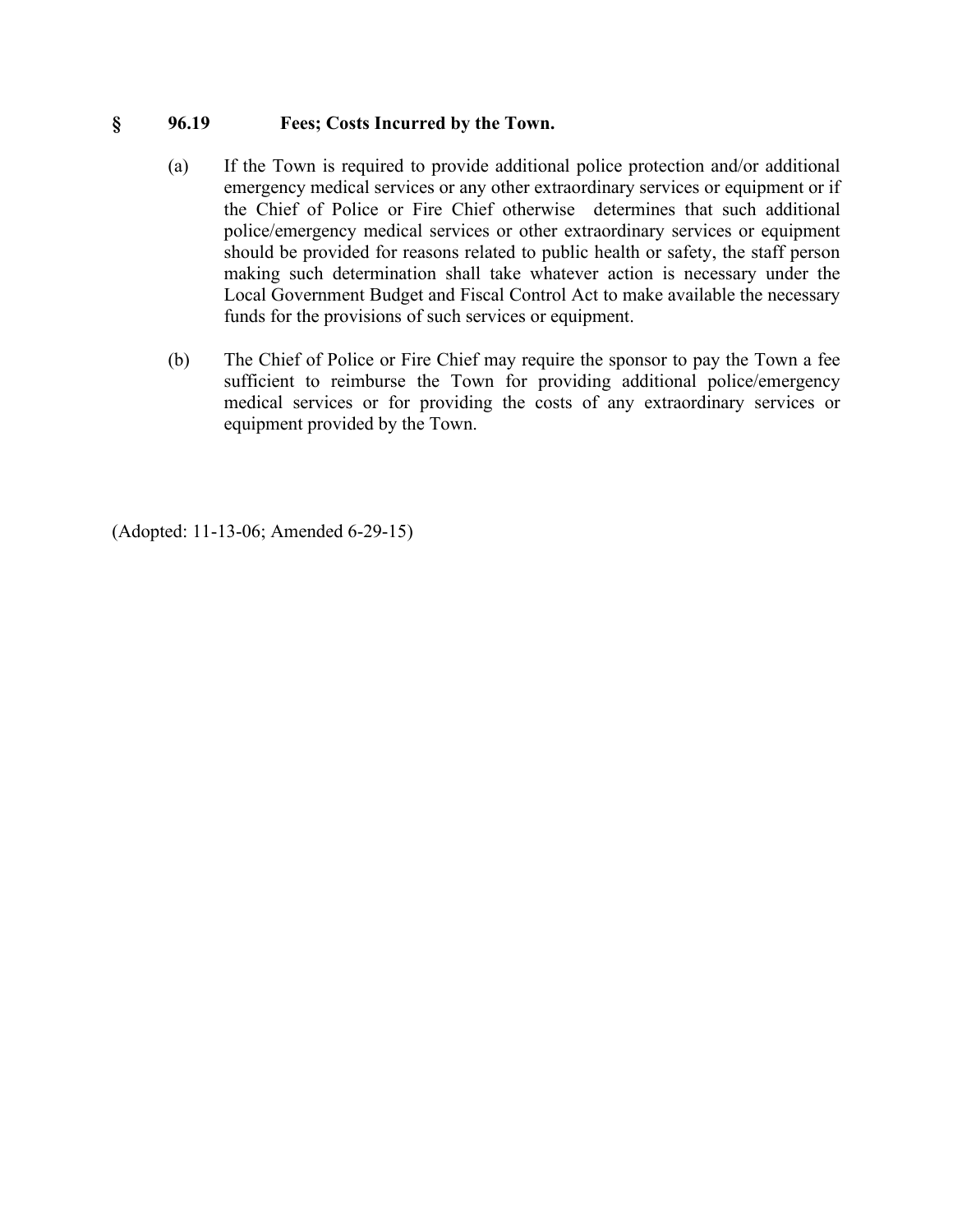# **§ 96.20 Staff Review.**

Upon receipt of the permit application and applicable fees, the Director of Parks and Recreation shall circulate it to all appropriate department heads of the Town for their comment. The Director of Parks and Recreation may arrange to have a conference on the application with the sponsor and/or applicant and one or more of the department heads of the Town.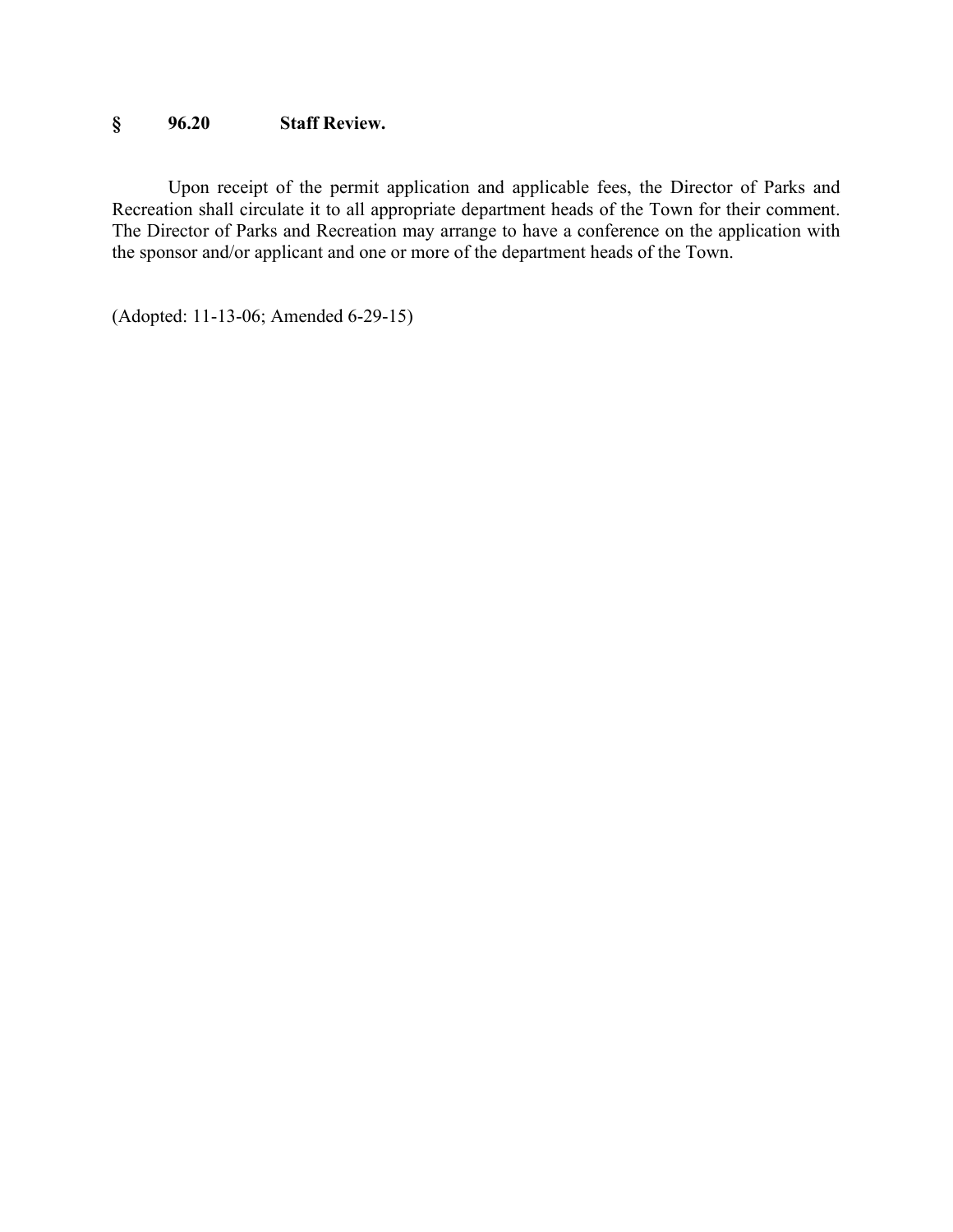**§ 96.21**

(Adopted: 11-13-06; Revoked and Reserved 6-29-15)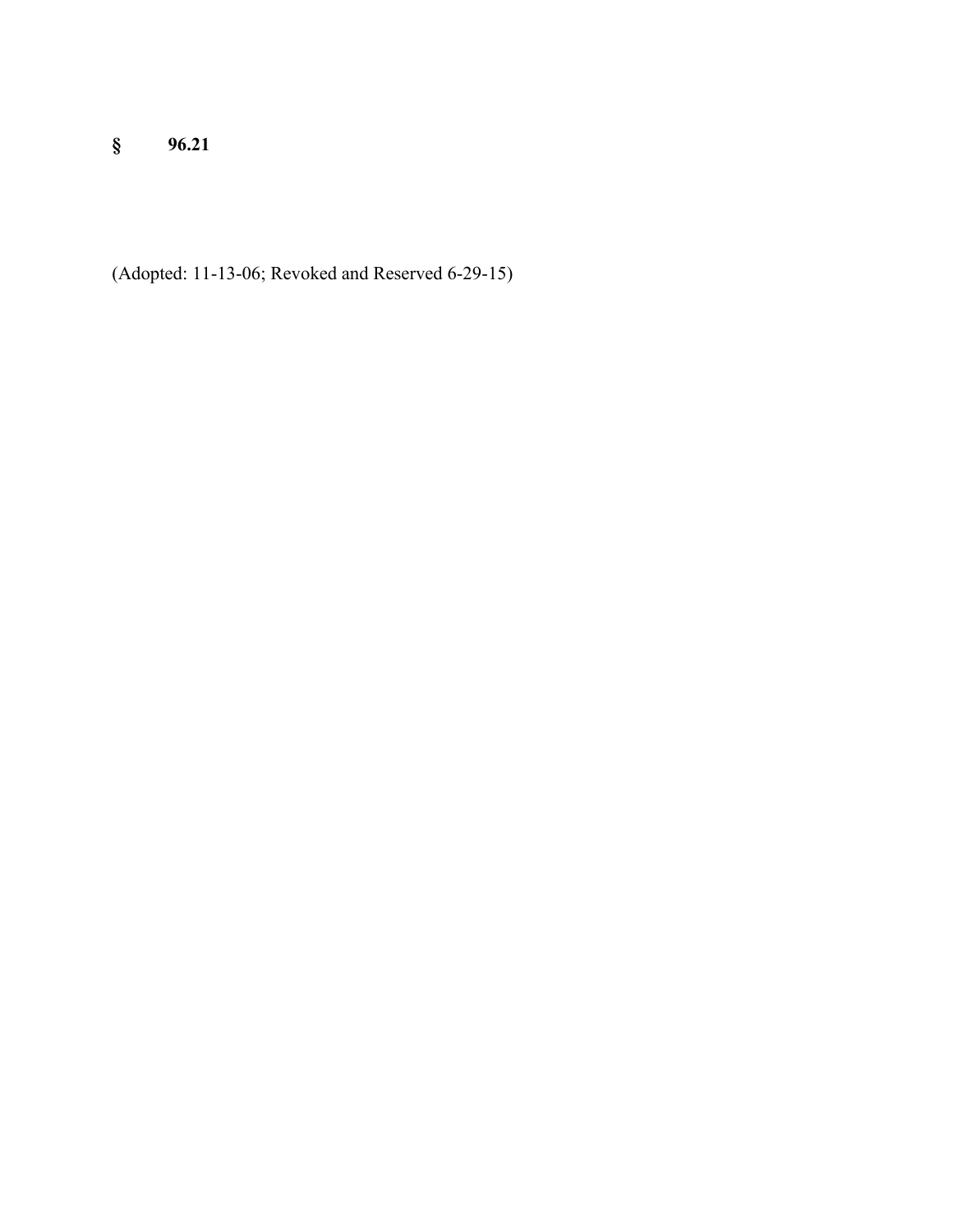#### **§ 96.22 Standard for Issuance of Permit.**

- (a) The Director of Parks and Recreation shall issue the permit authorizing the request special event activity unless it finds that:
	- (1) The conducts of the activity will require the assignment of so many police officers that the remainder of the Town cannot adequately be protected; or
	- (2) The activity will interfere with the movement of emergency vehicles to such an extent that adequate police, fire, or other emergency services cannot be adequately provided throughout the Town; or
	- (3) Allowing the activity to be held would constitute a clear and present danger to the public health or safety; or
	- (4) The activity, if held at the time or location proposed, will cause an unreasonable and unwarranted disruption to vehicular or pedestrian traffic; or
	- (5) The activity will work a severe hardship on property owners or property occupants near the special event location as a result of the denial of access to their properties or for other substantial reasons; or
	- (6) The person in charge and/or the sponsor of the activity has failed to obtain or does not intend to obtain any and all necessary permits or licenses, including but not limited to building permits, and alcohol permit, or the application is otherwise in violation of any provisions of the Aberdeen Code of Ordinances or other applicable law; or
	- (7) If permitted, the activity will conflict with any other activity previously permitted under this chapter by covering any part of substantially the same area or route during substantially the same time frame as allotted to the previously permitted activity.
- (b) The Director of Parks and Recreation may attach any reasonable conditions to the issuance of a permit; and any special event conducted pursuant to a permit issued under this Article shall be conducted strictly in accordance with the terms of the permit, including any conditions attached to the permit.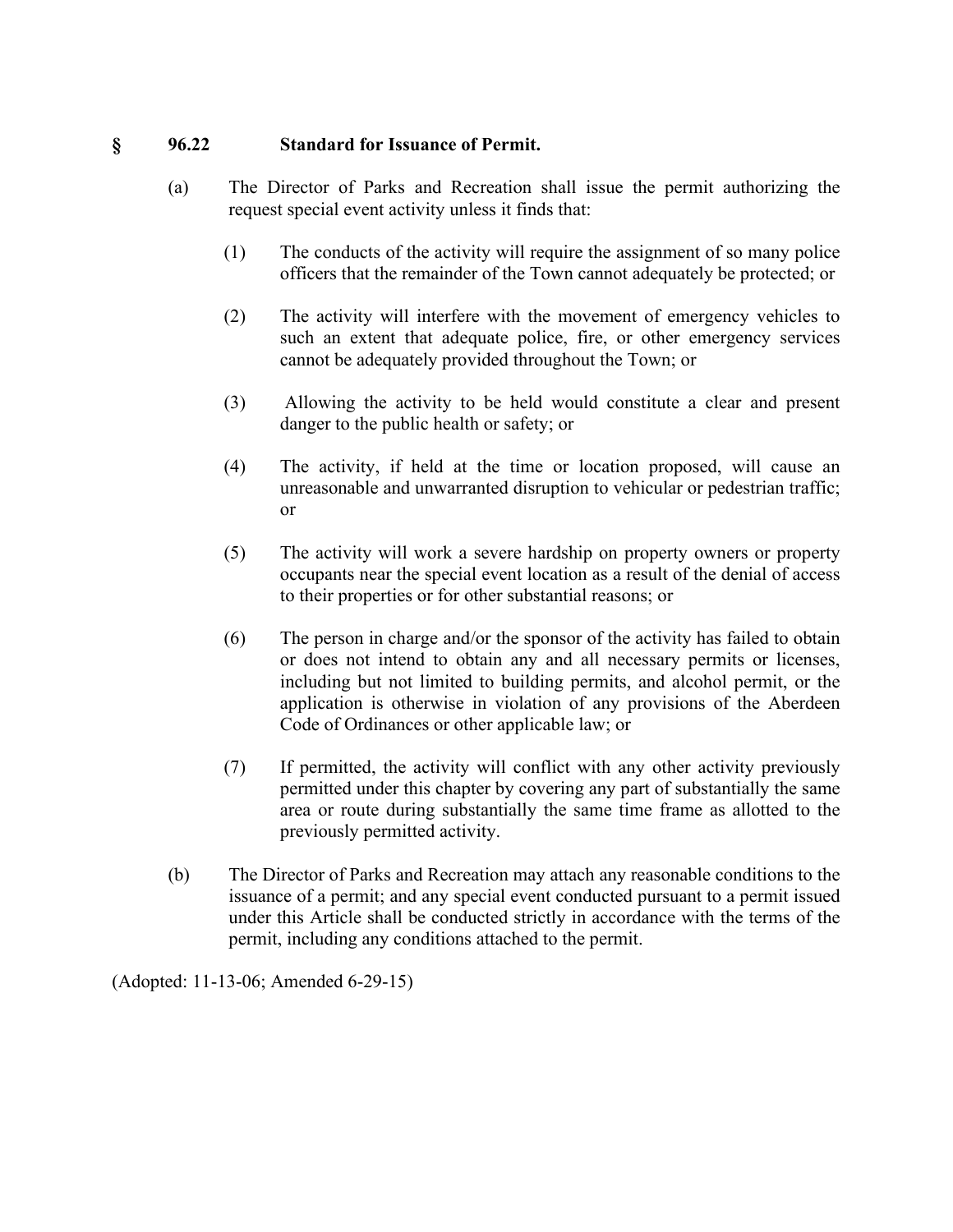# **§ 96.23 Modification: Alteration Permit.**

- (a) If the Director of Parks and Recreation finds that it cannot issue the permit for any reason specified in section 96.22 of this Article, it may request that the applicant modify its application to remove said objection(s) to the issuance of the permit, and the applicant may do so without further notice.
- (c) If the Director of Parks and Recreation finds that it cannot issue the permit for any reason specified in section 96.22 of Article and if modification of the permit does not appear possible, the Director may, in his or her discretion, issue a permit specifying an alterative, location, route or time for special event activity.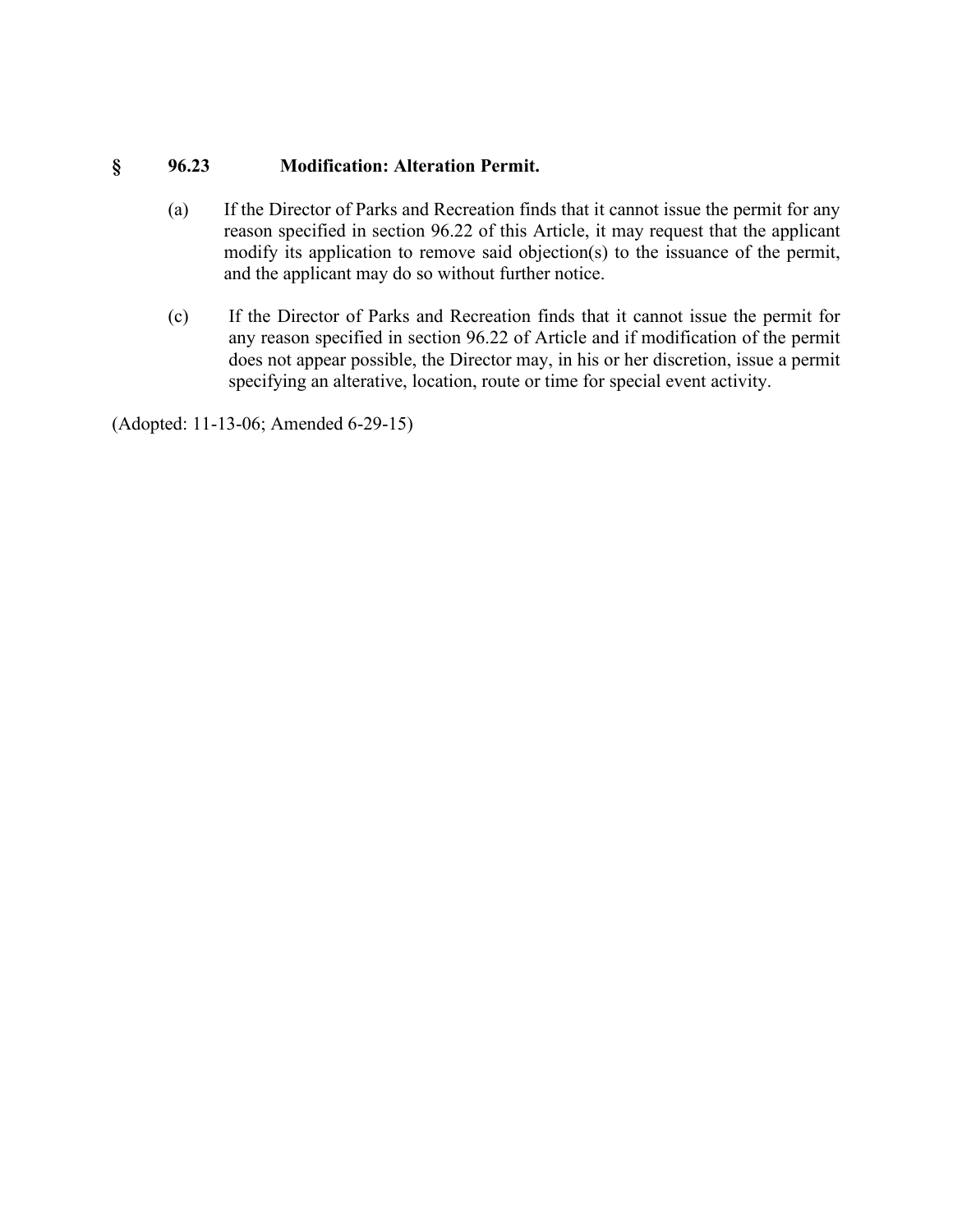#### **§ 96.24 Insurance.**

The Director of Parks and Recreation may require as a condition to the issuance of a permit that the sponsor obtain a comprehensive general liability insurance policy or comparable liability insurance coverage that includes the entire area or route of the special event activity. If such policy is required, the Town shall name as an additional insured on the policy. The limits of such policy shall not be less than the following, and the Director may require higher limits if he or she finds that the risks associated with the activity such higher limits:

Personal Injury \$500,000 for each person; Personal Injury for Aggregate Liability \$1,000,000 Property Damage \$500,000 for each occurrence.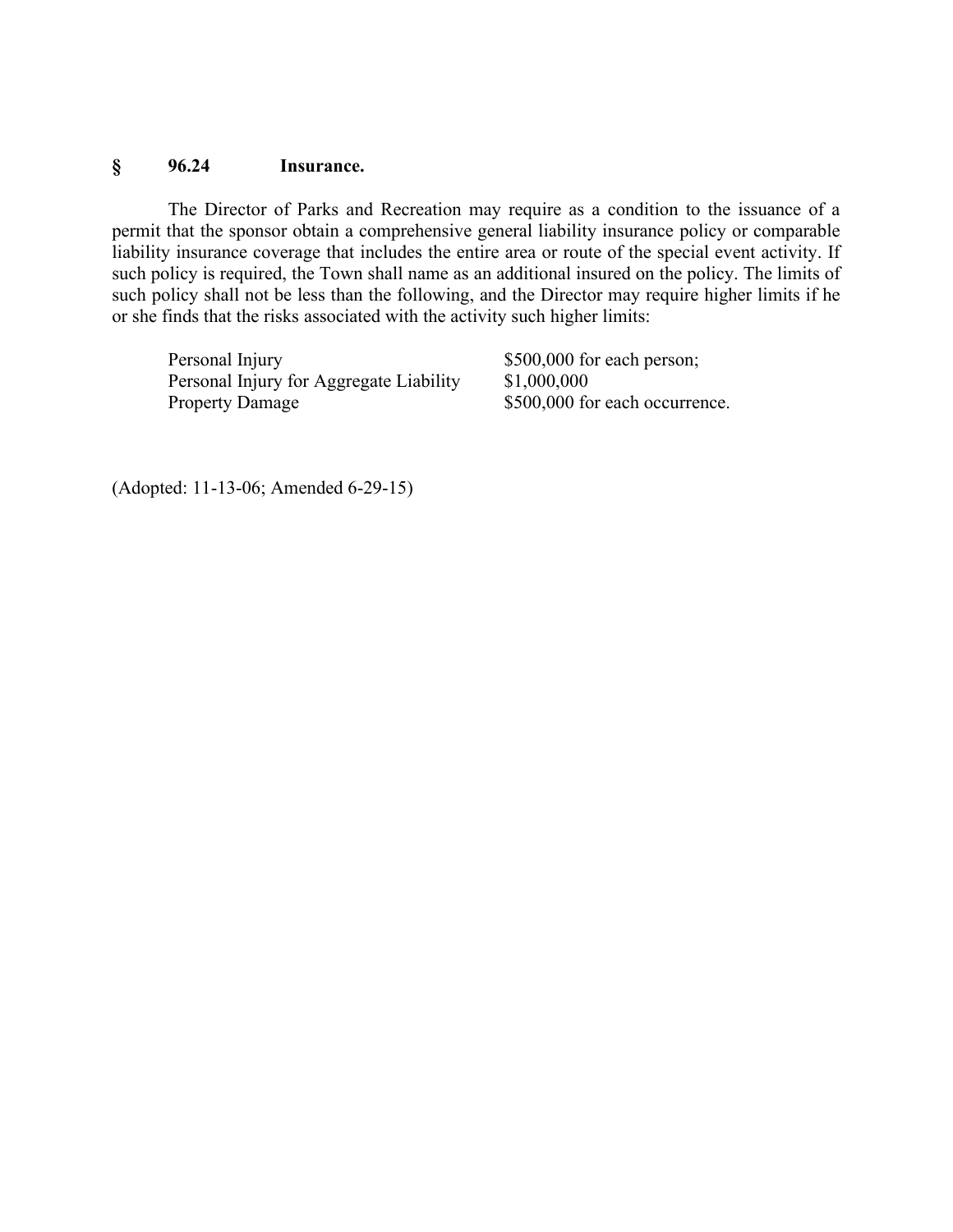# **§ 96.25 Town Indemnified.**

Any sponsor obtaining a permit pursuant to this article agrees as a condition of the permit to indemnify the Town and hold the Town harmless from any expenses, including but not limited to attorney's fees, litigation costs and judgments, incurred as a result of claims made for damages arising out of the permitted activity.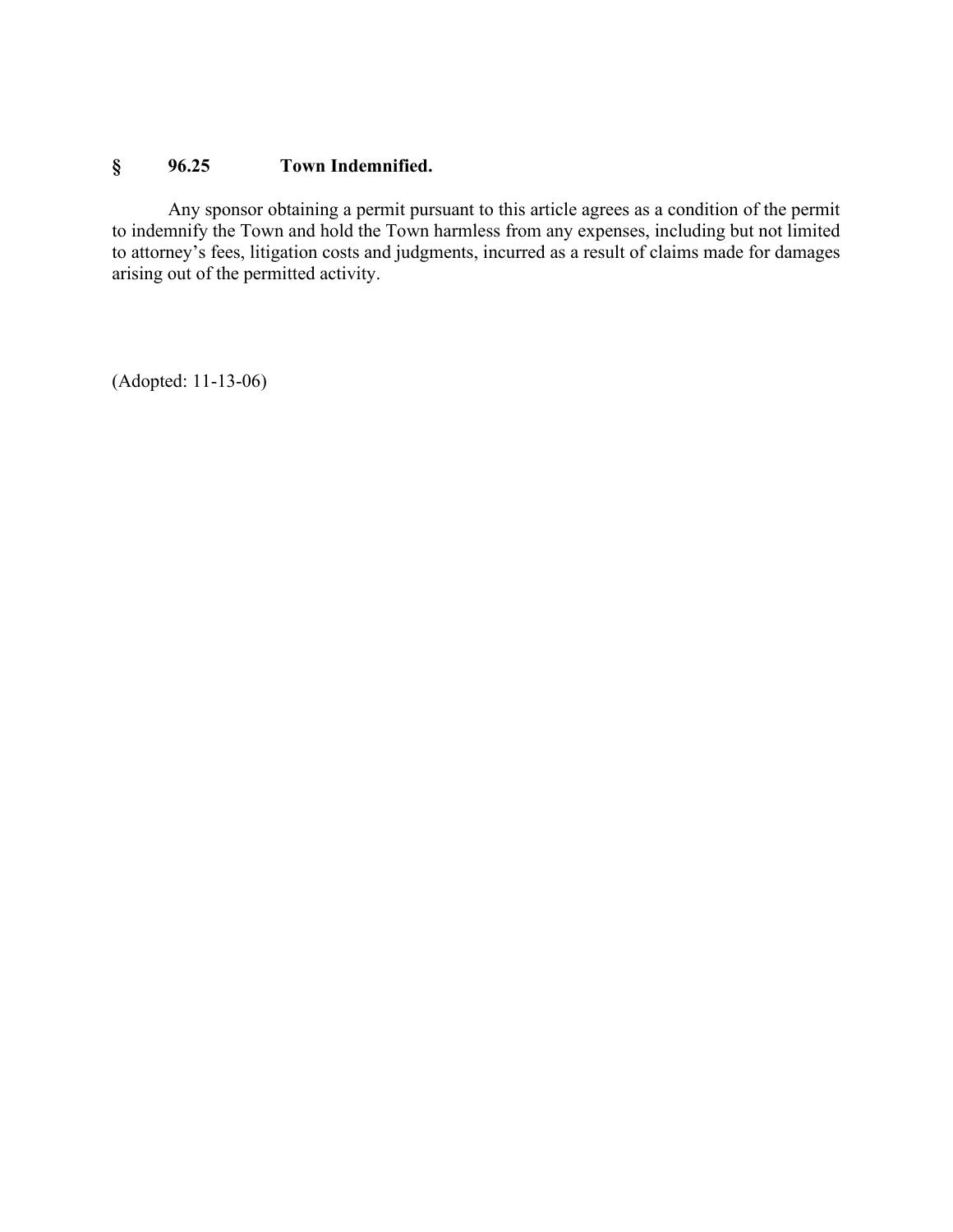#### **§ 96.26 Street Closings**

- (a) No such resolution shall be passed affecting streets that are part of the State Highway System without the approval of the North Carolina Department of Transportation.
- (b) A resolution passed pursuant to subsection (a) shall identify the street or portion thereof and shall indicate the date and time when the street or portion thereof is to be closed or access is to be limited in some way. The resolution shall also direct the Town staff to have appropriate traffic control devices installed to give notice of the temporary traffic restrictions.
- (c) No person may operate any vehicle contrary to the traffic control devices installed in accordance with this section.
- (d) At least seven (7) days prior to the start of any special event activity, the Director of Parks and Recreation shall cause written notice to be provided to the occupants, or if they are unavailable the owners, of each property abutting the street(s) to be closed pursuant to a resolution passed under this section. For activities that are scheduled to occur less than seven (7) days after the permit application has been submitted, the Director need only provide such notice as is reasonably possible.

(Amended 6-29-15)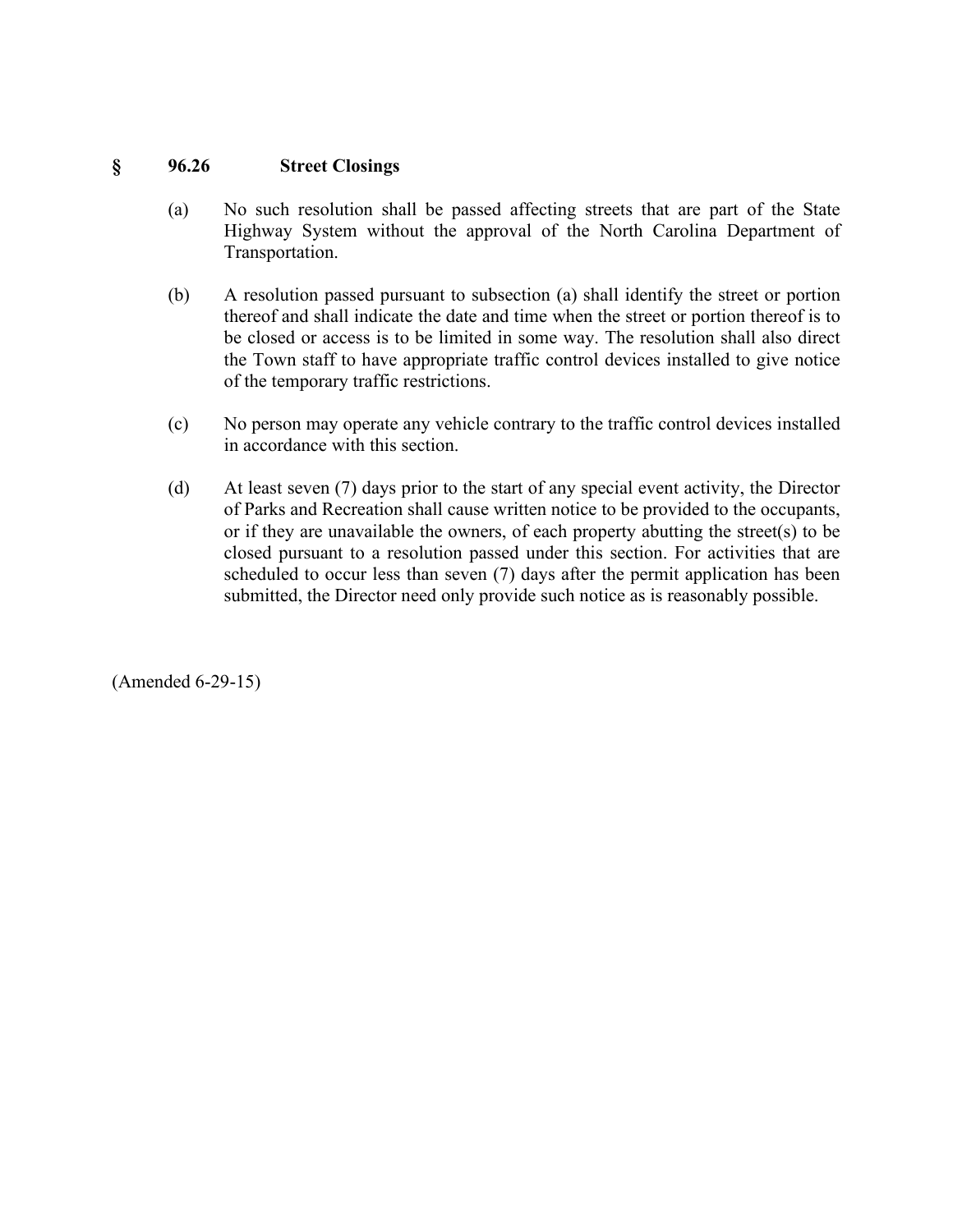### **§ 96.27 Person in Charge/Responsible Planner and on-site Manager.**

- (a) The person in charge shall be the person primarily responsible for complying with the requirements of this Article; for obtaining all required permits and/or approvals prior to the start of the special event activity, and for setting up, conducting and cleaning up after the activity.
- (b) The person in charge shall have the permit issued pursuant to this article, as well as any other required permits or approvals necessary for the activity, available at all times for inspection by Town staff during the special events activity.
- (c) The person in charge shall be responsible for cleaning up any litter caused by the special event activity; removing any temporary signs or structures erected by the sponsor of other individuals or organizations participating in the activity; and in returning the area where the activity takes place to the condition that existed prior to the activity.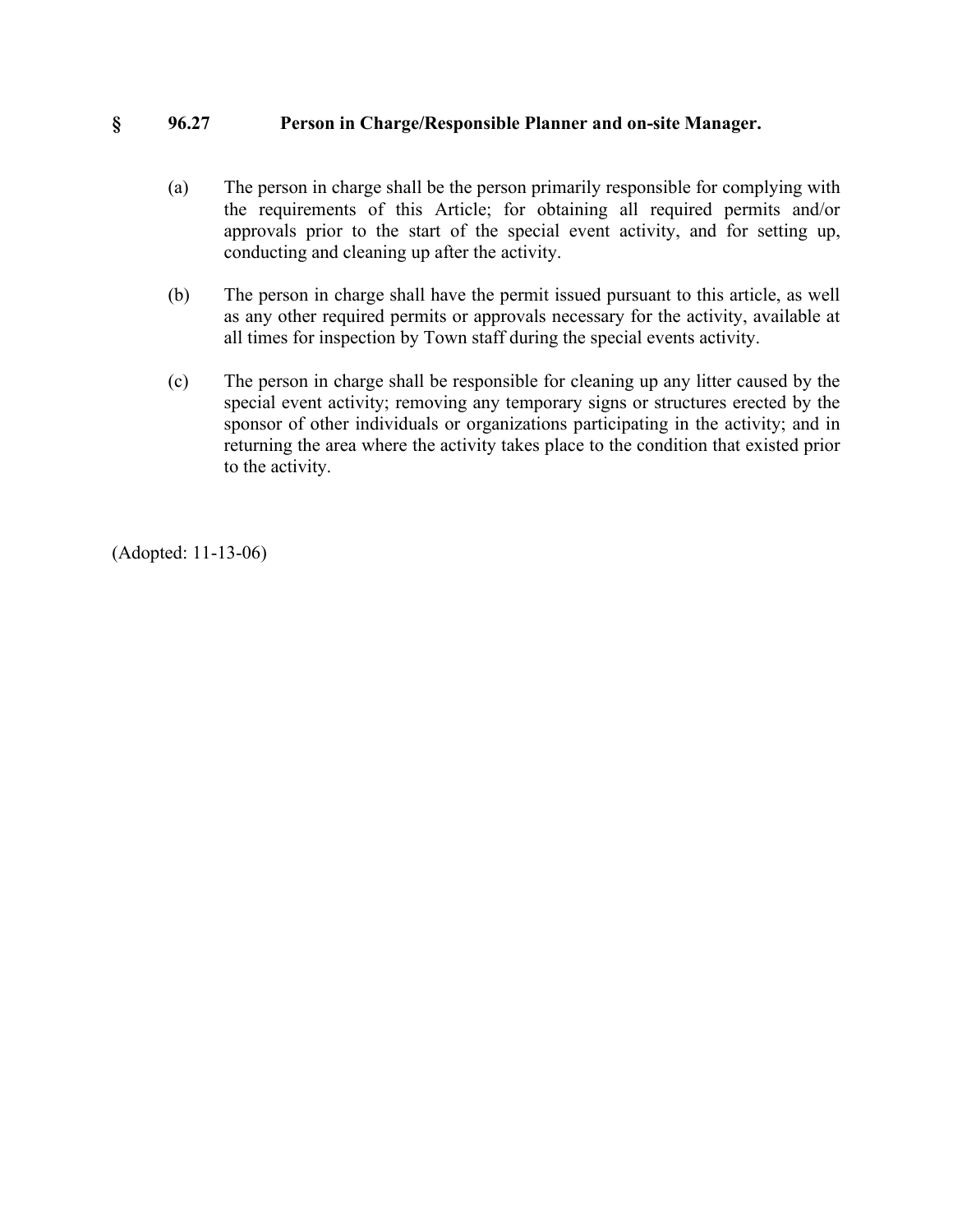#### **§ 96.28 Special Events Involving the Sale and Consumption of Alcoholic Beverages.**

- (a) For any special event where alcoholic beverages will be sold and consumed, the person in charge of the event shall ensure that an area within the special event area is designated for the sale and consumption of alcoholic beverages. The perimeters of the area shall be clearly marked, and entrance to the area shall be constructed so as to allow ready control of patrons, including the viewing of identification to issue wristbands to those persons 21 years of age or older.
- (b) Any area designated for the sale and consumption of alcoholic beverages as a part of a special event shall be located at least 50 feet from any church, mosque, synagogue or other place of worship, or as required by the NC Alcoholic Beverage Control Commission regulations.
- (c) No alcoholic beverages may be sold or consumed as a part of a special event outside of the designated area for such sale or consumption.
- (d) Prior to the beginning of the special event, the person in charge shall ensure that all necessary state or other permits relating to the sale and consumption of alcoholic beverages have been secured. Copies of such permits shall be provided to the Director of Parks and Recreation.
- (e) Nothing in this article shall prevent the Chief of Police, Fire Chief, or their designee(s) from prohibiting the sale and /or consumption of alcoholic beverages at any special event if he or she determines that such sale or consumption is not in the best interest of the health, safety, and welfare of the Town.

(Adopted: 11-13-06; Amended 6-29-15)

**§ 96.29 Prohibitions.**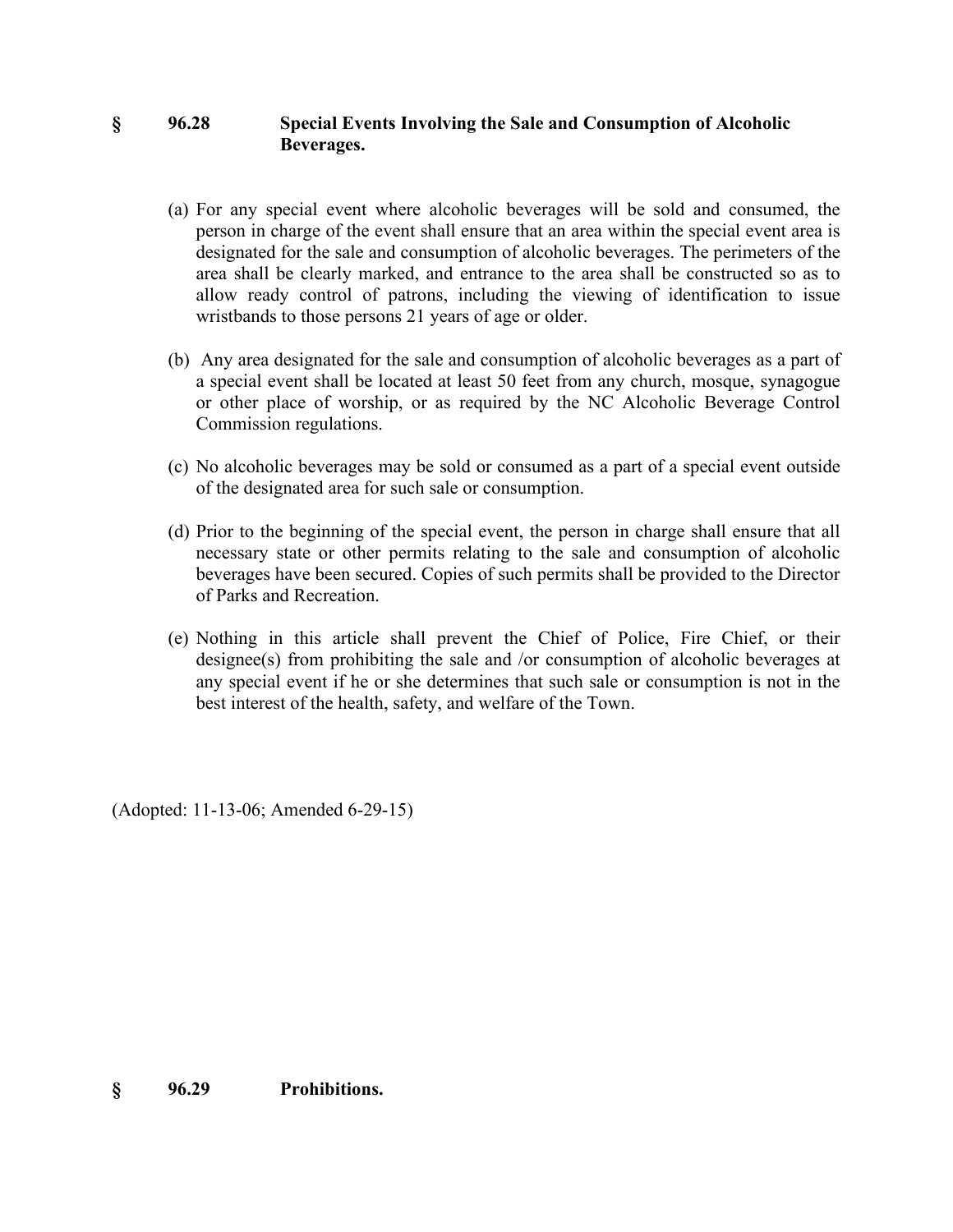The following prohibitions shall apply to all special events:

- (a) It shall be unlawful for any person to stage, present, or conduct any special event without first having obtained a permit under this Article.
- (b) It shall be unlawful for any person to participate in a special event for which the person knows a permit has not been granted.
- (c) It shall be unlawful for any participant in a special event to knowingly fail to comply with any conditions of the special events permit.
- (d) It shall be unlawful to assign or sell any special event permit granted under this Article.
- (e) All participants in any special event shall be subject to all other applicable local, state and federal laws.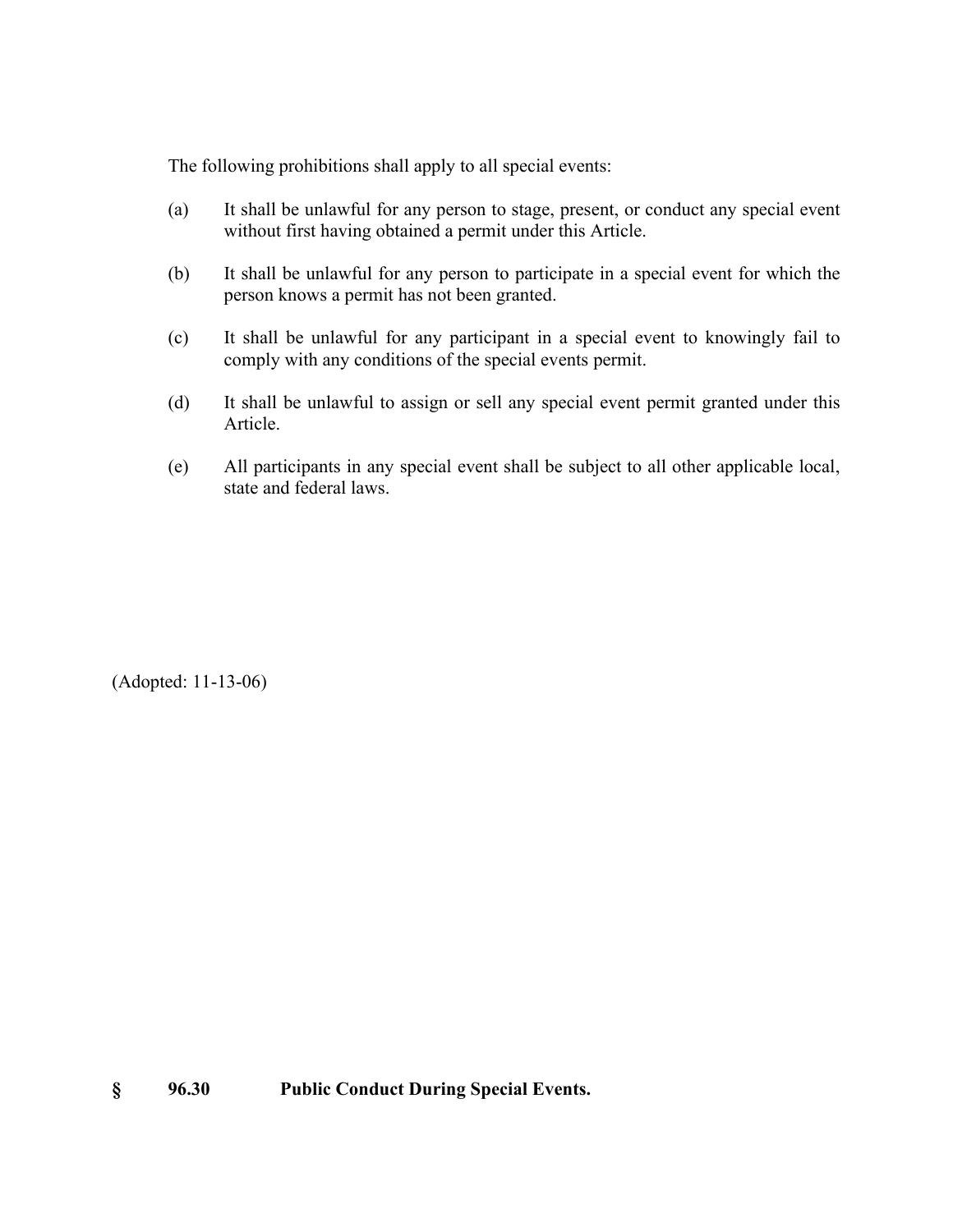- (a) No person shall unreasonably hamper, obstruct, impede, or interfere with any person, vehicle, animal, or thing participating or used in any special event.
- (b) The Chief of Police shall have the authority, when reasonably necessary, to prohibit or restrict the parking of vehicles along a street constituting a part of the route of a special event. The Chief of Police shall post signs to that effect, and shall be unlawful for any person to park or leave unattended any vehicle in violation of such signs.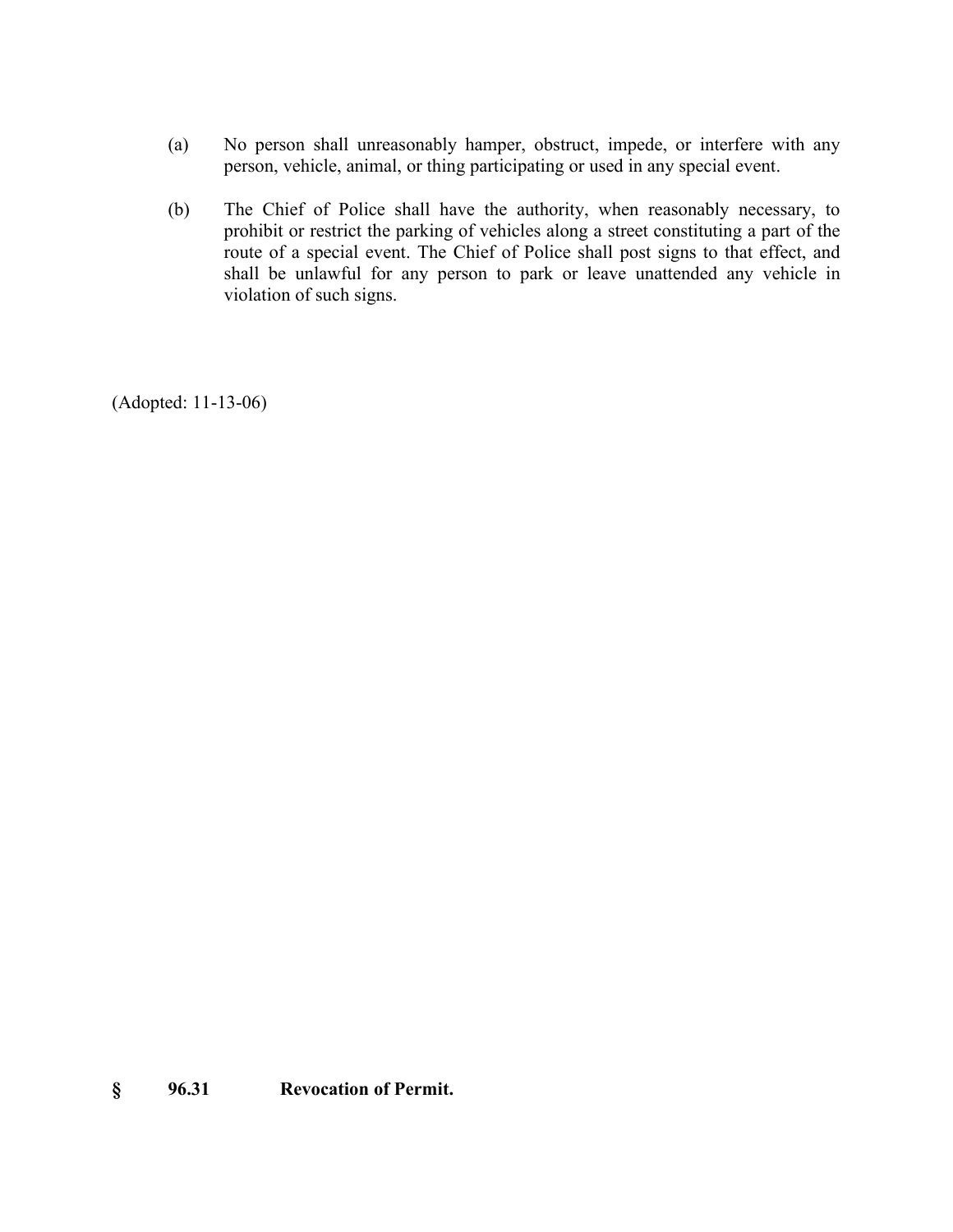- (a) The Director of Parks and Recreation or the Chief of Police shall have the authority to revoke a special permit upon a violation of any conditions of the permit or when a public emergency arises where the police resources required for that emergency are so great that deployment of police services for the special event would have an immediate and adverse effect upon the health or safety of persons or property.
- (b) After a permit is revoked under paragraph (a) this Section, the Chief of Police shall notify the applicant of the reasons for the revocation in writing by mailing a copy of the revocation to the applicant by registered of certified mail, return receipt requested, which mailing shall be posted no later that the first business day after the revocation.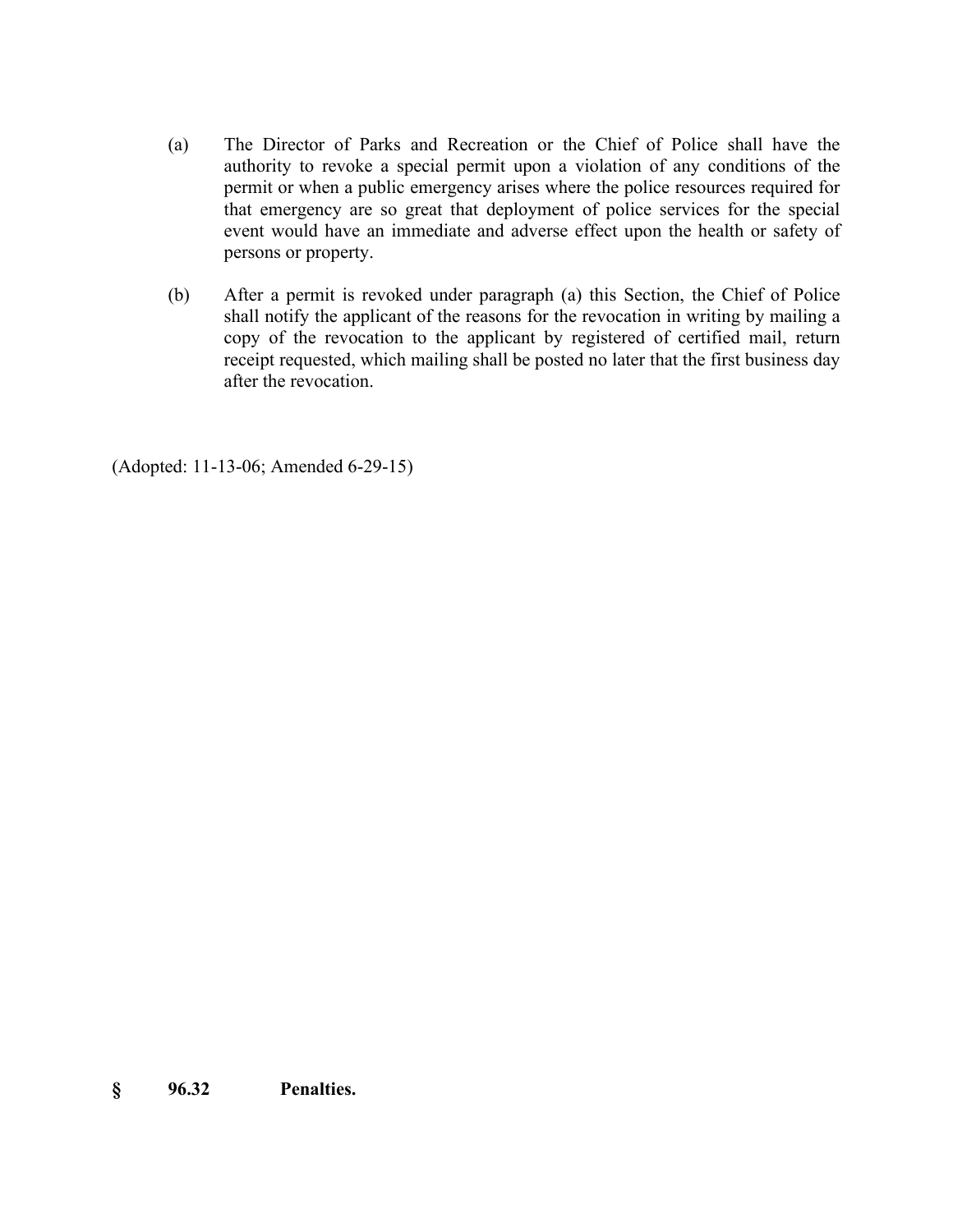A violation of any section or subsection of this article shall be subject to a civil penalty of \$500.00 to be recovered in the nature of a dept or by a misdemeanor punishable by up to a \$500.00 fine as provided in Section 14-4 of the N.C. General Statutes.

(Adopted: 11-13-06)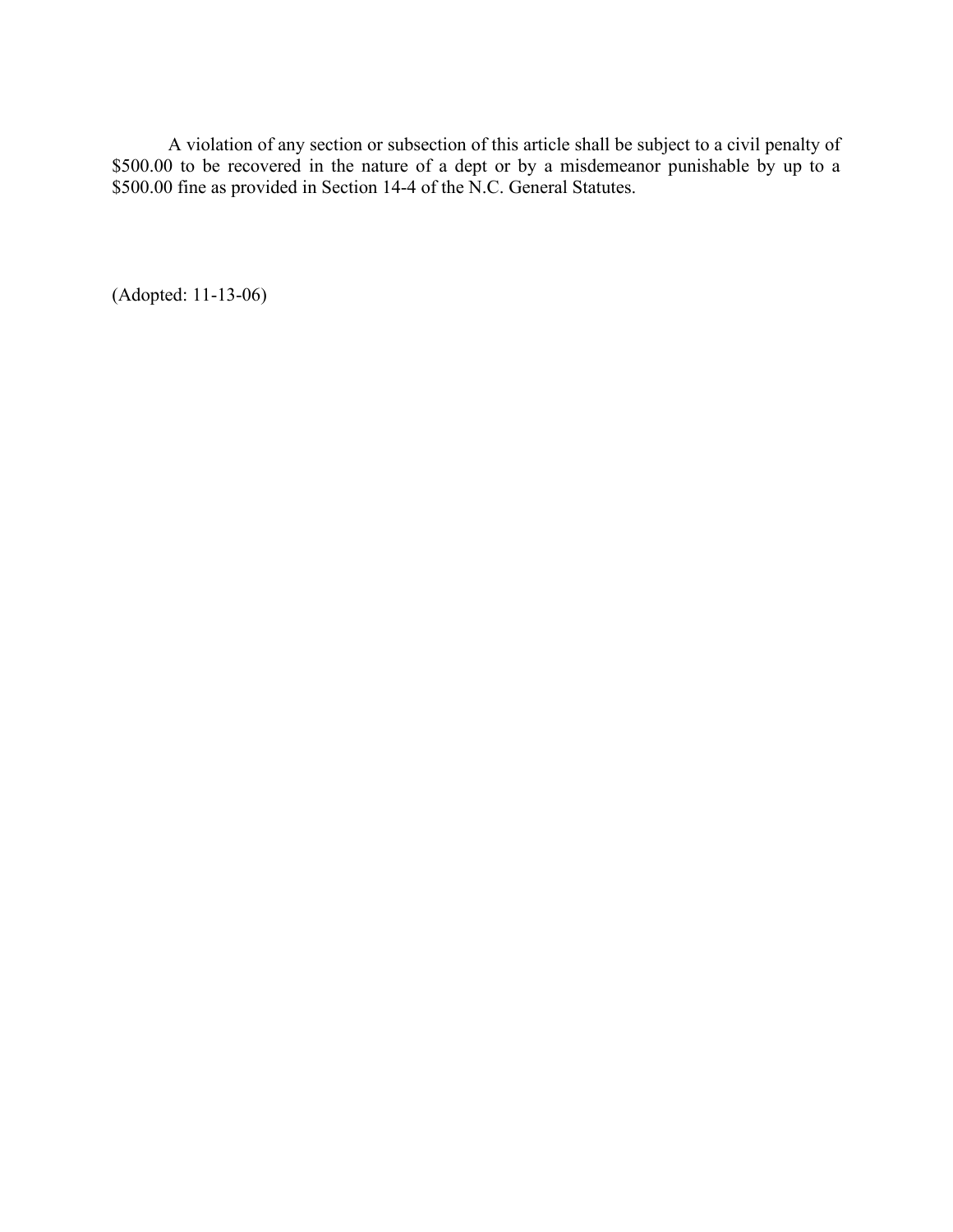*GENERAL REGULATIONS*

*TREES AND SHRUBS*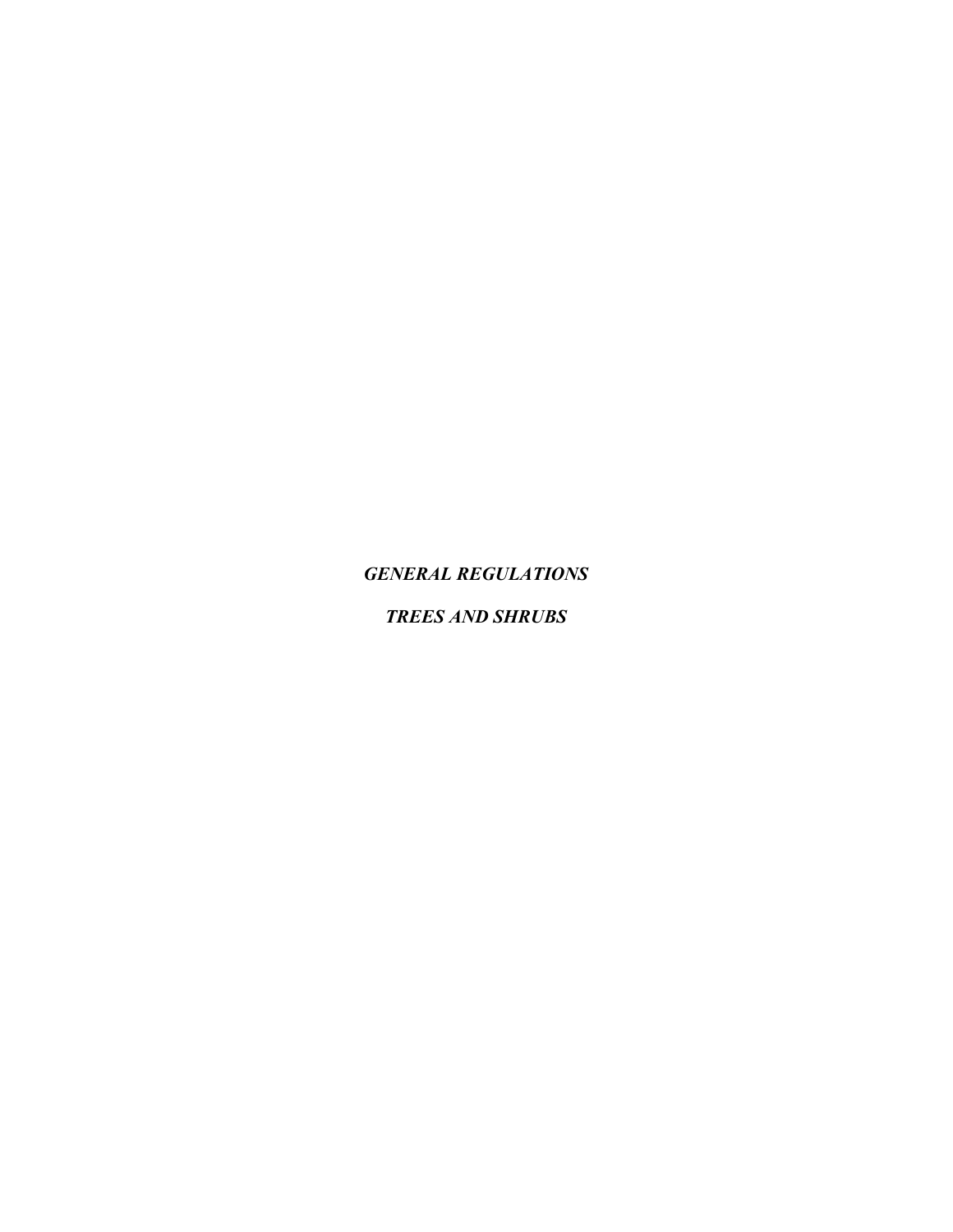#### *GENERAL PROVISIONS*

#### **§ 98.01 DEFINITIONS.**

For the purpose of this chapter, the following definitions shall apply unless the context clearly indicates or requires a different meaning.

*DIAMETER BREAST HEIGHT (D.B.H.).* The diameter of the trunk of a tree 4.5 feet above average grade.

*PARK TREES.* Trees, shrubs, bushes and all other woody vegetation in public parks having individual names and all areas owned by the town or to which the public has free access to a park.

*REGULATED TREE.* Any self-supporting woody perennial plant which has a D.B.H. of two inches or more and usually has one main stem or trunk. It may appear to have several stems or trunks as in some species of trees, but must have one defined main stem (trunk) of a D.B.H. of two inches.

*REMOVE (including removing and removal).* The cutting down of any regulated tree and all other acts which cause the actual removal or the effective removal through damaging, poisoning or other direct or indirect actions resulting in the death of a tree.

*STREET TREES.* Trees, shrubs, bushes and all other woody vegetation on land lying between property lines on either side of all streets, avenues or ways within the town. (Ord., passed 5-13-91; Am. Ord., passed 10-9-95)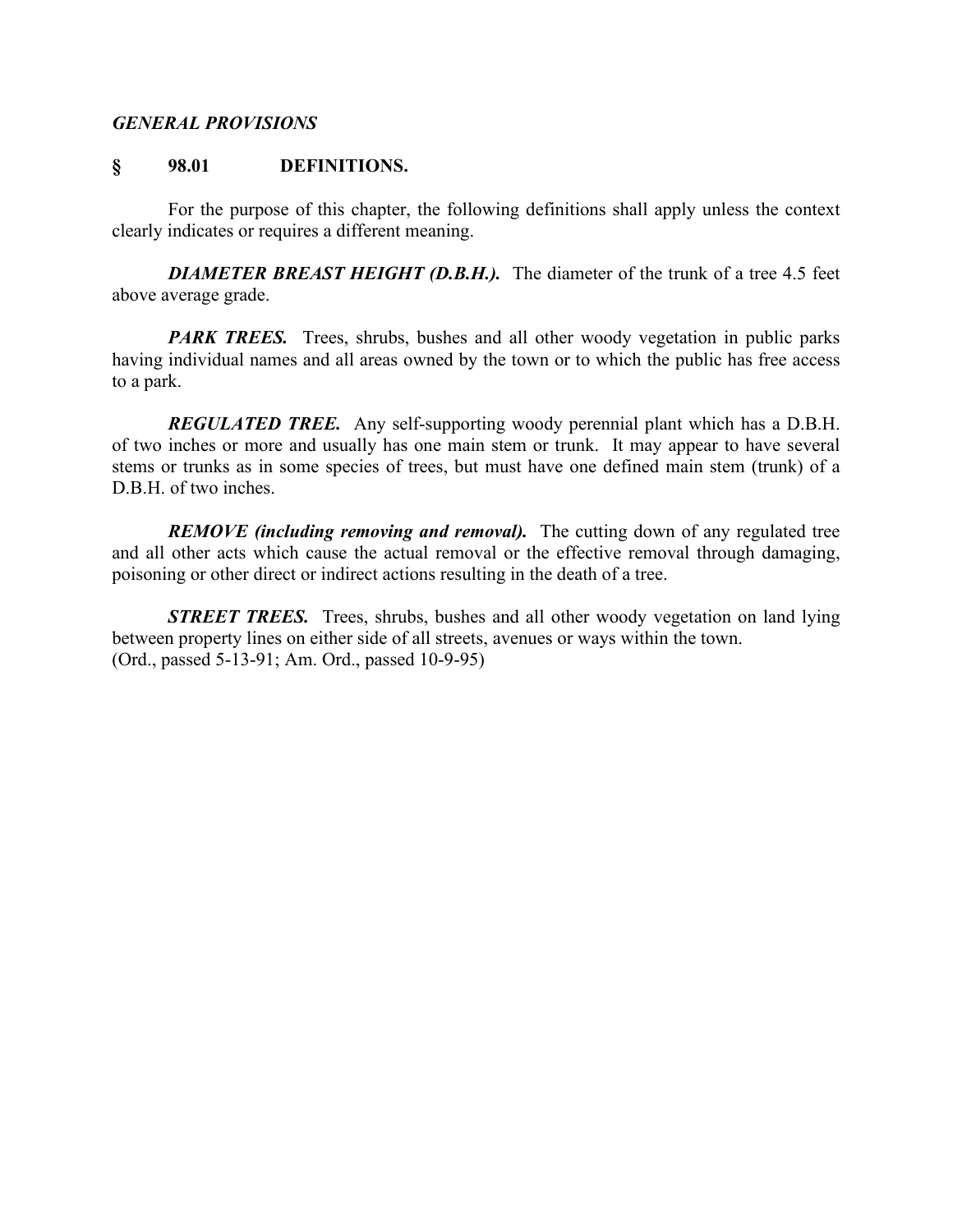#### **§ 98.02 AUTHORITY OF TOWN TO PLANT, MAINTAIN OR REMOVE.**

(A) The town shall have the right to plant, prune, maintain and remove trees, plants and shrubs within the lines of all streets, alleys, avenues, lanes, squares and public grounds, as may be necessary to ensure public safety or to preserve or enhance the symmetry and beauty of such public grounds.

(B) The Tree Board may remove, or cause or order to be removed, any tree or part thereof which is in an unsafe condition or which may be reason of its nature be injurious to sewers, electric power lines, gas lines, water lines or other public improvements, or is affected with any injurious fungus, insect or other pest. (Ord., passed 5-13-91)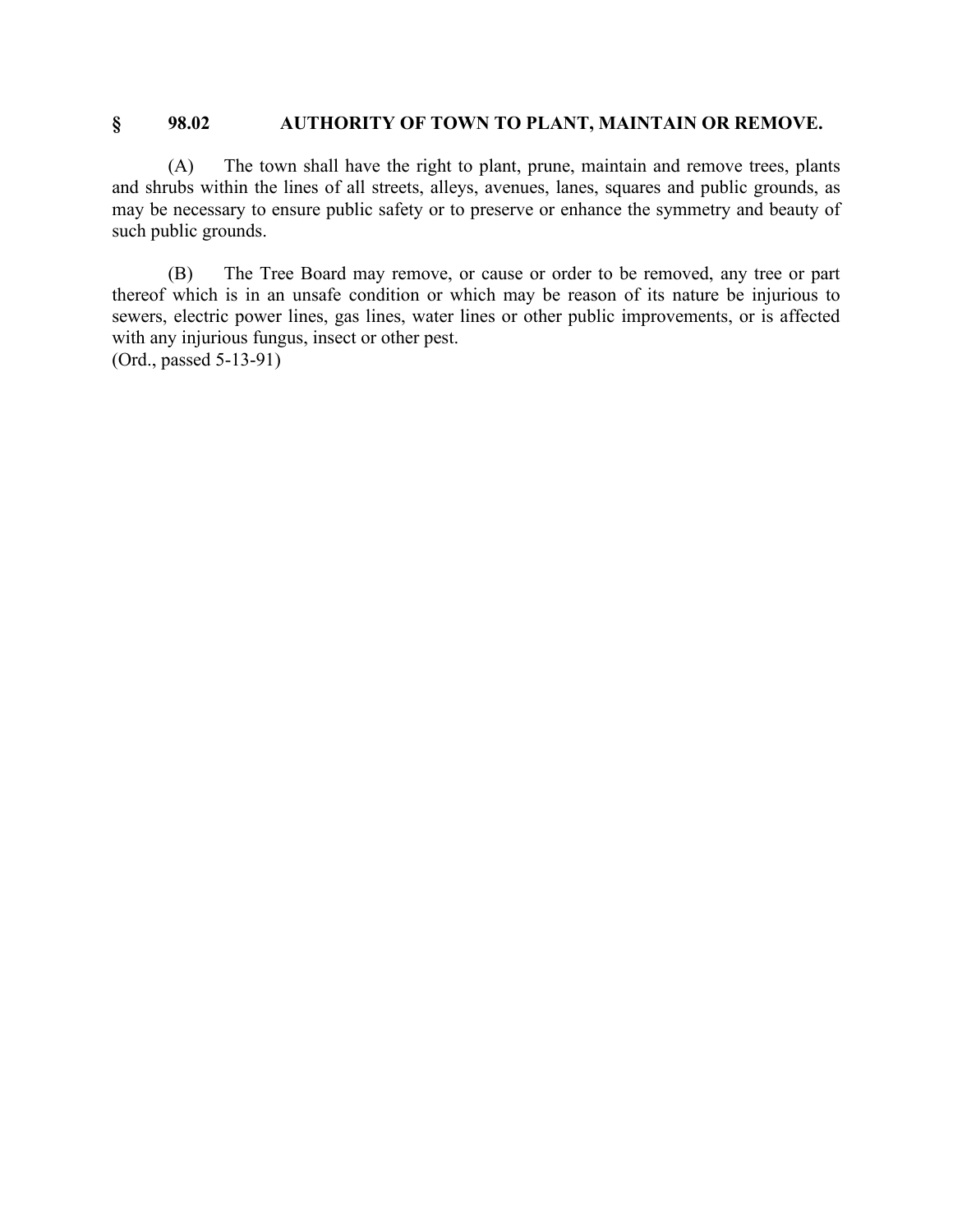### **§ 98.03 OFFICIAL STREET TREE SPECIES.**

(A) The Tree Board is responsible for establishing a special list of street tree species. The following is a list of the official street trees species as established by the Tree Board:

(1) Small trees: Dogwood, Carolina Cherry Laurel, Crepe Myrtle, Redbud, Bartlet Pear, Kousa Dogwood, Flowering Crabapple and Flowering Peach.

(2) Medium trees: Japanese Maple, Holly American and Yaupon.

(3) Large trees: Pin Oak, Red Oak, Red maple, Sugar Maple, River Birch, White Pine, Poplar, Willow Oak, White Oak and Longleaf Pine.

(B) The list may be reviewed periodically to add or delete certain species. (Ord., passed 5-13-91)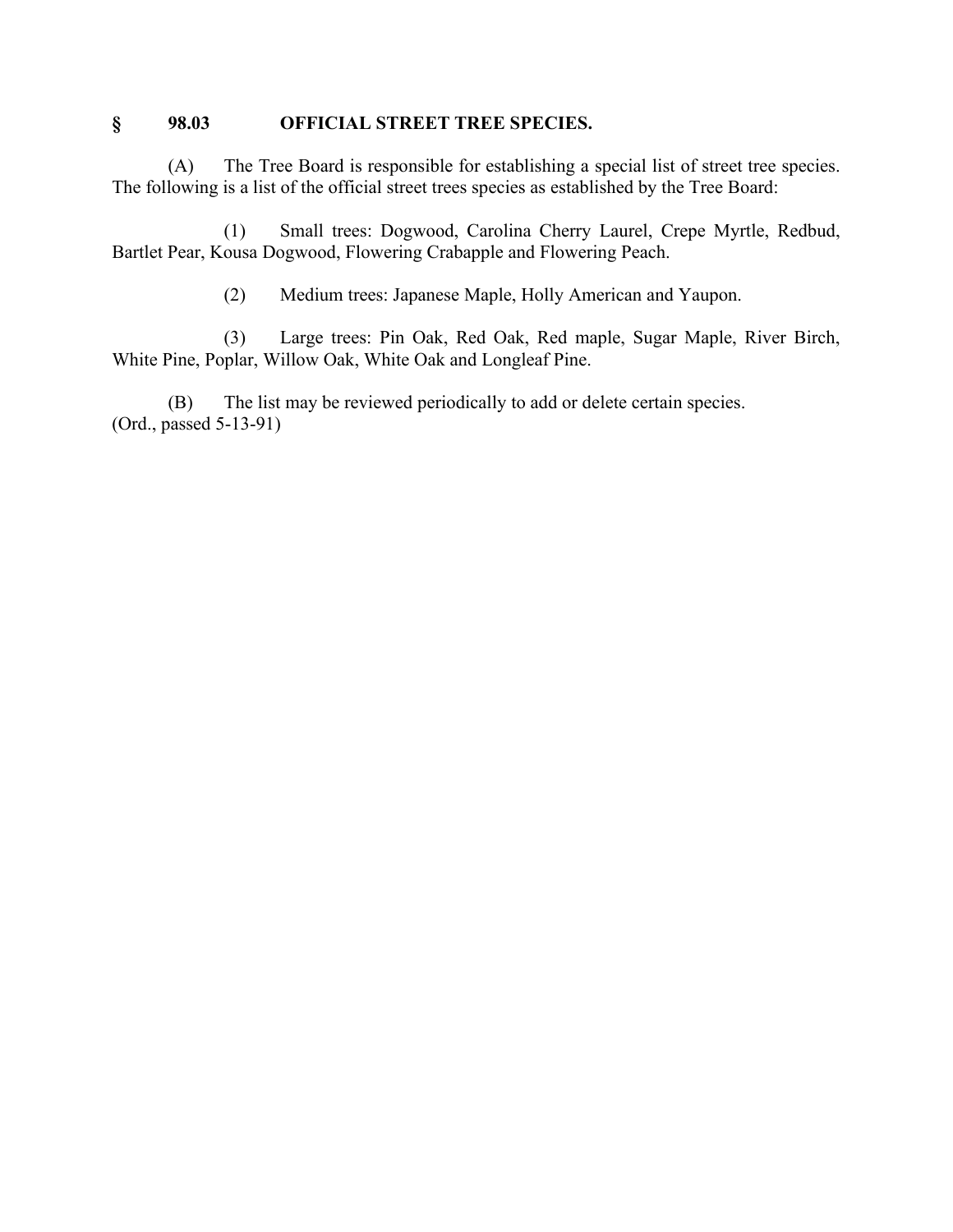## **§ 98.04 SPACING.**

The spacing of street trees will be in accordance with the three species-size classes list in § 98.03 and may not be planted closer together than the following: for small trees, 25 feet; for medium trees, 40 feet; and for large trees, 50 feet; except with respect to special plantings designed to approved by a landscape architect or the town's Beautification Director. (Ord., passed 5-13-91) Penalty, see § 10.99 (Ord., Repealed 6/13/11)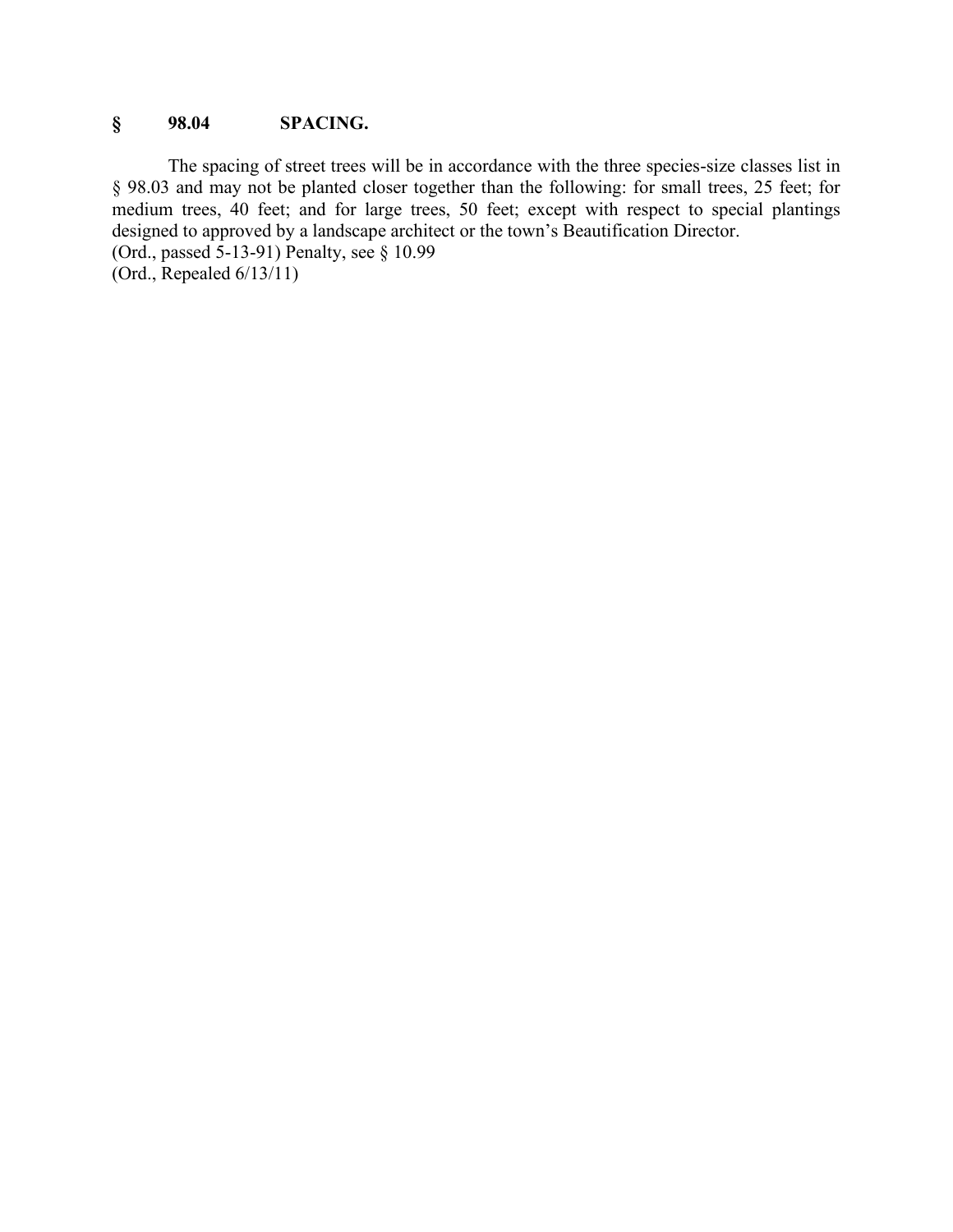## **§ 98.05 PLANTING NEAR STREET CORNER OR FIRE HYDRANT.**

No street tree shall be planted closer than 25 feet from any street corner, measured from the point of nearest intersecting curbs or curblines. No street trees shall be planted closer than 10 feet from any hydrant.

(Ord., passed 5-13-91) Penalty, see § 10.99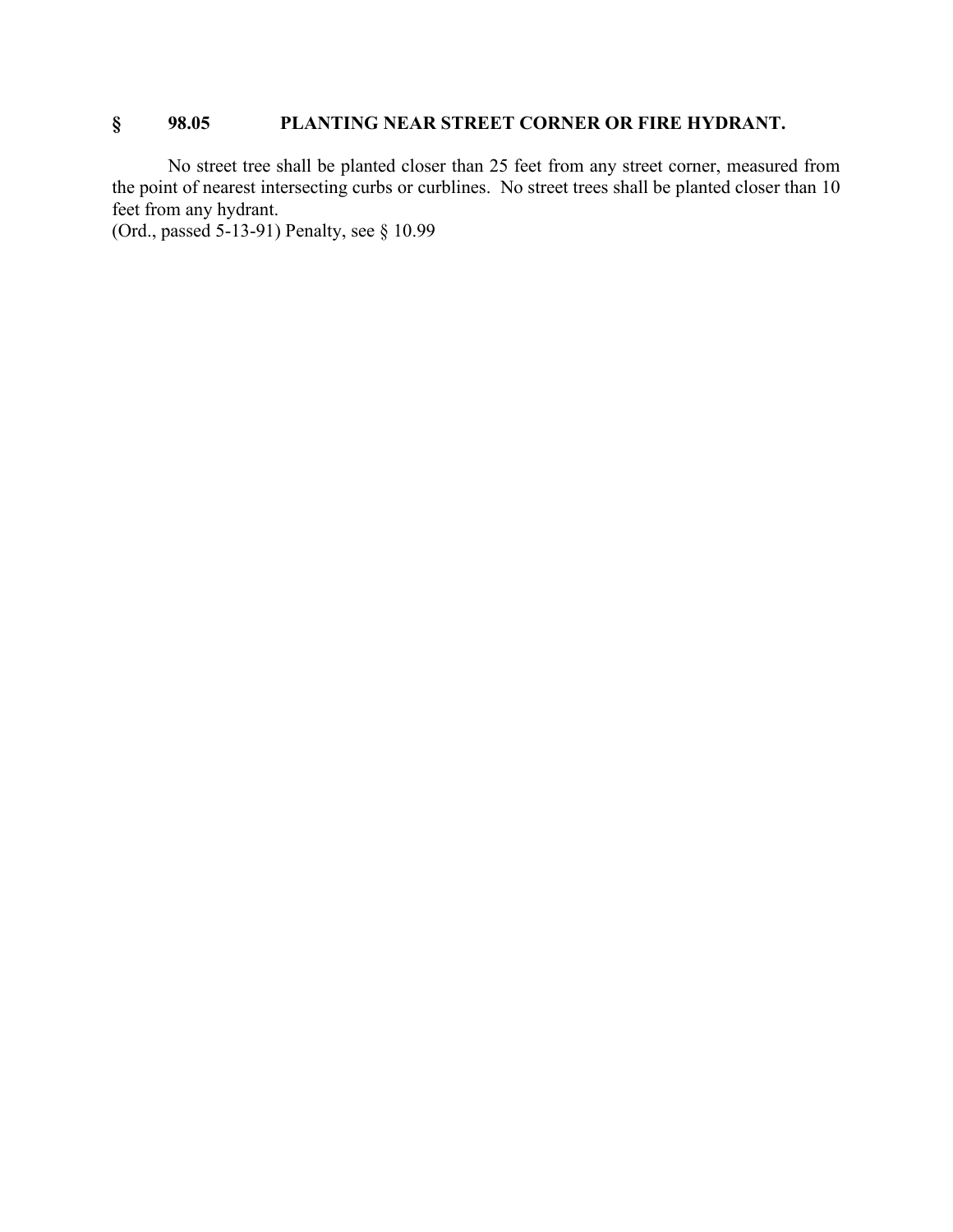## **§ 98.06 UTILITY LINES OR WIRES.**

No street tree other than those species listed as small trees in § 98.03 may be planted under or within ten lateral feet of any overhead utility wire, or over or within five lateral feet of any underground water line, sewer line, transmission line or other utility. (Ord., passed 5-13-91) Penalty, see § 10.99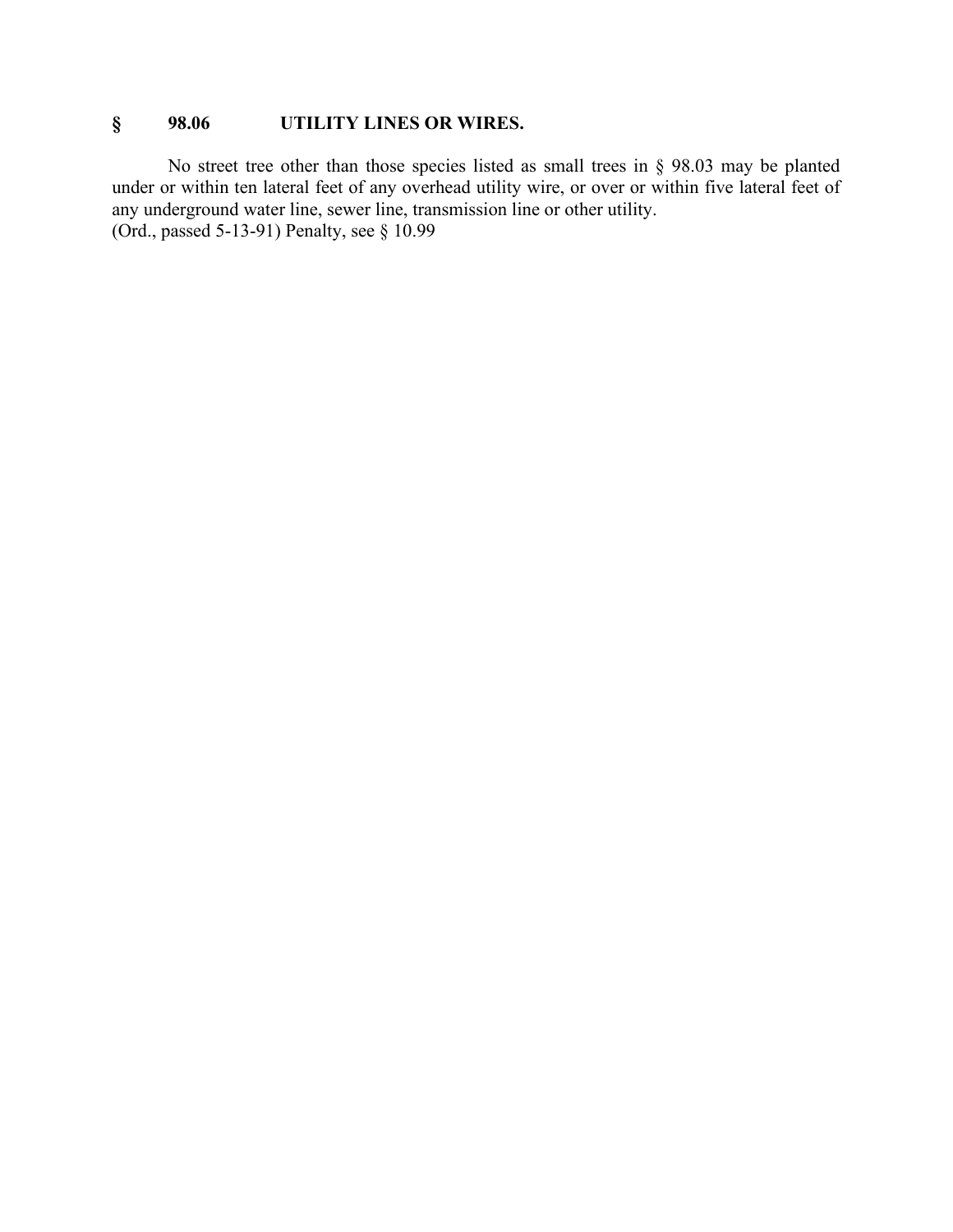### **§ 98.07 TREE TOPPING.**

It shall be unlawful as a normal practice for any person, firm or town department to top any street tree, park tree or other tree on public property. *TOPPING* is defined as the severe cutting back of limbs to stubs larger than three inches in diameter within the tree's crown to such a degree as to remove the normal canopy and disfigure the tree. Trees severely damaged by storms or other causes, or certain trees under utility wires or other obstructions where other pruning practices are impractical may be exempted from this section at the determination of the Tree Board.

(Ord., passed 5-13-91) Penalty, see § 10.99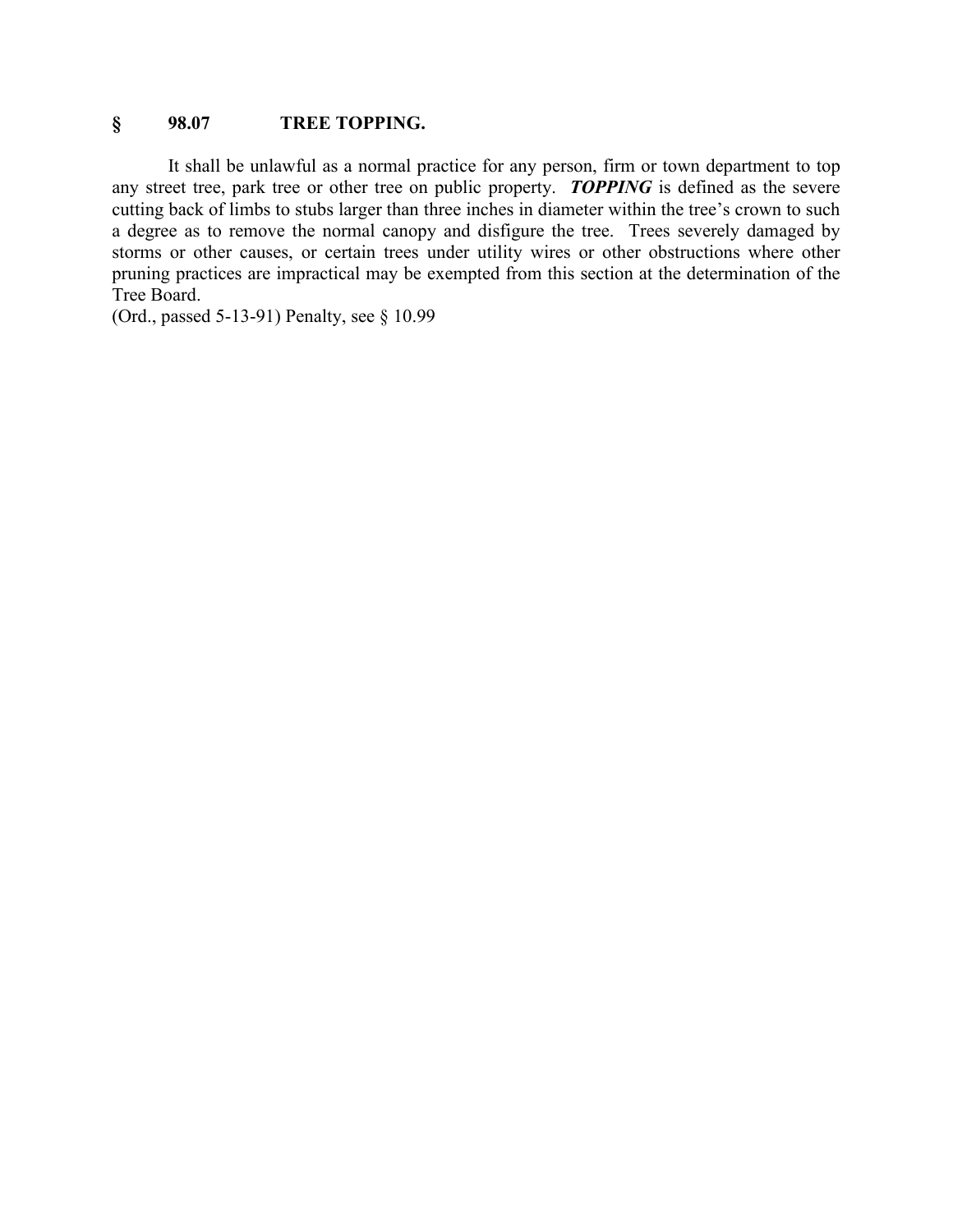### **§ 98.08 PRUNING.**

Every owner of any tree overhanging any street or right-of-way within the town shall prune the branches so that such branches shall not obstruct the light from any streetlamp or obstruct the view of any street intersection and so that there shall be a clear space of eight feet above the surface of the street or sidewalk. Such owners shall remove all dad, diseased or dangerous trees or broken or decayed limbs which constitute a menace to the safety of the public. The town shall have the right to prune any tree or shrub on private property when it interferes with the proper spread of light along the street from a streetlight or interferes with the visibility of any traffic-control device or sign.

(Ord., passed 5-13-91) Penalty, see § 10.99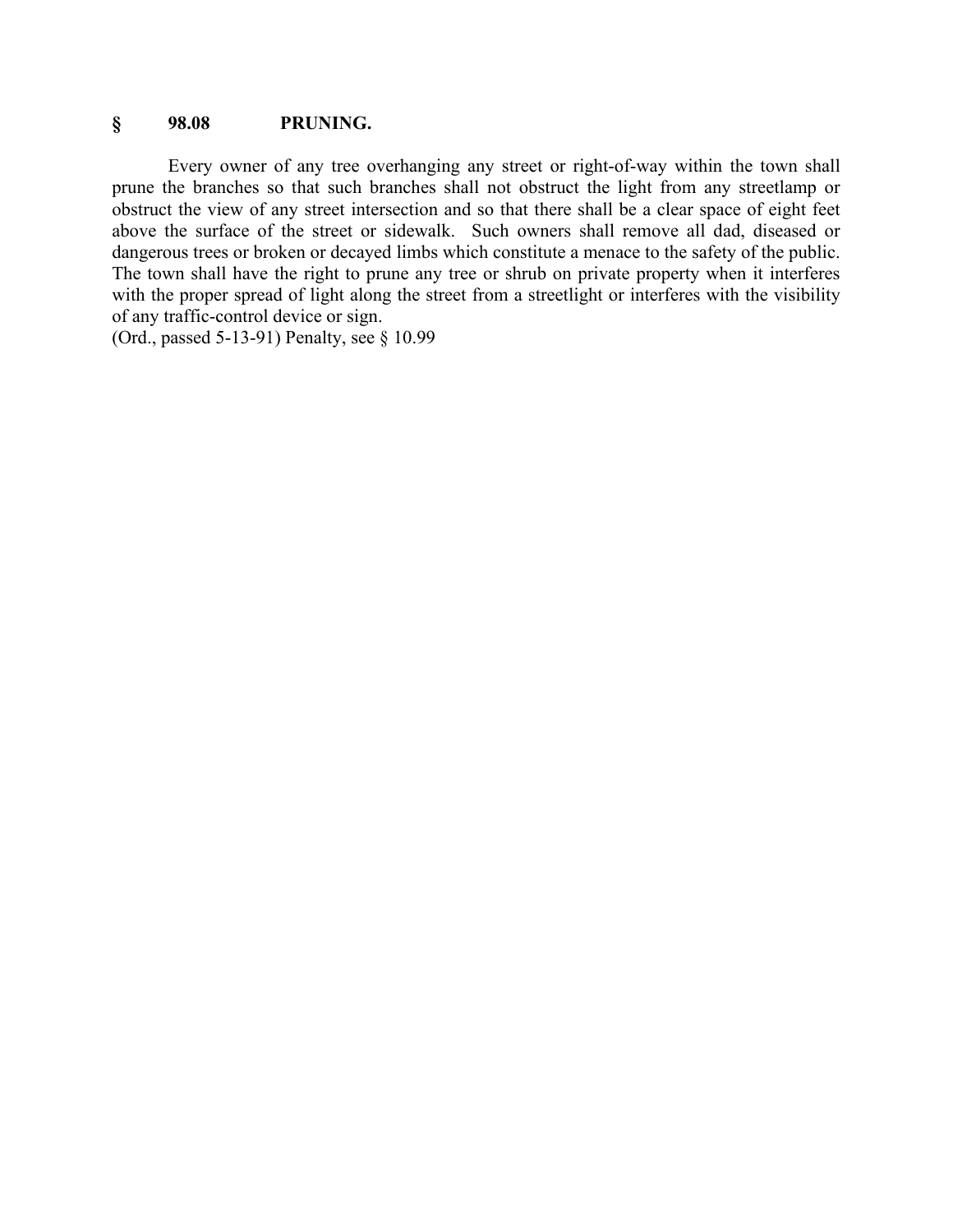#### **§ 98.09 DEAD OR DISEASED TREES.**

The town shall have the right to cause the removal of any dead or diseased trees on private property within the town when such trees constitute a hazard to life and property or harbor insects or disease which constitute a potential threat to other trees within the town. The Tree Board will notify, in writing, the owners of such trees. Removal shall be done by the owners at their own expense within 60 days after the date of service to notice. If owners fail to comply with such provisions, the town shall have the authority to remove the trees and charge the cost of removal on the owner's property tax notice. (Ord., passed 5-13-91)

#### *State law reference:*

*Authority to abate public health nuisances, see G.S. § 160A-193*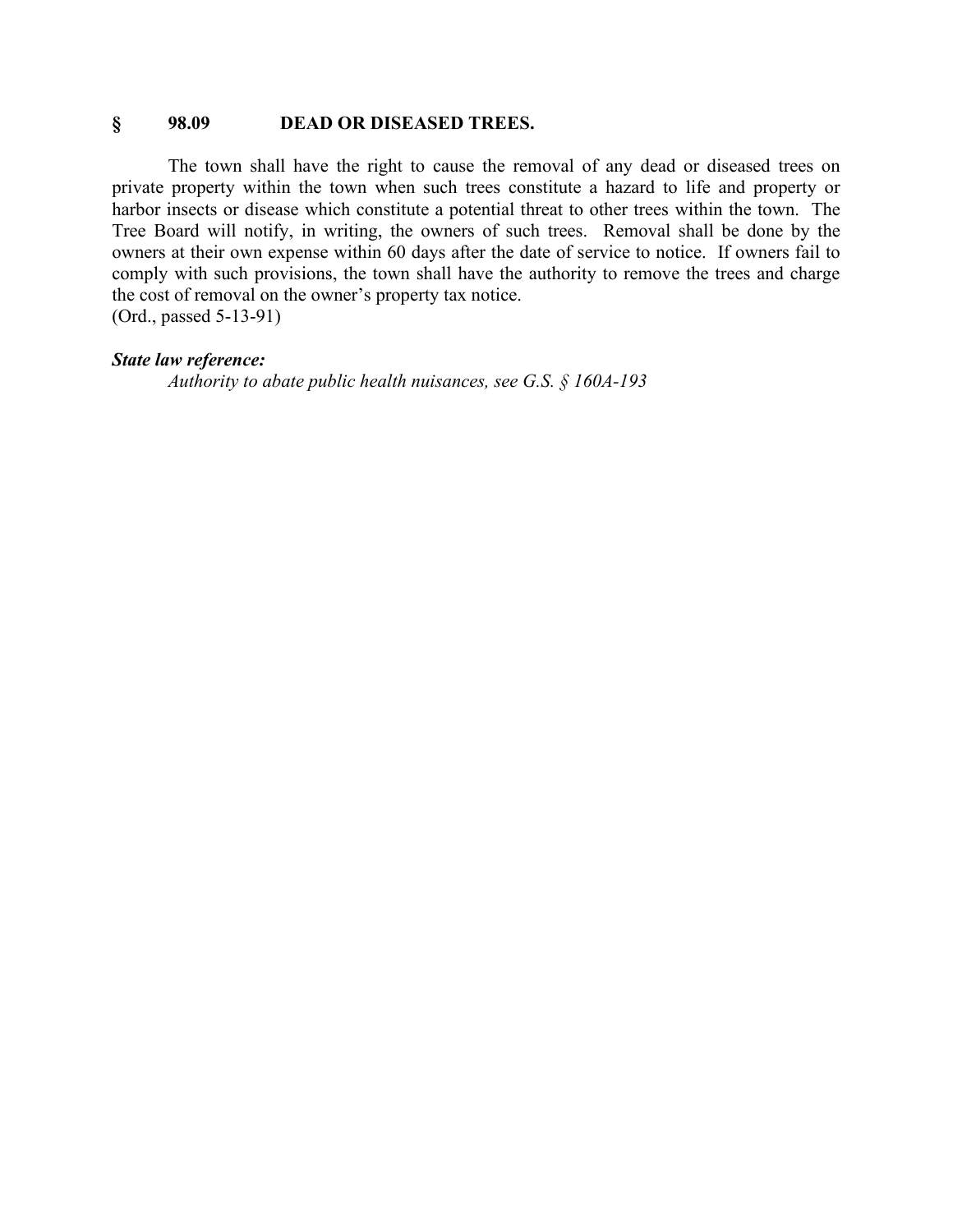## **§ 98.10 STUMPS.**

All stumps of street and park trees shall be removed below the surface of the ground so that the top of the stump shall not project above the surface of the ground. (Ord., passed 5-13-91) Penalty, see § 10.99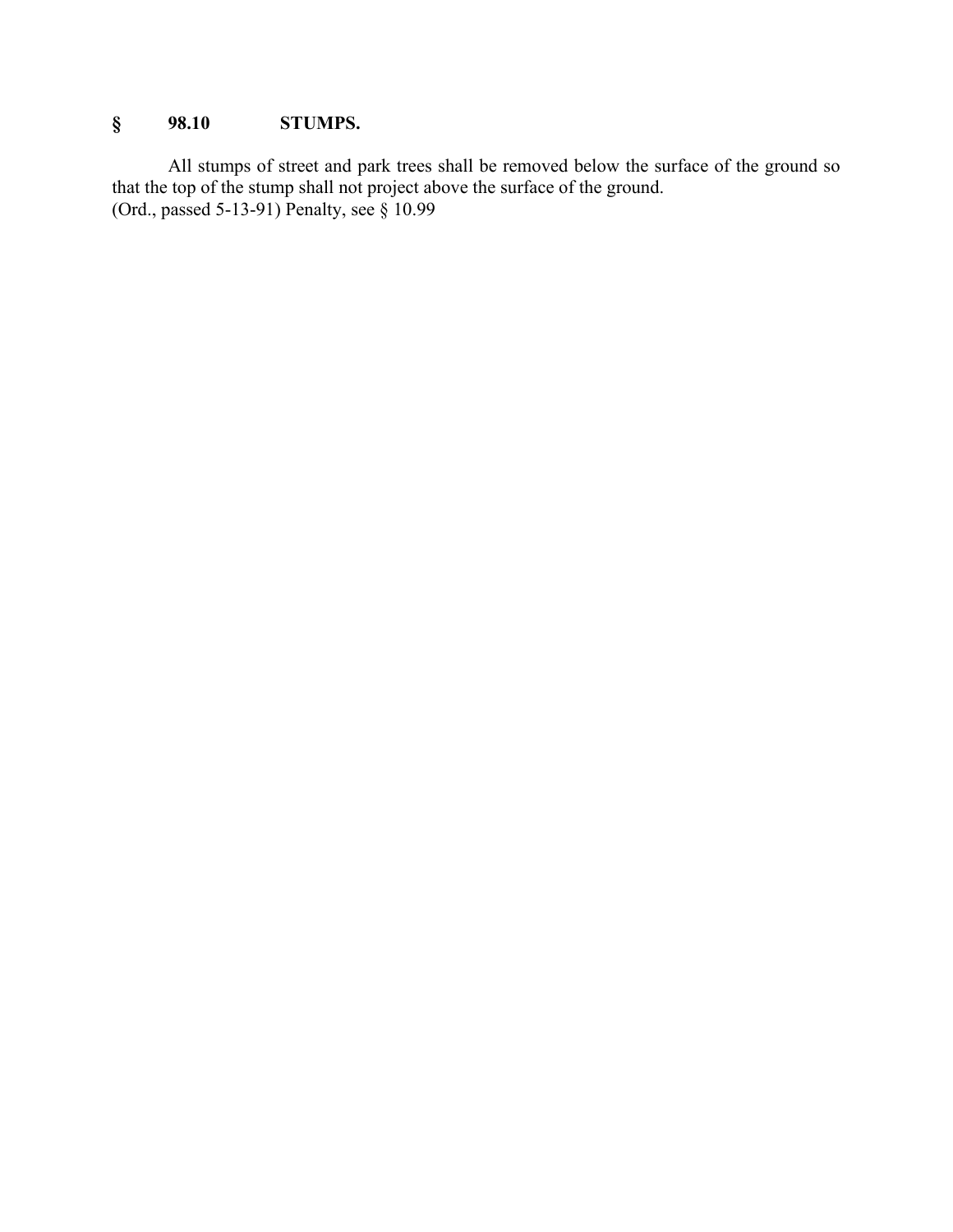#### **§ 98.11 RETENTION AND PROTECTION OF LARGE TREES.**

(A) Every development shall retain all existing trees twelve inches in diameter or more and no tree twelve inches in diameter or greater shall be removed from the public right-ofway unless the retention of such trees would, in the opinion of the staff, unreasonably burden the development, landowner or maintenance of utilities.

(B) No excavation or other subsurface disturbance may be undertaken within four feet of any tree twelve inches in diameter or more, and no impervious surface (including, but not limited to, paving or buildings) may be located within four feet of any tree twelve inches in diameter (measured at a height of 4.5 feet above ground level) or more unless compliance with this subsection would unreasonably burden the development.

(C) The retention or protection of trees twelve inches in diameter or more as provided in subsections (A) and (B) unreasonably burdens a development if, to accomplish such retention or protection, the desired location of improvements on a lot or the proposed activities on a lot would have to be substantially altered and such alteration would work an unreasonable hardship upon the developer or landowner.

(D) If space that would otherwise be devoted to parking cannot be so used because of the requirements of subsections (A) and (B), and, as a result, the parking requirements set forth in § 155.120 cannot be satisfied, the number of required spaces may be reduced by the number of spaces "lost" because of the provisions of subsections (A) and (B), up to a maximum of 15% of the required spaces.

(Ord., passed 10-9-95) (Ord., Repealed 6/13/11)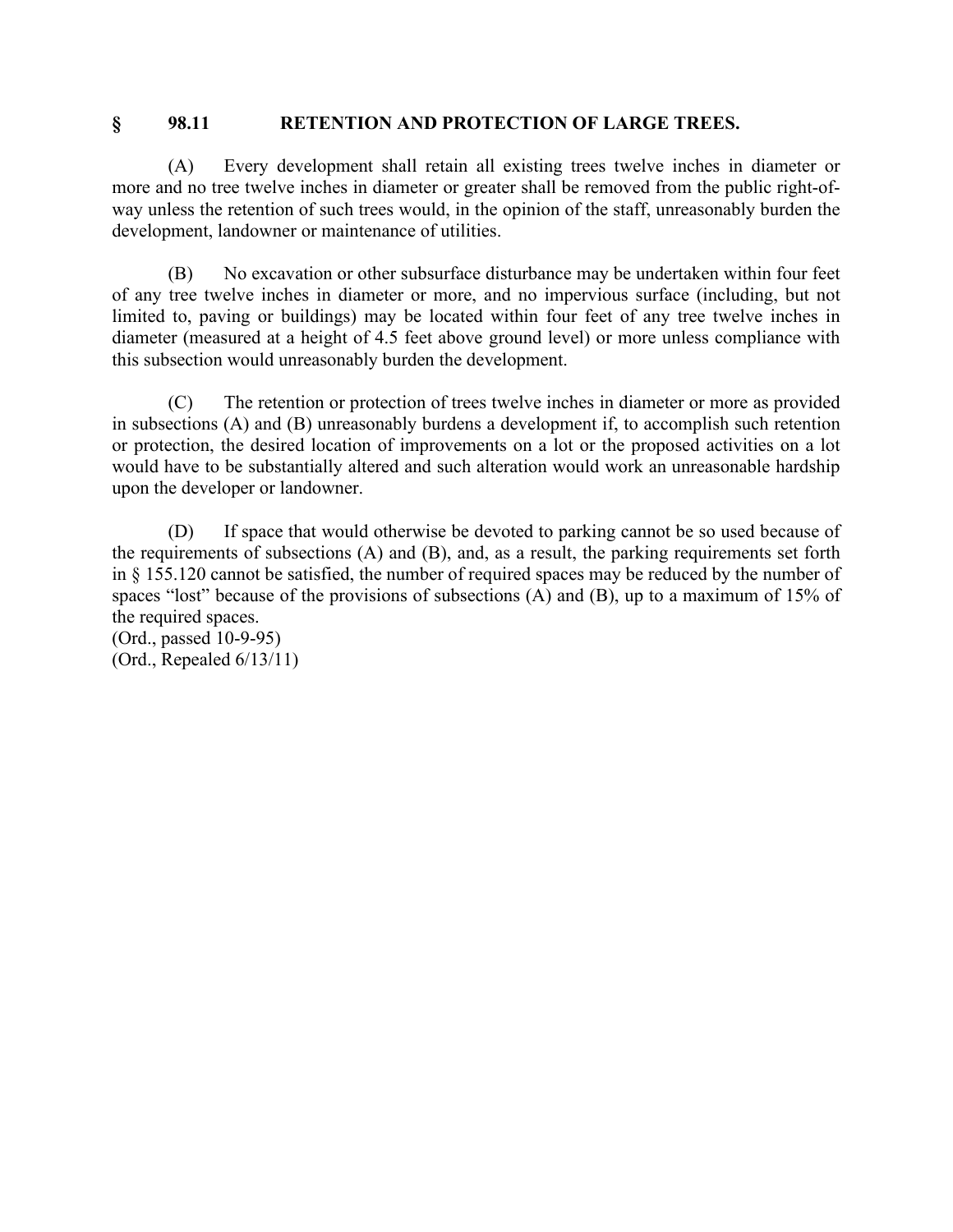#### **§ 98.12 CLEARING OF PROPERTY.**

Property cleared for development or timber purposes shall normally retain a thirty foot buffer of existing vegetation in an undisturbed state until such time as the property is proposed for development and a site development plan has been approved. Once property is proposed for development a site plan review shall be prepared and submitted and the area and extent of the buffer may be modified based on zoning, landscaping, setback or other considerations. (Ord., passed 10-9-95)

(Ord., Repealed 6/13/11)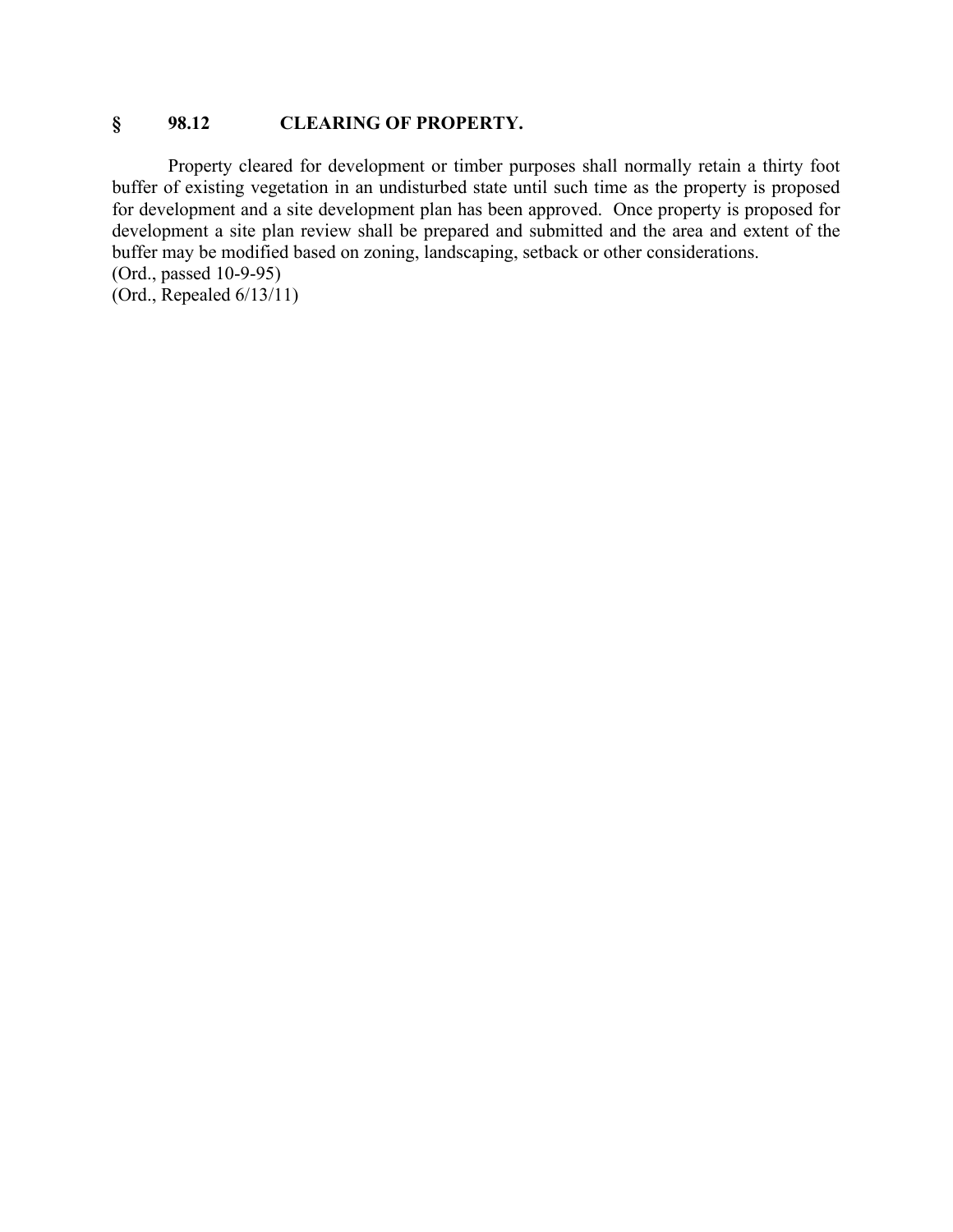#### *TREE BOARD*

### **§ 98.25 CREATION; ORGANIZATION.**

(A) There is hereby created and established a Tree Board which shall consist of the members of the Town Appearance Commission.

(B) The term of office of persons appointed as members of the Tree Board shall be the same as the terms of the members of the Appearance Commission.

(C) Members of the Tree Board shall serve without compensation.

(D) The Tree Board shall choose its own officers, make its own rules and regulations and keep a journal of its proceedings. A majority of the member shall constitute a quorum for the transaction of business.

(Ord., passed 5-13-91)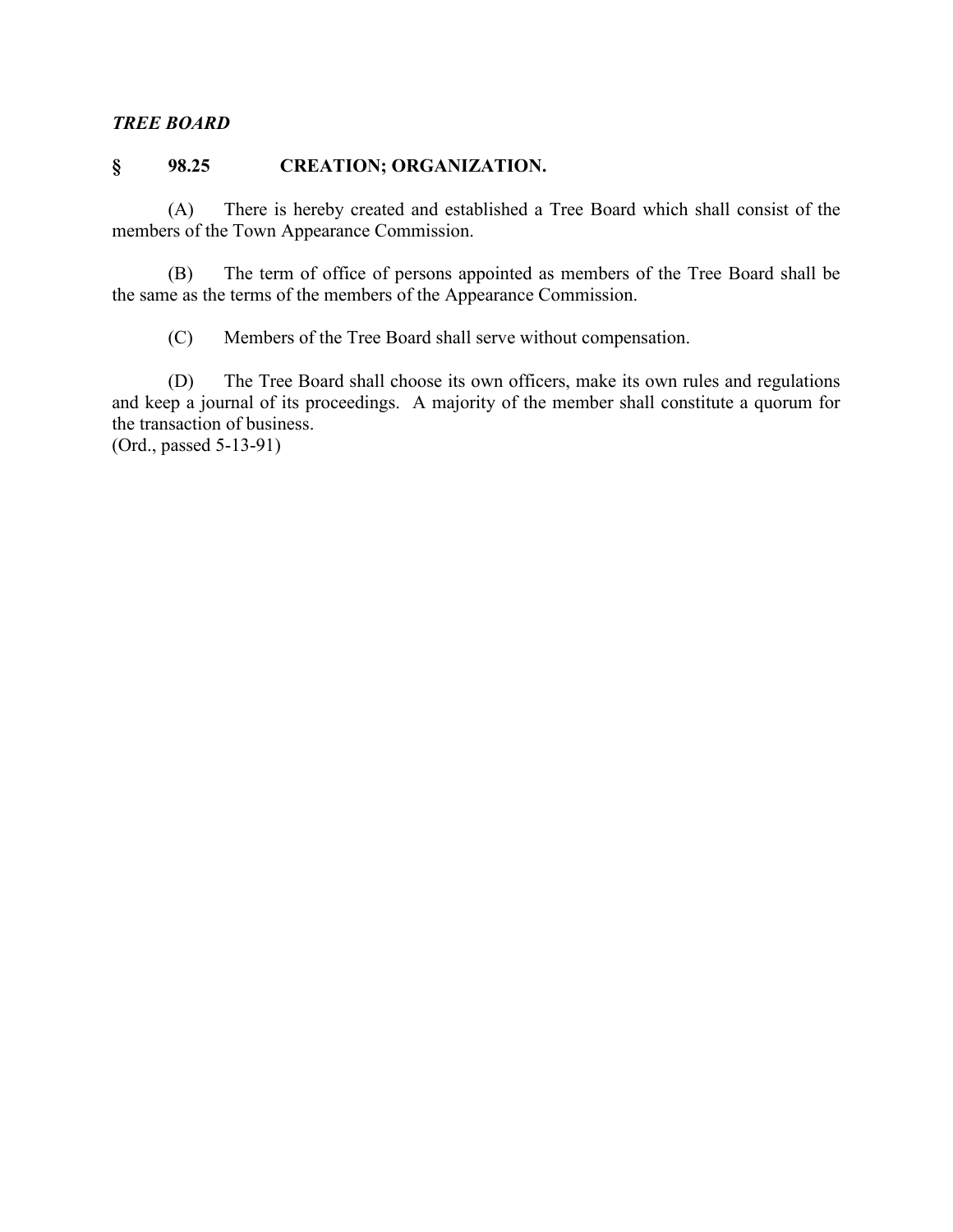#### **§ 98.26 POWERS AND DUTIES.**

It shall be the responsibility of the Tree Board to study, investigate, counsel, develop and/or update annually, and administer a written plan for the care, preservation, pruning, planting, replanting, removal or disposition of trees and shrubs in parks, along streets and in other public areas. Such plan will be presented annually to the Town Commissioners and upon its acceptance and approval shall constitute the official comprehensive town tree plan for the town. The Tree Board, when requested by the Town Commissioners, shall consider, investigate, make findings, report and recommend upon any special matter or questions coming within the scope of its work.

(Ord., passed 5-13-91)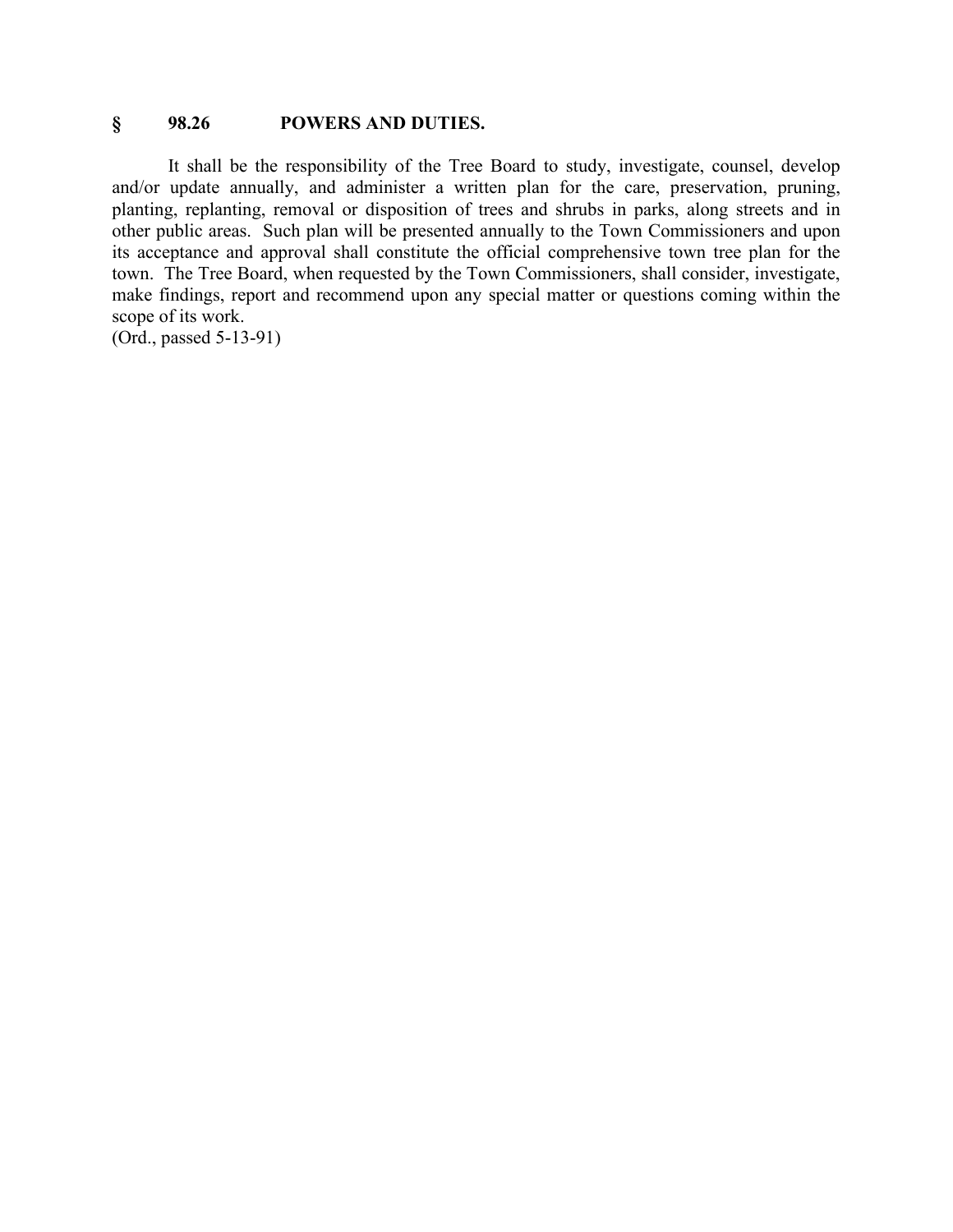### **§ 98.27 AUTHORITY OF BOARD OF COMMISSIONERS TO REVIEW TREE BOARD DECISIONS.**

The Town Board of Commissioners shall have the right to review the conduct, acts and decisions of the Tree Board. Any person may appeal from any ruling or order of the Tree Board to the Town Board of Commissioners who may hear the matter and make final decision. (Ord., passed 5-13-91)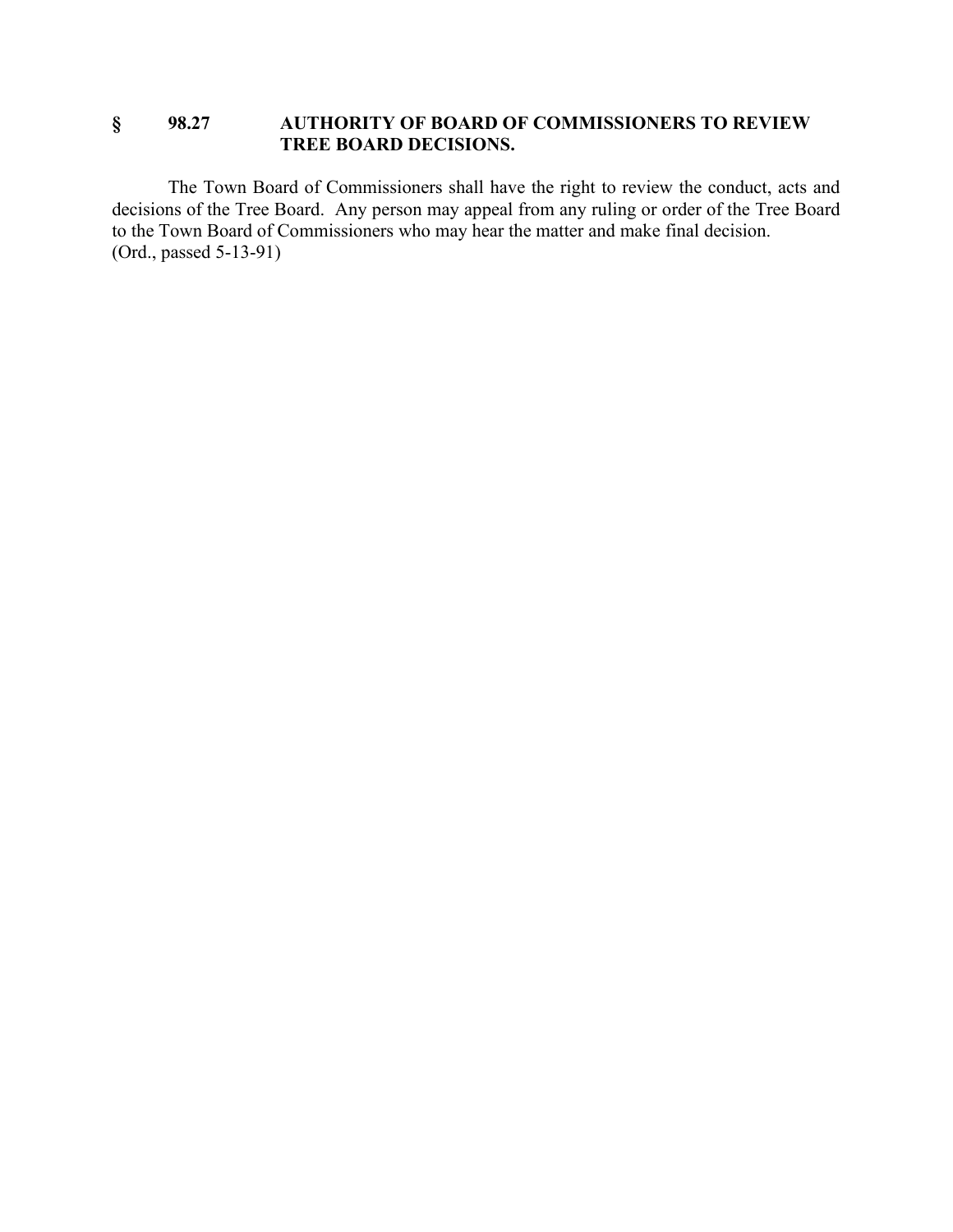### **§ 98.28 INTERFERENCE WITH TREE BOARD OR ITS AGENTS PROHIBITED.**

It shall be unlawful for any person to prevent, delay or interfere with the Tree Board or any of its agents while engaging in and about the planting, cultivating, mulching, pruning, spraying or removing of any such street trees, park trees or trees on private grounds as authorized by this chapter.

(Ord., passed 5-13-91) Penalty, see § 10.99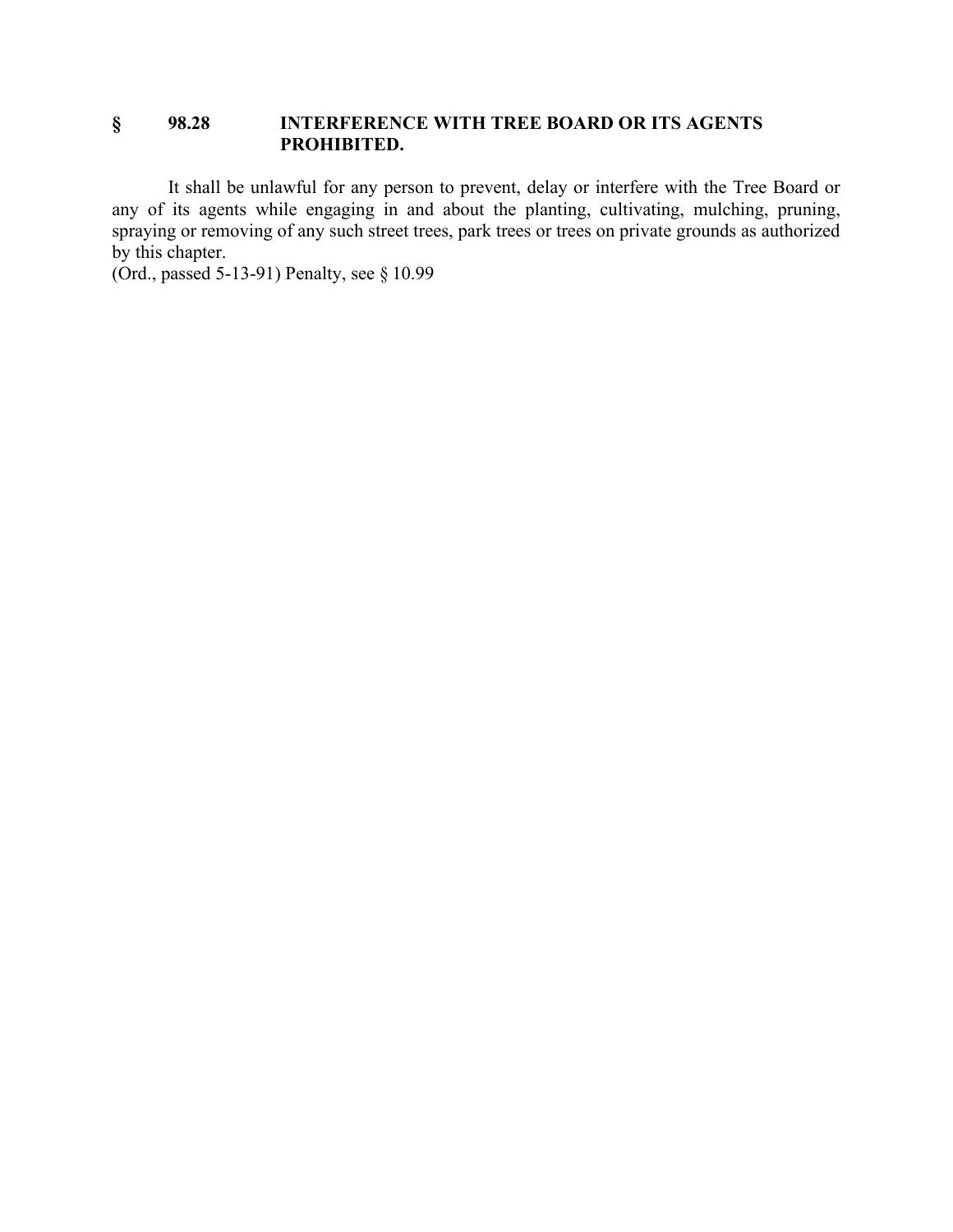*GENERAL PROVISIONS*

*SALES OF MERCHANDISE ON RESIDENTIAL PREMISES*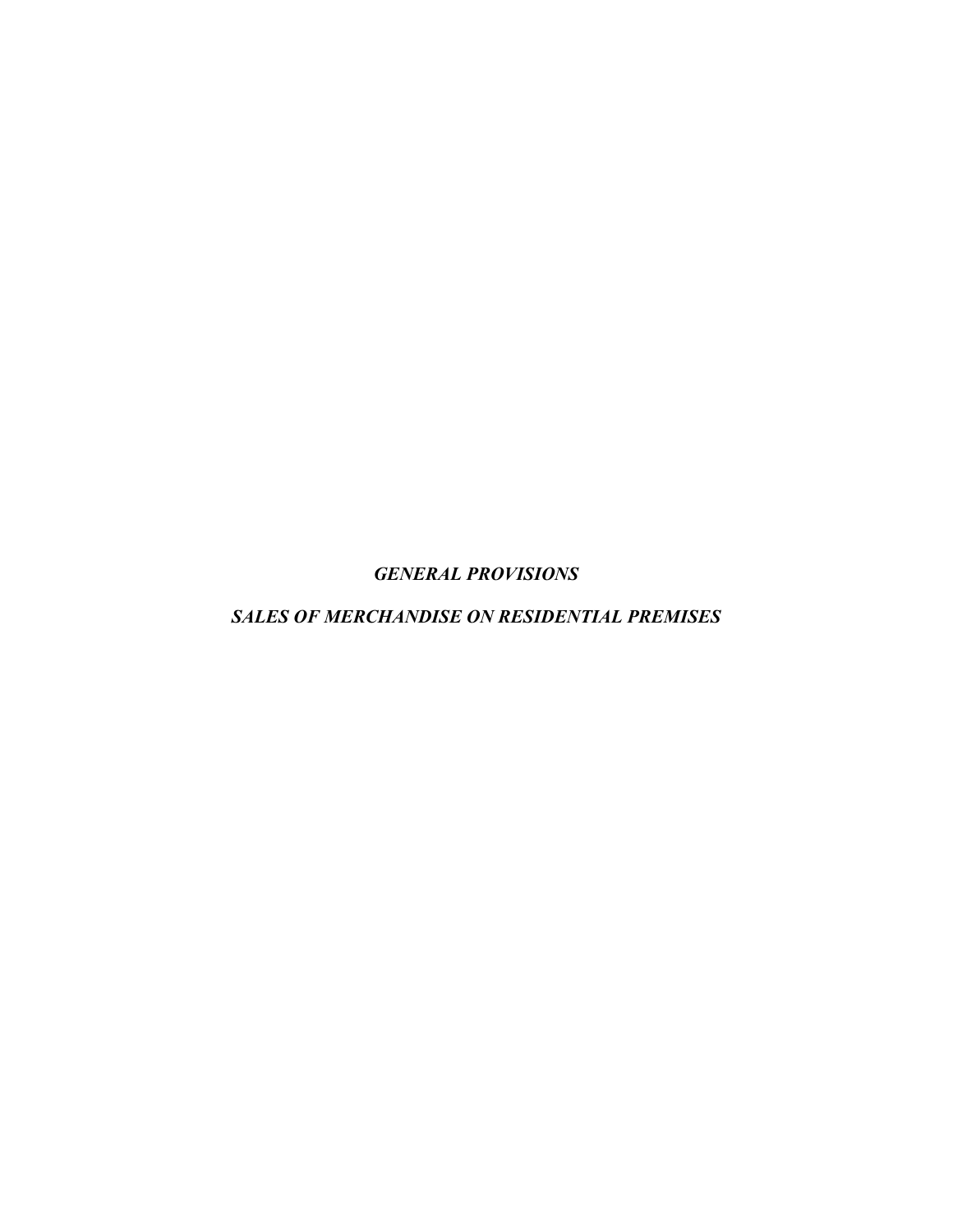### **§ 99.01 DEFINITIONS.**

For the purpose of this chapter, the following definitions shall apply unless the context clearly indicates or requires a different meaning.

**PERSONAL PROPERTY.** Property which is owned, utilized and maintained by an individual or members of his residence and acquired in a normal course of living in or maintaining a residence. It does not include merchandise which was purchased for resale or obtained on consignment; nor does it include items made specifically for sale. (Example: No yard sale will be allowed for selling of crafts only.)

*YARD SALES.* Any sale open to the public conducted on residential premises only for the purpose of disposing of personal property and shall include all sales entitled garage, lawn, yard, attic, porch, room, back yard, patio or rummage sales. (Ord., passed 7-14-86)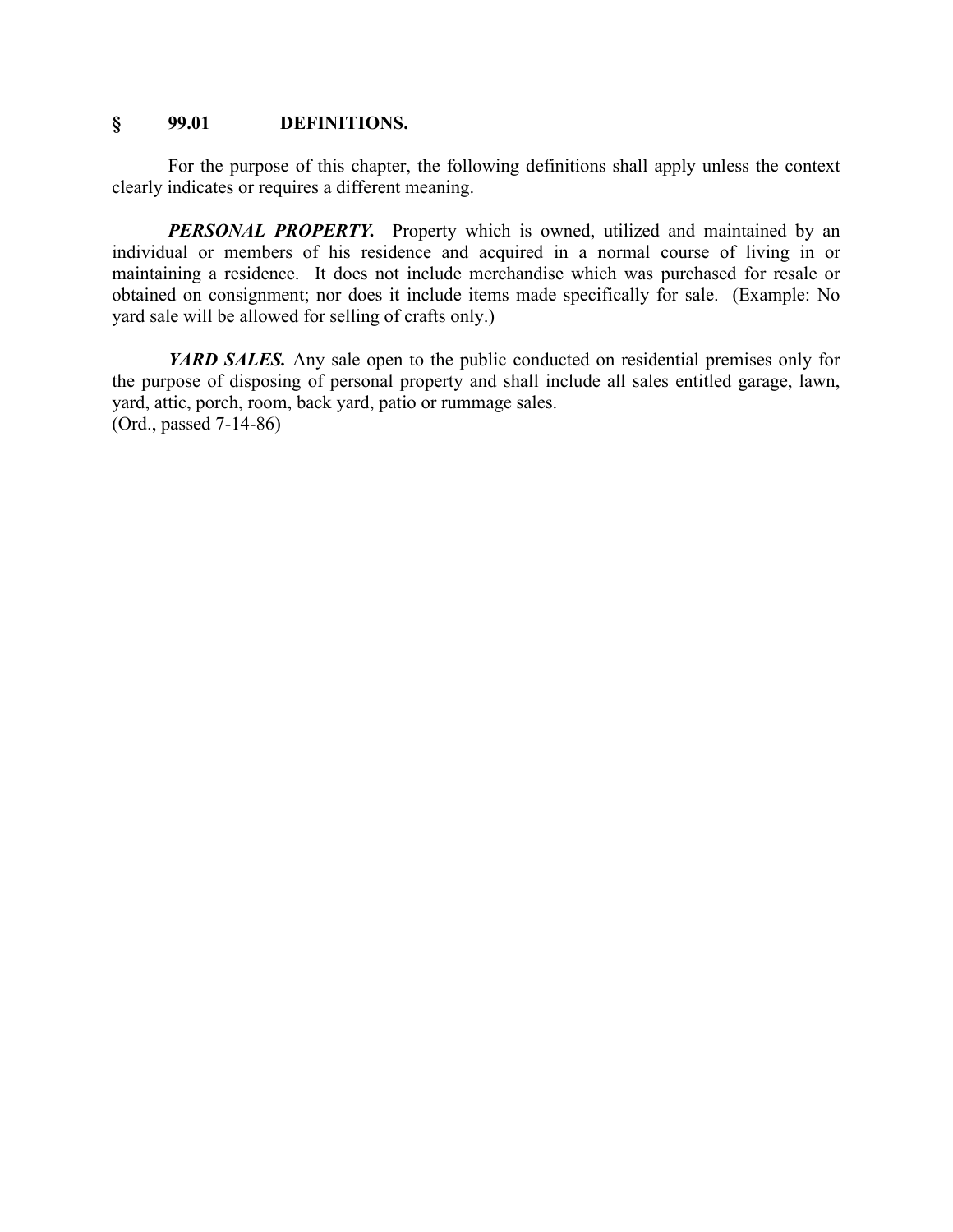## **§ 99.02 APPLICATION.**

The provisions of this chapter shall not apply to or affect persons selling goods pursuant to an order of a court of competent jurisdiction or persons acting in accordance with their powers and duties as public officials.

(Ord., passed 7-14-86)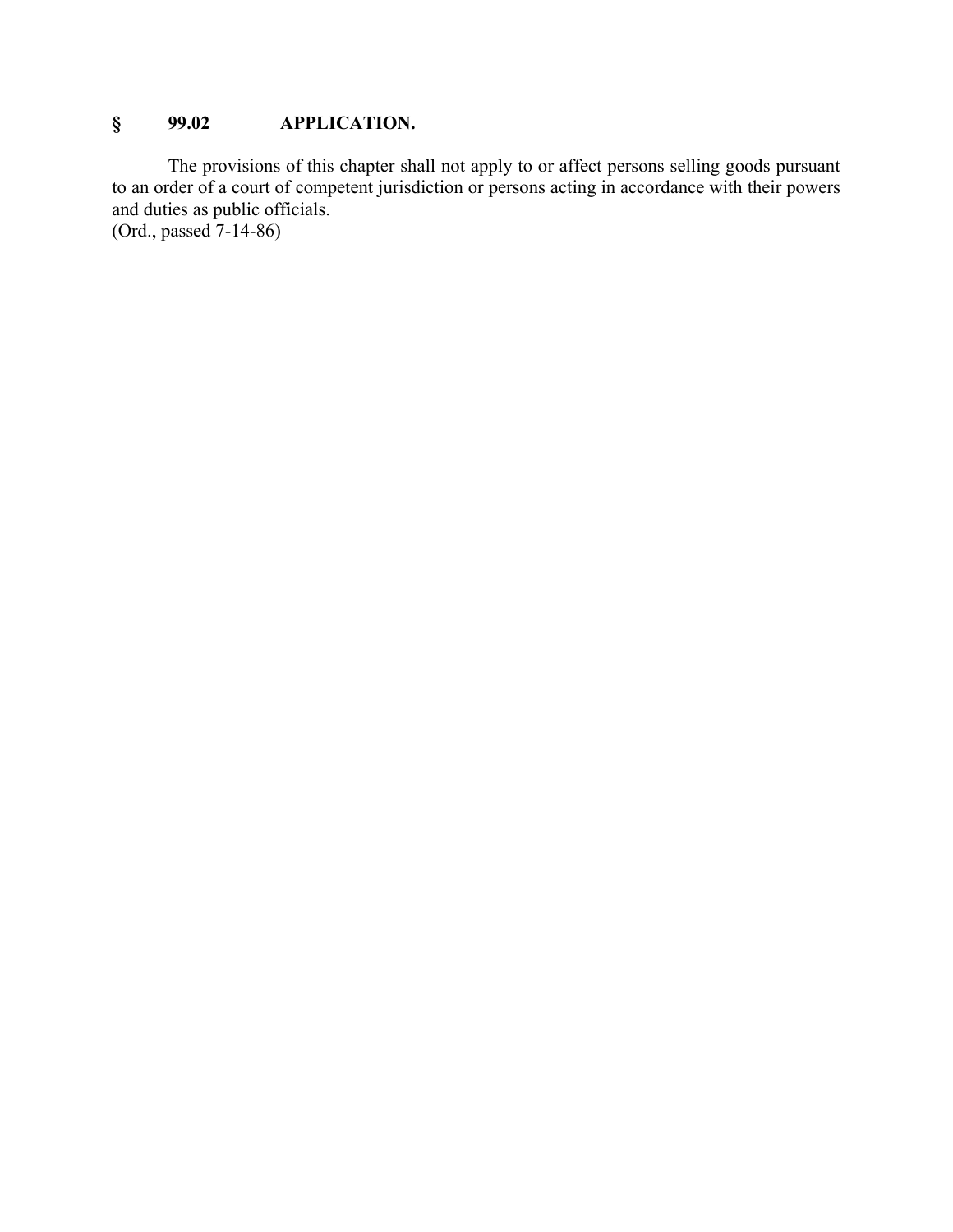#### **§ 99.03 PERMIT REQUIREMENTS.**

No person shall conduct any yard sale or garage sale without first obtaining a permit therefore from the town. All such sales shall be subject to the following rules and regulations:

(A) Permit Required. No sale shall be conducted until a permit has been obtained from the Town Clerk. Prior to issuance of any permit, the individual desiring to conduct the sale shall file a written application with the Town Clerk at least five days before the sale, setting forth the following information:

- (1) Full name and address of applicant;
- (2) The location of residence where the sale will be held;
- (3) The dates of the sale, whether one or two days;
- (4) The dates of any other sales within the current calendar year; and

(5) An affirmative statement that the property to be sold is owned by the applicant as his own personal property and was neither acquired not consigned for the purpose of resale.

(B) Fee. There shall be an administrative process fee of \$5 for the issuance of the permit. No more than tow permits shall be issued to one residence or family household during the calendar year. If members of more than one residence join in for a sale, each separate residence must obtain a permit.

(C) Hours of operation; time of sale. The time of the sale will be limited to daylight hours of two consecutive days. If the sale is not held because of inclement weather the Town Clerk may issue another permit to be used on a specified date within 30 days of the original date. In this case no additional permit fee will be charged.

(D) Display of permit. The permit shall be posted on the premises where the sale is authorized, where it can be seen from the street by the public.

(E) Advertising and signs. No sign shall be exhibited for more than two days before the sale. No signs shall be on utility poles or other private property. All signs must be removed each day at the close of the sale, regardless of where located. No more than two signs may be used on the site of sale. All signs must comply with town ordinances. (See §§ 155.135 through 155.145.)

(F) Revocation of refusal of permit. Any permit issued may be revoked or any application may be refused by the Town Clerk, if the application submitted contains any false, fraudulent or misleading statements. If any individual is convicted of an offense under this chapter, the Town Clerk may not issue that individual another sale permit for a period of tow years from the date of conviction. (Ord., passed 7-14-86) Penalty, see § 99.99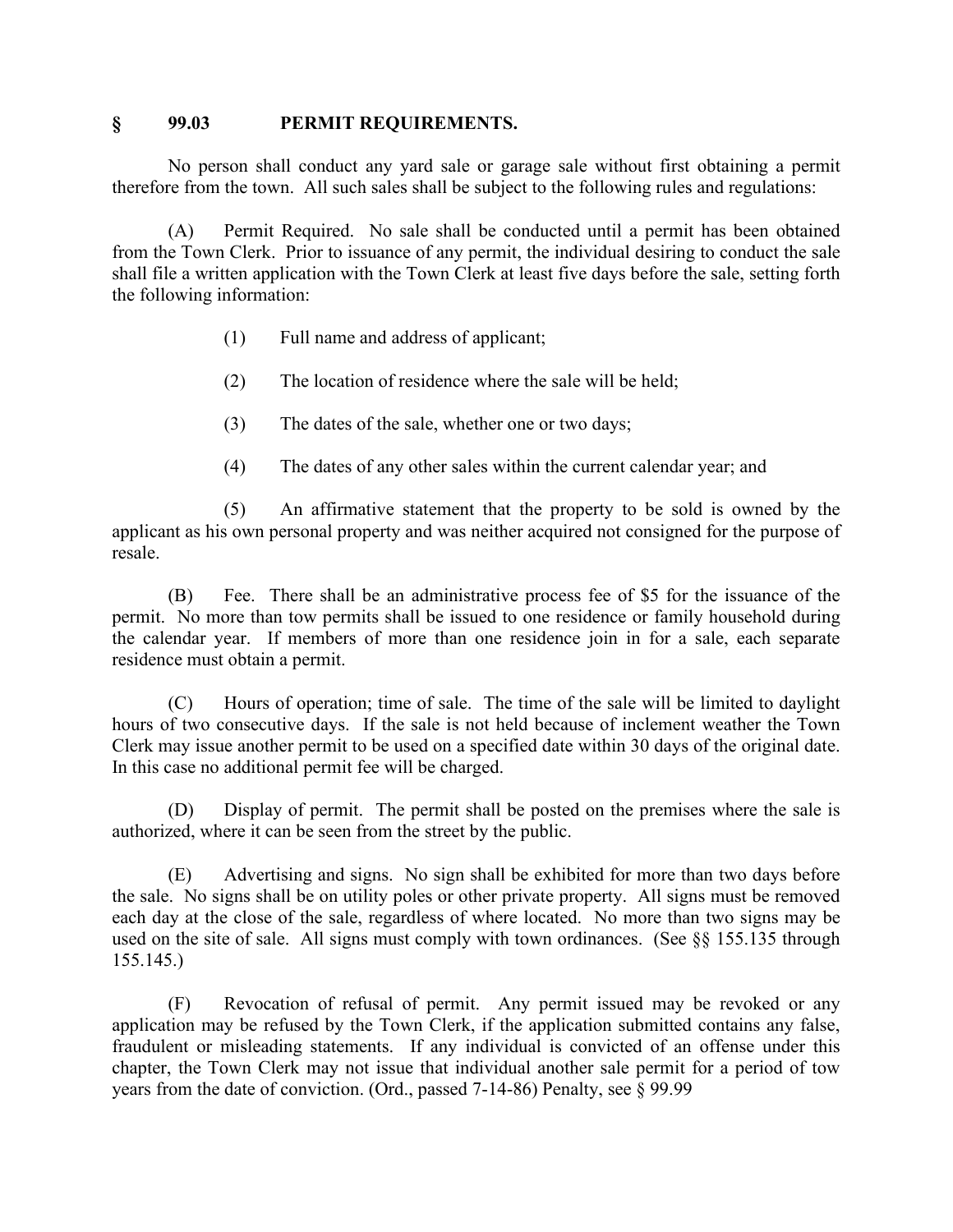## **§ 99.04 PUBLIC NUISANCE.**

No permit holder shall allow loud or boisterous conduct or allow vehicles to impede the passage of normal traffic. All individuals shall obey the reasonable orders of the Police Department in order to maintain the Public Health Safety and Welfare. (Ord., passed 7-14-86) Penalty, see § 99.99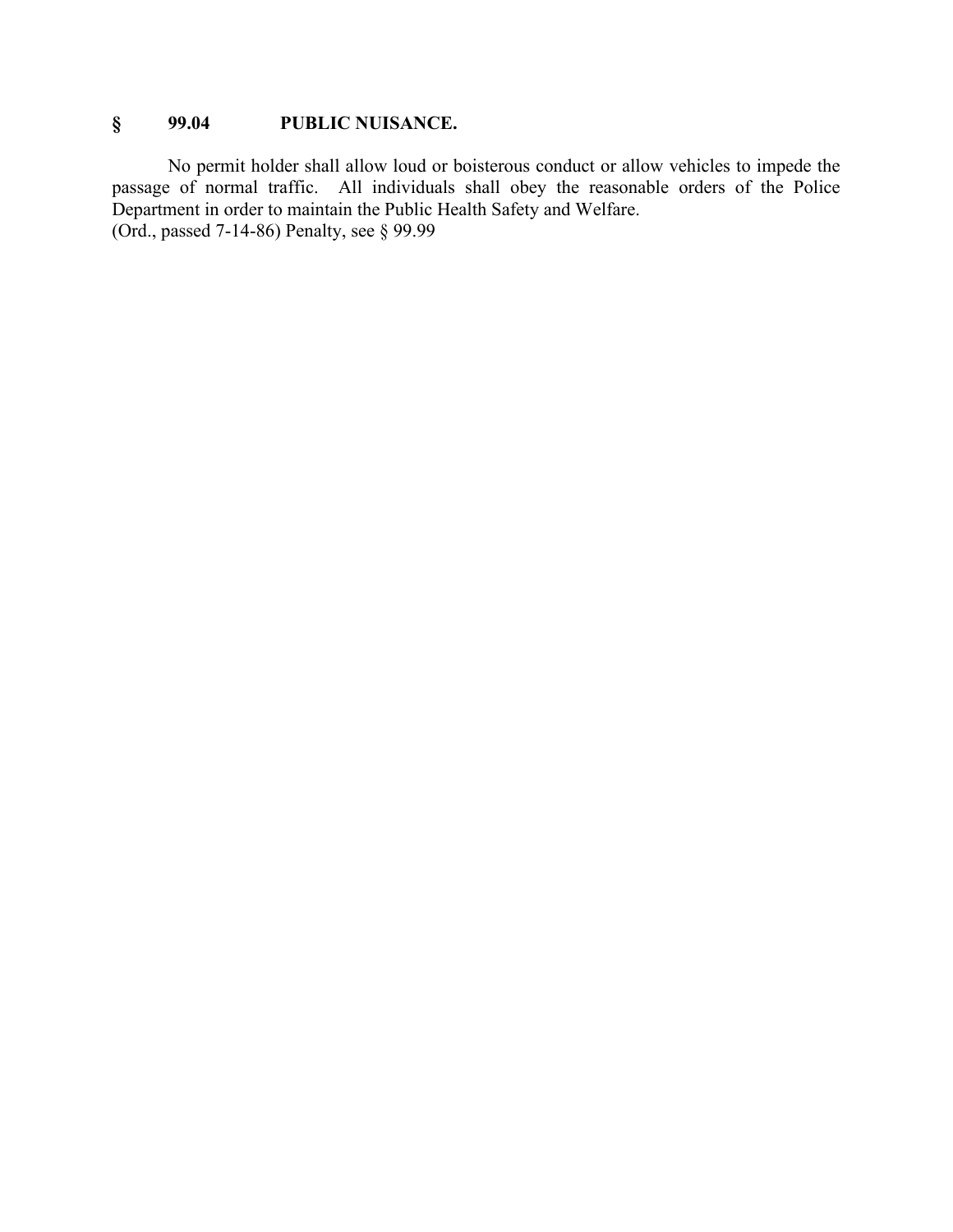# **§ 99.05 RIGHT OF INSPECTION; VIOLATION.**

A police officer shall have ht right of entry to any premises showing evidences of a sale for the purpose of enforcement or inspection. The officer may stop the sale and take steps as are necessary against any individual who violates the provisions of this chapter. (Ord., passed 7-14-86)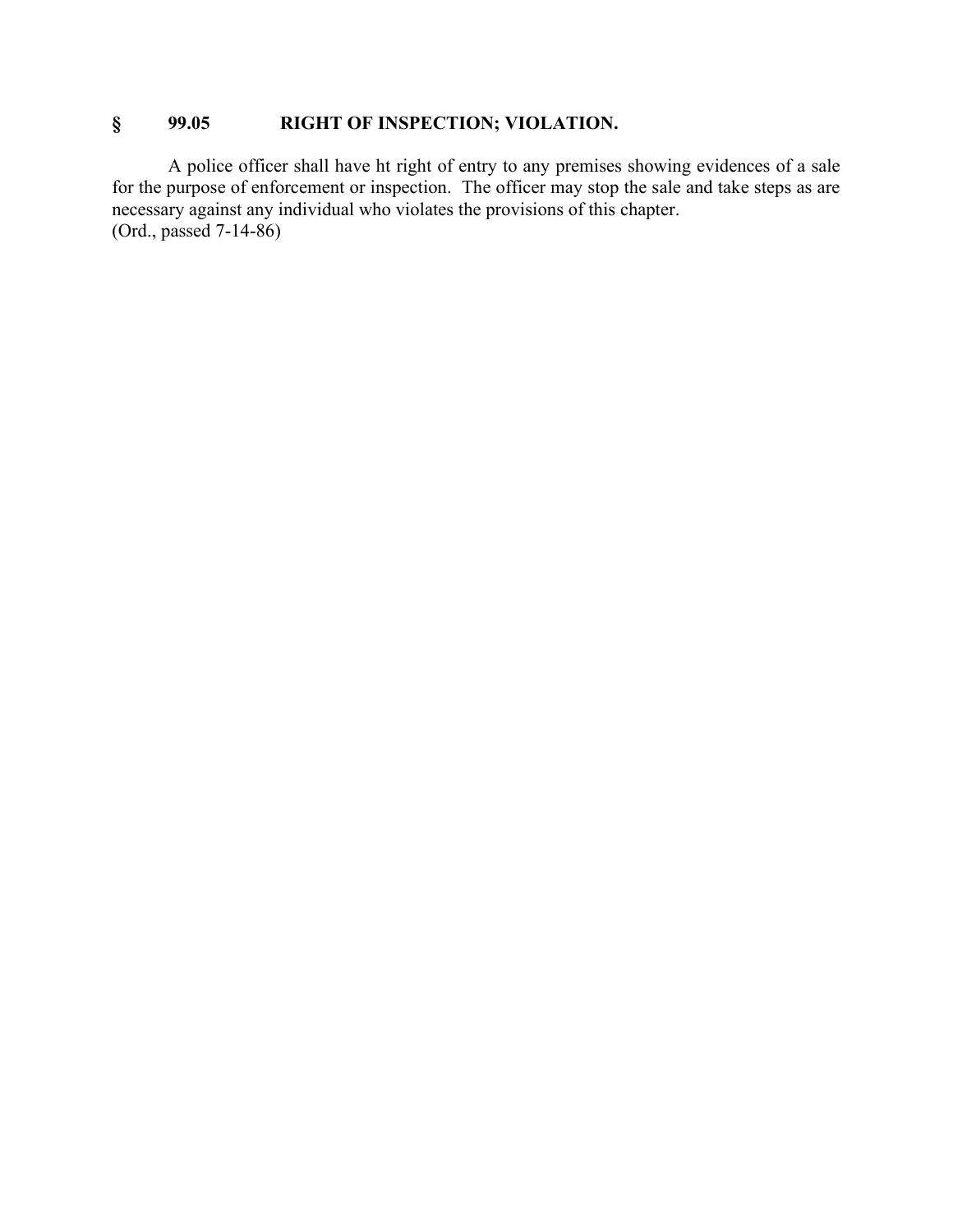## **§ 99.06 EXEMPTIONS.**

(A) Any sale conducted by a duly licensed merchant or other business establishment from or at a place of business, wherein such sale will be permitted by the zoning regulations of the town.

(B) Any bona fide charitable or educational organization where the proceeds from the sale are used directly for the organization's charitable purposes. (Ord., passed 7-14-86)